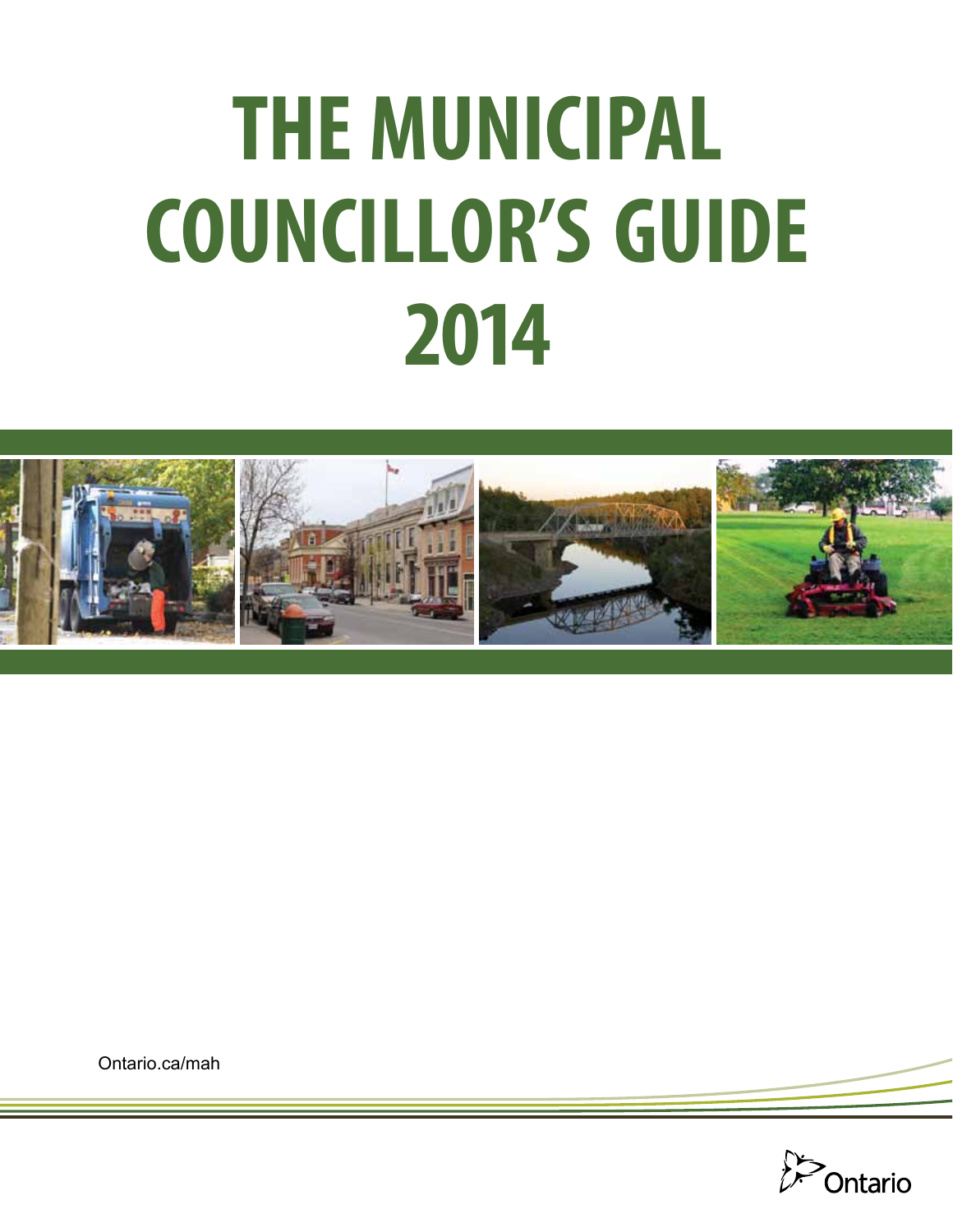This guide is available on the Internet at the following site:

http://www.mah.gov.on.ca/AssetFactory.aspx?did=4965

# **DISCLAIMER**

This guide has been carefully prepared and is intended to provide a summary of complex matters. It does not include all details and does not take into account local facts and circumstances. The guide refers to or reflects laws and practices which are subject to change. Municipalities and councillors are responsible for making local decisions, including decisions in compliance with law such as applicable statutes and regulations. For these reasons, the guide, as well as any links or information from other sources referred to in it, should not be relied upon as a substitute for specialized legal or professional advice in connection with any particular matter. The user is solely responsible for any use or application of this guide.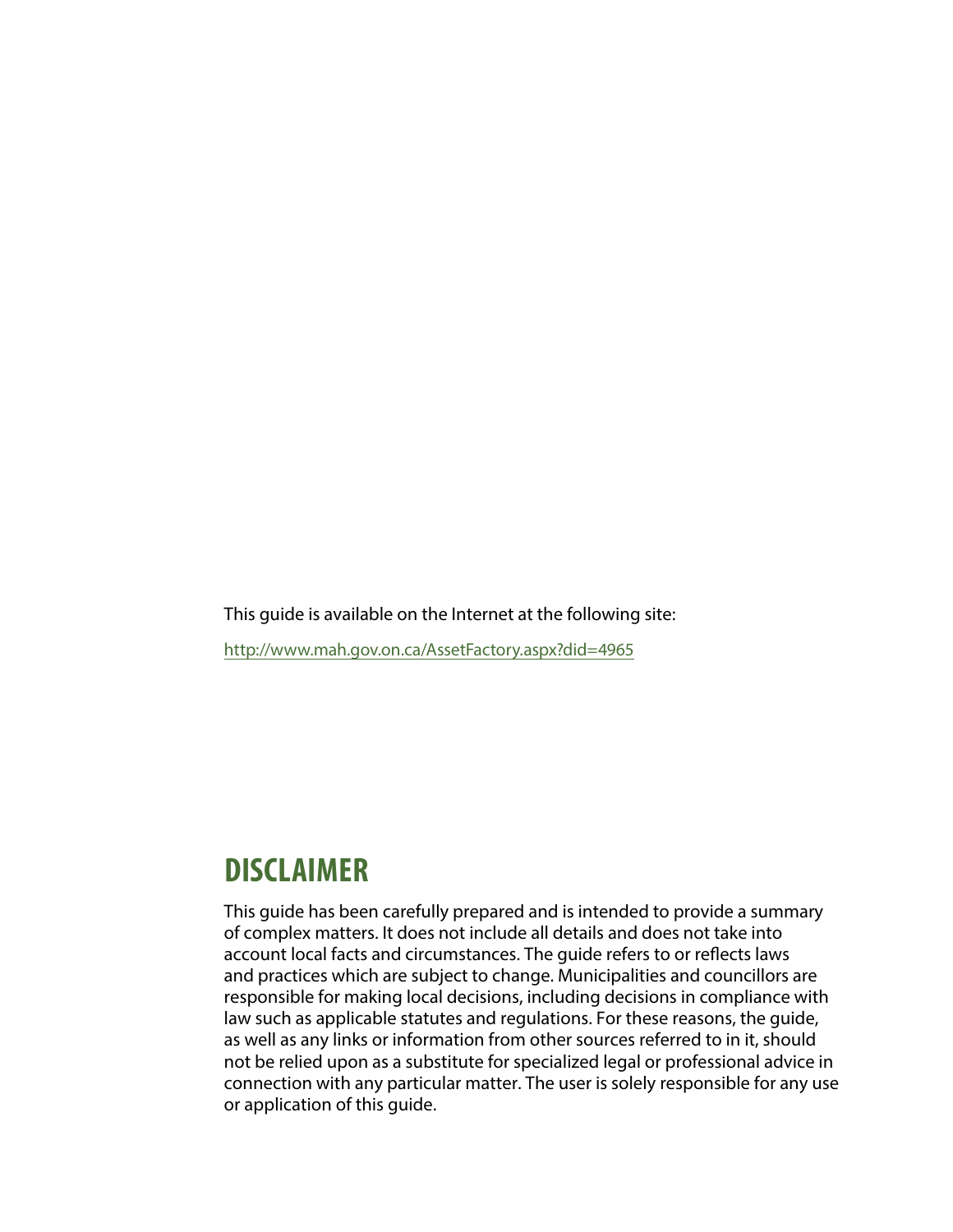# **TABLE OF CONTENTS**

| <b>INTRODUCTION</b>                                       | 1                       |
|-----------------------------------------------------------|-------------------------|
| <b>SECTION 1: ROLE OF COUNCIL, COUNCILLOR AND STAFF</b>   | 3                       |
| <b>ROLE OF COUNCIL</b>                                    | 3                       |
| <b>Role of Head of Council</b>                            | $\overline{\mathbf{4}}$ |
| <b>ROLE OF THE COUNCILLOR</b>                             | 5                       |
| Representative Role                                       | 5                       |
| Policy-Making Role                                        | 6                       |
| Stewardship Role                                          | $\overline{7}$          |
| <b>ROLE OF STAFF</b>                                      | 13                      |
| Council - Staff Relationship and Roles                    | 14                      |
| <b>STRATEGIC PLANNING</b>                                 | 15                      |
| <b>SUCCESSION PLANNING</b>                                | 15                      |
| <b>KEY TIPS</b>                                           | 16                      |
| <b>SECTION 2: AN OVERVIEW OF LOCAL GOVERNMENT</b>         | 17                      |
| MUNICIPAL GOVERNMENT                                      | 17                      |
| Municipal Roles and Responsibilities                      | 18                      |
| <b>Service Managers</b>                                   | 18                      |
| <b>MUNICIPAL ORGANIZATION</b>                             | 19                      |
| <b>Two-Tier Municipal Structures</b>                      | 20                      |
| <b>Single-Tier Municipalities</b>                         | 20                      |
| Northern Ontario                                          | 21                      |
| <b>ABORIGINAL PEOPLES</b>                                 | 22                      |
| <b>MUNICIPAL RESTRUCTURING</b>                            | 23                      |
| COMMITTEES, LOCAL BOARDS AND OTHER SPECIAL PURPOSE BODIES | 25                      |
| <b>Municipal Service Boards</b>                           | 26                      |
| <b>Municipal Committees</b>                               | 26                      |
| <b>Council - Board Relations</b>                          | 27                      |
| <b>Council - Committee Relations</b>                      | 27                      |
| <b>CHANGES TO COUNCIL COMPOSITION</b>                     | 27                      |
| HOW TO FILL VACANCIES ON COUNCIL                          | 28                      |
| <b>MUNICIPAL ASSOCIATIONS</b>                             | 28                      |
| <b>KEY TIPS</b>                                           | 30                      |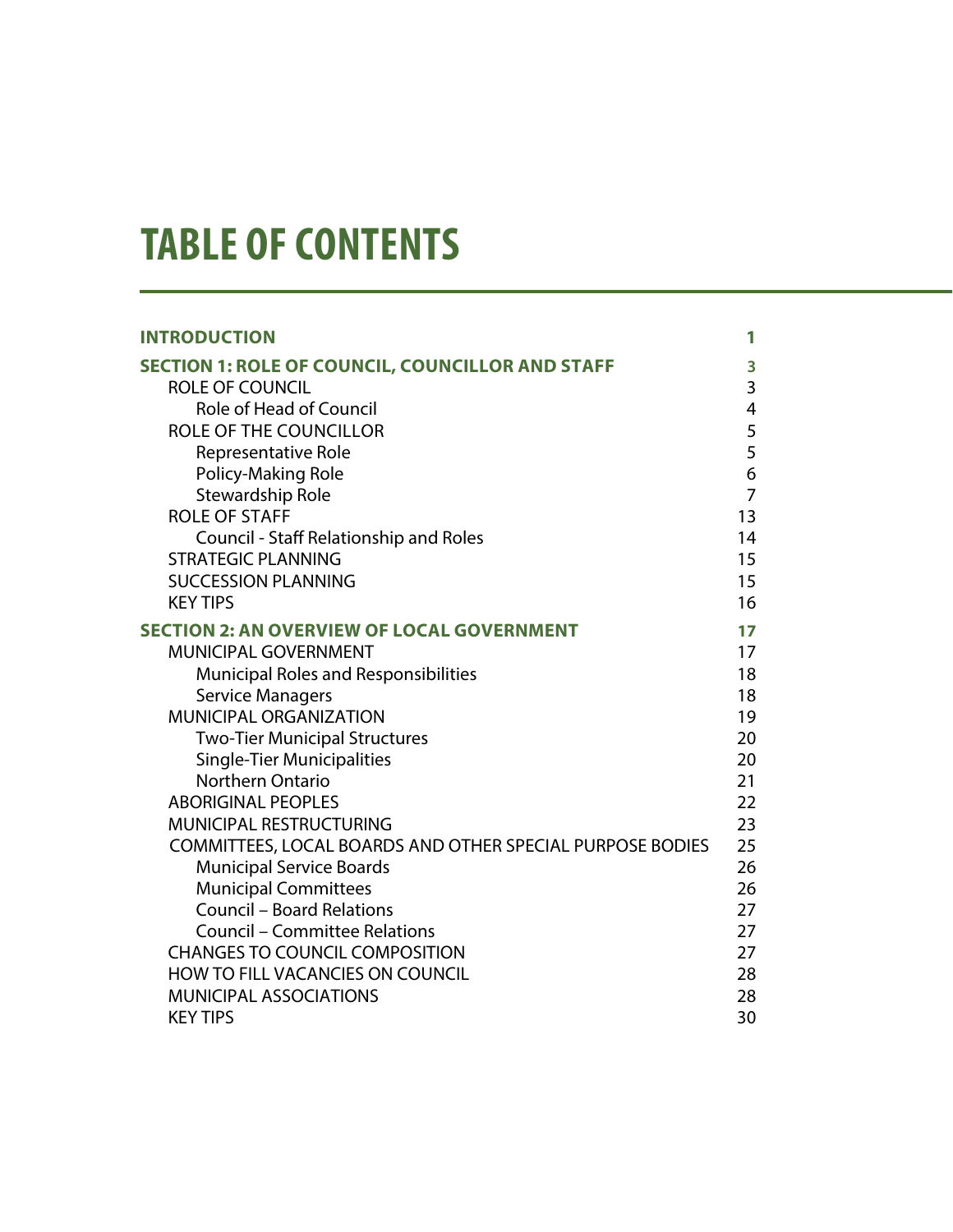| <b>SECTION 3: COUNCILLORS AS LAWMAKERS</b>                        | 31 |
|-------------------------------------------------------------------|----|
| <b>LEGAL CONSIDERATIONS ON EXERCISING POWER</b>                   | 31 |
| <b>Canadian Charter of Rights and Freedoms</b>                    | 31 |
| <b>SOURCES OF LAW</b>                                             | 32 |
| <b>Statute Law</b>                                                | 32 |
| Administrative Law                                                | 33 |
| Case Law                                                          | 33 |
| <b>MUNICIPAL POWERS</b>                                           | 34 |
| <b>Natural Person Powers</b>                                      | 34 |
| <b>Broad Permissive Powers</b>                                    | 34 |
| Spheres of Jurisdiction in Two-tiered Systems of Local Government | 35 |
| Licensing                                                         | 36 |
| <b>Specific Powers</b>                                            | 37 |
| <b>MUNICIPAL LIMITATIONS</b>                                      | 38 |
| <b>DELEGATION</b>                                                 | 38 |
| <b>EXERCISING MUNICIPAL POWERS</b>                                | 40 |
| <b>Council and Local Board Meetings and Procedure Bylaws</b>      | 40 |
| <b>Conflict of Interest and Ethical Matters</b>                   | 43 |
| <b>BYLAWS AND RESOLUTIONS</b>                                     | 44 |
| PROCEDURAL REQUIREMENTS                                           | 45 |
| <b>LEGAL CONSIDERATIONS</b>                                       | 45 |
| Hearings                                                          | 45 |
| Good Faith, Reasonableness and the Courts                         | 46 |
| <b>ENFORCEMENT OF BYLAWS</b>                                      | 46 |
| <b>General Responsibility for Enforcement</b>                     | 46 |
| <b>ACTIONS AGAINST THE MUNICIPALITY</b>                           | 48 |
| <b>Ultra Vires</b>                                                | 48 |
| <b>Civil Action for Damages</b>                                   | 48 |
| Appeals                                                           | 49 |
| <b>Judicial Review</b>                                            | 49 |
| <b>KEY TIPS</b>                                                   | 49 |
| <b>SECTION 4: THE FISCAL CONTEXT</b>                              | 51 |
| FINANCIAL ADMINISTRATION                                          | 51 |
| <b>Budgeting</b>                                                  | 51 |
| <b>Financial Reporting to the Public</b>                          | 54 |
| The Municipal Auditor and the Audit Function                      | 57 |
| <b>FINANCIAL TRANSACTIONS</b>                                     | 58 |
| <b>Statement of Financial Position</b>                            | 58 |
| <b>Statement of Operations</b>                                    | 59 |
| Statement of Change in Net Financial Assets (Debt)                | 59 |
| <b>Statement of Cash Flow</b>                                     | 59 |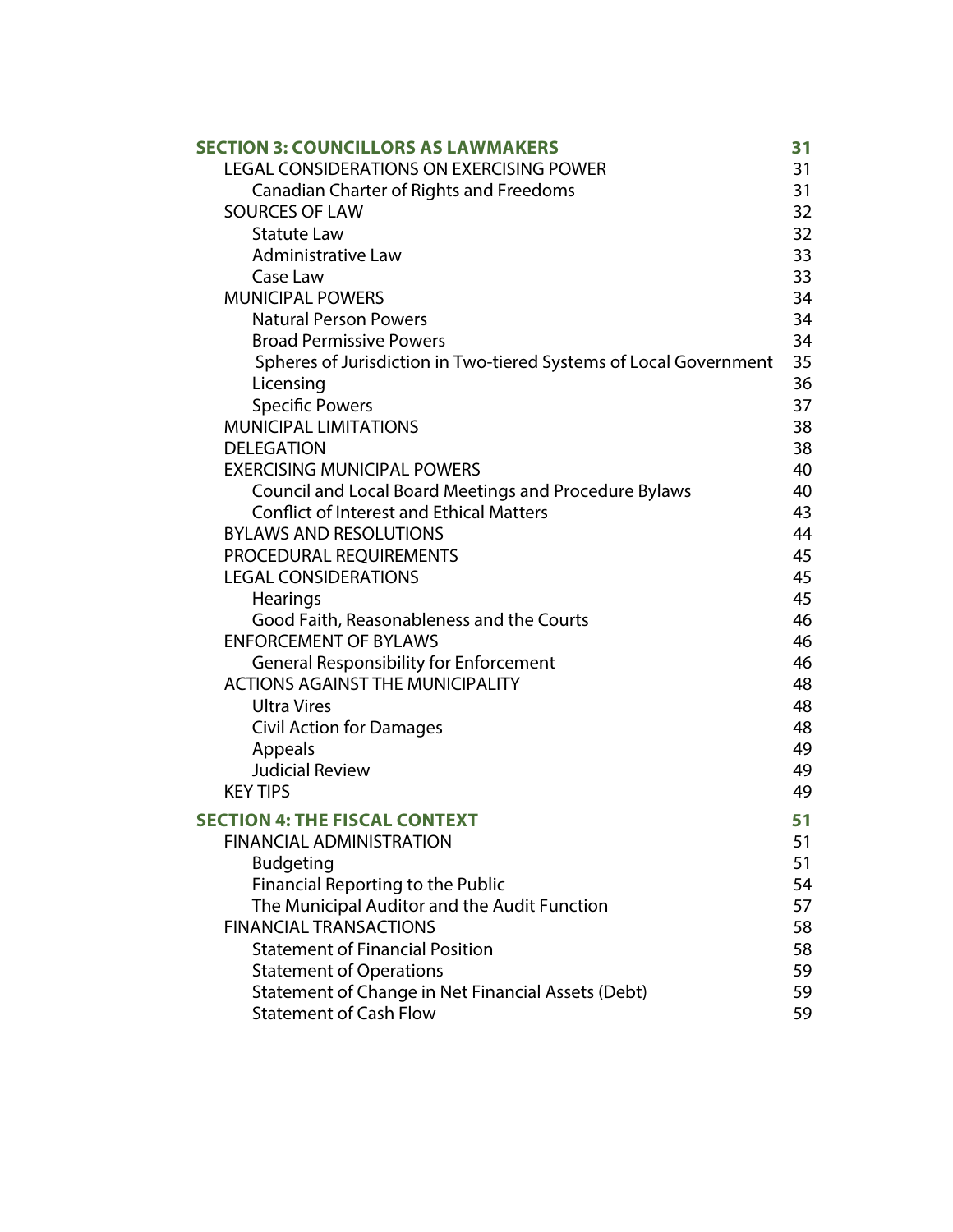| SOURCES OF MUNICIPAL REVENUE                          | 59  |
|-------------------------------------------------------|-----|
| <b>Property Taxes</b>                                 | 60  |
| <b>Government Contributions</b>                       | 66  |
| <b>Other Revenue Sources</b>                          | 68  |
| <b>FINANCING SOURCES</b>                              | 71  |
| Debt Management                                       | 71  |
| <b>EXPENDITURES VS EXPENSES</b>                       | 72  |
| Capital Expenditures or Capital Purchases             | 72  |
| <b>Operating Expenses</b>                             | 72  |
| <b>Budgets vs Financial Statements</b>                | 73  |
| MUNICIPAL ASSET MANAGEMENT PLANNING                   | 73  |
| The Elements of an Asset Management Plan              | 74  |
| <b>KEY TIPS</b>                                       | 75  |
| <b>SECTION 5: LAND USE PLANNING</b>                   | 77  |
| THE PLANNING FRAMEWORK                                | 77  |
| The Provincial Policy Statement                       | 78  |
| <b>Provincial Plans</b>                               | 80  |
| The Ontario Municipal Board                           | 80  |
| One Window Planning Service and Municipal Plan Review | 81  |
| <b>Municipal Empowerment</b>                          | 82  |
| <b>MUNICIPAL PLANNING TOOLS</b>                       | 84  |
| The Official Plan                                     | 84  |
| The Zoning Bylaw                                      | 87  |
| <b>Minor Variances</b>                                | 89  |
| <b>Plans of Subdivision</b>                           | 89  |
| <b>The Consent Process</b>                            | 91  |
| <b>Site Plan Control</b>                              | 93  |
| Community Improvement                                 | 94  |
| Development Permit System (DPS)                       | 94  |
| <b>Affordable Housing</b>                             | 95  |
| Economic Development through Land Use Planning        | 95  |
| A Balanced View                                       | 99  |
| PARTICIPANTS IN LAND USE PLANNING                     | 98  |
| The Role of the Public                                | 98  |
| <b>Engaging with Aboriginal Communities</b>           | 99  |
| LAND USE PLANNING IN NORTHERN ONTARIO                 | 99  |
| <b>KEY TIPS</b>                                       | 101 |
| <b>SECTION 6: BUILDING REGULATION</b>                 | 102 |
| PROPERTY STANDARDS BYLAWS                             | 105 |
| <b>KEY TIPS</b>                                       | 106 |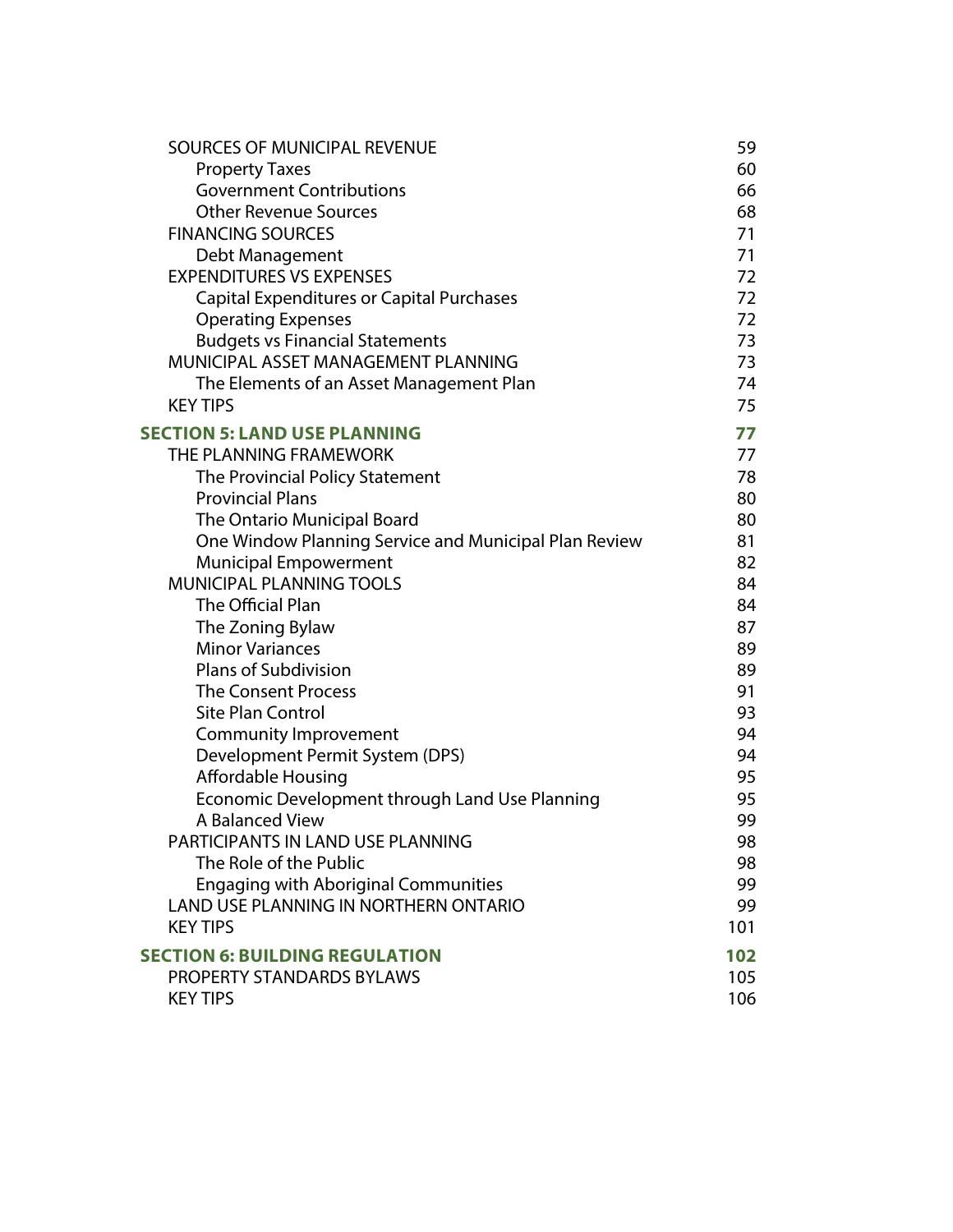| <b>SECTION 7: EMERGENCY MANAGEMENT AND</b>                      |            |
|-----------------------------------------------------------------|------------|
| <b>DISASTER FINANCIAL ASSISTANCE</b>                            | 107        |
| <b>INTRODUCTION</b>                                             | 107        |
| RISK MANAGEMENT APPROACH                                        | 107        |
| <b>LEGISLATION AND REGULATION</b>                               | 108        |
| ROLES AND RESPONSIBILITIES                                      | 109        |
| <b>DISASTER FINANCIAL ASSISTANCE</b>                            | 109        |
| <b>KEY TIPS</b>                                                 | 110        |
| <b>SECTION 8: AFFORDABLE AND SOCIAL HOUSING</b>                 | 111        |
| <b>HOUSING AND HOMELESSNESS</b>                                 | 111        |
| <b>Ontario's Long-Term Affordable Housing Strategy</b>          | 111        |
| Housing and Homelessness Plans                                  | 111        |
| <b>Social Housing</b>                                           | 112        |
| Municipal Funding of Social Housing Using Property Tax Revenue  | 113        |
| <b>KEY TIPS</b>                                                 | 113        |
| <b>APPENDIX A</b>                                               | 114        |
| QUESTIONS TO CONSIDER ON FINANCIAL INFORMATION RETURN (FIR) 114 |            |
| <b>RESOURCES</b>                                                | 115        |
| <b>BOOKS</b>                                                    | 115        |
| <b>ARTICLES</b>                                                 | 117        |
| PROVINCE OF ONTARIO RESOURCES                                   | 117        |
| <b>WEBSITES - OTHER</b>                                         | 118        |
| <b>WEBSITES - MUNICIPAL ORGANIZATIONS</b><br><b>CONTACTS</b>    | 118<br>120 |
| <b>MUNICIPAL SERVICES OFFICES</b>                               | 120        |
| MSO - Central                                                   | 120        |
| MSO - Eastern                                                   | 120        |
| MSO – Western                                                   | 120        |
| MSO - North (Sudbury)                                           | 120        |
| MSO - North (Thunder Bay)                                       | 120        |
|                                                                 |            |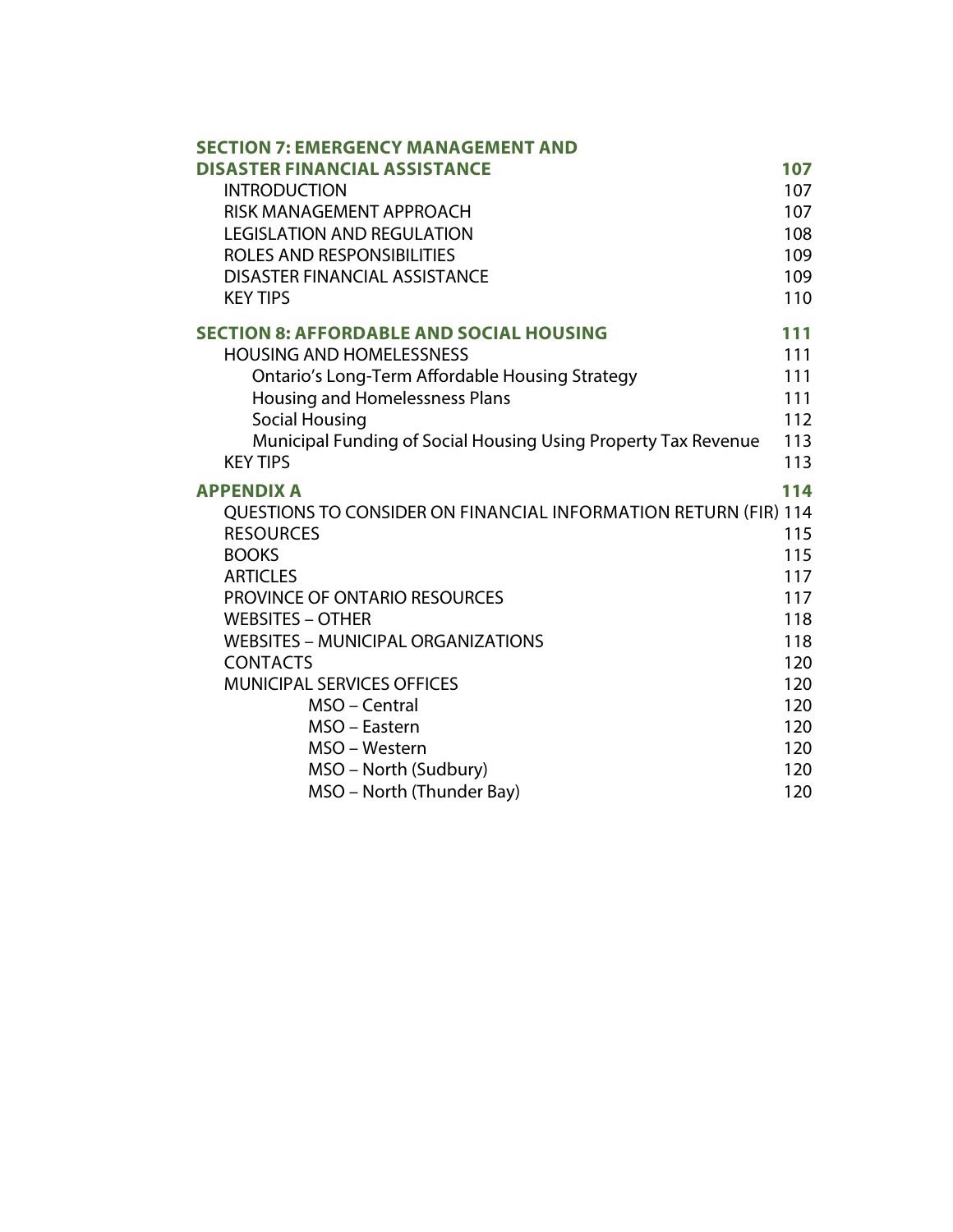# <span id="page-6-0"></span>**INTRODUCTION**

Your role as a councillor is intricate and involved. You will find yourself dealing with a variety of complex and sometimes contentious issues. Even the most seasoned councillor will encounter questions that are new.

Knowing where to go for information on the roles, requirements and relationships of local government will help you to fulfil your role.

This guide covers topics that are important to know as a municipal councillor throughout your term of office. It examines the role of council and the councillor, governance and law-making in the municipal setting, the fiscal context, land use planning and housing.

The guide also includes references on where you can access more information about municipal governance, and a checklist you can use to ensure you have the documents and items that will help you fulfil your role as a councillor.

The information in this guide can help you meet your responsibility and the municipality's goals and objectives, satisfy provincial and federal requirements and provide continued high-quality service to the residents of your community.

For more information about your particular municipality and your role, talk to municipal staff.

**Note for City of Toronto Councillors:** The Municipal Act, 2001 does not generally apply to the City of Toronto; the City of Toronto is subject to the City of Toronto Act, 2006. All references in this guide are to the Municipal Act, 2001; the guide does not reference the City of Toronto Act, 2006. As many of the issues are similar in both pieces of legislation, the guide should help provide City of Toronto councillors with an understanding of many of their duties and responsibilities. However, please be aware that the legislative sections are numbered differently and, in some cases, there are differences in legal powers or duties.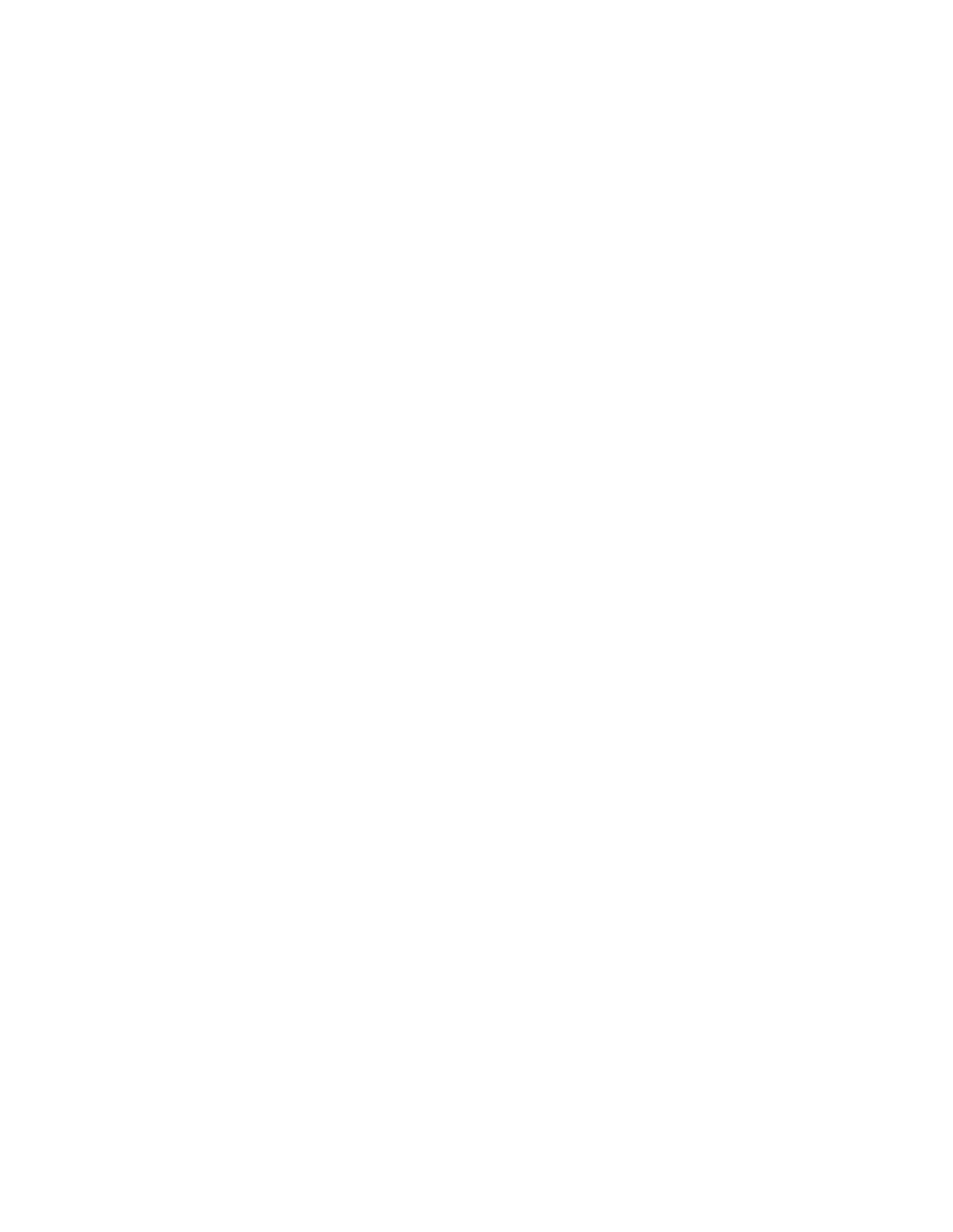# <span id="page-8-0"></span>**SECTION 1: ROLE OF COUNCIL, COUNCILLOR AND STAFF**

After a few months in office, you may think that getting elected was the easy part. You may feel overwhelmed by the variety of matters demanding your attention. You may be challenged by complex issues, faced with controversial policies, or questioned by constituents. Understanding your role as a municipal councillor, as well as the role of council and staff, will help you address these situations and manage your time effectively.

One of the first things you could do, if you have not already done so, is develop a general understanding of the Municipal Act, 2001 (referred to throughout this section as the Act), which is a primary piece of legislation applicable to municipalities. The Act is a legislative framework for municipalities that recognizes municipalities as responsible local governments with a broad range of powers. The Act balances increased local autonomy and flexibility with requirements for improved accountability and transparency of municipal operations.

# **ROLE OF COUNCIL**

Section 224 of the Act is a good starting point. It outlines the role of the municipal council as follows:

"224. It is the role of council,

- (a) to represent the public and to consider the well-being and interests of the municipality;
- (b) to develop and evaluate the policies and programs of the municipality;
- (c) to determine which services the municipality provides;
- (d) to ensure that administrative policies, practices and procedures and controllership policies, practices and procedures are in place to implement the decisions of council;
	- (d.1) to ensure the accountability and transparency of the operations of the municipality, including the activities of the senior management of the municipality;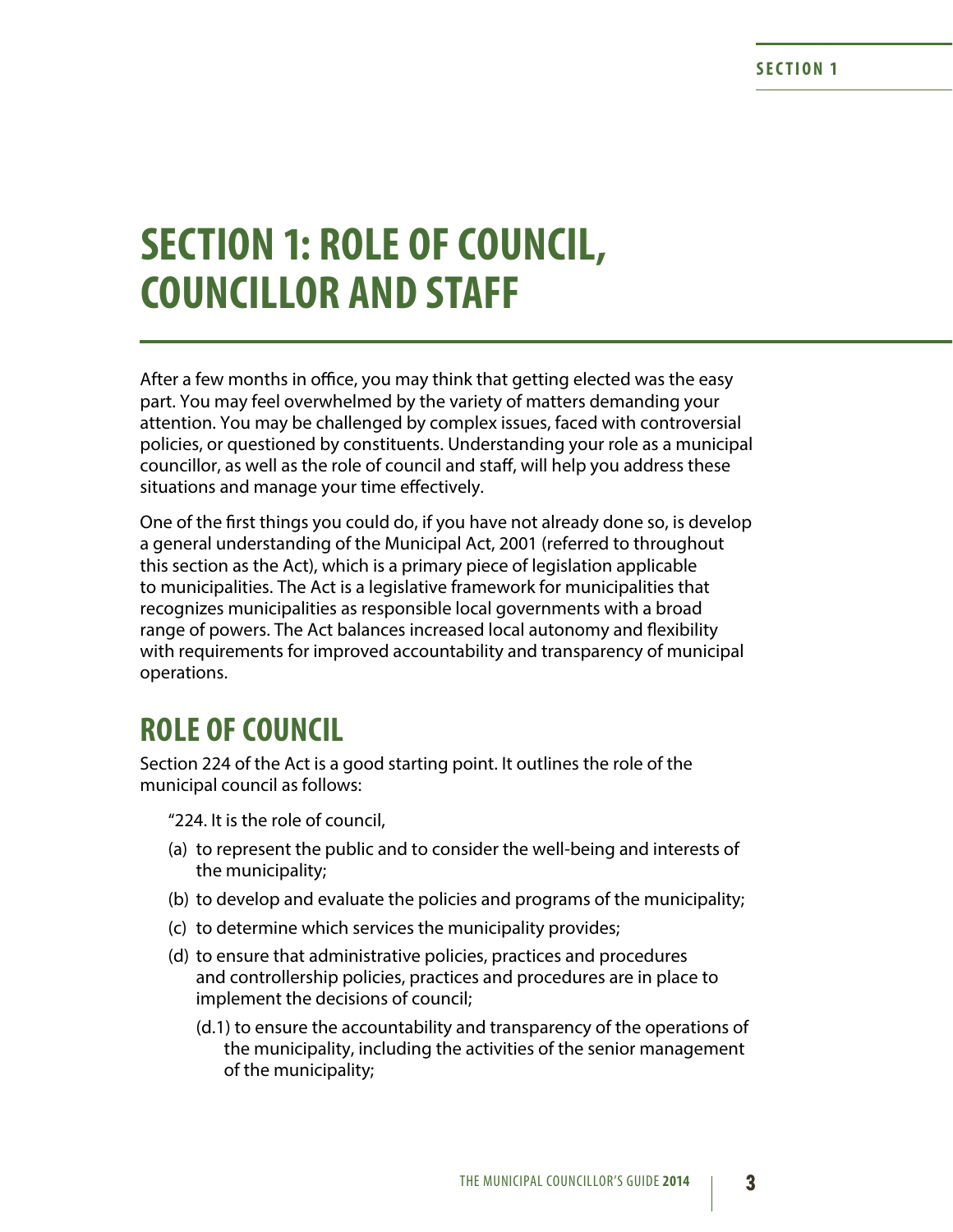- <span id="page-9-0"></span>(e) to maintain the financial integrity of the municipality; and
- (f) to carry out the duties of council under this or any other Act."

Municipal councils have a broad range of responsibilities and work load. For this reason, councils often have a number of standing committees consisting of councillors only, or advisory committees made up of a mix of councillors and appointees from the public. These committees carry out much of the work of council and then report back to council with recommendations. Examples of council committees include: planning, parks and recreation, public works, finance, administration, personnel, etc.

A committee of council is often subject to similar legislative requirements as council under the Act, such as open meetings.

The Act provides for broad delegation of council's powers and duties to a committee of council. (See [Delegation\)](#page-43-1)

### **Role of Head of Council**

Depending on your municipality, the head of council may be called a warden, chair, reeve, or mayor. Whatever title is preferred, the role of head of council as set out by the Municipal Act, 2001 remains the same:

"225. It is the role of the head of council,

- (a) to act as the chief executive officer of the municipality;
- (b) to preside over council meetings so that its business can be carried out efficiently and effectively;
- (c) to provide leadership to the council;
	- (c.1) without limiting clause (c), to provide information and recommendations to the council with respect to the role of council described in clauses 224 (d) and (d.1);
- (d) to represent the municipality at official functions; and
- (e) to carry out the duties of the head of council under this or any other Act."

As chief executive officer of the municipality, the head of council has special responsibilities, which are set out in section 226.1 of the Act:

"226.1 As chief executive officer of a municipality, the head of council shall,

- (a) uphold and promote the purposes of the municipality;
- (b) promote public involvement in the municipality's activities;
- (c) act as the representative of the municipality both within and outside the municipality, and promote the municipality locally, nationally and internationally; and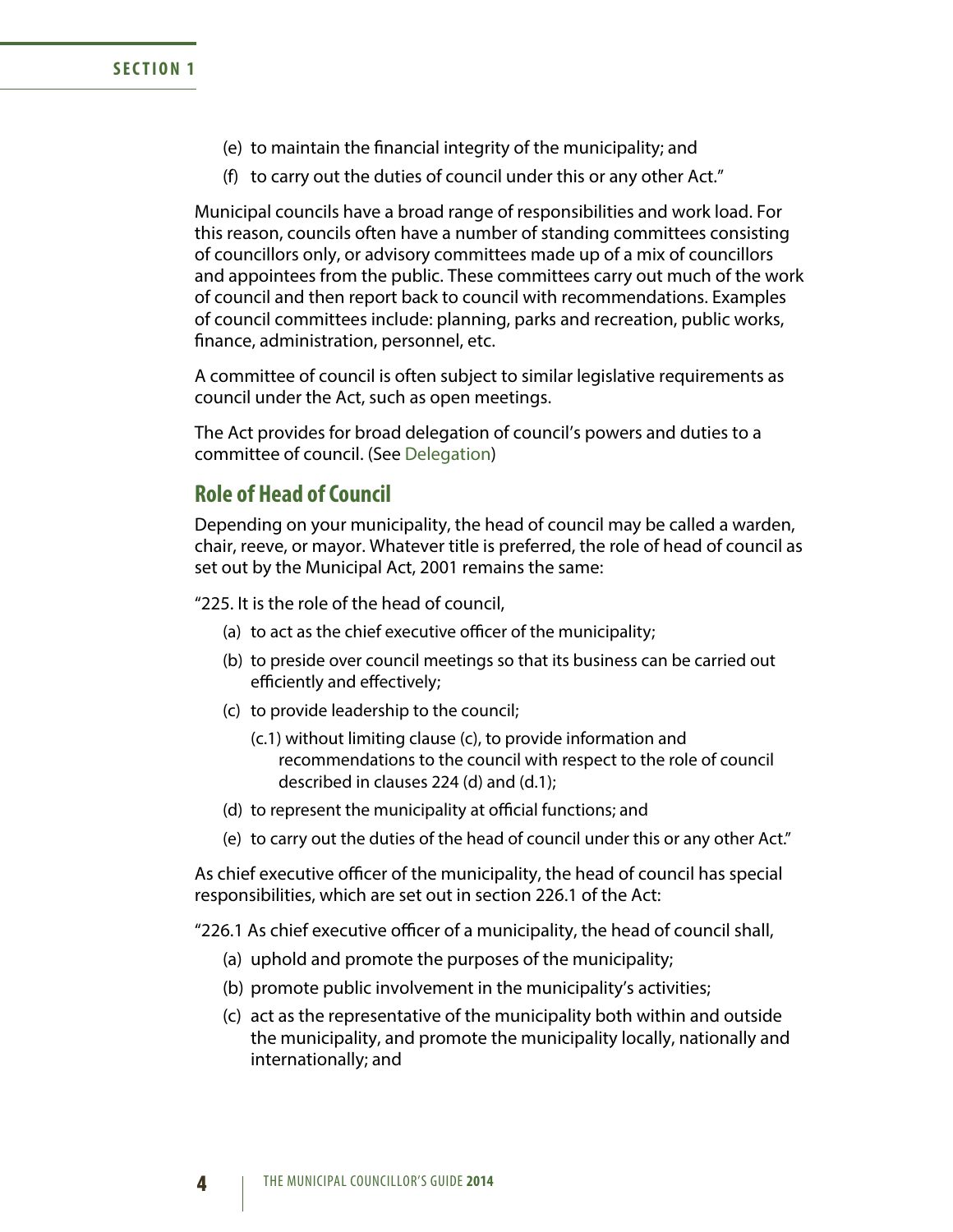<span id="page-10-0"></span>(d) participate in and foster activities that enhance the economic, social and environmental well-being of the municipality and its residents."

With such responsibilities, the head of council has a prominent and highly public profile. Many citizens within your municipality will have high and often varied expectations for the head of council. The head of council must find a way to balance these expectations.

Nevertheless, decisions of the municipality are made by council as a whole. Generally, the head of council does not have any more power than any other member of council to make decisions on behalf of the municipality.

# **ROLE OF THE COUNCILLOR**

As a councillor, you have three main roles to play in your municipality: a representative, a policy-making and a stewardship role. These roles may often overlap. You will be called on to consider and make decisions on issues that will sometimes be complex and controversial. Many of those decisions will have long-term consequences for your municipality that extend beyond your fouryear term of office, and should be made in the context of your municipality's directions for the long-term health and welfare of your community.

### **Representative Role**

Looking back to section 224 of the Act, you will see that the representative role of council is clearly indicated in legislation. At first glance, the representative role appears to be fairly simple and straightforward. But what does it involve?

On the one hand, you were elected by your constituents to represent their views when dealing with issues that come before council. However, your constituents have many views and opinions, and you cannot represent all of them all of the time.

On the other hand, election to office requires you to have a broader understanding of the issues. With many issues you will have to consider a variety of conflicting interests and make decisions that will not be popular with everyone. You may wish to use your judgment and base your decision on the best interests of the municipality as a whole.

In practice, there is no single, correct approach to the representative role and on many issues you may find that you fall somewhere between the two opposing viewpoints. You will quickly develop a caseload of citizen inquiries that will need to be investigated and, if possible, resolved. You may attract these inquiries because of your background and interests or because of the issues in your particular ward if your municipality operates with a ward structure.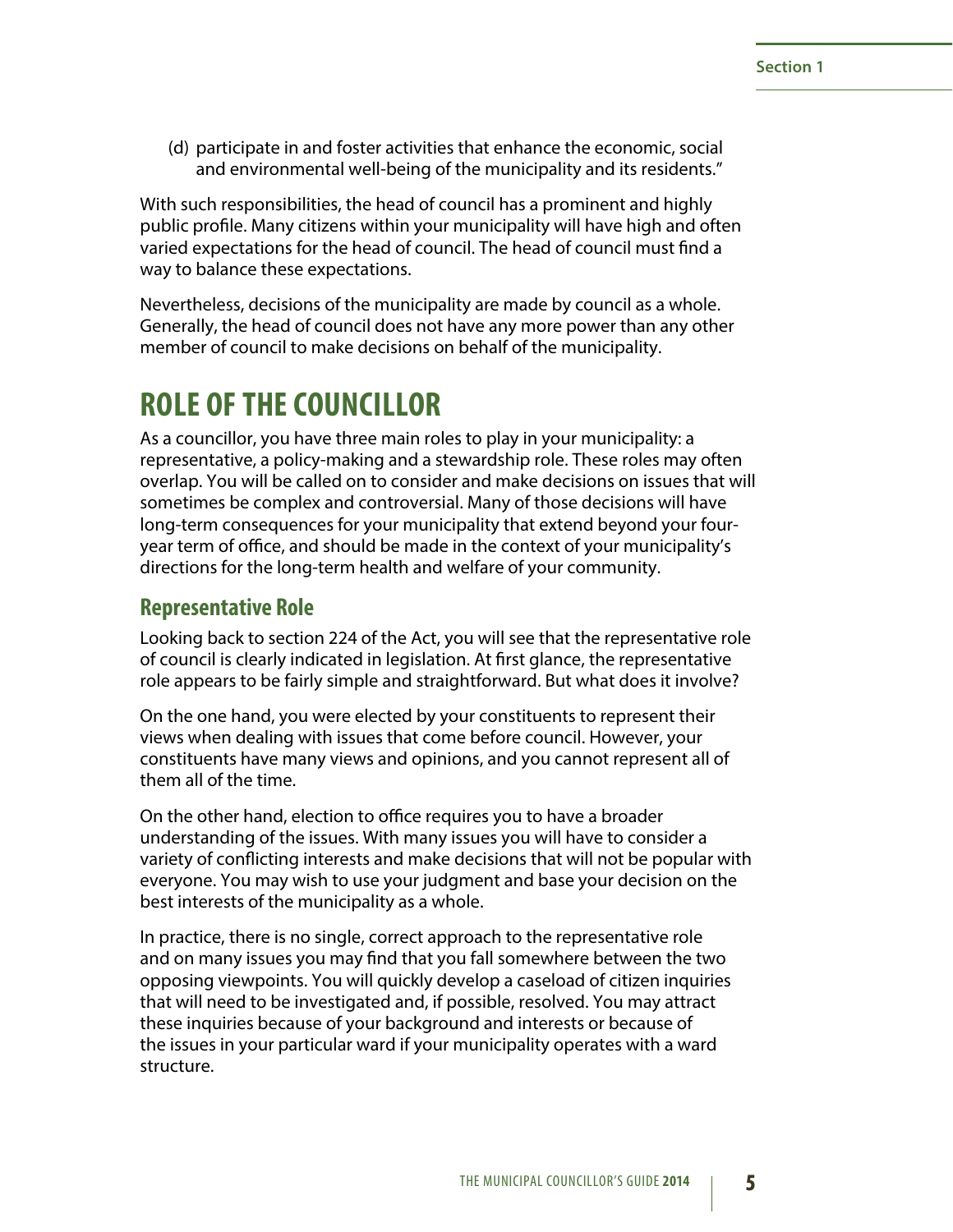<span id="page-11-0"></span>Understandably, you will want to try to help your constituents. However, be sure to familiarize yourself with any policies or protocols that your municipality may have for handling public complaints and inquiries. Although you may want to find some way of helping, remember to consult municipal staff.

There may also be circumstances where decisions are made by designated staff who operate at arm's length from the municipality, and where it could be inappropriate for elected officials to interfere or be seen to be interfering. Examples of this would include decisions made by the fire chief, the chief building official or the medical officer of health.

A councillor who has made promises that cannot be kept may lose credibility with the public and strain the working relationship with staff. If your municipality does not have a policy for handling public inquiries, complaints, and frequently asked questions, you may want to consider working with council and staff to develop such a policy.

### **Policy-Making Role**

Policies provide direction for municipal operations. Policy-making is another key council responsibility identified in section 224 of the Act.

Many council decisions are routine, dealing with the ongoing administration of the municipality, but others establish general principles to help guide future actions. Those are often considered policy decisions. Some policies can be specific, such as a bylaw requiring dogs to be kept on leashes in public areas, and others can be broader and more general, such as approval of an official plan.

#### **How is Policy Made?**

Policy-making may involve a number of steps that requires council to:

- identify an issue that needs to be dealt with;
- reach agreement on the facts of the issue and the objectives to be met;
- give direction to staff to research the issue, identify the available options and report back to council with recommendations;
- consider the information provided by staff, taking into account demands on time, funding and other issues;
- make a decision based on the best course of action available and adopt a policy;
- • direct staff to implement the policy; and
- work with staff to evaluate the policy and to update or amend it as required.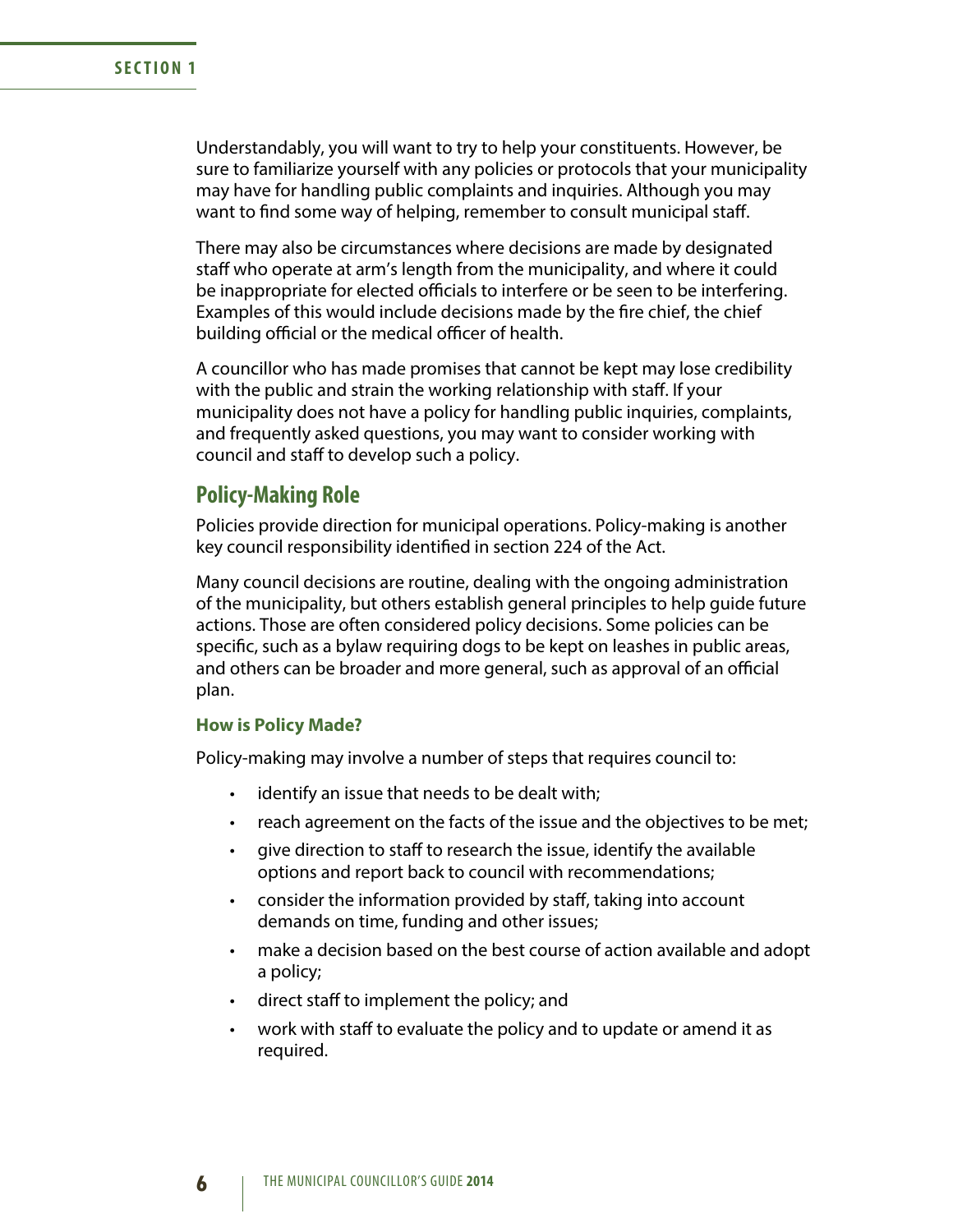<span id="page-12-0"></span>In many cases council refers a policy issue to a committee of council to take advantage of the committee's expertise in a particular area or to reduce council's work load. A committee of council may follow the same steps outlined above in making policy or making recommendations back to council.

In practice, however, policy-making is sometimes less orderly because of:

- a rapidly changing environment, the complexity of issues facing local government, and the difficulty in singling out problems that require more immediate attention;
- • differing and sometimes strongly held views by stakeholders and members of the public;
- the lack of time to identify all possible alternatives and to conduct detailed research and analysis;
- the legal and financial limits on what council may do; and
- the complexity of implementing policies and developing ways to monitor and evaluate them.

Council is the primary policy-making body of the municipality. The administration is responsible for carrying out council's policy decisions. The two roles are distinct, but there can be much overlap. Although staff is responsible for implementing a policy, your council may wish to develop appropriate reporting mechanisms to help ensure that the policies are being carried out as intended, and as effectively as possible.

### **Stewardship Role**

Council's objectives are to ensure that the municipality's financial and administrative resources are being used as efficiently as possible. The public has come to expect the successful completion of these responsibilities from council. To refer back to section 224 of the Act, part of your role, together with the rest of council, is to ensure that administrative policies, practices and procedures are in place to implement the decisions of council and to maintain the financial integrity of the municipality. All of this can be promoted through good policy and monitoring practices.

There is a fine line between council's overall stewardship of the municipality and the administration's management of day-to-day activities. Generally, council monitors the implementation of its approved policies and programs, but the practical aspects of its implementation and administration are a staff responsibility.

Several things should be done before council can monitor and measure the municipality's administrative effectiveness and efficiency. With input from municipal staff, council may wish to: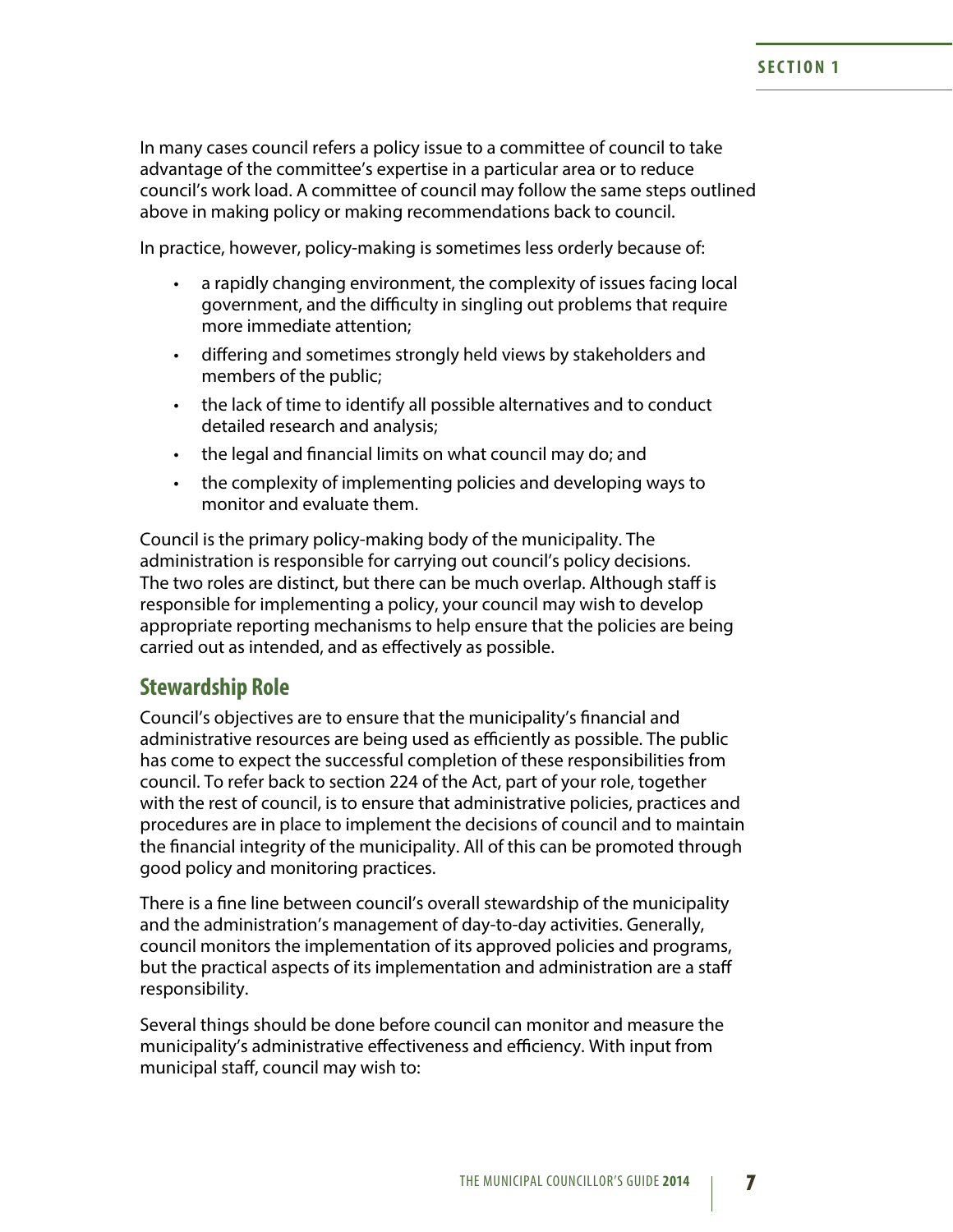### **SECTION 1**

- • define corporate objectives and set goals and priorities;
- • establish clear administrative practices;
- provide specific guidelines and directions to staff on the applications of those policies;
- delegate appropriate responsibilities to staff to the extent such delegation is permitted under municipal legislation;
- • establish a personnel management policy that emphasizes the recruitment, hiring, evaluation, training and development of staff;
- • ensure that policies with respect to most operations of the municipality are in place, with special note to mandatory policies required by the Municipal Act, 2001;
- establish a policy and procedure for staff to report to council on administrative activities;
- • develop protocols for the flow of information between council and staff; and
- consider establishing a protocol for sharing approaches with other local governments and Aboriginal communities that share a common interest in community health, culture and economy.

To be effective in this stewardship role, council should be satisfied that policies are in place on staff reporting requirements and processes to help ensure that:

- policies adopted by council are being implemented;
- staff are administering services and programs as council intended;
- rules and regulations are being applied correctly and consistently; and
- • funds are being spent only as authorized, and the municipality's resources (financial and otherwise) are being used as efficiently as possible.

Establishing and following such policies and guidelines helps council leave the day-to-day details for staff to manage. Council is freer to:

- deal with exceptional situations;
- concentrate on ensuring that policies are current; and
- listen to issues raised by the public and represent the broader community interest.

#### **Accountability and Transparency**

Accountability and transparency are a priority in maintaining public trust in council and in the management of your municipality. Section 224 of the Act explicitly includes ensuring the accountability and transparency of the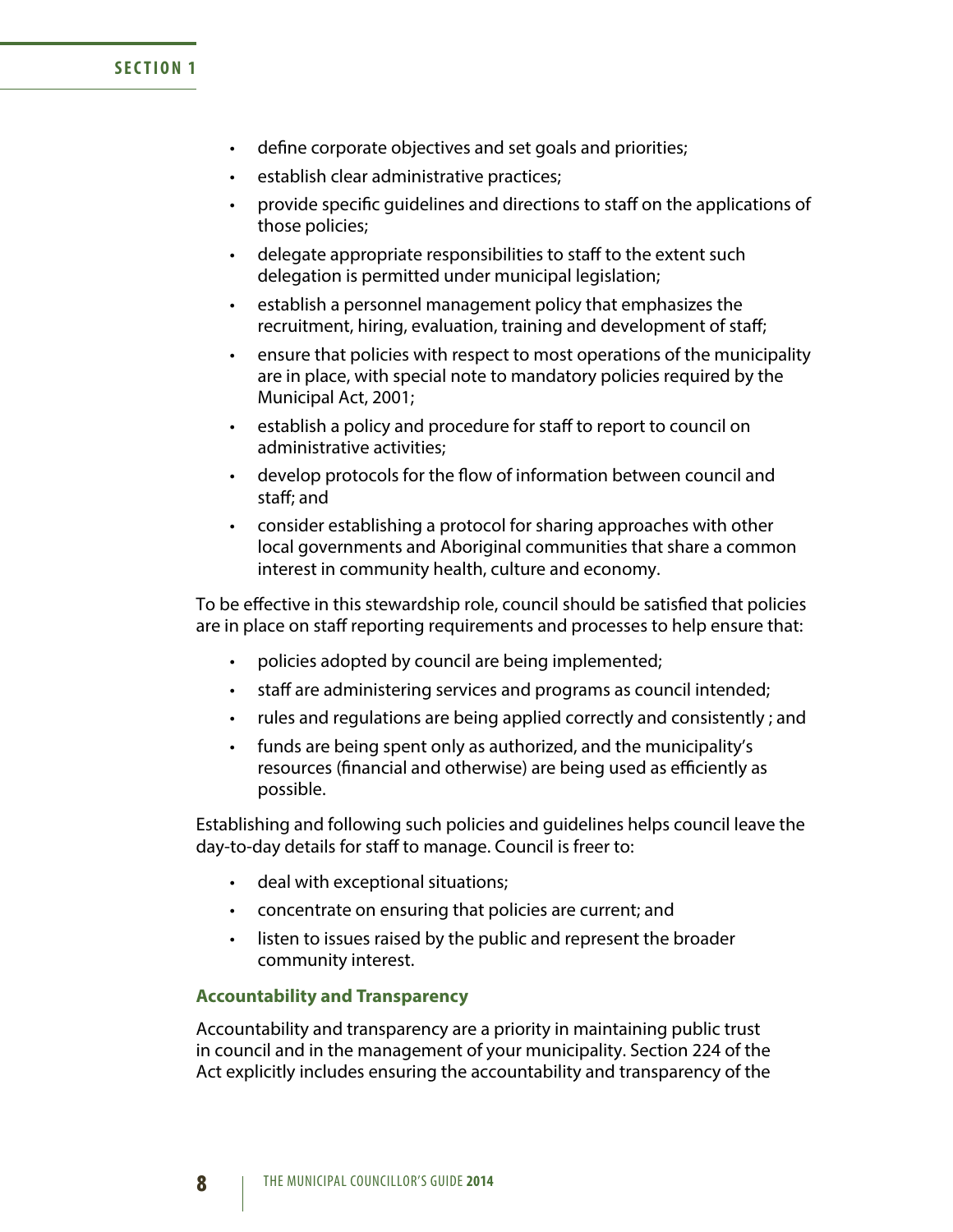operations of the municipality as part of the role of council. Councillors are, of course, accountable to the public every four years through municipal elections, but it is important that procedures and policies are clearly set out and accessible, and that the day-to-day operations of the municipality are transparent.

Documenting municipal policies is an important action of an open and transparent council. Many municipalities have developed policy manuals to provide a basis for sound decision-making and to help ensure that policies are implemented and applied in a consistent way. The policy manual is a reference and information source for council, the administration and the public. Because the policies and procedures it contains may cover many of your municipality's functions and responsibilities, it can also be a valuable training and orientation tool for new councillors and staff.

Section 270 of the Act requires municipalities to have policies on:

- sale and other disposition of land;
- hiring of employees;
- • procurement of goods and services;
- when and how to provide notice to the public;
- how the municipality will try to ensure accountability and transparency to the public; and
- • delegation of powers and duties.

Section 270 also requires local boards to have policies with respect to sale and other disposition of land, hiring of employees, and procurement of goods and services.

To help ensure integrity and accountability in public office, Part V.1 of the Act (sections 223.1 to 223.24) provides that municipalities may pass bylaws to establish:

- an Integrity Commissioner;
- a municipal Ombudsman;
- • an Auditor General;
- • a lobbyist registry and registrar; and
- • a code of conduct for council and local board members.

The Integrity Commissioner reports to council. The Integrity Commissioner's role is to perform, in an independent manner, the functions assigned by council with respect to the application of: (1) a code of conduct for members of council and local boards; and (2) the application of procedures, rules and policies governing the ethical behaviour of members of council and local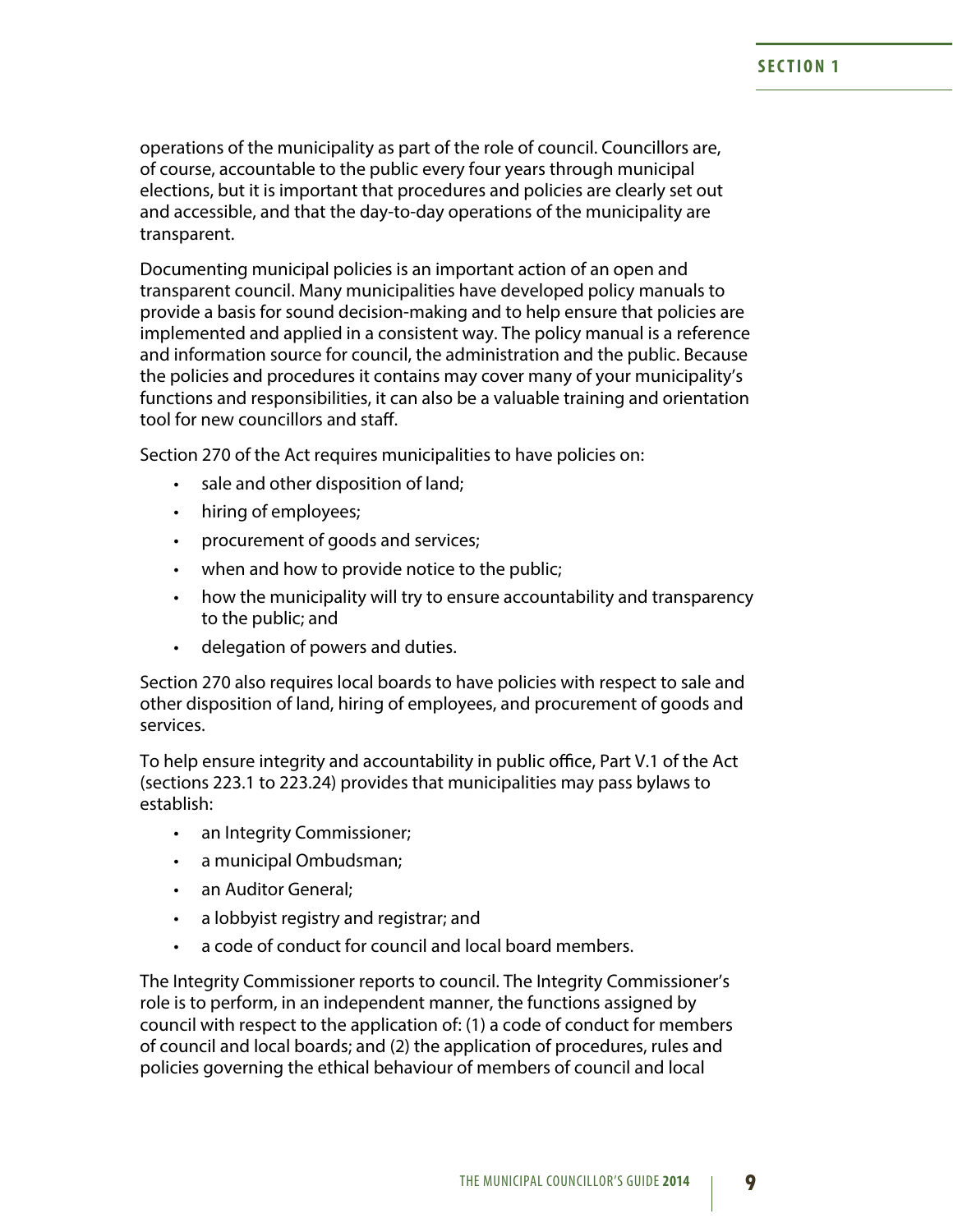boards. The Commissioner's functions may include conducting inquiries into requests from council or a local board, a member of council or a board, or a member of the public about whether a member of council or a local board has contravened the applicable code of conduct. If the Commissioner reports that a member of the council or local board has contravened the code of conduct, the municipality may impose a penalty in the form of a reprimand or a suspension of pay for a period of up to 90 days.

The municipal Ombudsman's function is to investigate, in an independent manner, decisions and recommendations made and acts done or not done in the course of the administration of a municipality, local boards or certain municipal corporations, as the municipality specifies.

Section 239.2 of the Act also provides that a municipality may appoint an investigator to investigate, in an independent manner, complaints about closed meetings. Should a municipality not appoint an investigator, the Ontario Ombudsman is the closed meeting investigator, by default, for the municipality. (See [Open and Closed Meetings: Public Business\)](#page-46-0)

The Auditor General may assist council in holding itself and municipal administrators accountable for the quality of stewardship over public funds and achieving value for money in municipal operations. The Auditor General must also perform his or her duties in an independent manner. The Auditor General's responsibilities do not include the responsibilities of the municipal auditor.

The Act authorizes a municipality to establish a public registration system for lobbyists and to do other things in relation to a lobbyist registration system, such as establishing a code of conduct for lobbyists and prohibiting former public office holders from lobbying for a designated time period.

#### **Codes of Conduct**

Some municipalities have codes of conduct for members of council and local boards. They may also have other procedures, rules and policies governing the ethical behavior of those members. It is generally up to the municipality to determine the content of its code of conduct (if it chooses to have one) and its style – for example a general set of principles, or a more detailed set of rules on specific issues. Some common issues that codes address include use of municipal resources, gifts and benefits and conduct at council meetings.

Other statutes may require specific or general codes of conduct of relevance to municipal council as well. For example, section 7.1 of the Building Code Act, 1992 (BCA) requires municipalities to establish and enforce a code of conduct for the chief building official and inspectors. The BCA outlines the purposes of the code of conduct and requires that the code of conduct provide for its enforcement. According to the BCA purposes of a code of conduct include: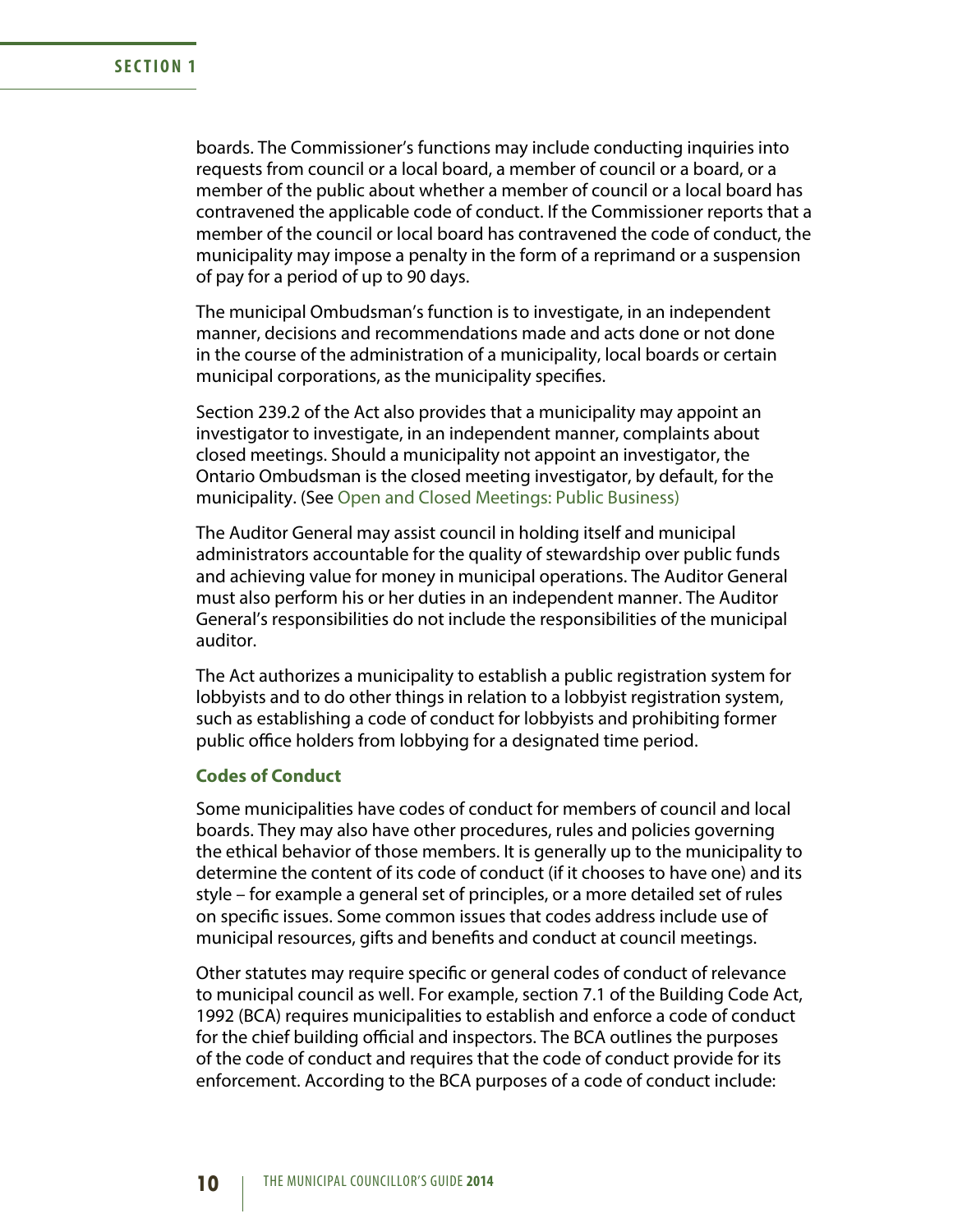- <span id="page-16-0"></span>(a) promoting appropriate standards of behaviour and enforcement actions;
- (b) preventing practices which may constitute an abuse of power; and
- (c) promoting appropriate standards of honesty and integrity by a chief building official or building inspector in the exercise of a power or the performance of a duty under the BCA or Building Code.

The code of conduct must include policies or guidelines to be used in responding to allegations that the code of conduct has been breached and must set out the disciplinary actions that may be taken if the code is breached. As well, the BCA requires the municipality to ensure that the code of conduct is brought to the attention of the public.

(For more on BCA and codes of conduct, see: [Section 6: Building Regulation\)](#page-107-1)

### **Public Sector and MPP Accountability and Transparency Act, 2014**

The Public Sector and MPP Accountability and Transparency Act, 2014 received Royal Assent on December 11, 2014. The amendments in the Act for the municipal sector will come into force on January 1, 2016.

This legislation builds on the current local integrity framework in the Municipal Act, 2001 and the City of Toronto Act, 2006 (described above), which gives municipalities the powers to develop local integrity frameworks based on local needs and capacity. The amendments will provide the people of Ontario with access to stronger accountability processes by making sure that everyone has access to an ombudsman.

The Ontario Ombudsman plays a crucial role in enhancing transparency in government. It is important to remember that the Ombudsman is there to help serve our citizens better, and to help get government right at all levels.

The amendments will provide the authority for the Ontario Ombudsman to investigate municipal matters. While the Ombudsman could not compel municipalities to take action, the Ombudsman could make recommendations to council and the municipality as part of his or her report. It is up to the municipality whether and how to address any recommendations made by the Ombudsman.

The Ontario Ombudsman's office determines how to prioritize matters brought to its attention through complaints. These changes will allow the Ombudsman to examine broad systemic issues that impact a wide range of municipalities and Ontarians.

The amendments will not require municipalities to appoint an ombudsman. Only the City of Toronto is required to have a locally-appointed ombudsman,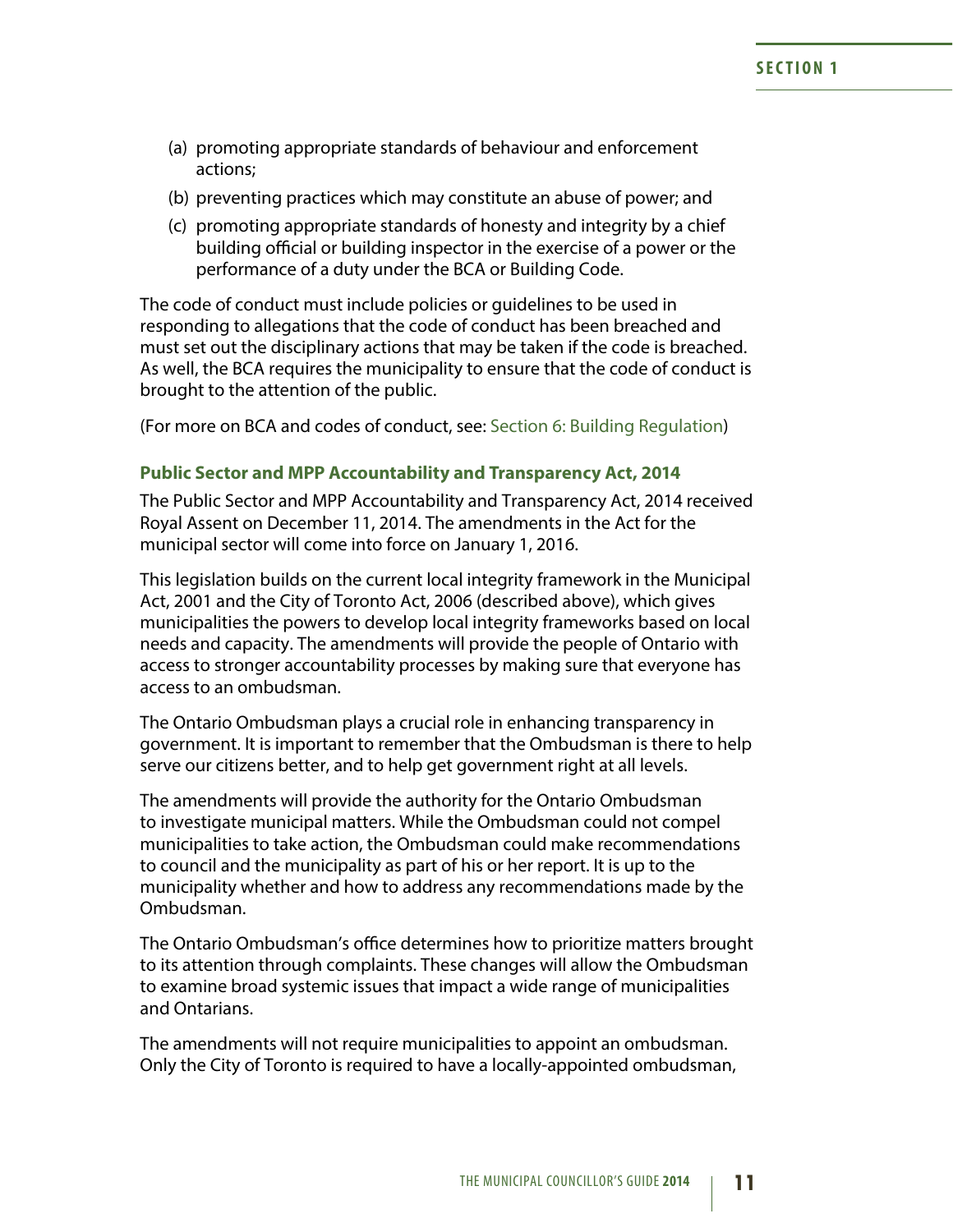as set out in the City of Toronto Act. All other municipalities could continue to appoint their own ombudsman if they choose. If a municipality has appointed an ombudsman, the Ontario Ombudsman could still conduct an investigation into a complaint to the local ombudsman in that municipality, but only after local ombudsman processes are completed.

The amendments will work together with local tools to ensure that everyone has access to an ombudsman. Locally-appointed integrity officers and municipal codes of conduct are an important part of Ontario's local accountability framework. The Ontario Ombudsman could investigate complaints made to local integrity officers but only after their complaint processes are completed. The Ontario Ombudsman could also include one or more municipalities, including Toronto, in a systemic, broad ranging investigation.

There will be no change to the current meeting investigator role. Municipalities will still have the power to appoint an investigator to independently investigate whether a municipality or local board has complied with closed meeting requirements under the Municipal Act, 2001 or the local procedure by-law. The Ontario Ombudsman would not be able to investigate a closed meeting complaint if a local meeting investigator is appointed. As is currently the case, if a municipality does not appoint an investigator, the Ontario Ombudsman acts as the meeting investigator.

A regulation under the amended Ombudsman Act will exempt certain local boards in the municipal sector from the Ontario Ombudsman's oversight. This regulation will come into force at the same time as the amendments, January 1, 2016. This regulation recognizes that oversight systems already exist for these entities.

The exemptions are similar to the municipal ombudsman framework in the Municipal Act, 2001 and the City of Toronto Act, 2006 and will exclude the following from Ontario Ombudsman oversight:

- • children's aid societies;
- • boards of health;
- • committees of management established under the Long-Term Care Homes Act;
- • police services boards; and
- public library boards.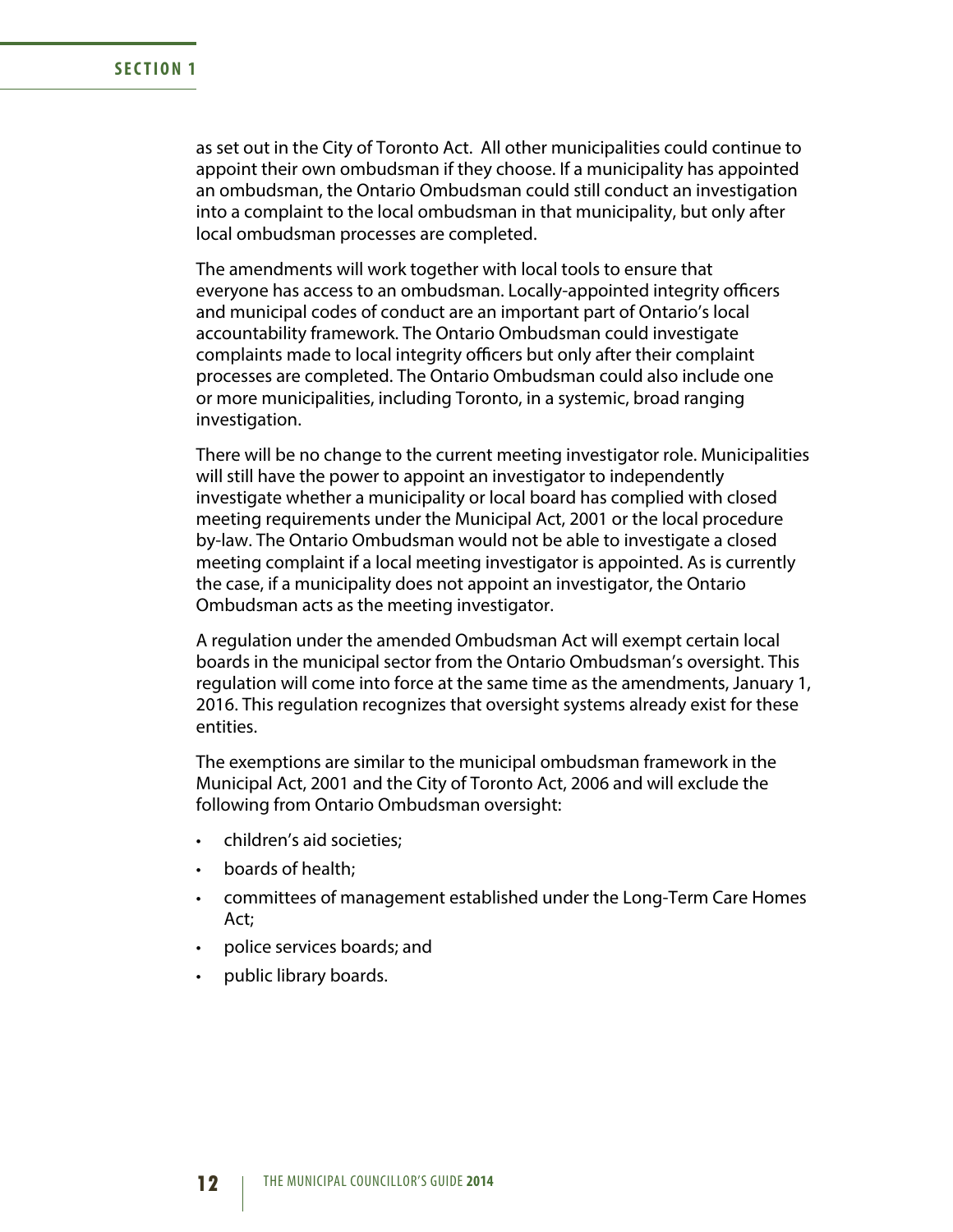# <span id="page-18-0"></span>**ROLE OF STAFF**

A key feature of effective and efficient councils is a well-developed understanding of council-staff relations and the role of each party. Just as section 224 of the Municipal Act outlines the role of council, section 227 sets out the role of staff:

227. It is the role of the officers and employees of the municipality:

- (a) to implement council's decisions and establish administrative practices and procedures to carry out council's decisions;
- (b) to undertake research and provide advice to council on the policies and programs of the municipality; and
- (c) to carry out other duties required under this or any Act and other duties assigned by the municipality.

There are also some specific provisions about the duties of some officers of the municipality, such as the clerk and the treasurer.

Many municipalities realize the importance of council-staff relations. Some councils have established programs that require employee input into operational policies and procedures. Programs like this recognize the experience and expertise of staff. They also encourage communication between management staff and council.

To assist staff in meeting council's expectations, council could:

- have a policy requiring comprehensive job descriptions for all staff that specify individual duties and responsibilities;
- provide clear policy decisions and directions;
- • develop policies in an open and consistent manner;
- adopt policies that complement and reinforce staff efforts to improve administrative operations;
- consult with staff before deciding on policies and programs;
- • direct that orientation be provided to new staff; and/or
- • establish a staff training and development policy.

As a councillor, you can also assist staff by:

- making yourself aware of the full range of duties and responsibilities of staff; and
- preparing for council meetings (reviewing the agenda, talking to staff about the history and background of issues, and knowing your constituents' situations and concerns).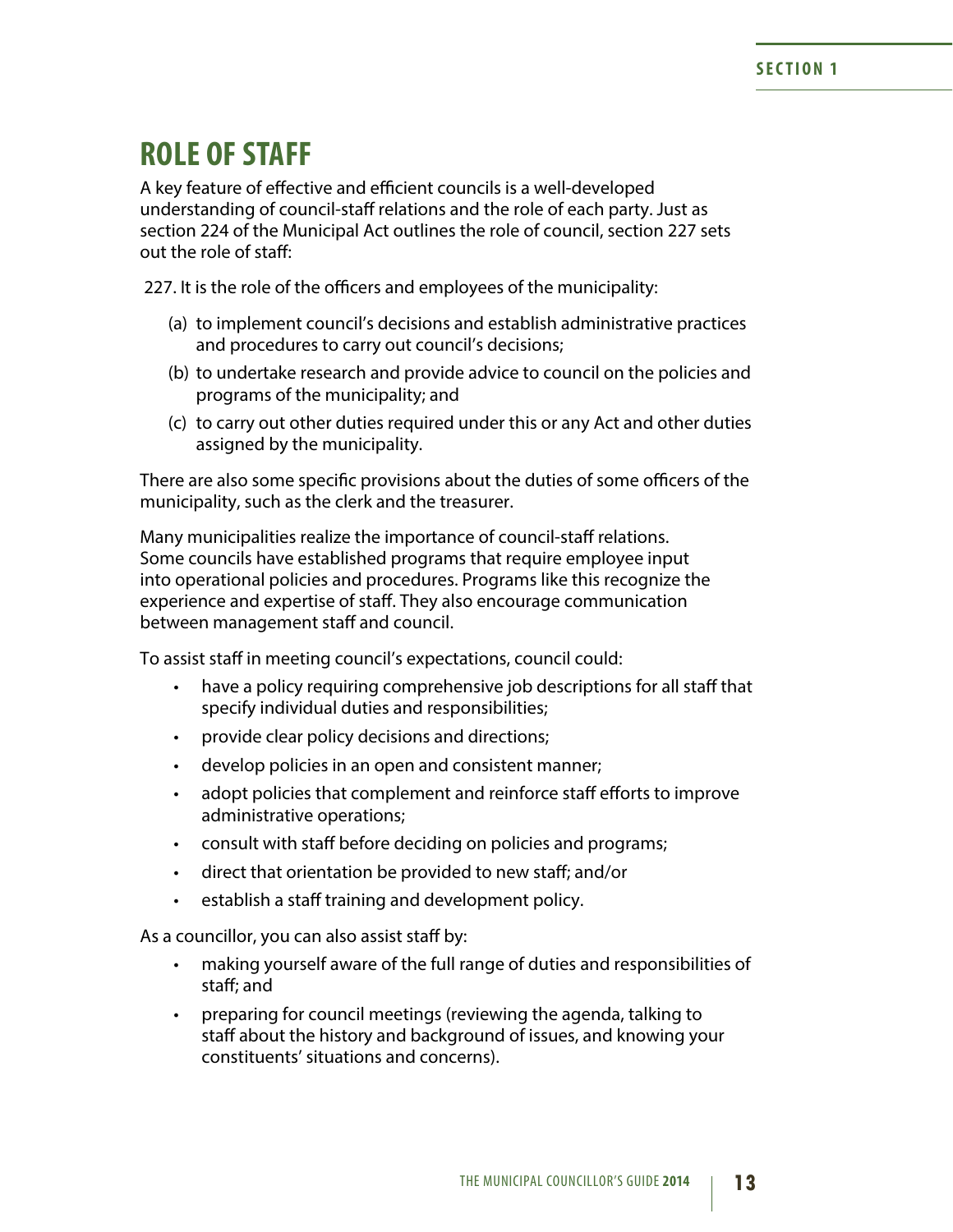#### <span id="page-19-0"></span>**SECTION 1**

Staff, in turn, could:

- provide well-organized agendas, with supporting materials;
- provide sufficient, timely information and analysis to make council's decision-making easier;
- notify council of changes to legislation and programs;
- provide advice on policy (including options and recommended actions), identifying the costs and benefits for the community in human and financial terms; and
- notify council immediately of any unintended or unexpected impacts of policy decisions.

Continuing education is important to municipal staff and councillors. Many municipalities have developed a detailed policy on training and educational opportunities for staff. Training, development and networking opportunities are provided through:

- • courses run by colleges and universities;
- • conferences, seminars and meetings delivered by professional associations;
- books and journals that are designed for municipal government; and
- workshops/information sessions and conferences offered by the MMAH, the Association of Municipalities of Ontario (AMO), the Association of Municipal Managers, Clerks and Treasurers of Ontario (AMCTO), the Ontario Municipal Management Institute (OMMI), the Ontario Building Officials Association (OBOA) and other wellrecognized municipal organizations.

### **Council-Staff Relationship and Roles**

Councils and their administration have different roles within the municipality, but their roles have common goals and purposes. In general, it is the role of the elected council to represent the community and set the direction and policy for the municipality, and it is the role of staff to manage people and resources to achieve council's vision.

Council generally sets the policy direction for the municipality, and staff provides the research and expert advice to help council in their decisionmaking process. Once council makes a decision, staff has general responsibility to implement the policy of council, for example through administering and delivering services and programs to the community.

The relationship between council and staff is a vital component of an effective municipal government. Staff and council rely on one another to move the municipality forward. Both staff and council provide leadership; council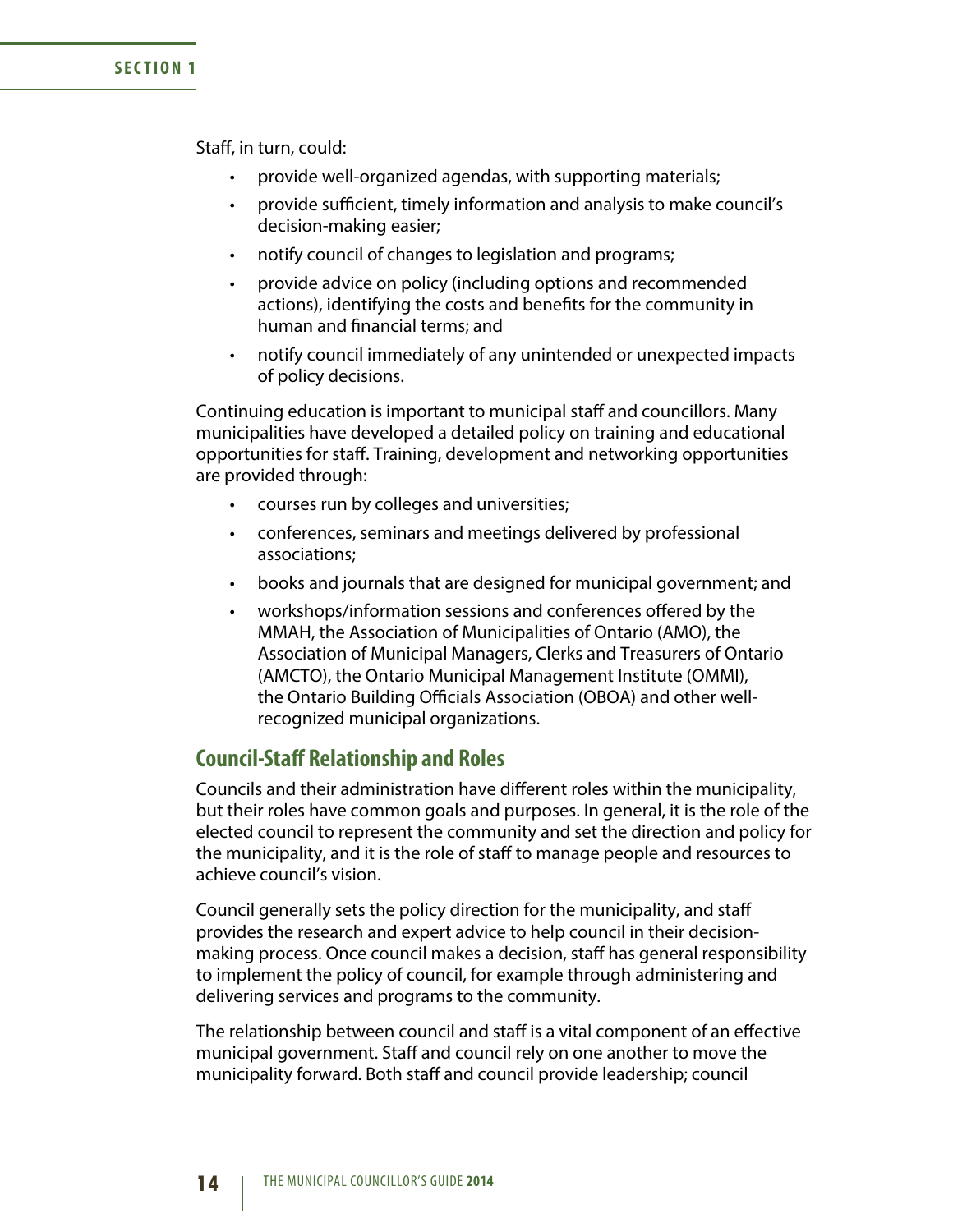<span id="page-20-0"></span>provides political leadership, while administration provides leadership to the organization.

Both council and administration are in their roles to serve the public. The relationship between staff and council is intertwined and it is important for council members and staff to respect one another's roles so that they can serve the public in an effective and efficient manner.

# **STRATEGIC PLANNING**

A strategic plan can be an essential part of municipal governance. It is a document that looks to the future, clearly setting out the municipality's vision and priorities. Becoming familiar with your municipality's strategic plan is an effective way of understanding both the organization and the broader environment in which you will be working. Your municipality's administrative, financial and planning decisions should reflect and support the strategic plan.

 Decisions, both popular and unpopular, are more easily made when seen in the context of your municipality's broader, long-term strategy. The plan is a framework that encourages consistency in municipal decision-making among both councillors and staff. When developed with public input, the plan represents a shared view of the municipality's future and encourages public commitment to achieving it.

Not all municipalities have a strategic plan. If yours does not, you may wish to consider the benefits of a strategic plan to your community, and encourage your council colleagues, municipal staff, and the public to work together to develop and implement one.

If your municipality does have a strategic plan, you may want to find out when it was developed and determine if the time has come to review the plan, and if it needs to be updated.

# **SUCCESSION PLANNING**

Succession planning is the process of systematically identifying and forecasting vacancies and then planning for future employee positions. It is becoming increasingly important as we see baby boomers age and move into retirement. For example, 43.8 per cent of the employees enrolled in Ontario Municipal Employees Retirement System (OMERS) are aged 50 years and older (Source: OMERS 2014) representing a significant loss in the Ontario workforce. This is especially important for smaller and rural municipalities who often find it difficult to recruit and retain educated and skilled employees.

Developing a strategic approach for succession planning in your municipality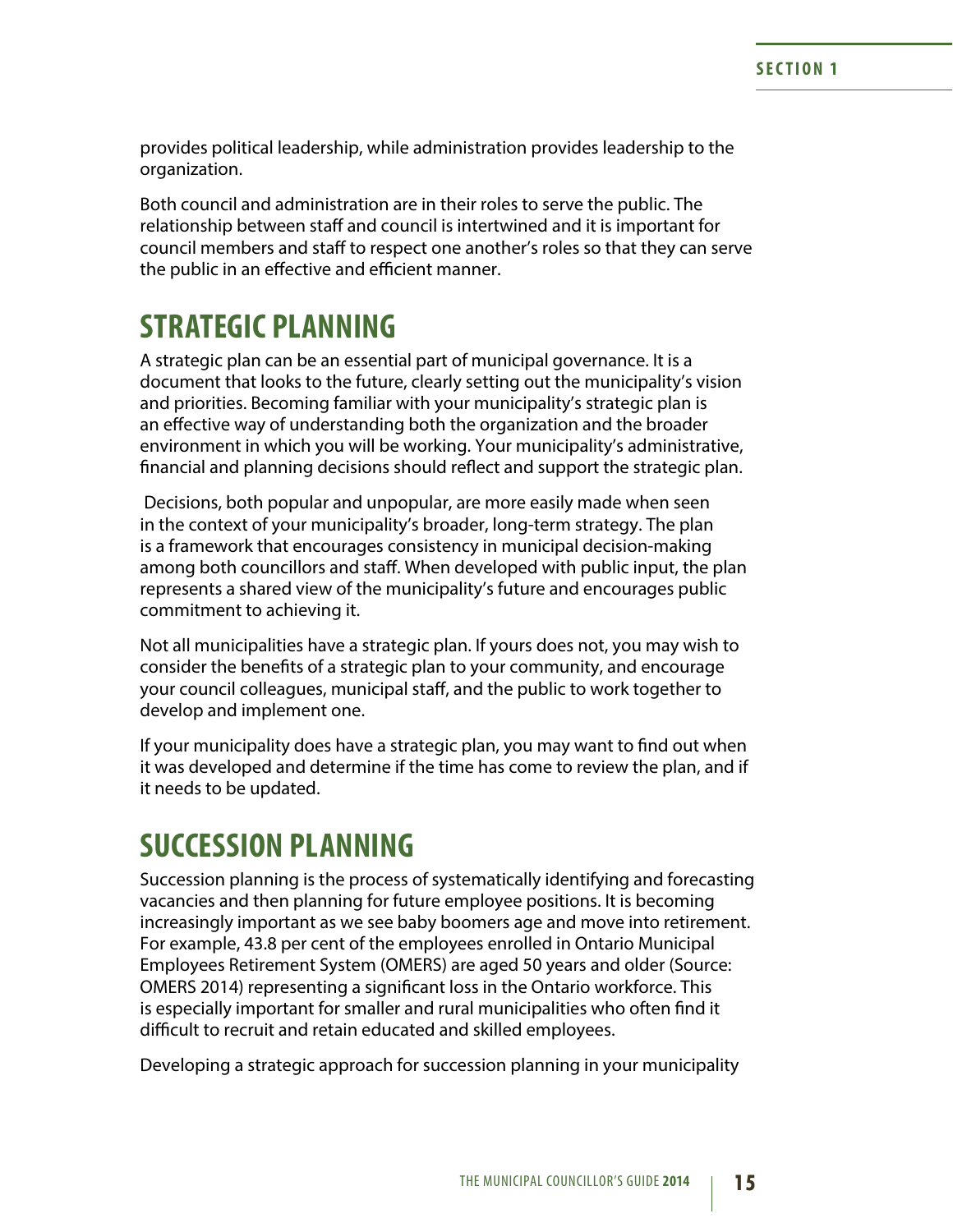will help ensure that you will have access to talent and skills when needed. It will also help ensure that institutional knowledge and essential abilities will be maintained, especially when employees in critical positions leave.

A succession plan that focuses on developing the talent of current employees (career planning and advancement) provides for a smooth transition and continuation of municipal services. Other benefits of having a succession plan may be:

- employees feeling valued and appreciated;
- enhanced knowledge transfer and skill set retention;
- identified source of replacements for key leadership positions; and
- savings to the taxpayer by avoiding temporary and costly external staffing services.

It may be the role of the chief administrative officer to prepare this plan under council's guidance.

There are a number of factors to consider when creating your succession management plan including: staff assessment (upcoming retirements, staff interested in skills development and workplace advancement), recruitment and training strategies and allocating resources to support succession planning.

### **KEY TIPS**

- Familiarize yourself with what policies are in place in your municipality, for example, for handling public inquiries and complaints, staff council reporting, municipal policy manual, code of conduct for council and board members.
- • A municipal strategic plan can be an important part of municipal governance. If your municipality has one, familiarize yourself with it.
- All municipalities, if they have not already done so, are encouraged to create an employee succession plan.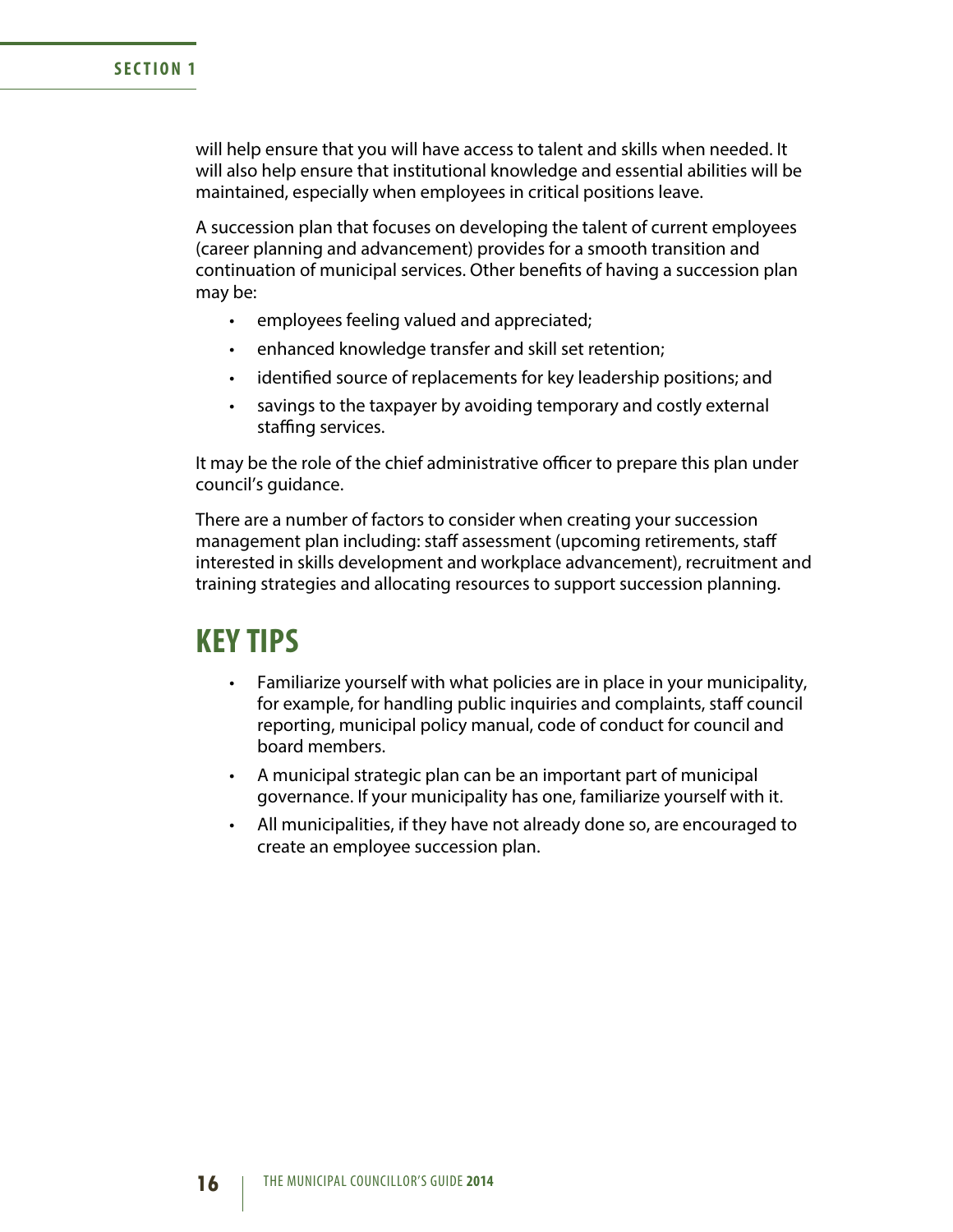# <span id="page-22-0"></span>**SECTION 2: AN OVERVIEW OF LOCAL GOVERNMENT**

A municipality is defined in section 1 of the Municipal Act, 2001(referred to throughout this section as the Act) as a "geographic area whose inhabitants are incorporated."

In addition to municipalities, there are a number of other locally governed boards and special-purpose bodies, such as school boards, health units, library boards and conservation authorities, with responsibility for public services at the community or regional level.

In Northern Ontario, most of the population lives in municipalities, but most of the land mass is "unorganized territory" – that is, areas of the province without municipal organization. Local services boards and local roads boards have been created to deliver basic community services to the residents in some of the areas without municipal organization.

Your day-to-day activities as a council member will often involve working with local boards and commissions, other municipalities, other levels of government and various municipal associations. All of these bodies play a part in the functioning of local government. For example, some councils or groups of councils regularly have joint meetings with councils of neighbouring First Nations to partner on issues of mutual interest and benefit.

This section will provide you with a general description of municipal government structures and services. It will also describe the links between municipalities and other players associated with the local sector. For more detailed information, you may wish to consult other materials located on the Ministry of Municipal Affairs and Housing (MMAH) website at: [ontario.ca/mah.](http://www.mah.gov.on.ca/Page11.aspx)

# **MUNICIPAL GOVERNMENT**

Section 2 of the Act provides that "municipalities are created by the Province of Ontario to be responsible and accountable governments with respect to matters within their jurisdiction, and each municipality is given powers and duties under the Act and many other Acts for the purpose of providing good government with respect to those matters."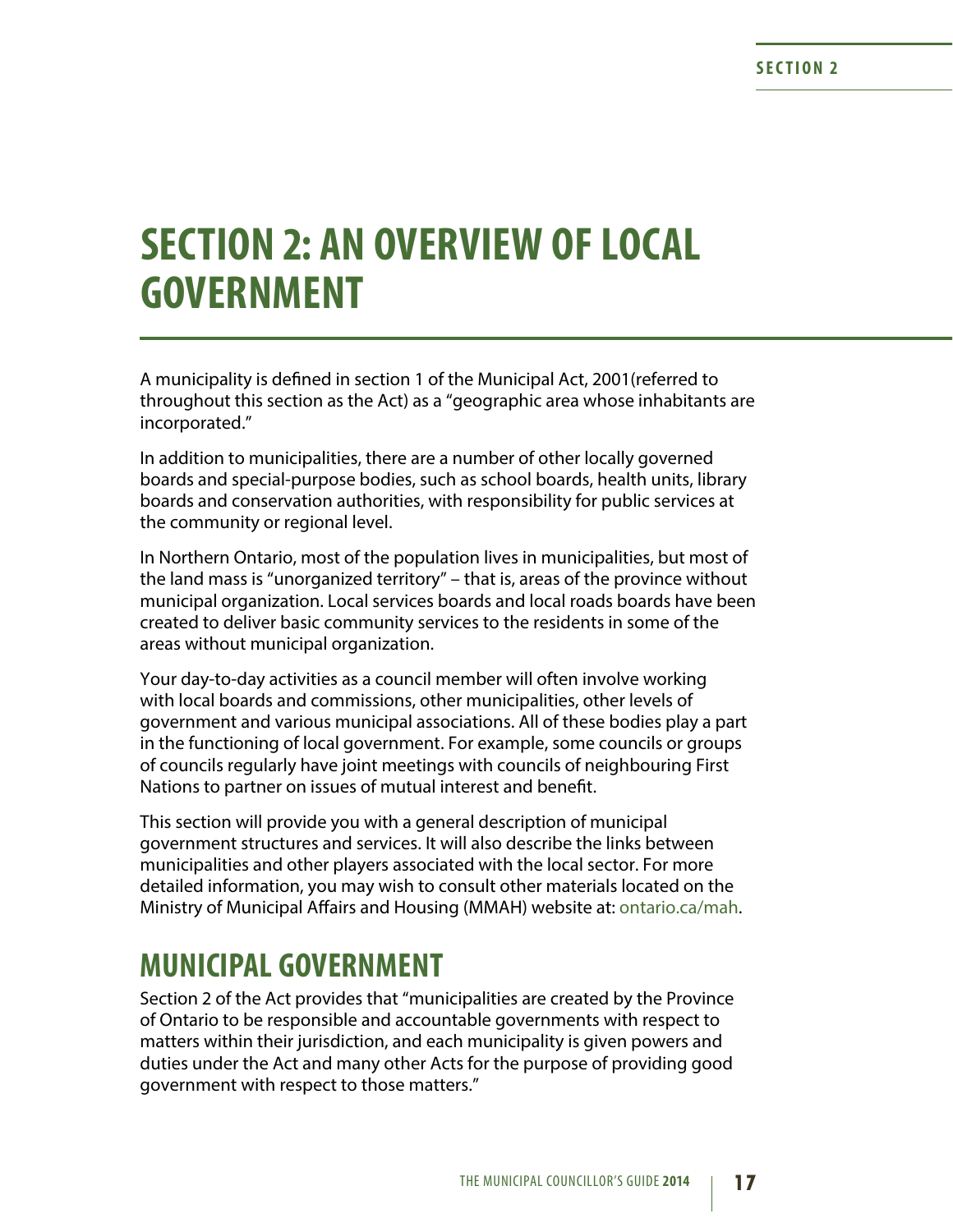### <span id="page-23-0"></span>**Municipal Roles and Responsibilities**

The Act is a framework document for municipal government.

Authority for important municipal activities can also be found in many other acts, including the Planning Act, the Building Code Act, 1992, the Social Housing Reform Act, 2000, the Police Services Act, the Fire Protection and Prevention Act, 1997, the Emergency Management and Civil Protection Act, and the Ontario Works Act, 1997, which are all administered by the provincial government. (See [Section 3: Councillors as Law Makers](#page-36-1))

It is important to note that some municipal services are mandatory – they must be provided, while others are optional – council can decide whether or not to provide them.

Also, in a two-tier system of local government where there is an upper-tier (county or region) as well as lower-tier (local) level of government, some services are delivered by the upper-tier municipality. Upper-tier municipalities often co-ordinate service delivery between municipalities in their area or provide area-wide services.

In many cases, services are assigned by legislation to upper or lower-tiers either exclusively or non-exclusively. Waste management is a good example. Certain upper-tier municipalities are exclusively responsible for waste management matters, except for waste collection. In some cases, responsibility can be shared by both levels of local government. Both upper-tier and lower-tier municipalities, for example, can provide parks and other recreational facilities.

It is important to look at the governing legislation to determine whether a service is to be provided by the upper or lower tier or both.

Certain responsibilities set out in the Act may be transferred from one tier to the other with triple majority approval. This is when an item has the approval of both a majority of members on the upper-tier council, and a majority of the lower-tier municipal councils representing a majority of all the electors in the upper-tier municipality. As a citizen and a taxpayer, you have some idea of municipal functions. However, as a councillor, you may wish to deepen your knowledge of municipal functions and become familiar with the programs and services that your municipality does or does not provide. If your municipality is part of a two-tier structure, you may wish to know the responsibilities of the upper-tier and lower-tier municipalities in your area.

### **Service Managers**

Some municipalities act as service managers (SMs). Generally, these are the municipalities that are designated as service delivery agents for Ontario Works (social assistance), childcare, and affordable and social housing. Municipalities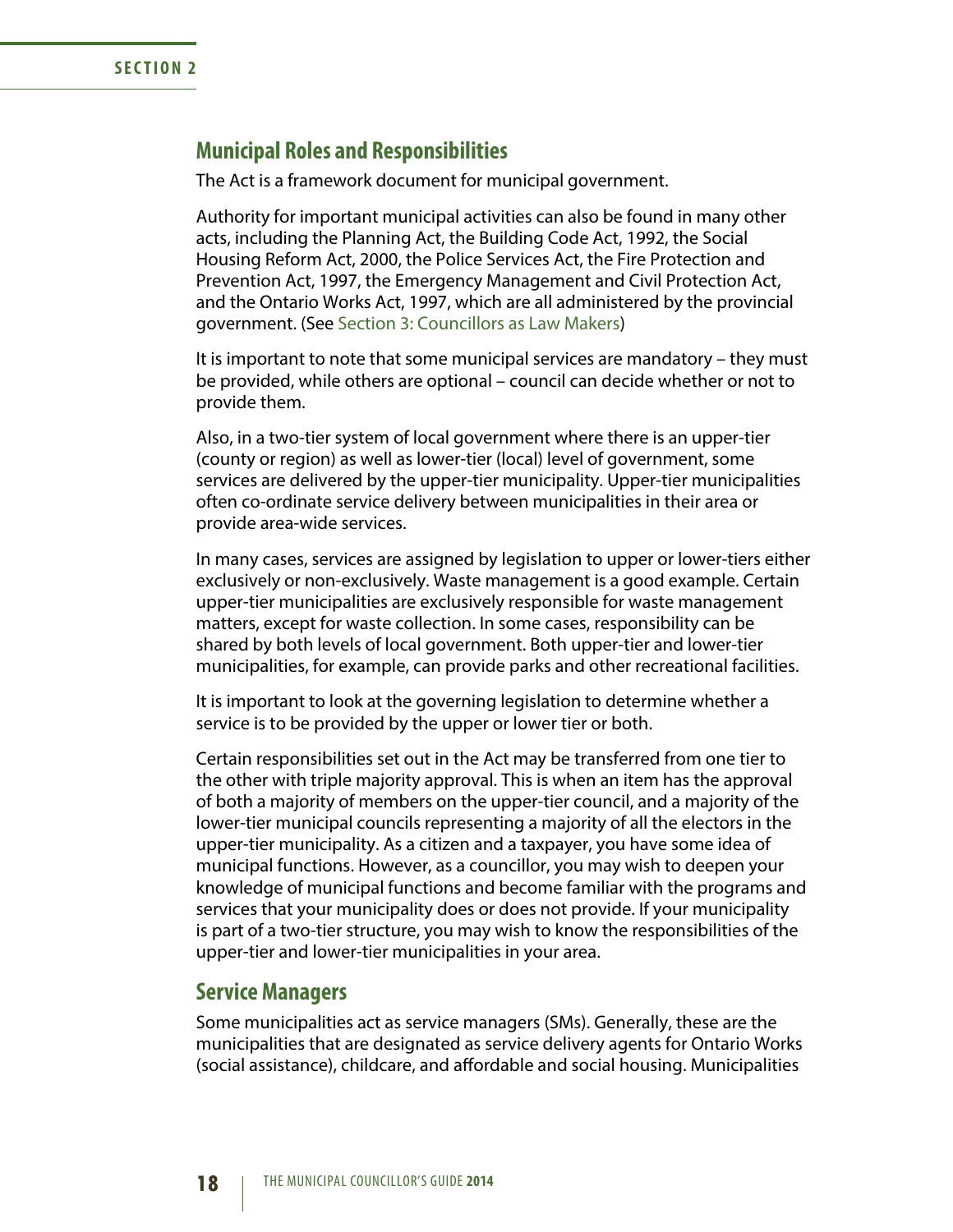<span id="page-24-0"></span>that are SMs may also have special responsibilities in connection with land ambulance and other matters. Consolidation of such services helps them to be planned and administered on a regional basis, even in areas not served by twotier systems.

Most municipalities designated as SMs are upper-tier municipalities; however, some are single-tier municipalities. A SM's service area may or may not be within the SM's municipal boundaries. Instead, it may follow current or historical upper-tier boundaries and may include separated municipalities within the boundaries. (See: Municipal Structures)

It is important for all councillors to know and understand the role and interests of the SM.

As a councillor, you may wish to keep a list identifying the SM and other organizations providing services to the public or to the municipality for your area.

# **MUNICIPAL ORGANIZATION**

The official name of your municipality may include a term such as township, village, town or city. You will be familiar with terms such as county or region, often used in the names of upper-tier municipalities. Such terms usually do not determine the legal powers and responsibilities of a municipality.

The Act distinguishes between the following three types of municipalities:

- upper-tier municipalities, found within a two-tier municipal structure;
- lower-tier municipalities, found within a two-tier municipal structure; and
- • single-tier municipalities.

The legal powers and responsibilities of these three types of municipalities vary from one another.

The City of Ottawa, for example, has the status of single-tier, as does the Town of St. Mary's (although geographically located within Perth County) and the Township of Matachewan in Northern Ontario. The City of Cambridge in Waterloo Region, the Town of Hawkesbury in the United Counties of Prescott and Russell, and the Township of Melancthon in the County of Dufferin are examples of lower-tier municipalities in a two-tier system. The Regional Municipality of Durham and the United Counties of Leeds and Grenville have the status of upper-tier municipalities.

Some municipalities have opted to use the generic term "municipality" in their official name, as in the Municipality of Grey Highlands (which has the status of a lower-tier municipality in the County of Grey).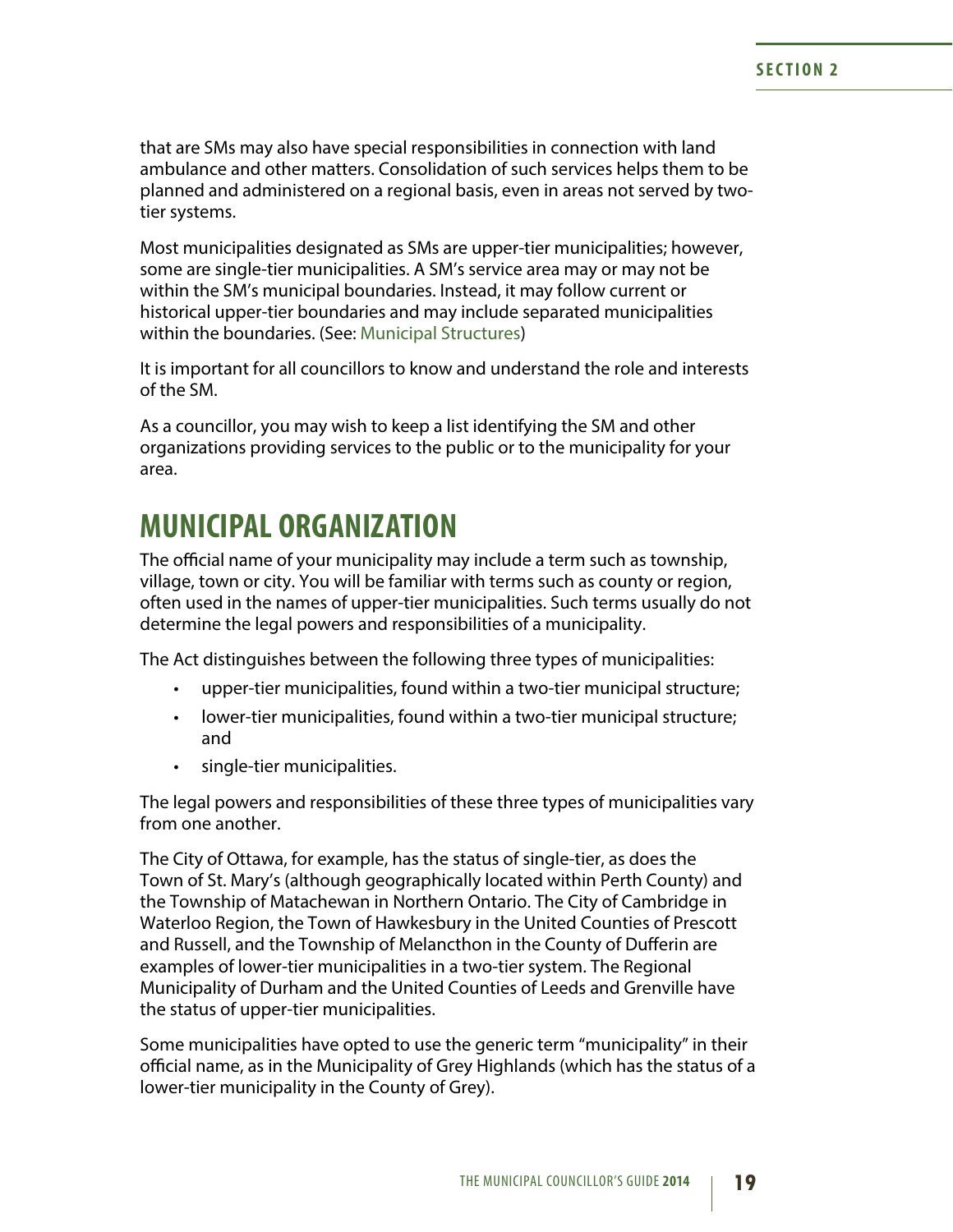<span id="page-25-0"></span>The Act states that a municipality may change its name as long as the new name is not the same as another municipality's and other requirements are met. The legislation also states the change of name does not affect the status of a municipality as an upper-tier, lower-tier or single-tier municipality.

The Act standardizes and clarifies municipal roles and responsibilities for the three types of municipalities – that is, the upper-tier, lower-tier and single-tier structures.

### **Two-Tier Municipal Structures**

If your municipality operates in a two-tier structure, the upper-tier municipality delivers certain services within its geographical boundaries.

Lower-tier municipalities are also sometimes referred to as local municipalities. Membership on local council is by direct election, either by wards (i.e., election by the electors in one ward only) or "at large" (i.e., election by the electors of the whole municipality).

Upper-tier councils are usually not directly elected, although some are. Often, members of upper-tier councils become members by other methods. For example, an upper-tier council member may become one automatically because he or she is head of a lower-tier council (this is sometimes called indirect election). There are many variations. If you have a question regarding your municipality, you may wish to contact your municipal clerk.

The head of the upper-tier council is typically called the warden or the chair and is usually elected indirectly as well – by and from among the members of the upper-tier council, usually at the inaugural meeting of the new council. Once again, there are exceptions to this rule. For example, in Halton and Waterloo regions, the chair of regional council is elected by the electorate at large from across the region and does not sit on a lower-tier council. Other regional chairs, such as those of Peel and York regions and the District of Muskoka, are appointed by the upper-tier council without being previously elected to any municipal office.

As a lower-tier member of council sitting on an upper-tier council, it may be important to know and understand the broader roles, responsibilities and interests of both councils, as well as their communities.

### **Single-Tier Municipalities**

Single-tier municipalities are also referred to as local municipalities and include:

single-tiers created by the amalgamation of former regions, such as the cities of Toronto, Ottawa, Hamilton and Greater Sudbury (generally large, self-contained service areas with sole responsibility for all municipal services, including all consolidated municipal services);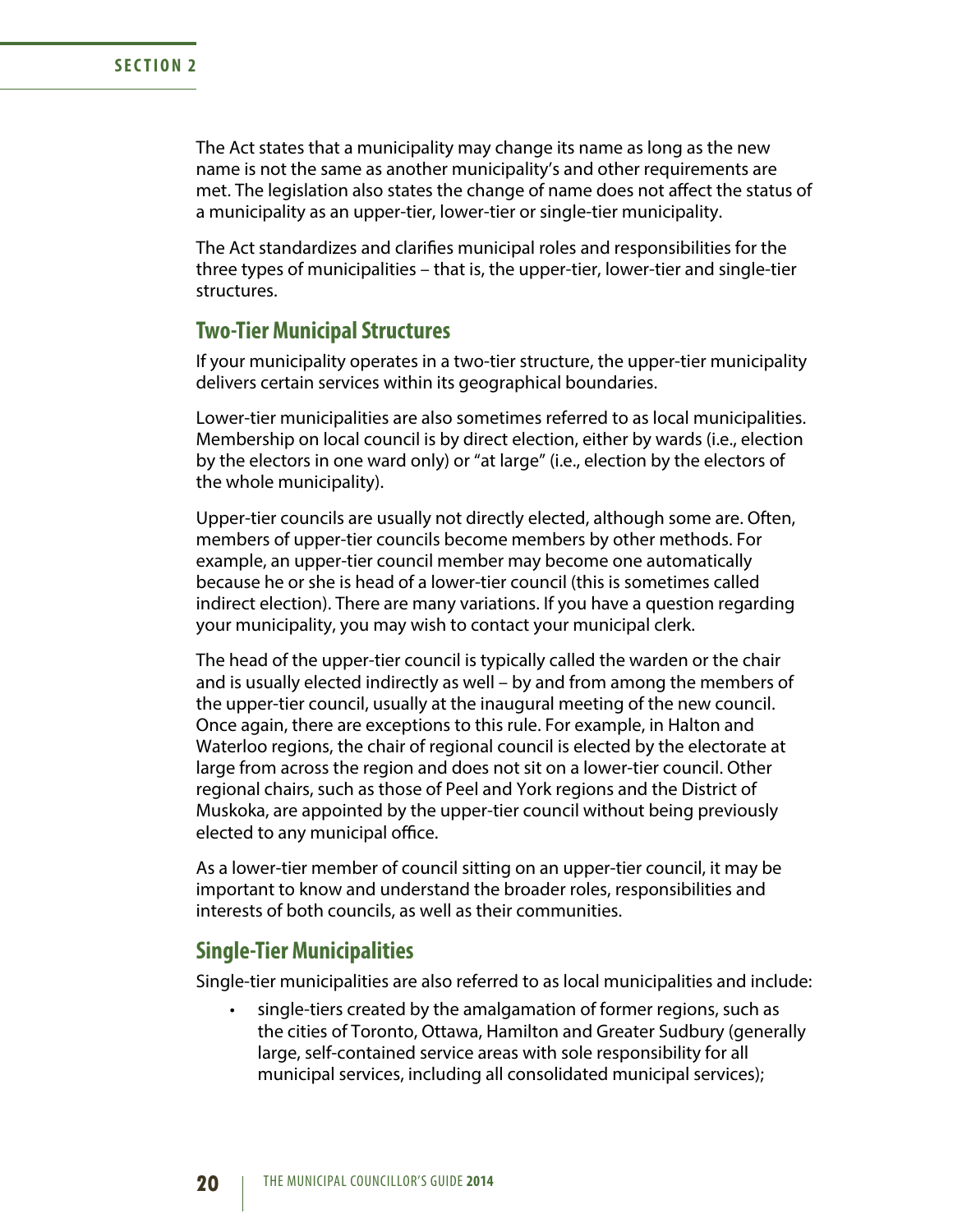- <span id="page-26-0"></span>• single-tiers created by the amalgamation of former counties, such as the Municipality of Chatham-Kent and the City of Kawartha Lakes (with sole responsibility for most municipal services, including most consolidated municipal services);
- separated municipalities in southern Ontario such as the cities of Cornwall, Barrie, Brockville, Brantford, Guelph, Kingston, London and Windsor, the towns of Gananoque, Prescott, Smiths Falls, St. Mary's and the Township of Pelee – which are not members of the upper-tier municipalities in which they are geographically situated, although they share responsibility with them for consolidated municipal services and some other services; and
- • all municipalities in Northern Ontario.

### **Northern Ontario**

Whether you are a councillor in Northern Ontario or not, it may be helpful to understand that local governance in Northern Ontario is different in some ways from governance in the rest of the province. Here are some key points:

- All municipalities in Northern Ontario are single-tier.
- Much of Northern Ontario is not organized for municipal purposes. These are not municipalities, and are sometimes referred to as townships without municipal organization or TWOMOs.
- In the north, there are currently ten District Social Services Administration Boards (DSSABs) that are designated as SMs providing certain services (such as Ontario Works) to both municipalities and unorganized territory. However, in one case in Northern Ontario, a municipality, the City of Greater Sudbury, is designated as SM within the territorial area of that City.

DSSABs are created under the District Social Services Administration Board Act. Each DSSAB is governed by a board consisting of a mix of municipal representatives and individuals in TWOMOs. A regulation under the DSSAB Act sets out the composition of and other matters for each individual Board. (Ontario Regulation 278/98: [http://www.e-laws.gov.on.ca/html/regs/english/](http://www.e-laws.gov.on.ca/html/regs/english/elaws_regs_030204_e.htm) [elaws\\_regs\\_030204\\_e.htm\)](http://www.e-laws.gov.on.ca/html/regs/english/elaws_regs_030204_e.htm).

There are two kinds of municipal appointments:

- • **Specific municipal representation** these members are appointed directly by their respective municipal councils.
- **Shared municipal representation** these members are appointed jointly by a group of municipalities in an area that is within a larger DSSAB district. Often which municipalities actually nominate representatives is addressed through an agreement among the municipalities involved.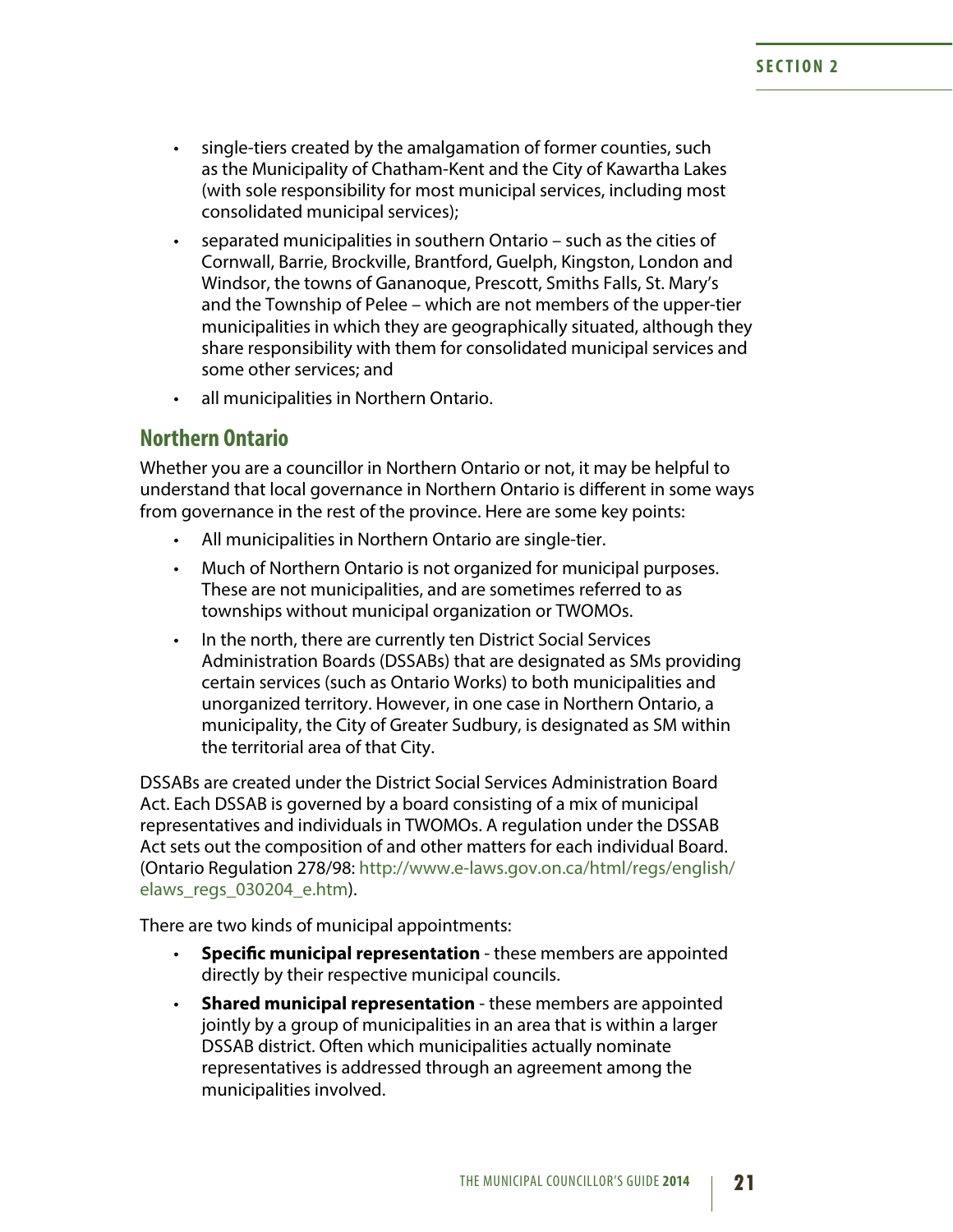<span id="page-27-0"></span>There also may be members representing a TWOMO. These are selected by the residents in the TWOMOs. In practice, each DSSAB conducts elections for these members to coincide with municipal elections.

As with upper-tier and lower-tier councillors, it may be helpful for DSSAB municipal representatives to know and understand their role on the DSSAB board and to consider the interests of the whole board when participating in DSSAB.

In unincorporated areas, the Ministry of Northern Development and Mines (MNDM) assists residents of communities in unorganized territory to set up local services boards (LSBs) to deliver basic services.

LSBs are established under the Northern Services Boards Act. Their services may include fire protection, water supply, garbage collection, sewage, street and area lighting, recreation, and public library service. LSBs are not considered municipalities, but may come/fall under the jurisdiction of the Municipal Act for certain purposes. (See [Committees, Local Boards and other Special Purpose](#page-29-0)  [Bodies](#page-29-0)) MNDM provides funding to help offset LSB costs.

Local roads boards (LRBs) are established under the Local Roads Boards Act. MNDM allocates funding and, in conjunction with the Ministry of Transportation, supports the maintenance and construction of local roads in areas without municipal organization.

For more information on northern services boards, see the MNDM website at: [ontario.ca/mndm.](http://www.mndm.gov.on.ca/en)

# **ABORIGINAL PEOPLES**

Aboriginal peoples have a long history in Ontario. Both modern and traditional First Nation and Metis communities can be located alongside and within municipal boundaries. It is important that municipalities are aware of the Aboriginal history in their area so that they can consider how it may impact and inform municipal decision-making.

Much of Ontario is covered by treaties between the Crown and First Nations. It is important to be aware of the content of treaties in your area to ensure that any municipal decision-making takes into account commitments made in the treaties. Knowledge of treaty rights, whether they be established or asserted, can provide for better informed decision-making when developing municipal processes and policies.

There may be opportunities for collaboration between municipalities and Aboriginal communities on matters of mutual interest. Engaging with Aboriginal communities in areas such as economic development, planning and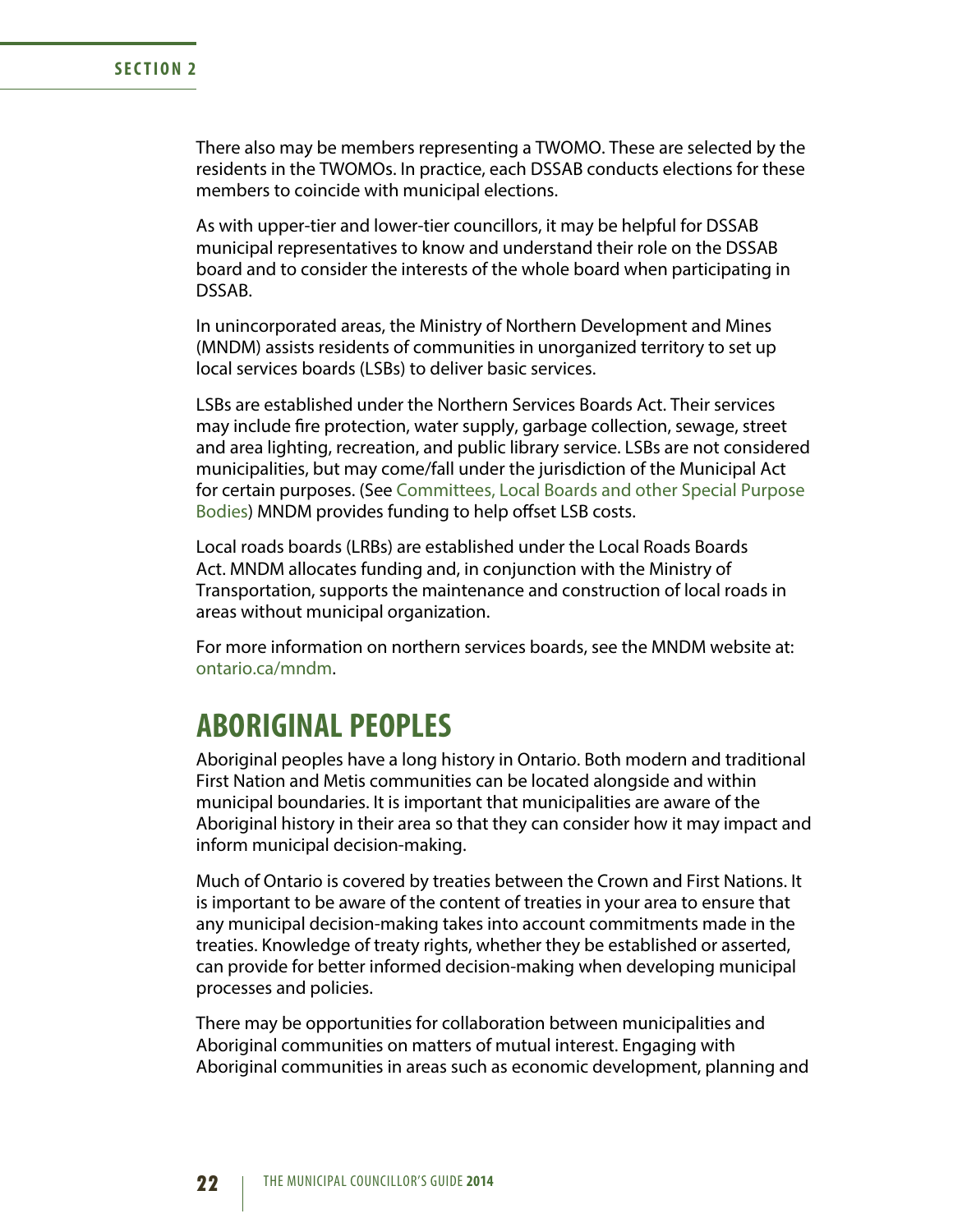<span id="page-28-0"></span>development or community services, can help your municipality understand where your municipal actions may intersect with the Aboriginal communities' interests. Stronger communities can result from joint action that builds upon all communities' strengths.

### **MUNICIPAL RESTRUCTURING**

This section will provide you with a general overview of the municipal restructuring process.

Municipal restructuring refers to activities that may be in response to changing municipal responsibilities and growth-related issues. The principal forms of municipal restructuring activities are annexations and amalgamations. Annexations change municipal boundaries by, for example, moving jurisdiction for land from one municipality to another. In Northern Ontario, annexation also refers to municipal boundary changes when adjacent unincorporated territory is transferred to the jurisdiction of a municipality. Amalgamations are mergers of neighbouring municipalities.

The Act (sections 171 to 173) sets out a process for locally developed proposals for municipal restructuring, including both annexations and amalgamations. A locally developed restructuring proposal is implemented by an order of MMAH's Minister, at the Minister's discretion (for more detail on the powers of the Minister, see Ontario Regulation 204/03: [http://www.e-laws.gov.on.ca/](http://www.e-laws.gov.on.ca/html/regs/english/elaws_regs_030204_e.htm) [html/regs/english/elaws\\_regs\\_030204\\_e.htm](http://www.e-laws.gov.on.ca/html/regs/english/elaws_regs_030204_e.htm)).

Any future proposed development on the lands to be annexed would have to comply with the requirements of the Planning Act and any other applicable legislative or regulatory requirements.

Municipal restructuring proposals must describe details, such as new boundaries, effective date, council composition and transitional provisions. Before voting on a restructuring proposal, the councils of the municipalities must give notice and hold at least one public meeting. It is not unusual for all involved municipalities to hold a joint public meeting. Public notice for the meetings is determined by each municipality according to its procedure bylaws. Municipalities are expected to consult with Aboriginal communities to determine if the proposed changes might adversely affect Aboriginal or treaty rights (such as hunting or fishing) or Aboriginal interests. Changes related to municipal restructuring of interest to Aboriginal communities may include the potential for future land development and related servicing decisions.

Municipalities must have the required support before submitting a restructuring proposal to the Minister. In areas with a two-tier municipal government, support by the upper-tier is required and a majority of the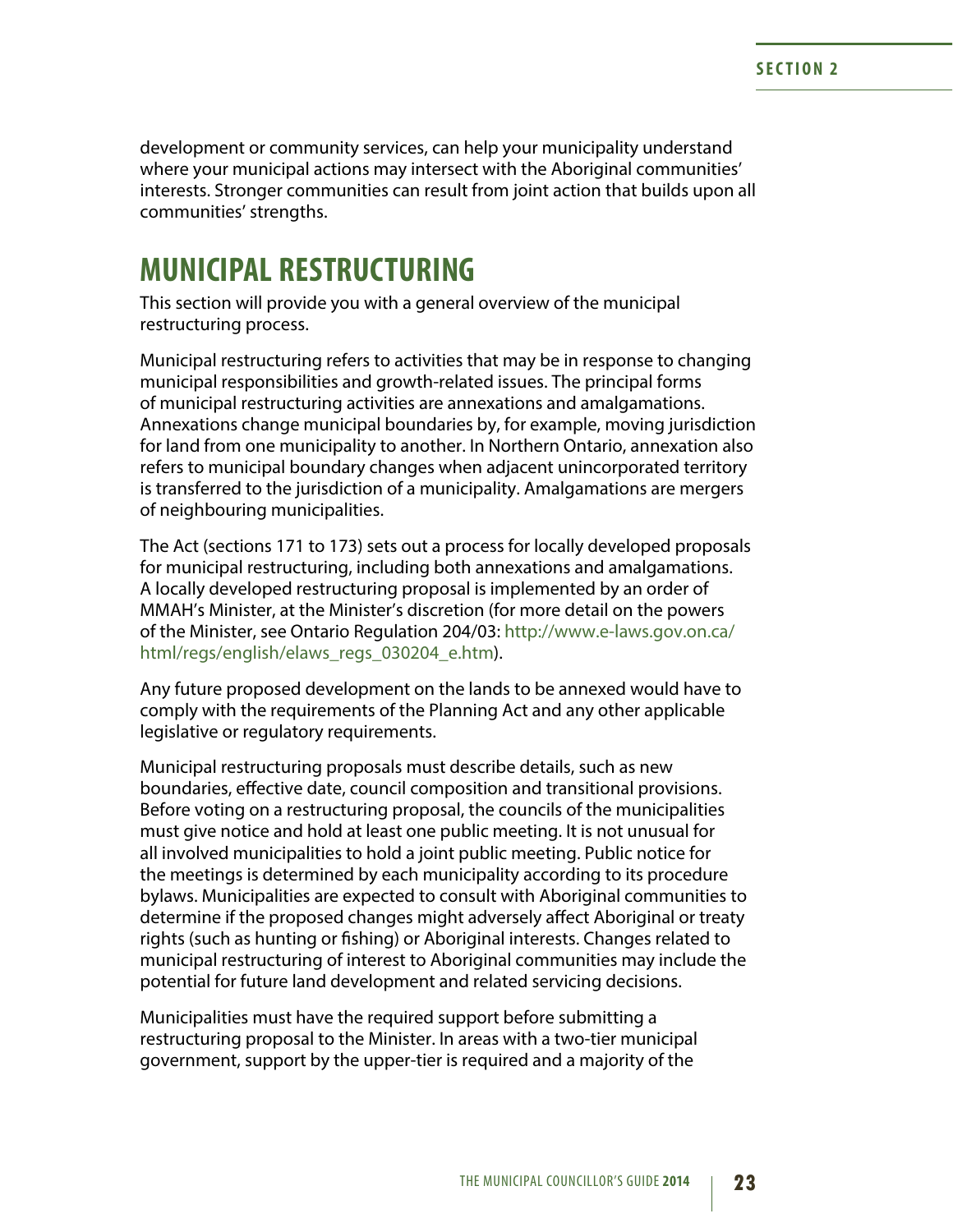<span id="page-29-0"></span>councils representing a majority of electors in all the local municipalities. The council of any separated municipality included in the proposal must also give its consent (see Ontario Regulation 216/96: [http://www.e-laws.gov.on.ca/html/](http://www.e-laws.gov.on.ca/html/regs/english/elaws_regs_960216_e.htm) [regs/english/elaws\\_regs\\_960216\\_e.htm\)](http://www.e-laws.gov.on.ca/html/regs/english/elaws_regs_960216_e.htm).

In areas without an upper-tier government, the prescribed level of support is a double majority. This means a majority of the local municipalities and local bodies in unorganized territories affected by the proposal, representing a majority of the electors (see: Ontario Regulation 216/96: [http://www.e-laws.](http://www.e-laws.gov.on.ca/html/regs/english/elaws_regs_960216_e.htm) [gov.on.ca/html/regs/english/elaws\\_regs\\_960216\\_e.htm\)](http://www.e-laws.gov.on.ca/html/regs/english/elaws_regs_960216_e.htm).

Municipalities that have been created or restructured through special legislation (for example, Toronto, Hamilton, Ottawa, Greater Sudbury, Haldimand County, Norfolk County or regional municipalities) may use the Municipal Act process described above for minor restructuring proposals only (such as boundary adjustments).

Contacting MMAH early in the development stage of the restructuring proposal helps to ensure appropriate form and content and may eliminate problems with completeness and compliance with applicable legislation and regulations. Whenever possible, municipal staff should provide to ministry staff a draft of the municipal restructuring proposal and a legal description of any lands to be annexed before it is given final approval by the municipal councils.

# **COMMITTEES, LOCAL BOARDS AND OTHER SPECIAL PURPOSE BODIES**

As a councillor, you likely know that there are many kinds of local bodies – public bodies involved in the provision of services at or linked to the local government level. They are known by various names: municipal service boards, school boards, police services boards, boards of health, hospital boards, transit commissions, library boards, conservation authorities, children's aid societies, planning boards and committee of adjustment/land division committees, for example.

Local and other bodies are referred to in legislation administered by different provincial ministries. These ministries may have factual or background information about provincial aspects of or interests in these bodies.

For example, MMAH administers the Municipal Act and the Planning Act. The Municipal Act helps municipalities establish municipal service boards and municipal services corporations. The Planning Act provides for the establishment of planning boards and land division committees.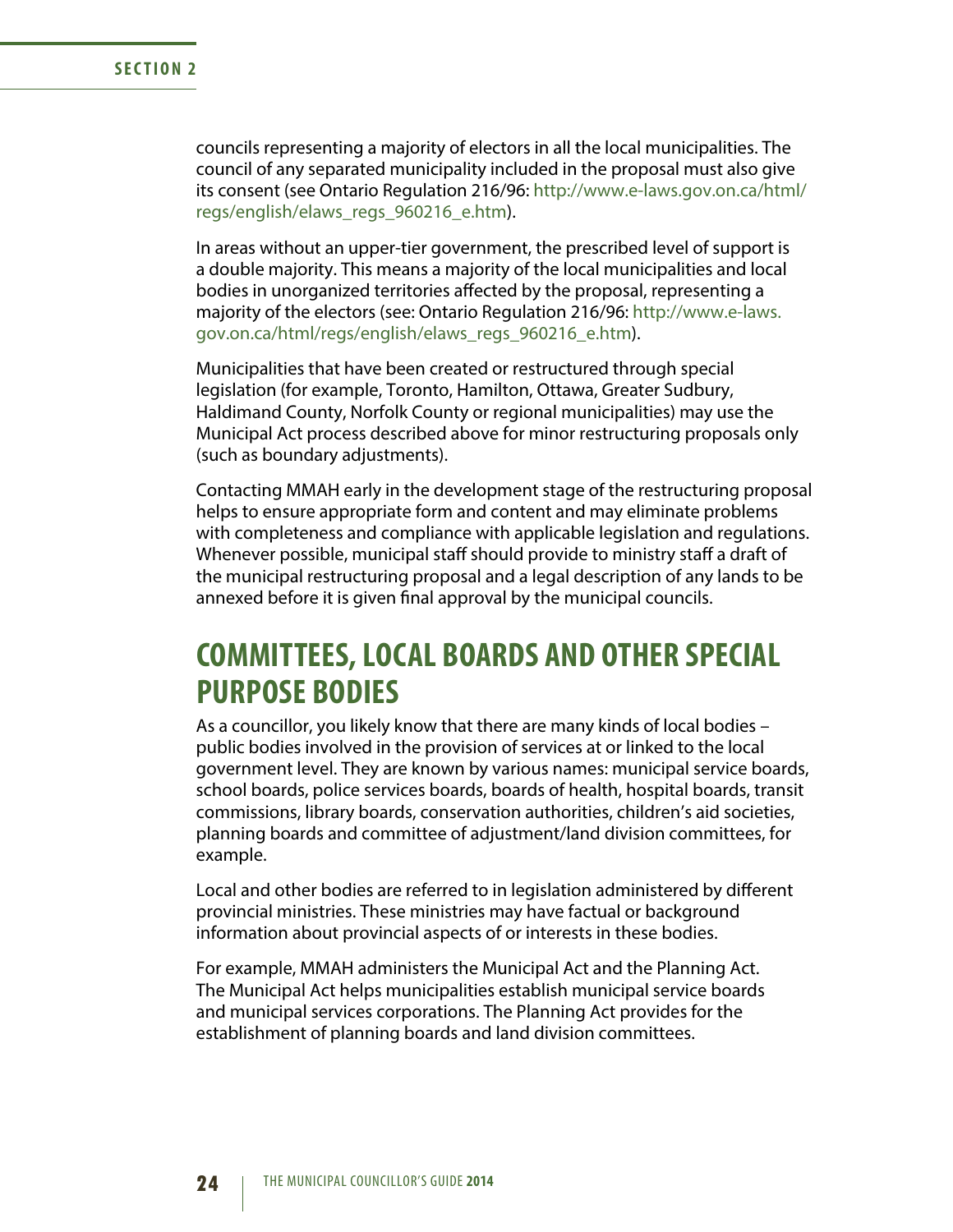The Ministry of Education administers the Education Act, which governs district school boards and other school authorities (sometimes called school boards). The Ministry of Community Safety and Correctional Services administers the Police Services Act. That Act establishes police services boards for municipalities. The Health Protection and Promotion Act – which establishes boards of health – and the Public Hospitals Act – which regulates and empowers boards of hospitals – are administered by the Ministry of Health and Long-Term Care. Public library boards are regulated under the Public Libraries Act, administered by the Ministry of Tourism, Culture and Sport. The Conservation Authorities Act, administered by the Ministry of Natural Resources, establishes conservation authorities.

There is considerable variation in the different bodies that are local or have links to municipalities. Bodies or entities established under the Act and under other statutes, may or may not also be local boards. In other words, not all bodies with a link to a municipality are local boards.

A local board, like a municipality, carries a special legal status in the sense that particular rules, or rights and responsibilities, may apply. Different kinds of local boards can have different rules apply to them. Each case needs to be looked at individually.

Local boards are often subject to the same or similar rules as municipal councils. For example, some kinds of local boards are required to adopt and maintain policies with respect to sale and other disposition of land, hiring of employees and procurement of goods and services (see section 270 of the Act as a key reference: [http://www.e-laws.gov.on.ca/html/statutes/english/elaws\\_](http://www.e-laws.gov.on.ca/html/statutes/english/elaws_statutes_01m25_e.htm#BK325) [statutes\\_01m25\\_e.htm#BK325](http://www.e-laws.gov.on.ca/html/statutes/english/elaws_statutes_01m25_e.htm#BK325)). Other contexts where there may be rules for certain local boards include, among others:

- open meetings (similarly see sections 238 and 239: [http://www.e](http://www.e-laws.gov.on.ca/html/statutes/english/elaws_statutes_01m25_e.htm#BK287)[laws.gov.on.ca/html/statutes/english/elaws\\_statutes\\_01m25\\_e.](http://www.e-laws.gov.on.ca/html/statutes/english/elaws_statutes_01m25_e.htm#BK287) [htm#BK287\)](http://www.e-laws.gov.on.ca/html/statutes/english/elaws_statutes_01m25_e.htm#BK287);
- fees and charges (Part XII: [http://www.e-laws.gov.on.ca/html/statutes/](http://www.e-laws.gov.on.ca/html/statutes/english/elaws_statutes_01m25_e.htm#BK466) [english/elaws\\_statutes\\_01m25\\_e.htm#BK466](http://www.e-laws.gov.on.ca/html/statutes/english/elaws_statutes_01m25_e.htm#BK466));
- • audit requirements (sections 296 and 297: [http://www.e-laws.gov.](http://www.e-laws.gov.on.ca/html/statutes/english/elaws_statutes_01m25_e.htm#BK357) [on.ca/html/statutes/english/elaws\\_statutes\\_01m25\\_e.htm#BK357\)](http://www.e-laws.gov.on.ca/html/statutes/english/elaws_statutes_01m25_e.htm#BK357);
- remuneration of employees (sections 283 and 284: [http://www.e](http://www.e-laws.gov.on.ca/html/statutes/english/elaws_statutes_01m25_e.htm#BK341)[laws.gov.on.ca/html/statutes/english/elaws\\_statutes\\_01m25\\_e.](http://www.e-laws.gov.on.ca/html/statutes/english/elaws_statutes_01m25_e.htm#BK341) [htm#BK341\)](http://www.e-laws.gov.on.ca/html/statutes/english/elaws_statutes_01m25_e.htm#BK341); and
- governance of, dissolution of and changes to local boards (sections 216: [http://www.e-laws.gov.on.ca/html/statutes/english/elaws\\_](http://www.e-laws.gov.on.ca/html/statutes/english/elaws_statutes_01m25_e.htm#BK231) [statutes\\_01m25\\_e.htm#BK231\)](http://www.e-laws.gov.on.ca/html/statutes/english/elaws_statutes_01m25_e.htm#BK231) and 196: [http://www.e-laws.gov.on.ca/](http://www.e-laws.gov.on.ca/html/statutes/english/elaws_statutes_01m25_e.htm#BK211) [html/statutes/english/elaws\\_statutes\\_01m25\\_e.htm#BK211](http://www.e-laws.gov.on.ca/html/statutes/english/elaws_statutes_01m25_e.htm#BK211)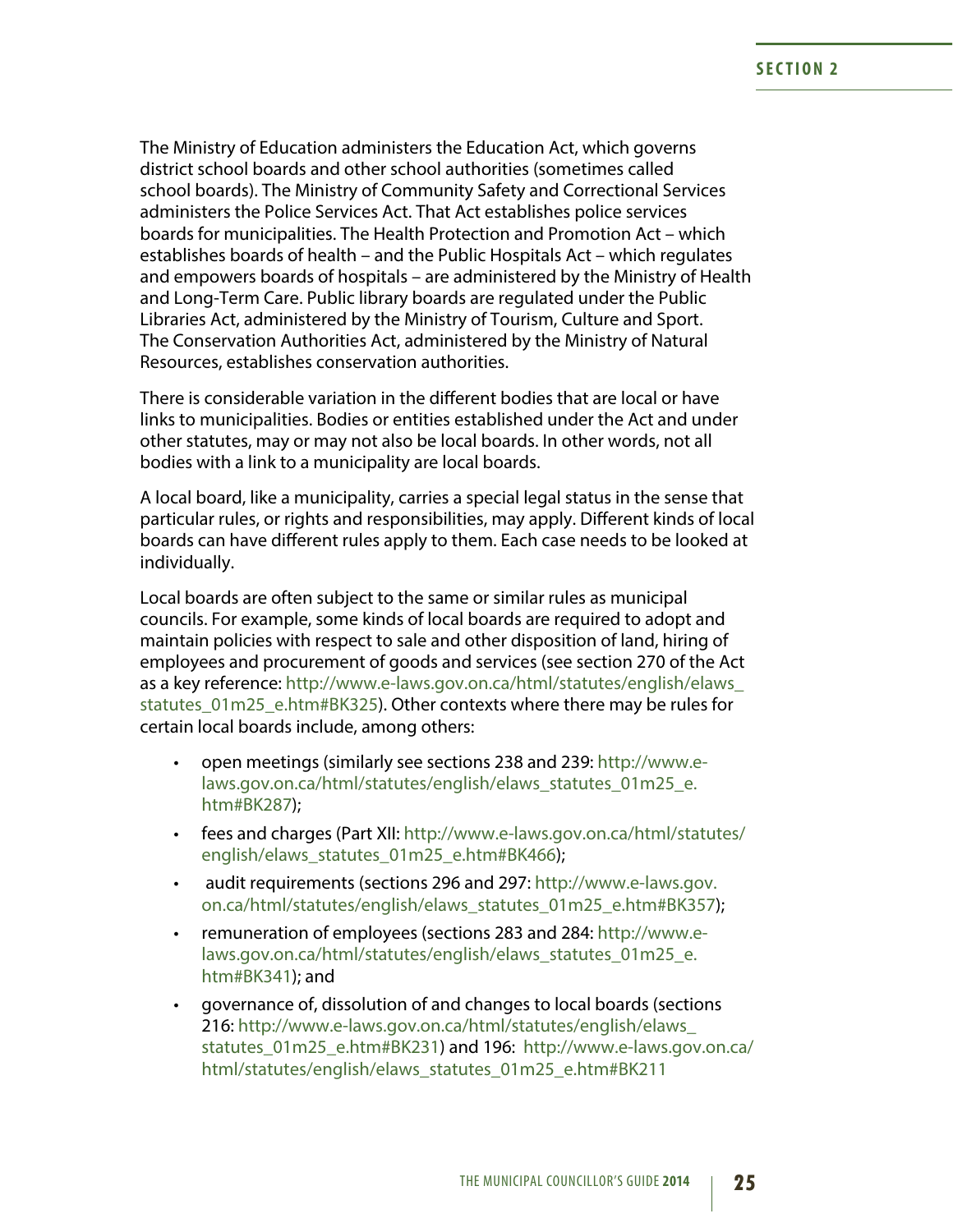<span id="page-31-0"></span>**SECTION 2**

As with any other subject in this handbook, those with an interest may wish to familiarize themselves with the particular context.

### **Municipal Service Boards**

Municipal service boards are local bodies that may be established by an individual municipality or by two or more municipalities. A municipal service board must have at least two members. Generally, former public utility commissions, parking authorities and boards of park management are municipal service boards.

The municipality or municipalities can decide, among other things:

- the name, composition, quorum and budgetary process;
- • eligibility of persons to be board members;
- manner of selecting members;
- term of office:
- number of votes of board members;
- rules, procedures and policies the board must follow; and
- relationship to the municipality, including financial and reporting relationship.

Municipalities may wish to consider whether it would be useful to delegate some of their powers to municipal service boards.

### **Municipal Committees**

Some municipalities have a governance structure that includes standing committees of council. Such committees may focus on a particular area of ongoing municipal matters, such as finance and budgeting. Other committees may be set up for a set period of time to deliberate on short-term matters. Committees may have many functions. For example, often they provide advice and guidance to council as they consider local matters; others make decisions on local matters.

Generally, municipal committees whose membership is made up of at least 50 per cent of people who also serve as members on a municipal council or a local board must conduct their meetings in accordance with the open meetings provisions in the legislation – including proper record keeping done by the appropriate officer.

The municipal procedures bylaw would also apply to these committees. Such bylaws describe, among other things, how committee meetings are called, where they will take place, how public notice of the meeting will be given, and other rules on how the meetings will be run.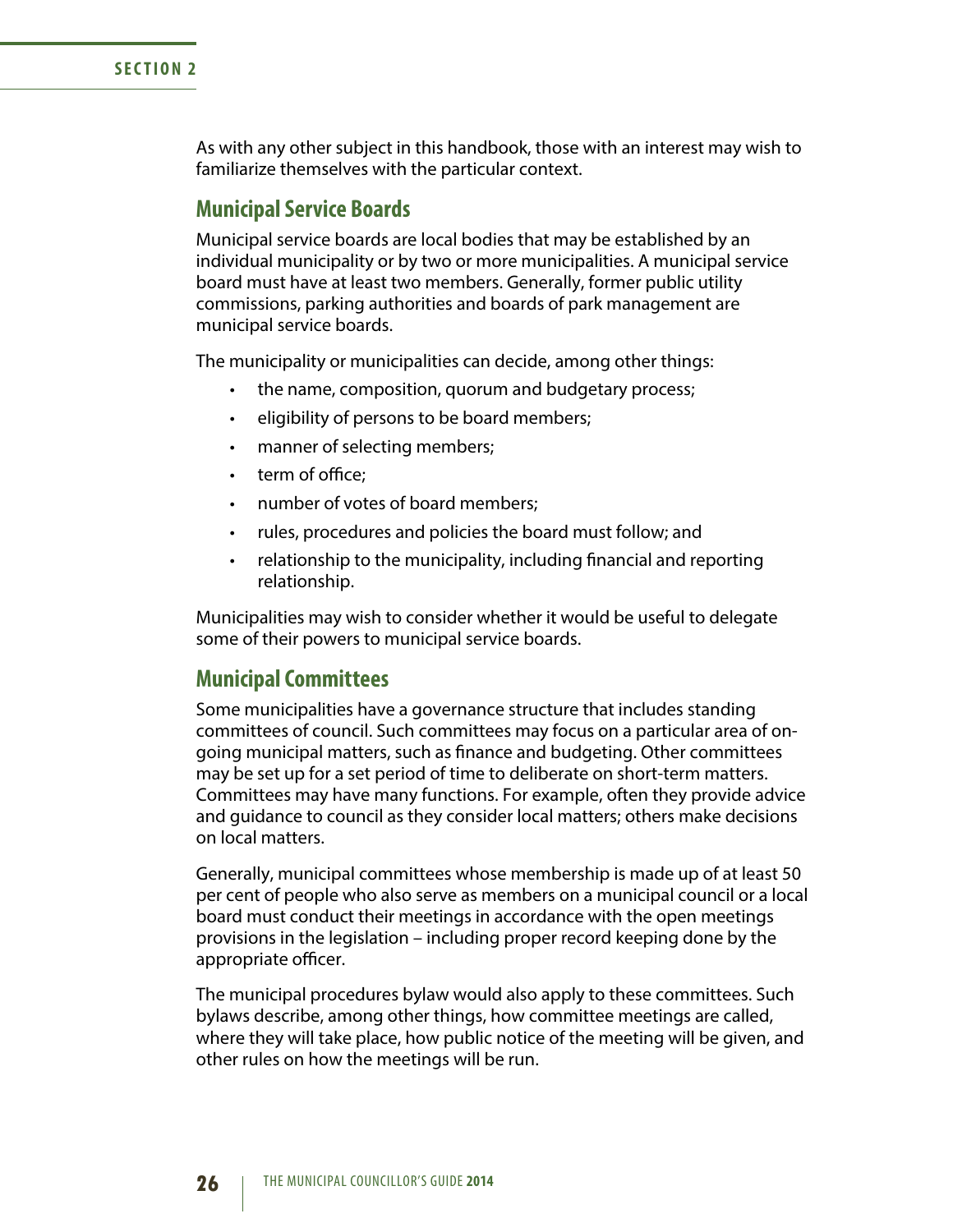<span id="page-32-0"></span>Municipalities can consider requiring other municipal committees to follow procedural rules.

Generally, municipal freedom of information legislation applies to records of municipal committees in the way that it applies to most municipal records.

### **Council-Board Relations**

Bodies with links to a municipality may have varying degrees of independence from municipal council control. Some bodies may be beyond effective control of council for practical or legal reasons. Bodies such as school boards, hospital boards, boards of health, conservation authorities, and district social service administration boards, for example, generally operate quite independently of council. The school boards operating in your municipality have their own elected governing bodies. In the school context, the general role of municipalities (or their clerks or other staff) includes responsibility for school board elections and collecting school taxes.

You may wish to become familiar with the responsibilities of local boards and other special purpose bodies linked to your municipality and to be aware of their relationship to council.

### **Council-Committee Relations**

As noted, some municipalities have standing committees of council, or other committees, that focus on particular areas. Generally, municipalities decide on the make-up of committees and members of committees often include members of council, municipal staff and citizens.

One frequent role of municipal committees is to provide advice and guidance to council on matters related to the committee's mandate. Municipal committees and local boards, and other local bodies, provide an opportunity for council to take advantage of areas of expertise. Committees, local boards and other local bodies may provide opportunities for volunteers to bring views and ideas from a range of perspectives.

# **CHANGES TO COUNCIL COMPOSITION**

There are provisions in the Act under which a local municipality – by local initiative and subject to certain rules – can alter the composition of its council, including changes to the size of council, members' titles and certain methods of election or selection of members. The provisions apply, with some differences, to all single-tier and lower-tier, and some upper-tier municipalities. Regional municipalities can only make changes to their councils if authorized to do so by a regulation made by MAH's Minister after receiving a request by the region.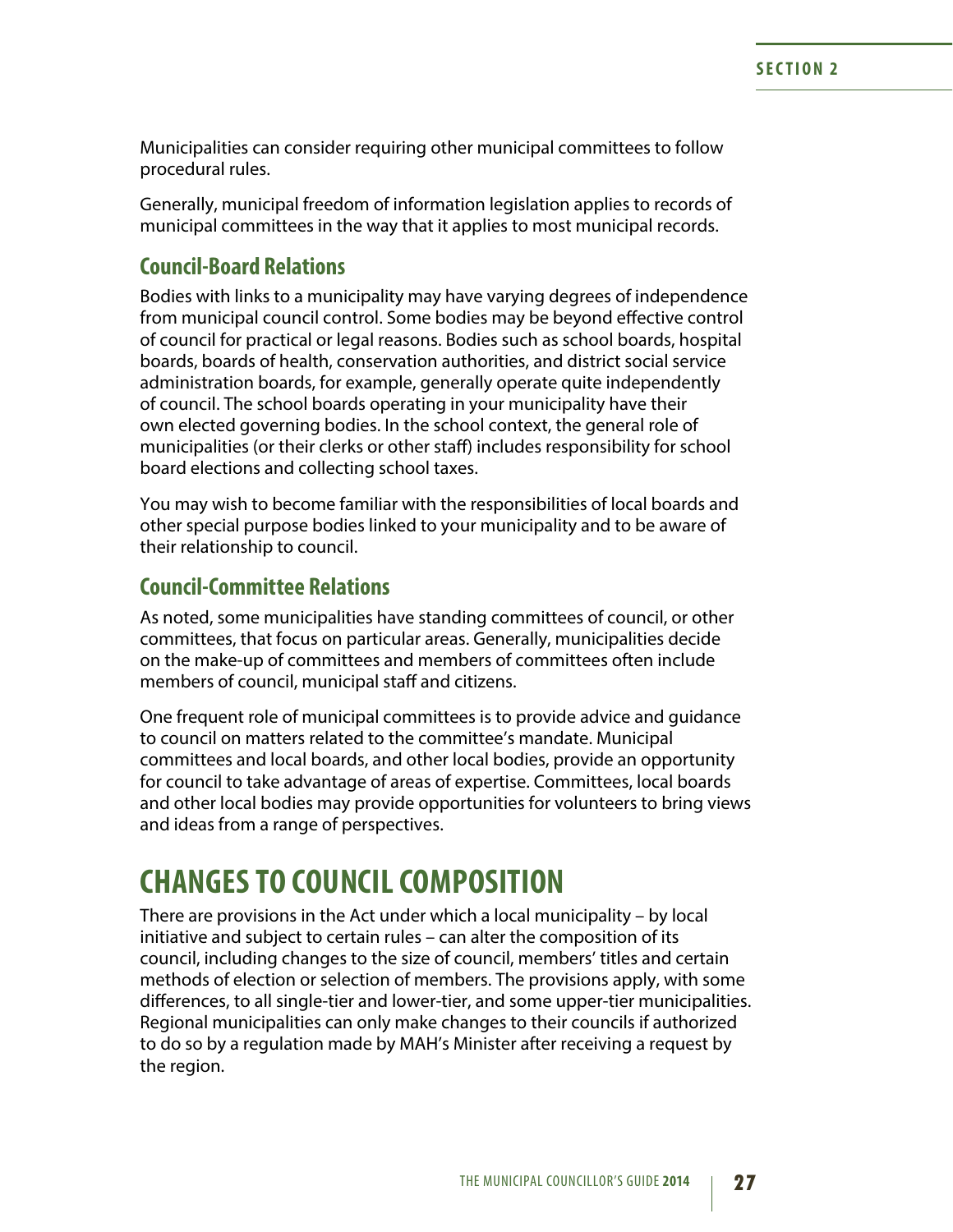# <span id="page-33-0"></span>**HOW TO FILL VACANCIES ON COUNCIL**

In the event that a municipal council seat becomes vacant, council must declare the council seat vacant at its next meeting. However, if the vacancy is due to the death of a member, the declaration may be made at either of its next two meetings. A copy of the declaration must be forwarded immediately to an upper-tier council if the declaration is made by a lower-tier and vice versa. Section 263 (5)1 of the Act states that within 60 days of declaring the council seat vacant, council must decide whether to fill the vacancy through a byelection or by appointment for the remainder of the council term.

If a vacancy is declared after March 31 in a regular election year, the seat may only be filled by appointment. Also, a vacancy must be filled unless it occurs within 90 days before voting day of a regular election. If the vacancy occurs within 90 days before a regular election, section 263 (5)3 of the Act states that the municipality is not required to fill the vacancy.

If council decides to appoint a person to a vacant council seat, the appointee must consent to the appointment and must be eligible to hold office. Council decides what process it will use to choose the person it appoints.

If council decides to hold a by-election instead of appointing a person to fill a vacancy, council must pass a bylaw to have a by-election. The Municipal Elections Act, 1996, sets out the processes for a municipal by-election: [http://](http://www.e-laws.gov.on.ca/html/statutes/english/elaws_statutes_96m32_e.htm#BK84) [www.e-laws.gov.on.ca/html/statutes/english/elaws\\_statutes\\_96m32\\_e.](http://www.e-laws.gov.on.ca/html/statutes/english/elaws_statutes_96m32_e.htm#BK84) [htm#BK84.](http://www.e-laws.gov.on.ca/html/statutes/english/elaws_statutes_96m32_e.htm#BK84)

There may be other considerations depending on the nature of the vacancy and the municipality (head of council, upper-tier, lower-tier etc.).

### **MUNICIPAL ASSOCIATIONS**

The Act recognizes municipalities as responsible and accountable governments and endorses the principle of ongoing consultation between the provincial government and municipalities on matters of mutual interest. Subsection 3(1) of the Act requires the provincial government to consult with municipalities in accordance with a memorandum of understanding (MOU) between the provincial government and the Association of Municipalities of Ontario (AMO). The current MOU provides for consultation between the provincial government and AMO when the government is proposing a change in legislation and regulations that will, in the provincial government's opinion, have a significant financial impact on the current municipal budget year or budget planning cycle. The MOU also provides for provincial consultation with AMO on the negotiation of certain agreements between the Government of Canada and Ontario that have a direct municipal impact.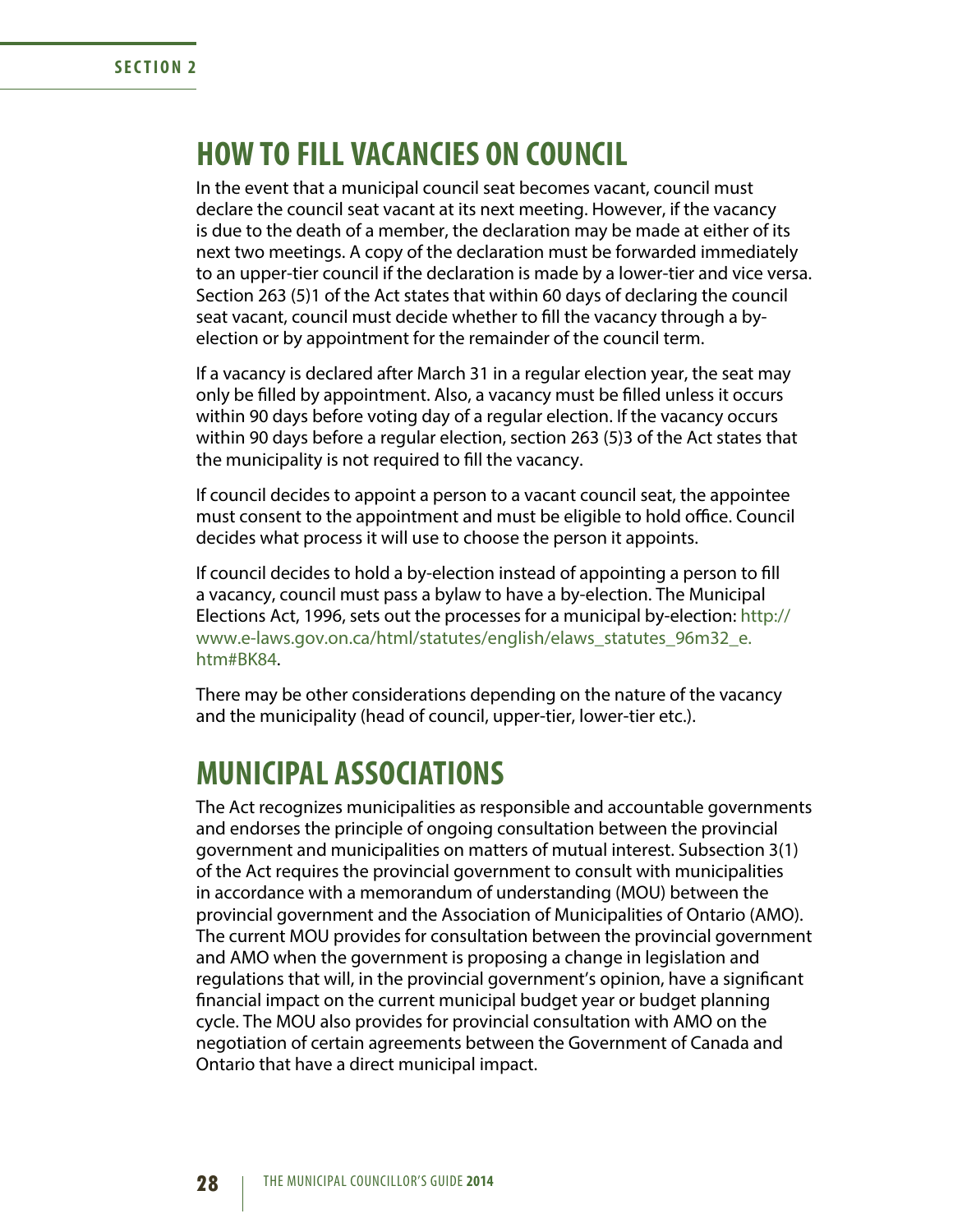AMO is a non-profit organization that represents almost all municipalities in the province. AMO provides a variety of services – including the gathering and dissemination of information, policy development and inter-government relations. AMO meets regularly with the MAH Minister and other provincial ministers to discuss issues of interest to municipalities. For more information on this association, see the AMO website at: [amo.on.ca](http://www.amo.on.ca/).

There are several specialized municipal associations that are part of the AMO organization. These include the Rural Ontario Municipal Association (ROMA), the Ontario Small Urban Municipalities (OSUM) and regional municipal groups such as the Federation of Northern Ontario Municipalities (FONOM) and the Northwestern Ontario Municipal Association (NOMA). Many other organizations are associate or affiliate supporters of AMO.

- There are many other professional municipal organizations with specific subject matter specialties, such as, the Association of Municipal Managers, Clerks and Treasurers of Ontario (AMCTO), the Municipal Finance Officers' Association of Ontario (MFOA), Ontario Municipal Tax and Revenue Association (OMTRA) and the Ontario Municipal Engineers Association (MEA).
- There are other municipal groups whose membership includes a mix of political and professional staff related to specific municipal service areas, such as the Ontario Good Roads Association (OGRA), the Ontario Library Association (OLA), the Ontario Non-Profit Housing Association (ONPHA), and the Association of Local Public Health Agencies.

The City of Toronto and a few other smaller municipalities have chosen not to be members of AMO.

Toronto is not a member of AMO. Subsection 1(3) of the City of Toronto Act, 2006 states that "… it is in the best interests of the Province and the City to engage in ongoing consultations with each other about matters of mutual interest and to do so in accordance with an agreement between the Province and the City." The Toronto-Ontario Cooperation and Consultation Agreement formalizes co-operative practices and commits the two governments to consult with each other on matters of mutual interest.

Other municipal political associations – such as Large Urban Mayors Caucus of Ontario (LUMCO), Mayors and Regional Chairs of Ontario (MARCO), which represents the larger single-Tier and Upper Tier (or Regional Municipalities) of Ontario, and the Association of Francophone Municipalities of Ontario (AFMO) – also meet regularly with MMAH. Contacts between MMAH and municipal associations are generally co-ordinated through MMAH's Intergovernmental Relations and Partnerships Branch.

Lists of municipal and related associations, together with contact information, can be found in the Municipal Directory published by AMCTO.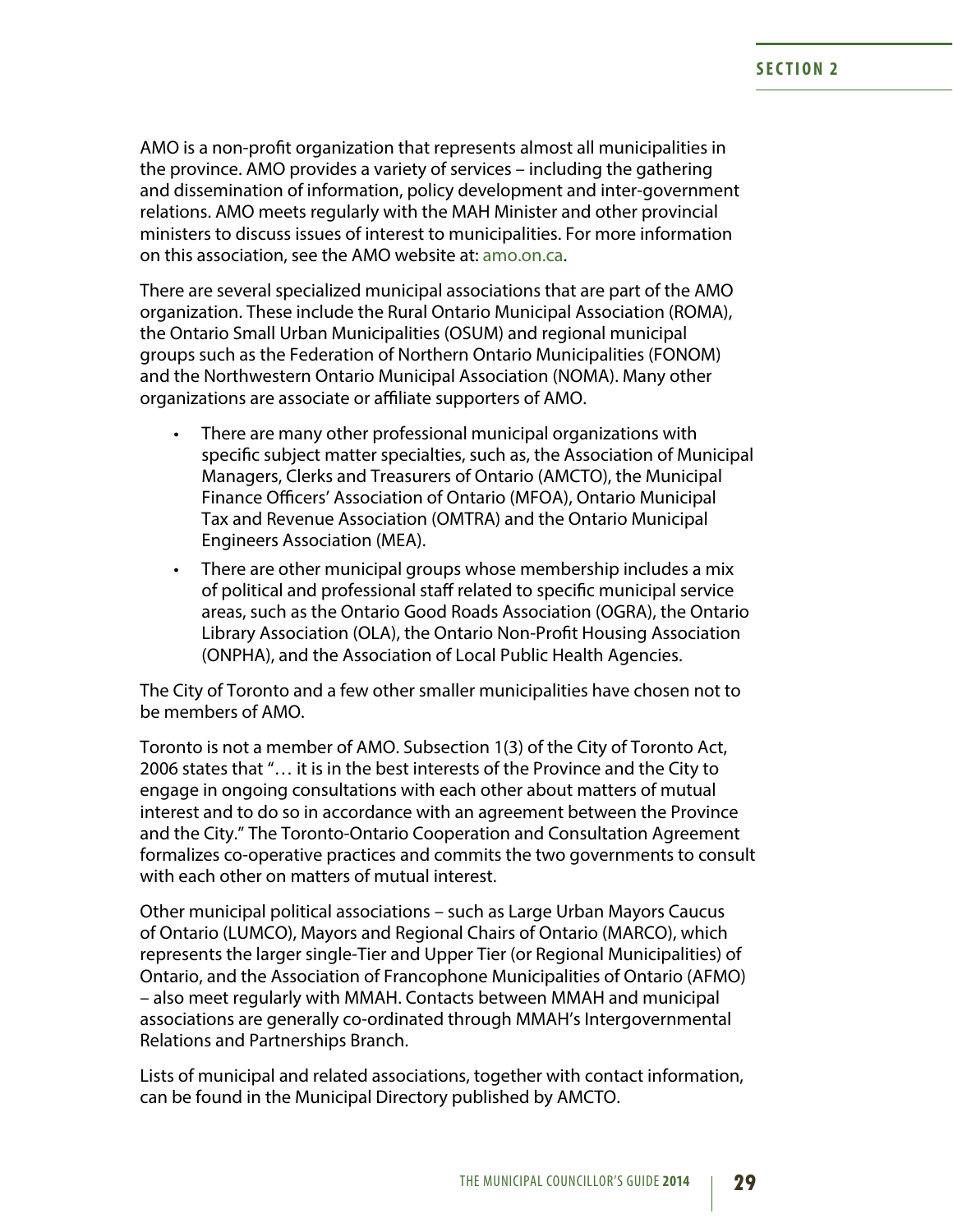## <span id="page-35-0"></span>**KEY TIPS**

- You may wish to consider local circumstances when creating municipal committees and boards.
- • As a councillor, you may wish to become aware of the various bodies, including advisory committees, standing committees, and local boards that may be involved in delivering services and programs and providing advice and guidance to your council.
- • Review available terms of references for your municipality's local boards, other local bodies, and committees to understand the scope and nature of their work.
- • Rely on municipal staff to provide guidance and expertise on possible governance structures for program and service delivery.
- Information held by the municipality should be easily accessible to internal and external stakeholders. It is best to minimize withholding of information from the public, keeping in mind when it is required by or permitted by legislation.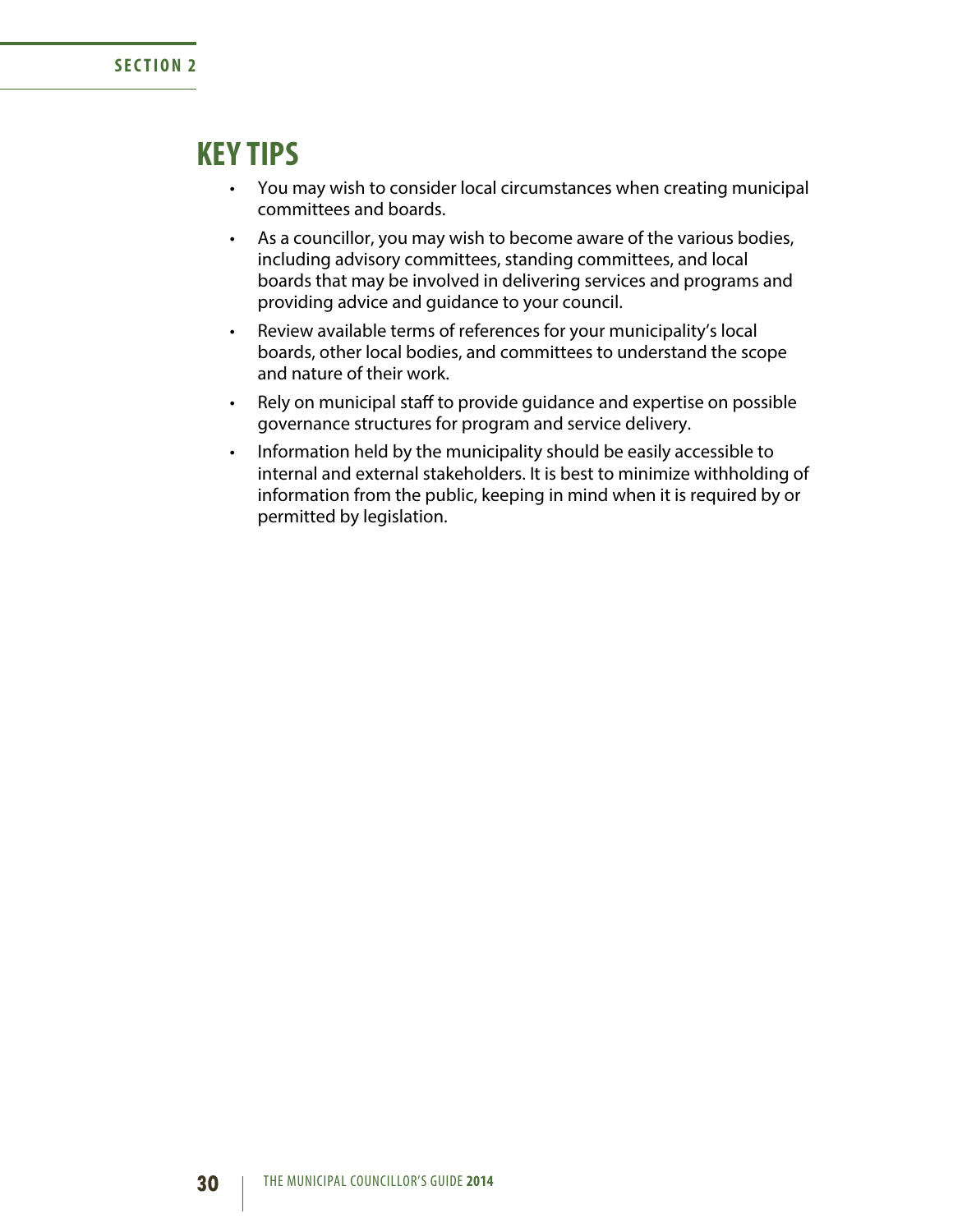# **SECTION 3: COUNCILLORS AS LAWMAKERS**

Perhaps the biggest way you can make an impact on your municipality is through your council's bylaws. The policies established by council will shape the long-term health and well-being of your community for years to come. Most councillors are aware of this role. However, you should also be aware of the various legal limitations on your municipal powers.

# **LEGAL CONSIDERATIONS ON EXERCISING POWER**

A fundamental consideration is the constitutional position of local government. The Constitution Act, 1982 (formerly the British North America Act, 1867) states that provincial governments have the exclusive right to pass laws respecting municipal institutions. Because municipalities are provincial creations, generally they only do what they have been authorized to do by the provincial government. A number of general consequences follow from this:

- a provincial government would give a municipality only those powers that it may exercise itself within the Constitution's division of federal and provincial powers;
- generally, a municipal bylaw may not override a conflicting provincial statute. A bylaw that was valid when passed may become invalid if an overriding provincial statute is later put in place; and
- if a municipality takes action for which it does not have statutory authority, or that exceeds the limits of its authority, the courts could quash the action as being "ultra vires", that is, beyond the powers of the municipality.

# **Canadian Charter of Rights and Freedoms**

There is another constitutional implication for local government. Part 1 of the Constitution Act, 1982, contains the Canadian Charter of Rights and Freedoms. The Charter is relevant for all levels of government, including municipalities, in passing laws and taking other action.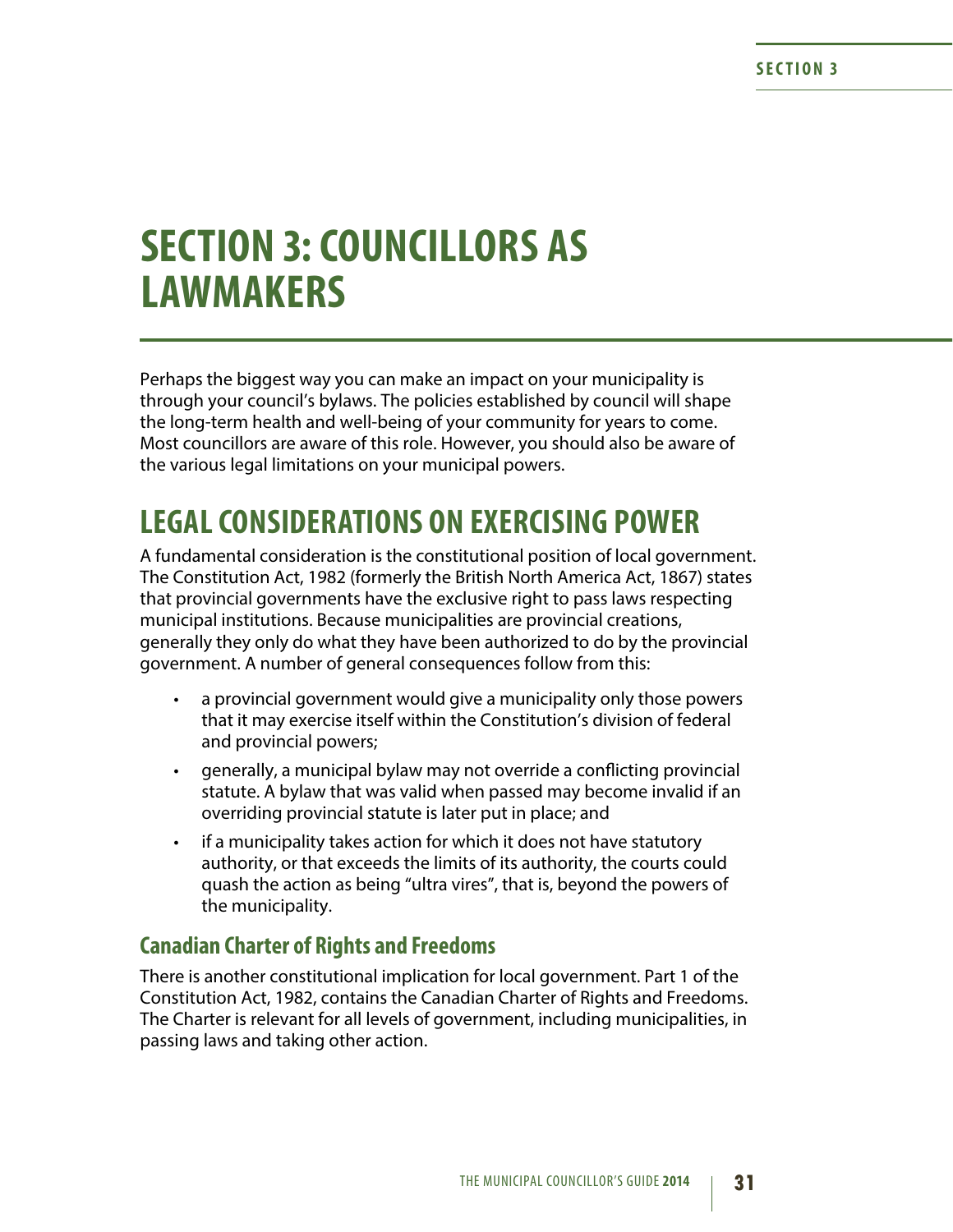# **Human Rights Code**

The Ontario Human Rights Code provides that every person has a right to equal treatment without discrimination because of race, colour, gender identity, sex, sexual orientation, disability, age and certain other grounds.

# **SOURCES OF LAW**

As a councillor, it is important to consider the statutory power for actions you plan to undertake. The law is complex and you should consult your municipal solicitor whenever any legal issue is in question. However, it is useful to have at least some familiarity with the sources of municipal law, and to try to keep up to date with the ever-changing body of law affecting municipal activity.

## **Statute Law**

An important source of law that will affect your municipality is found in the statutes or legislation put in place by the provincial government. Here are a few of special importance to municipalities.

### **Municipal Act, 2001**

As previously mentioned, one of the most significant provincial statutes governing Ontario's municipalities is the Municipal Act, 2001 (unless otherwise specified, referred to in the rest of this section as the Act). This act gives your municipality flexibility to deal with local circumstances and to react quickly to local economic, environmental or social changes. An up-to-date, consolidated version of the Act is maintained on the provincial e-laws website at: [ontario.ca/e-laws.](http://www.e-laws.gov.on.ca/index.html)

## **Other General Acts**

There are many other statutes that apply to municipalities but are focused on specific activities, such as the Planning Act, Line Fences Act, Building Code Act,1992, Police Services Act, Fire Protection and Prevention Act, 1997, Safe Drinking Water Act, 2002, Accessibility for Ontarians with Disabilities Act, 2005, Emergency Management and Civil Protection Act, and the Ontario Works Act, 1997. These and most other government of Ontario statutes are available at: [ontario.ca/e-laws.](http://www.e-laws.gov.on.ca/index.html)

#### **Acts Specific to Individual Municipalities**

If your municipality was restructured, it may have its own special act that establishes particular aspects of its governance or structures (for example, the City of Toronto Act, 2006; the Town of Haldimand Act, 1999; the City of Hamilton Act, 1999; the Town of Norfolk Act, 1999; the City of Ottawa Act, 1999; and the City of Greater Sudbury Act, 1999).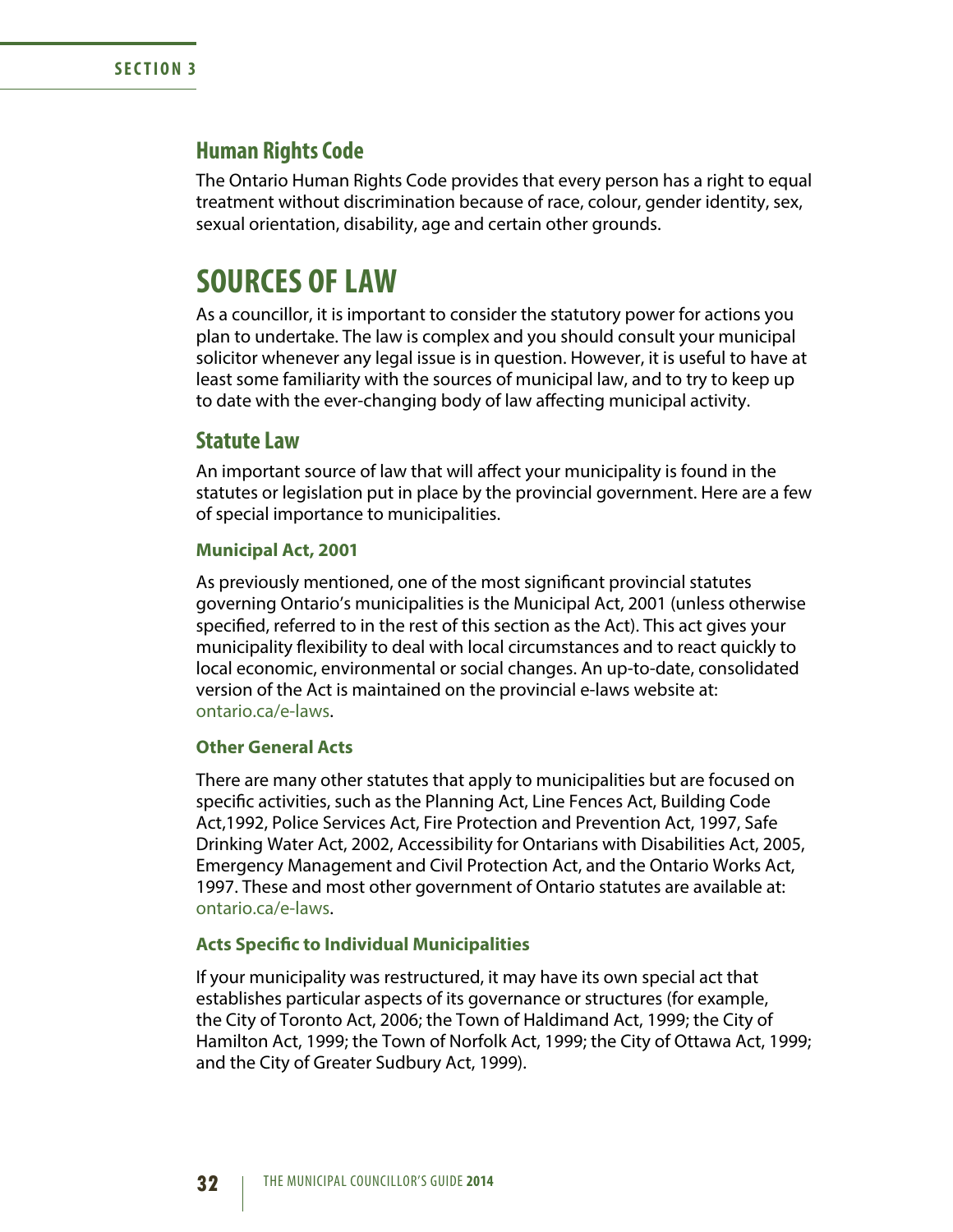# **Private Acts**

A number of private acts have been passed for specific municipalities. The individual municipalities applied for these acts in order to get specific powers not found in the general acts. They give flexibility in the way particular municipalities deal with issues that are of concern to them.

## **Regulations**

Regulations are laws made under legislation such as the Municipal Act, 2001 and the Municipal Elections Act, 1996. The power to make regulations is usually given to the Lieutenant-Governor in Council or a minister of the Crown.

Regulations often provide further direction as to how certain provisions of acts are to be applied. For example, a regulation made under section 216 of the Municipal Act provides more detail on making changes to and dissolving local boards, while a regulation made under the Municipal Elections Act authorizes the use of certain forms during the election period. Most Ontario regulations can be found on the Internet at: [ontario.ca/e-laws.](http://www.e-laws.gov.on.ca/index.html)

# **Federal Statutes**

There are some federal statutes, like the Canada Mortgage and Housing Corporation Act, which may affect your municipality's activities.

# **Administrative Law**

In addition to statute law, you should also be aware of administrative law. Administrative law generally applies to decisions by boards and tribunals and to the interpretation and exercise of powers given by legislation to bodies other than the legislature.

# **Boards and Tribunals**

Boards and tribunals are part of the executive branch of government. They are given authority by statute to make decisions about certain matters.

The Ontario Municipal Board, for example, holds hearings on such matters as long-term borrowing, land use planning, and boundary adjustments involving territory without municipal organization. Similar bodies that your municipality may deal with include the Ontario Labour Relations Board, the Workplace Safety and Insurance Board, the Assessment Review Board, the Conservation Review Board, and the Landlord and Tenant Board.

The decisions that result from these boards and tribunals form administrative case law that may significantly impact your municipal operations.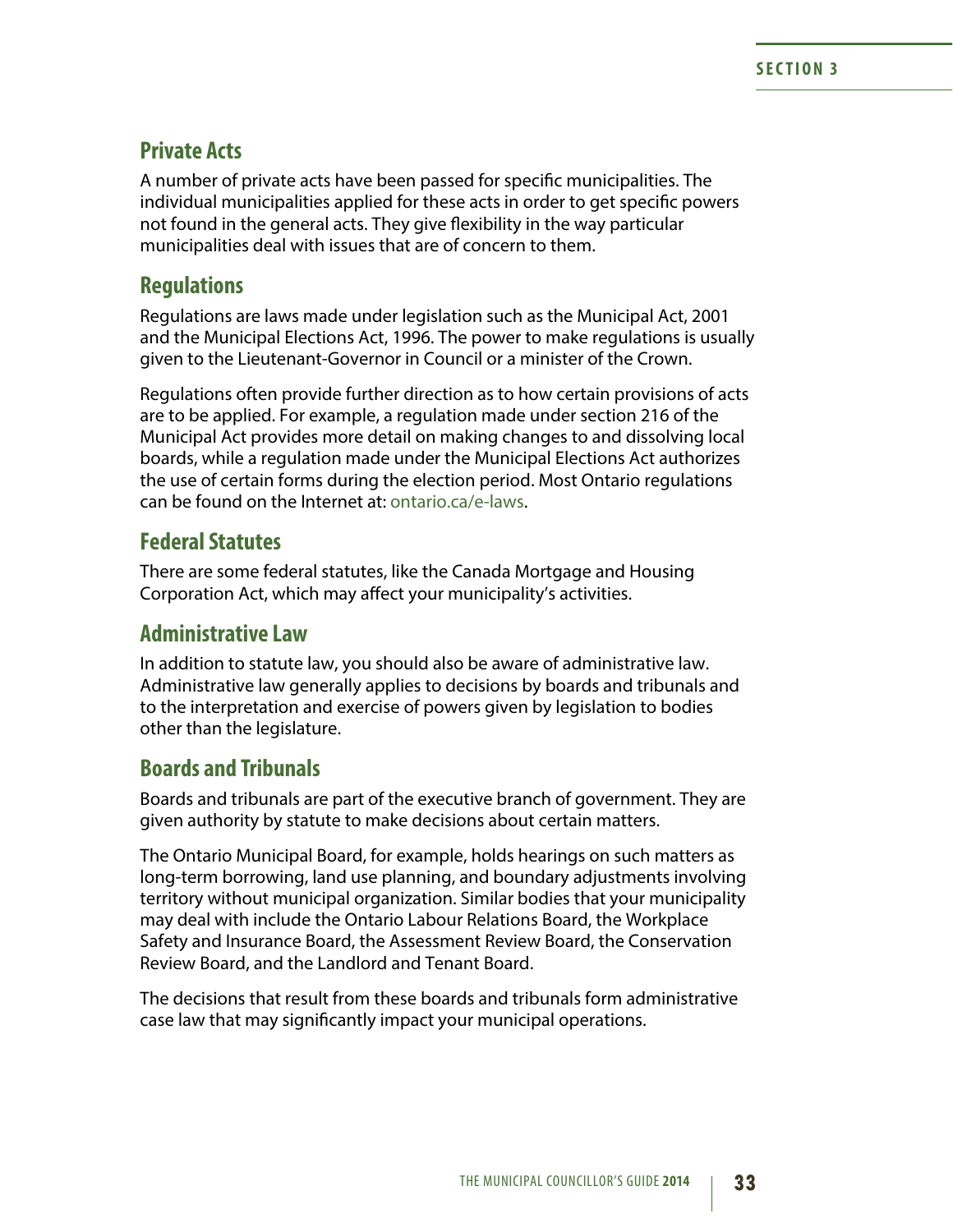# **Case Law**

Even if you are aware of the statutes affecting your operations and of relevant administrative law, you still may not have a complete picture of the current law on specific issues. The meaning and scope of statutes are interpreted by various court decisions over the years, and this "judge-made law" or "case law" is also important.

# **MUNICIPAL POWERS**

The Municipal Act (the Act) and other provincial legislation give all municipalities a variety of powers. These powers fall into various categories:

- natural person powers;
- broad permissive powers;
- spheres of jurisdiction in a two-tiered system of local government; and
- • specific powers.

The municipal powers set out in many statutes and regulations may be complex. As a result, you are encouraged to seek the advice of staff and your solicitor on specific municipal authority for any proposed action or bylaw.

## **Natural Person Powers**

The Act provides municipal government with natural person powers for the purpose of exercising their authority. Natural person powers give municipalities similar flexibility to that of individuals and corporations in managing their organizational and administrative affairs. These powers may help your municipality – without the need for more specific legislative authority – hire staff, enter into agreements and acquire land and equipment. For example, if a municipality has authority to establish a public transit system, it may use natural person powers to hire staff and buy buses. It is important to be aware that natural person powers are not an independent source of authority for a municipality to act in a particular area.

Municipalities, like other levels of government, also have powers that are not available to individuals. For example, municipalities have the ability to regulate or prohibit certain activities, require individuals to do certain things and establish a system of licenses, permits, approvals and registrations. Municipalities also have other essential governmental powers, such as the authority to levy taxes and to enforce municipal bylaws.

## **Broad Permissive Powers**

The Act provides municipalities with broad permissive powers, giving them flexibility in meeting their communities' expectations and fulfilling their responsibilities.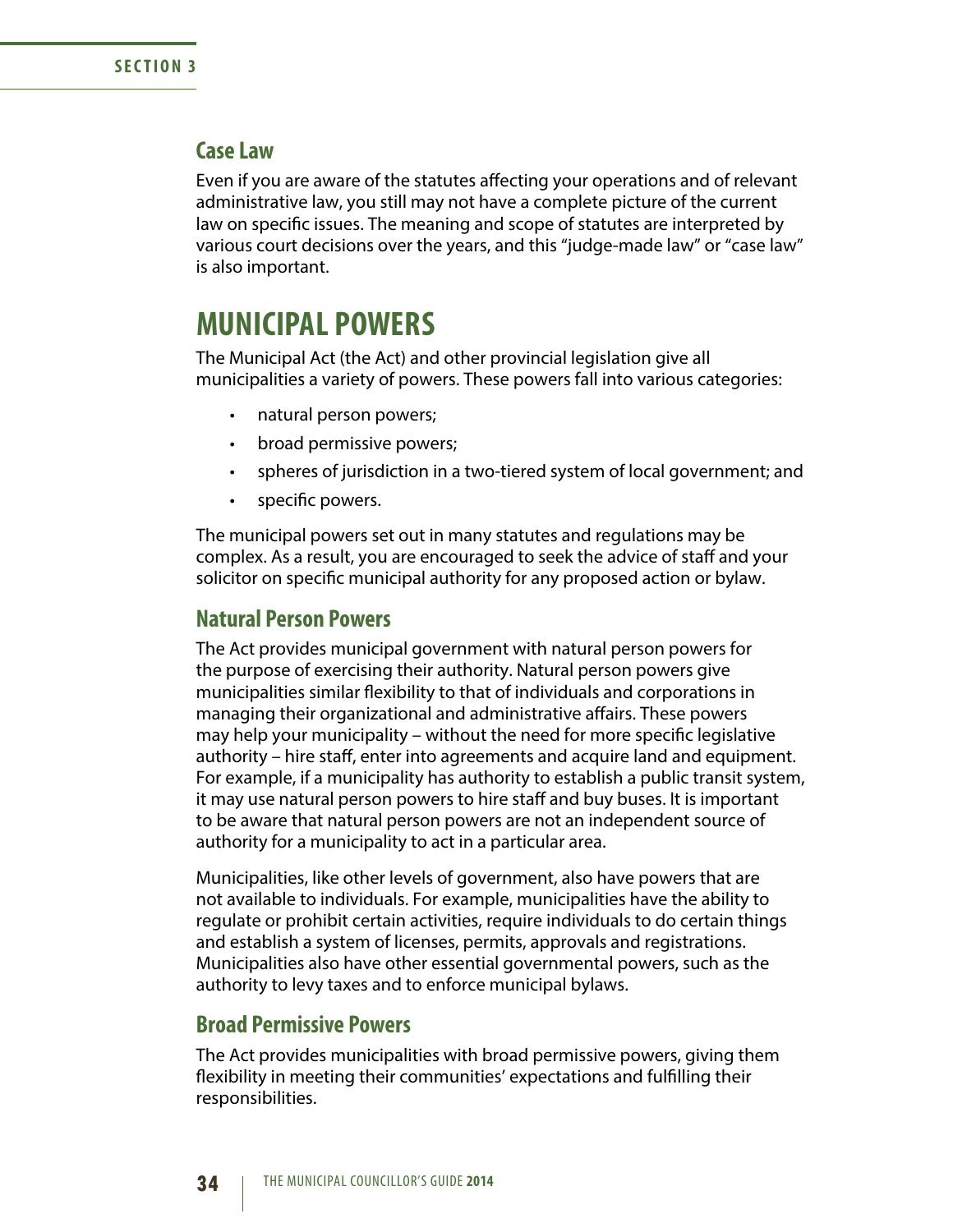A municipality has broad permissive powers to pass bylaws respecting the following matters:

- 1. Governance structure of the municipality and its local boards
- 2. Accountability and transparency of the municipality and its operations and of its local boards and their operations
- 3. Financial management of the municipality and its local boards
- 4. Public assets of the municipality acquired for the purpose of exercising its authority under this or any other act
- 5. Economic, social and environmental well-being of the municipality
- 6. Health, safety and well-being of persons
- 7. Services and things that the municipality is authorized to provide
- 8. Protection of persons and property, including consumer protection
- 9. Animals\*
- 10. Structures, including fences and signs<sup>\*</sup>
- 11. Business licensing\*

\* For two-tier governments (governments with a county or regional level as well as a local level), these powers are spheres of jurisdiction (areas where municipalities have authority) and not broad permissive powers. As such, they are subject to certain rules. Single-tier municipalities have all eleven broad permissive powers. Municipalities in two-tier systems have the first eight broad powers plus the spheres of jurisdiction.

# **Spheres of Jurisdiction in Two-tiered Systems of Local Government**

In addition to the broad permissive powers described above, municipalities in two-tier systems (municipalities where there is a county or regional level as well as a local level) are provided with spheres of jurisdiction (areas where municipalities have authority) to address the division of powers between upper-tier and lower-tier municipalities. The spheres of jurisdiction include rules about whether the upper-tier or lower-tier municipality (or both) may pass bylaws within all or part of each sphere, such as economic development services or public utilities. For single-tier municipalities, the spheres of jurisdiction were replaced with broad powers. The table at the end of section 11 of the Act sets out the details of how the spheres of jurisdiction are divided between the upper-tier and lower-tier municipalities: [http://www.e-laws.gov.](http://www.e-laws.gov.on.ca/html/statutes/english/elaws_statutes_01m25_e.htm#BK15) [on.ca/html/statutes/english/elaws\\_statutes\\_01m25\\_e.htm#BK15](http://www.e-laws.gov.on.ca/html/statutes/english/elaws_statutes_01m25_e.htm#BK15).

For example, in some two-tier municipal systems, waste disposal is assigned exclusively to the upper tier and, as a result, the lower-tier municipalities cannot provide that service. In the case of the "animal" sphere of jurisdiction, the sphere is not assigned to the upper-tiers and therefore only lower-tier municipalities can exercise this power. In other cases, such as the "highways"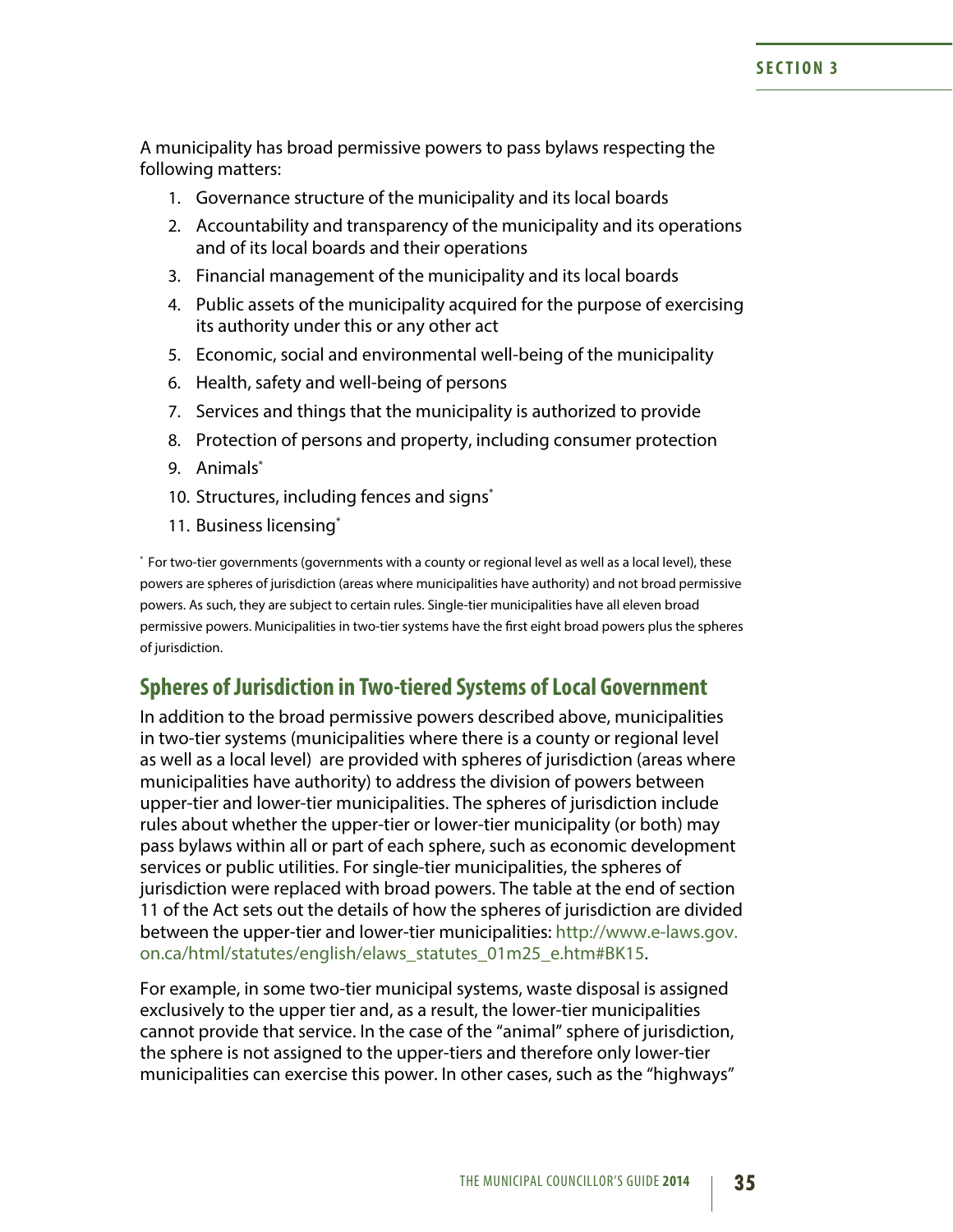sphere of jurisdiction, the sphere is assigned non-exclusively to the upper-tiers so both the upper-tier and lower-tier municipalities can exercise the power.

Both upper-tier and lower-tier municipalities can exercise the broad permissive powers where a matter is not dealt with by the spheres of jurisdiction.

The spheres of jurisdiction are the powers to pass bylaws regarding/with respect to the following matters:

- 1. Highways, including parking and traffic on highways
- 2. Transportation systems, other than highways
- 3. Waste management
- 4. Public utilities
- 5. Culture, parks, recreation and heritage
- 6. Drainage and flood control, except storm sewers
- 7. Structures, including fences and signs.
- 8. Parking, except on highways
- 9. Animals\*
- 10. Economic development services\*
- 11. Business licencing\*

\* Again, because these three powers are spheres, they are not included as broad powers for municipalities in a two-tier system of government.

Animals, economic development services, and business licensing are not broad powers for municipalities in two-tiered systems of government because they are powers which were divided between upper-tier and lowertier municipalities before amendments made by the Municipal Statute Law Amendment Act, 2006. For two-tier municipalities, these three powers remain spheres of jurisdiction.

If there is a conflict between the bylaws passed under a sphere by an upper-tier and a lower-tier, the upper-tier bylaw will prevail. This conflict rule only applies where both the upper-tier and the lower-tier bylaws are passed under a sphere. In any other circumstance, the upper-tier bylaw does not automatically prevail over a lower-tier bylaw with which it conflicts – for example, if an upper-tier bylaw passed under the broad powers conflicts with a lower-tier bylaw passed under the broad powers, there is no rule set out in the Act as to which will prevail.

## **Licensing**

Powers to license are set out in section 151 and other sections of the Act, including in the broad powers in sections 10 and 11. Municipalities have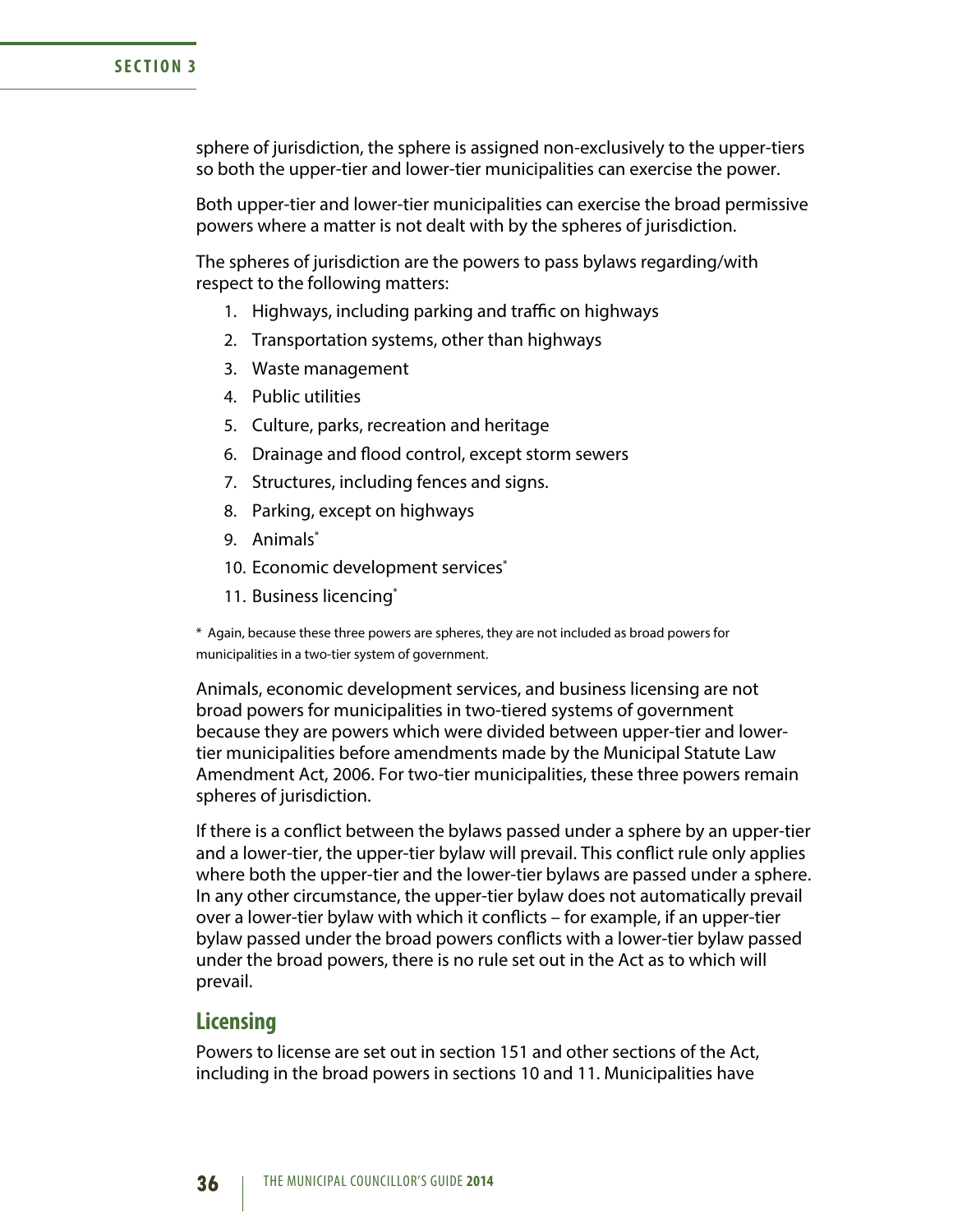authority to license many businesses – such as taxicabs, tow trucks, adult entertainment establishments, trailer camps, etc. A municipality may be able to impose conditions on a license.

Generally, municipalities do not have power to require a business license from:

- a manufacturing or industrial business except to the extent they are selling products or raw material by retail;
- the sale of goods by wholesale; or
- the generation, exploitation, extraction, harvesting, processing, renewal or transportation of natural resources.

A municipality may be able to suspend a license for up to 14 days without a hearing if the municipality is satisfied that continuation of the business poses an immediate danger to health or safety of any person or to any property and if the conditions in the legislation are met. A municipality also could possibly suspend – without a hearing and for a period not more than 28 days – a license authorizing a business to operate on a highway or other municipal property for reasons that include:

- the holding of a special event;
- the construction, maintenance or repair of the property; or
- pedestrian, vehicular or public safety, or public health.

## **Specific Powers**

Specific powers are any powers given to municipalities, under any act, other than the broad permissive powers and the spheres of jurisdiction. Some specific powers are set out in the Municipal Act. These specific powers granted to municipalities fall into two categories:

- 1. Powers associated with the broad permissive powers or spheres of jurisdiction, dealing with: highways; transportation; waste management; public utilities; culture, parks, recreation & heritage; drainage & flood control; structures including fences and signs; parking; animals; economic development services; health, safety and nuisance; natural environment, etc.
- 2. Powers not associated with the broad permissive powers or spheres of jurisdiction, dealing with a number of areas, including enforcement of bylaws and changes to municipal boundaries.

Specific powers are also found in many other statutes such as the Building Code Act, 1992 and the Police Services Act.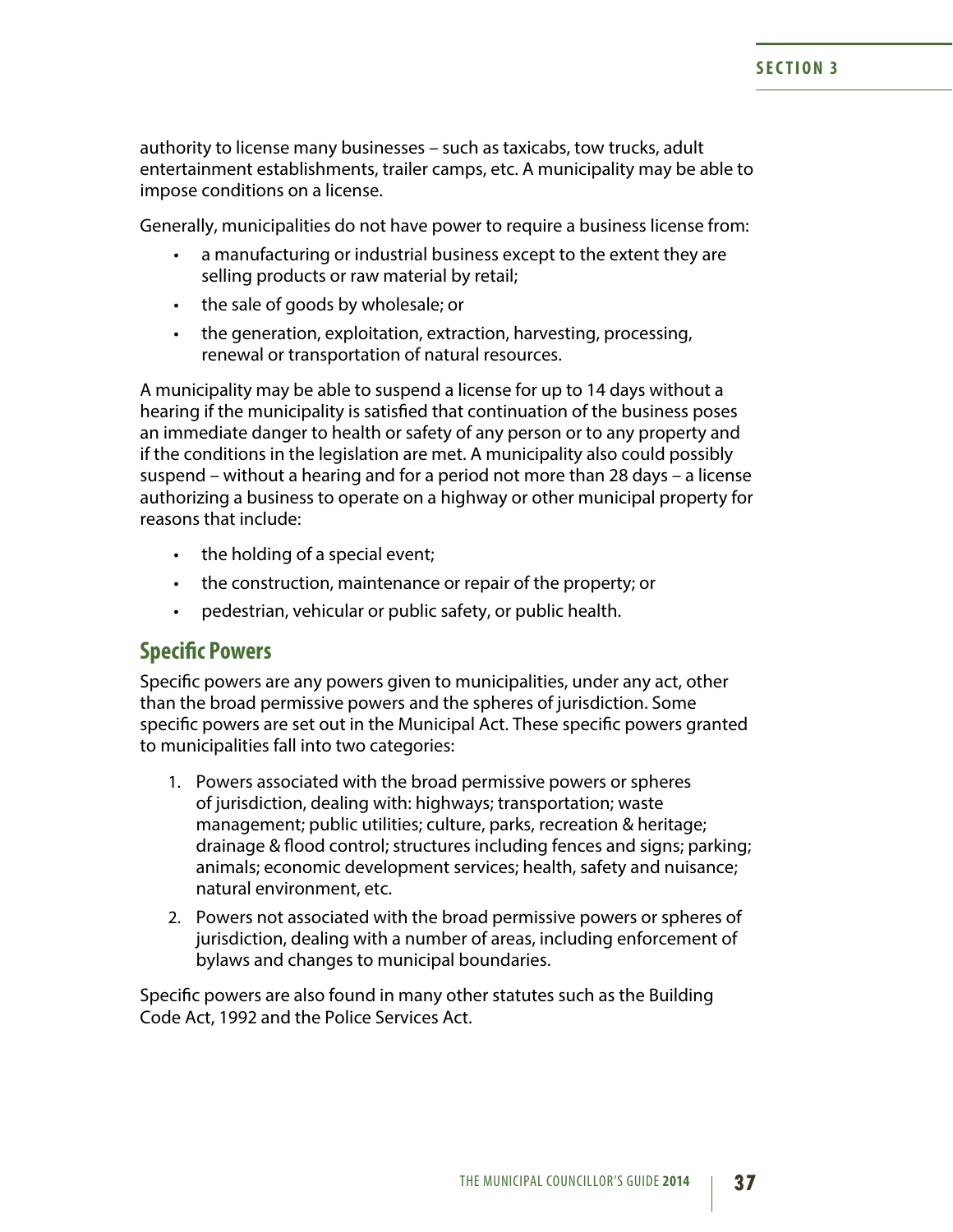# **MUNICIPAL LIMITATIONS**

As previously mentioned, the Municipal Act and other provincial legislation place some limitations on your municipality's powers. These limitations reflect common-law and provincial government policy. For example, in general:

- your municipal bylaws cannot conflict with or frustrate the purpose of federal or provincial statutes or regulations or legislative instruments (section 14);
- the broad permissive powers and the spheres of jurisdiction are subject to procedural requirements (rules) and other limitations existing in specific powers (section 15);
- except where expressly authorized, a municipality can only exercise its powers within its municipal boundaries; and
- the government may, by regulation, further limit certain powers of a municipality (section 451.1).

As well, in a two-tier system, a municipality:

- is generally prohibited from regulating non-municipal systems under six spheres of jurisdiction – public utilities; waste management; highways; transportation systems; culture, parks, recreation and heritage; and parking (subsection 11(8));
- is generally prohibited from using a sphere of jurisdiction to regulate services or things provided by the other tier that are authorized under that sphere of jurisdiction (subsection 11(7));
- cannot pass a bylaw under the spheres of jurisdiction or broad permissive powers if the other tier can pass the bylaw under a specific power (paragraphs 4 and 5 of subsection 11(4));
- cannot pass a bylaw under the spheres of jurisdiction or broad permissive powers if the other tier has the exclusive power to pass the bylaw under the spheres of jurisdiction (paragraphs 1 and 2 of subsection 11(4)).

# **DELEGATION**

The Act provides municipalities with broad authority to delegate (give to other individuals or bodies) powers and duties subject to certain restrictions. Delegation of minor matters may allow your council to streamline its decisionmaking and focus on the larger matters, making council's agendas more manageable. Delegation builds on a municipality's authority to create local bodies (such as advisory committees) to assist with local decision-making. The Minister of Municipal Affairs and Housing may make regulations restricting or imposing conditions on the delegation of powers.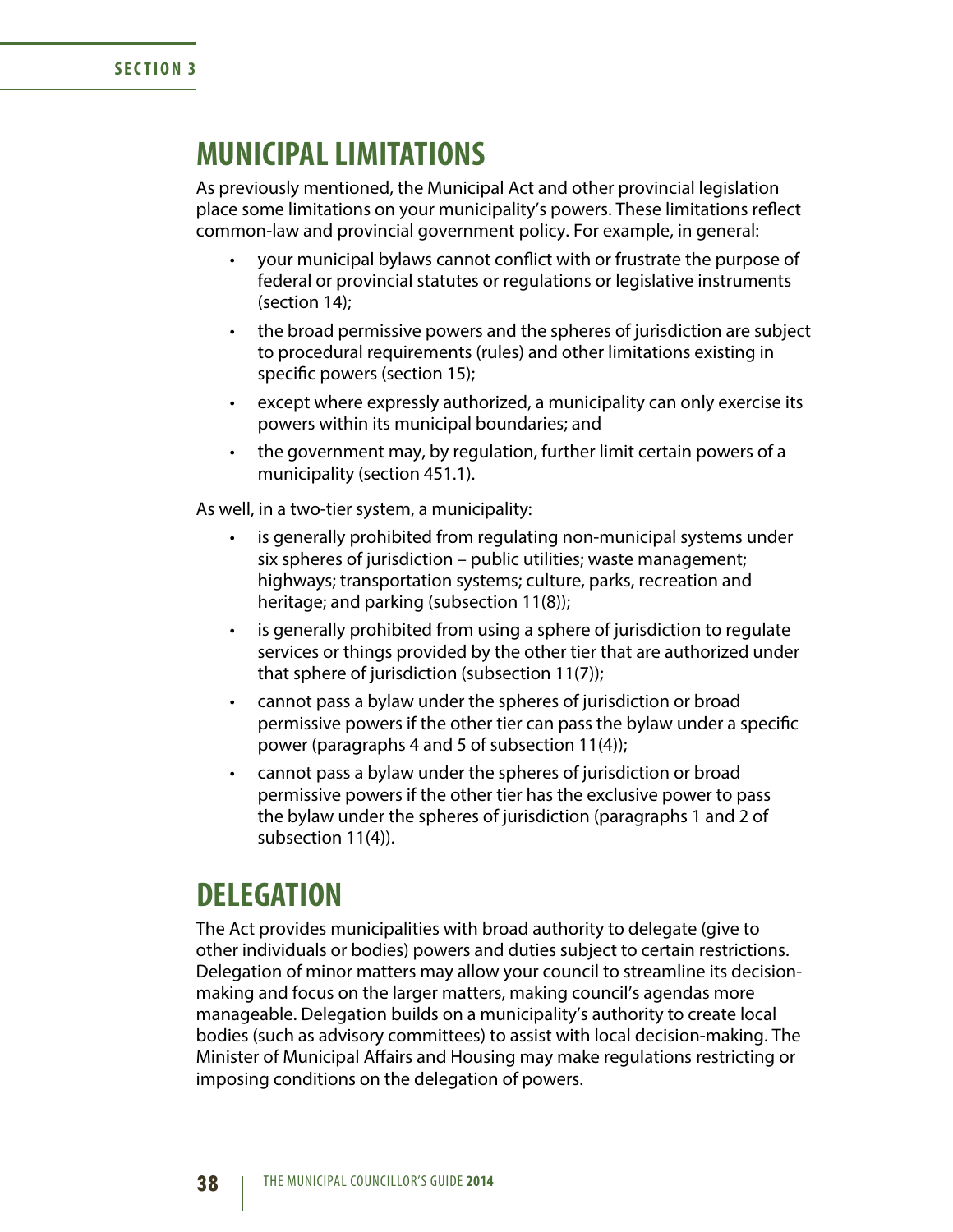In addition to administrative matters or matters that a natural person could delegate (for example, buying and selling real and personal property, hiring staff, and entering into agreements), council can delegate legislative powers under the Act and other listed acts (for example, noise, fencing, licensing, signage, and animal control bylaws) as well as quasi-judicial powers under the same acts (for example, revoking or suspending licenses) to certain persons or bodies subject to certain restrictions (sections 23.1 to 23.5).

Legislative and quasi-judicial matters can only be delegated to one or more members of council or a council committee, or to a body having at least two members. At least 50 per cent of members of a body must be council members and/or council appointees. Legislative and quasi-judicial matters can also be delegated to officers, employees or agents of the municipality, but they can only be delegated minor legislative powers such as temporarily closing a highway or imposing conditions on a license (section 23.2).

Powers that cannot be delegated include (section 23.3):

- appointing or removing statutory officers;
- imposing taxes;
- incorporating corporations;
- adopting or amending official plans;
- passing zoning bylaws;
- passing certain bylaws related to small business counselling and municipal capital facilities;
- adopting community improvement plans which authorize bonusing;
- approving or amending municipal budgets; and
- other powers as prescribed.

Council can revoke (take back) a delegation unless the original delegation bylaw specifically limits the power of council to take it back. A council cannot stop future councils from taking back a delegation.

Council can, within certain limits, designate a person or body (whether composed of themselves or another body) to conduct a review or appeal of the decisions of another person or body who has been delegated a power or duty. (Section 284.1).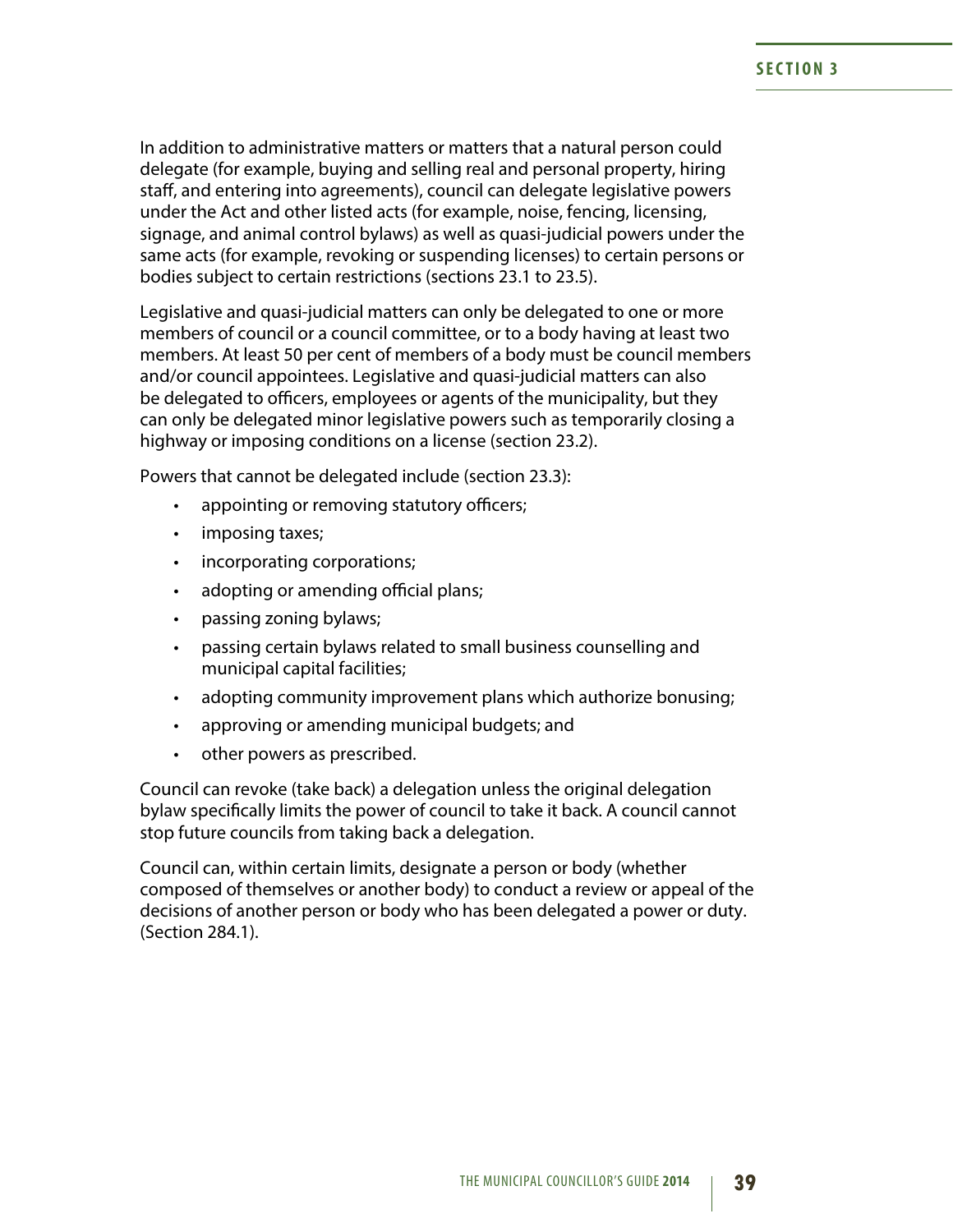# **EXERCISING MUNICIPAL POWERS**

Most councils consider it a best practice to exercise their municipal powers and conduct business in a clear and consistent fashion. As a councillor, you may find it helpful to become thoroughly familiar with the proper procedures and necessary conditions for calling and conducting council meetings, enacting bylaws and other resolutions, and administering and enforcing bylaws.

# **Council and Local Board Meetings and Procedure Bylaws**

Many of your municipality's important affairs are handled at council meetings. Every municipality and local board must pass a procedure bylaw to govern the calling, place and proceedings of their meetings (see section 238 of the Act for more information).

# **Importance of Council Meetings**

Generally, the powers of your municipality must be exercised by council by bylaw. Bylaws are passed at council meetings. Central parts of council decision making – including deliberation and voting – take place there. This makes it important that council meetings be properly called and organized, and that proper procedures be followed.

The effective and efficient conduct of meetings can help move the business of council along in a timely manner. One of the roles of the head of council is to act as the presiding officer (sometimes called chairperson) at council meetings, although council may assign this duty to another member of council with the consent of the head of council. The presiding officer is often responsible for following the agenda, preserving order, and enforcing any rules of procedure council may have adopted. Presiding officers (and other members) may wish to consider the following suggestions to help in chairing meetings more effectively:

- $\cdot$  be aware of the rules of procedure, be timely, be impartial, be firm;
- prepare for the meeting by reviewing the entire agenda package; and
- recognize that the presiding officer is a member of council:
	- o he or she may wish to vote on questions being addressed by council;
	- o he or she may wish to temporarily step down as presiding officer during a meeting to debate an item on the agenda; and
	- o respecting and communicating decisions that are made by council as a whole may be part of the role.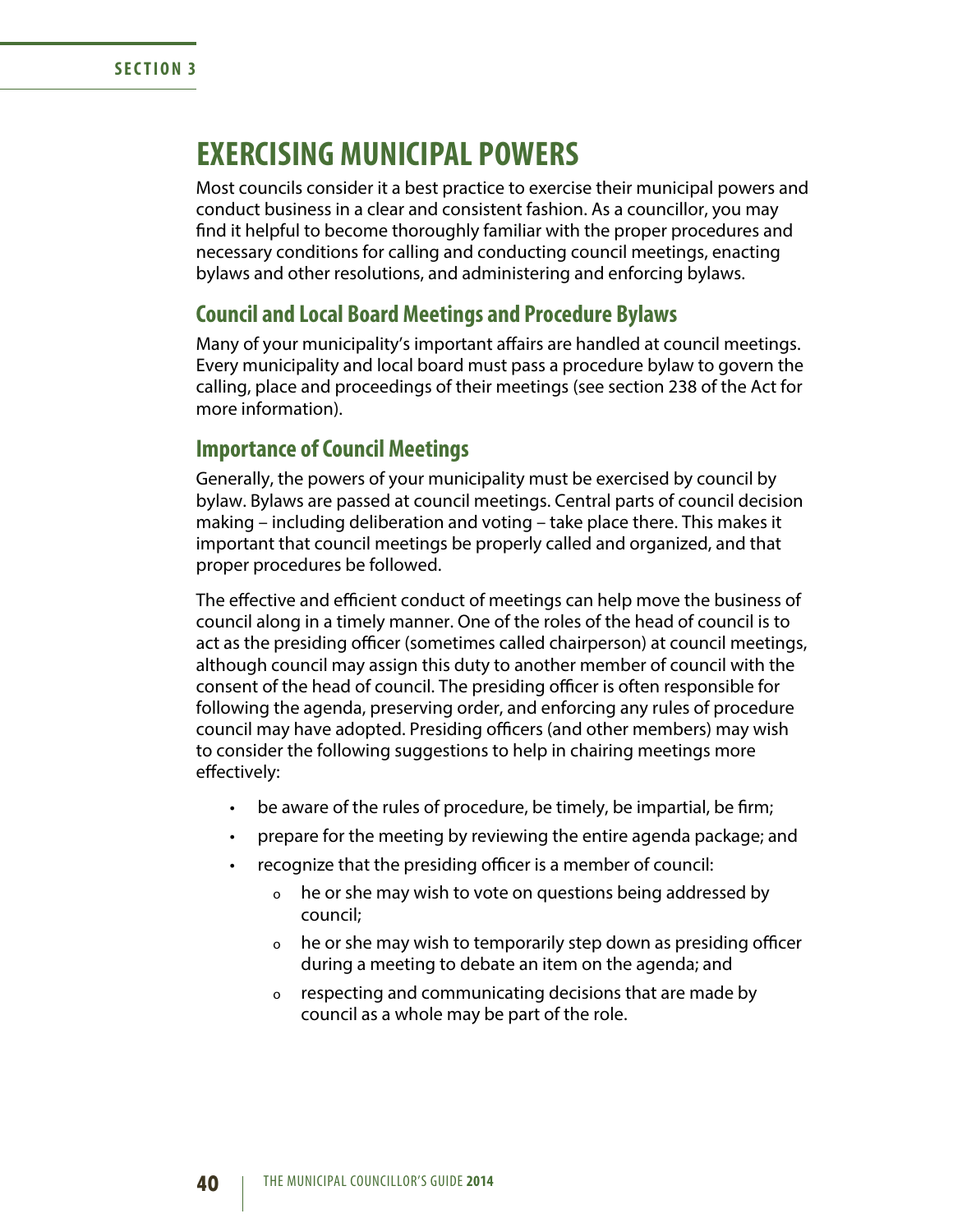Council meetings are customarily either regular or special. Although the frequency of regular meetings is up to council, they are usually held at regular intervals and at locations set out in the procedural bylaw. An exception is the date of council's first meeting after an election, which is regulated by section 230 of the Act.

As noted above, section 238 requires both municipalities and local boards to have procedure bylaws to govern the calling, place and proceedings of their meetings including many of their committee meetings. Procedure bylaws must also provide for public notice of those meetings. The content of the procedure bylaw is generally up to the council.

Section 239 requires the decisions, resolutions and other proceedings at a meeting to be recorded regardless of whether the meeting is open or closed to the public. The municipal clerk or another appropriate officer must make these records of municipal meetings.

Section 240 of the Act provides for special meetings to be called, subject to the municipality's procedural bylaw. For example, the clerk might call a special meeting upon receipt of a petition from a majority of councillors. Many municipalities require a minimum notice period for holding a special meeting, with the time, location and purpose of the meeting clearly stated in the notice.

## **Open and Closed Meetings: Public Business**

The Act includes provisions related to the transparency and accountability of council as well as its local boards and committees, including the conduct of meetings and the public's right to attend them. Transparent decision making processes may be seen as part of the foundation of the good governance of a municipality.

A key transparency rule for municipalities is the requirement that most municipal meetings be open to the public. There are only a limited number of exceptions, for consideration of matters such as litigation, or personal matters about an identifiable individual.

See section 239 of the Act for more information about open meetings requirements: [http://www.e-laws.gov.on.ca/html/statutes/english/elaws\\_](http://www.e-laws.gov.on.ca/html/statutes/english/elaws_statutes_01m25_e.htm#BK289) [statutes\\_01m25\\_e.htm#BK289](http://www.e-laws.gov.on.ca/html/statutes/english/elaws_statutes_01m25_e.htm#BK289).

The term "meeting" is partly defined in the Act, which currently provides that a meeting "means any regular, special or other meeting of a council, of a local board or of a committee of either of them." The definition is not the complete picture, however. When your council or board is making its decision about whether a gathering of its members is a "meeting", it may wish to keep in mind, among other things, the following important considerations: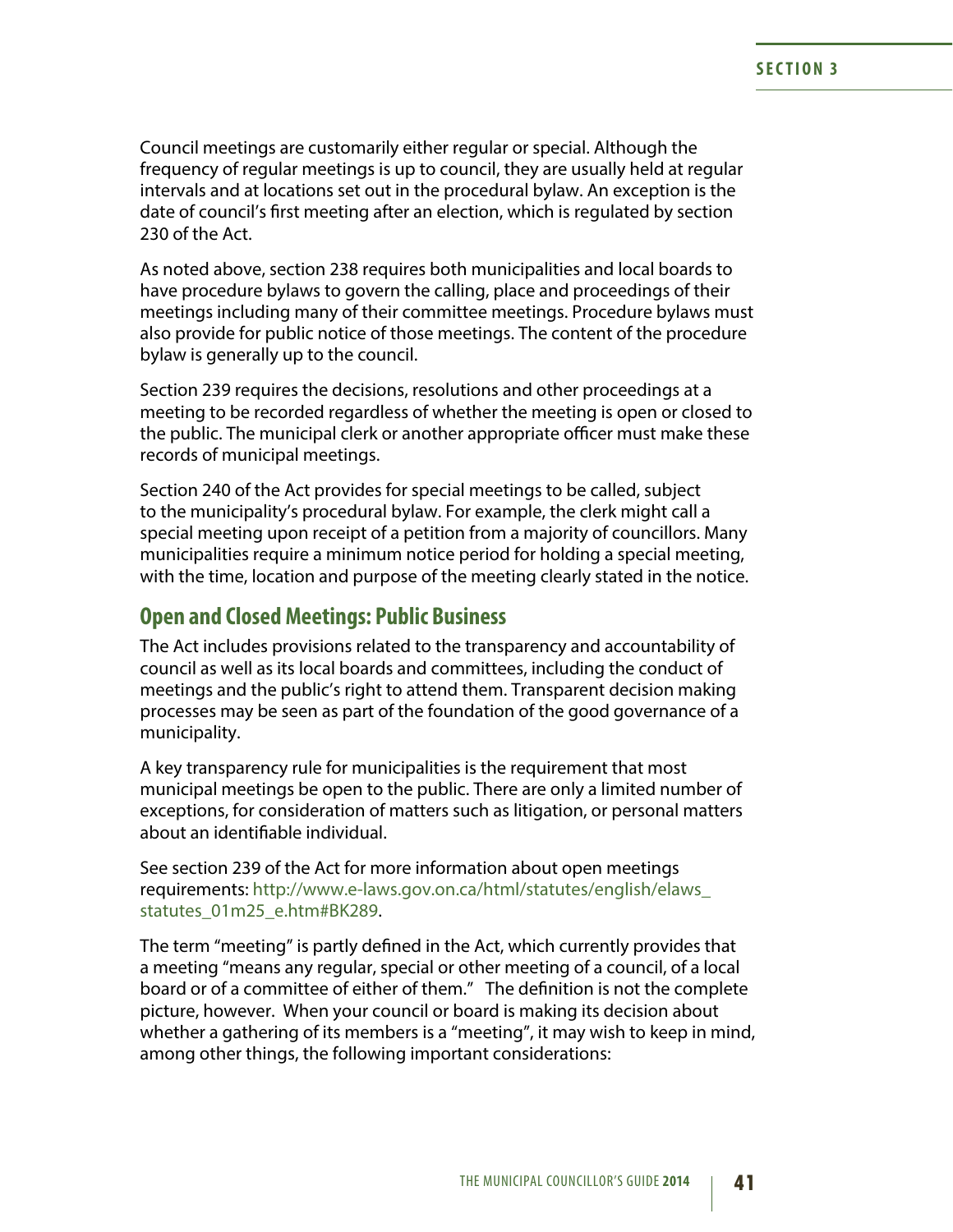#### **SECTION 3**

- Is the subject matter of the meeting something traditionally municipal or something municipalities make decisions about?
- Are municipal resources being used?
- How many members or staff are present and what is their role?
- The importance of transparency in municipal decision making

Examples of considerations, sometimes called formalities, which may be less important include: whether the gathering was called a "meeting" or some other term (e.g. "'workshop"); the premises where it takes place; whether it is within or outside the municipality.

Under sections 239.1 and 239.2 of the Act, a person may request an investigation of whether a closed meeting complied with the Act or a municipality's procedure bylaw. The municipality may appoint an independent investigator who may report with recommendations to council. If the municipality does not appoint an investigator, the Ontario Ombudsman may investigate.

Police services, library and school boards have different rules about their meetings, which are found in other legislation.

## **Quorum**

A quorum is often understood to mean the minimum number of members needed to conduct business at a meeting. See section 237 of the Act for more information about quorum requirements for municipal councils: [http://www.e](http://www.e-laws.gov.on.ca/html/statutes/english/elaws_statutes_01m25_e.htm#BK285)[laws.gov.on.ca/html/statutes/english/elaws\\_statutes\\_01m25\\_e.htm#BK285.](http://www.e-laws.gov.on.ca/html/statutes/english/elaws_statutes_01m25_e.htm#BK285)

Generally (there are exceptions) a quorum is a majority of members.

Quorum may be affected by members' declarations of pecuniary interest, where they may have a personal financial interest in the matter. Members may be ineligible to vote at or participate in a meeting because of a declaration of pecuniary interest (see section 5 of the Municipal Conflict of Interest Act): [http://www.e-laws.gov.on.ca/html/statutes/english/elaws\\_statutes\\_90m50\\_e.](http://www.e-laws.gov.on.ca/html/statutes/english/elaws_statutes_90m50_e.htm) [htm.](http://www.e-laws.gov.on.ca/html/statutes/english/elaws_statutes_90m50_e.htm)

However, if, because of declarations, there is not a quorum of members for a meeting, the Municipal Conflict of Interest Act makes the remaining number of members at the meeting a quorum. The remaining number must not be less than two (see section 7 of the Municipal Conflict of Interest Act).

An application to court to address the matter may be possible if the remaining number of members is less than two (see section 7 of the Municipal Conflict of Interest Act).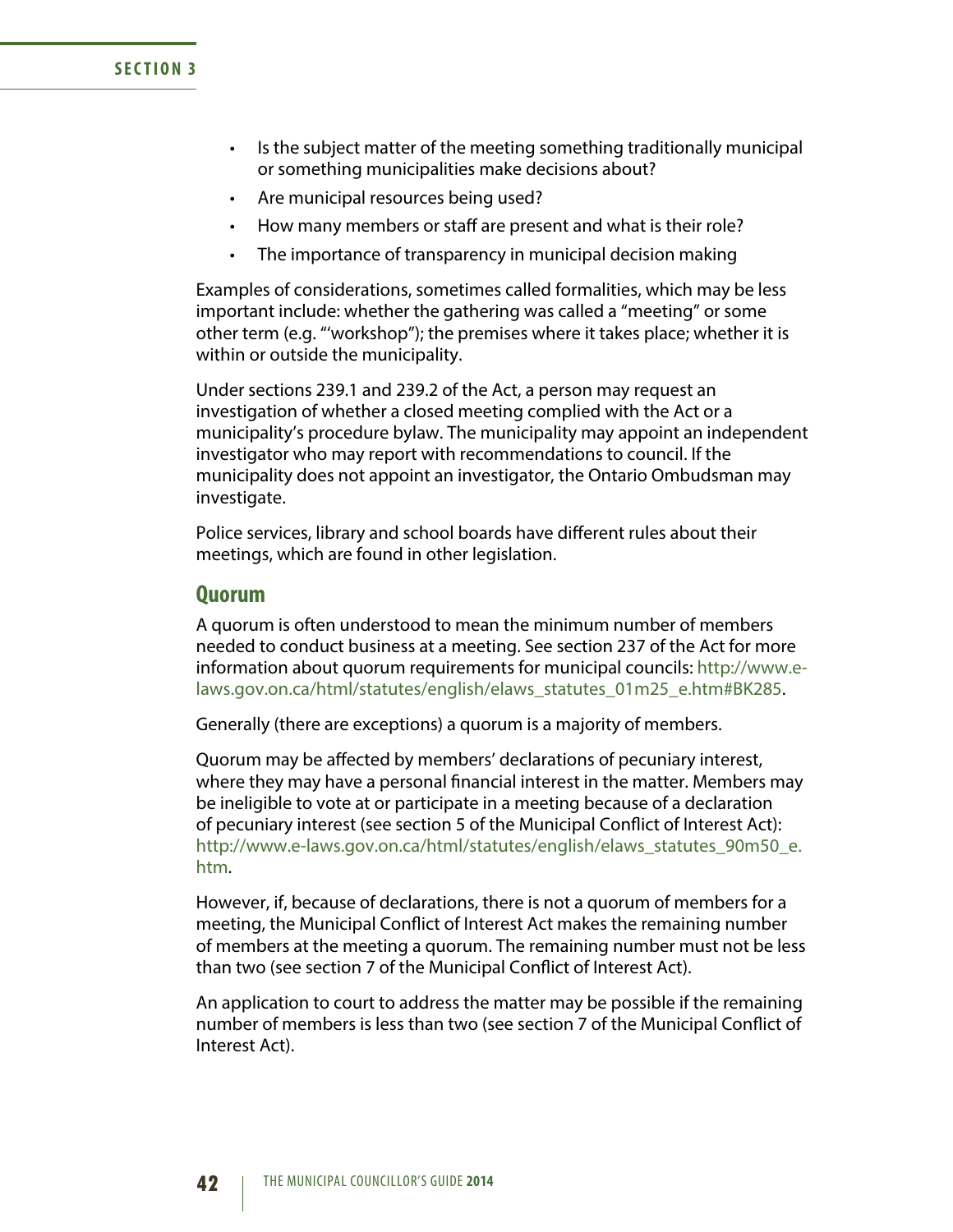Finally, if council is unable to hold a meeting for a period of 60 days or more, because of a failure to obtain a quorum, the Minister of Municipal Affairs and Housing may declare all the members' seats vacant and a by-election shall be held (more information may be found in section 266 of the Municipal Act: [http://www.e-laws.gov.on.ca/html/statutes/english/elaws\\_statutes\\_01m25\\_e.](http://www.e-laws.gov.on.ca/html/statutes/english/elaws_statutes_01m25_e.htm#BK320) [htm#BK320](http://www.e-laws.gov.on.ca/html/statutes/english/elaws_statutes_01m25_e.htm#BK320).

## **Conflict of Interest and Ethical Matters**

Local members (including councillors and members of local boards) have legal and ethical duties to consider in relation to conflict of interest. Some of these are found in the Municipal Conflict of Interest Act, but other related rules or codes may also apply to local members (for example, a local Code of Conduct for councillors).

The Municipal Conflict of Interest Act sets out what may be regarded as a primary set of ethical rules for council and local board members. These rules apply, with some exceptions, to council and local board members if they have a pecuniary (financial) interest in a matter that is before a council (or a local board) at a meeting.

The legislation requires a member with this kind of interest – again with certain exceptions – to, among other things:

- disclose the interest and its general nature before the matter is considered at the meeting;
- not take part in the discussion or voting on any question in respect of the matter;
- not attempt to influence the voting before, during, or after the meeting; and
- immediately leave the meeting, if the meeting is closed to the public.

Potential penalties for contravention of the Act include removal from office. The courts decide whether or not a contravention of the Act has taken place.

See the Municipal Conflict of Interest Act for more information: [http://www.e](http://www.e-laws.gov.on.ca/html/statutes/english/elaws_statutes_90m50_e.htm)[laws.gov.on.ca/html/statutes/english/elaws\\_statutes\\_90m50\\_e.htm](http://www.e-laws.gov.on.ca/html/statutes/english/elaws_statutes_90m50_e.htm).

## **Codes of Conduct**

Some municipalities have codes of conduct for members of council and local boards. They may also have other procedures, rules and policies governing the ethical behaviour of those members. It is generally up to the municipality to determine the content of its code of conduct (if it chooses to have one) and its style – for example, a general set of principles, or a more detailed set of rules on specific issues. Some common issues that codes address include the use of municipal resources, gifts and benefits, and conduct at council meetings.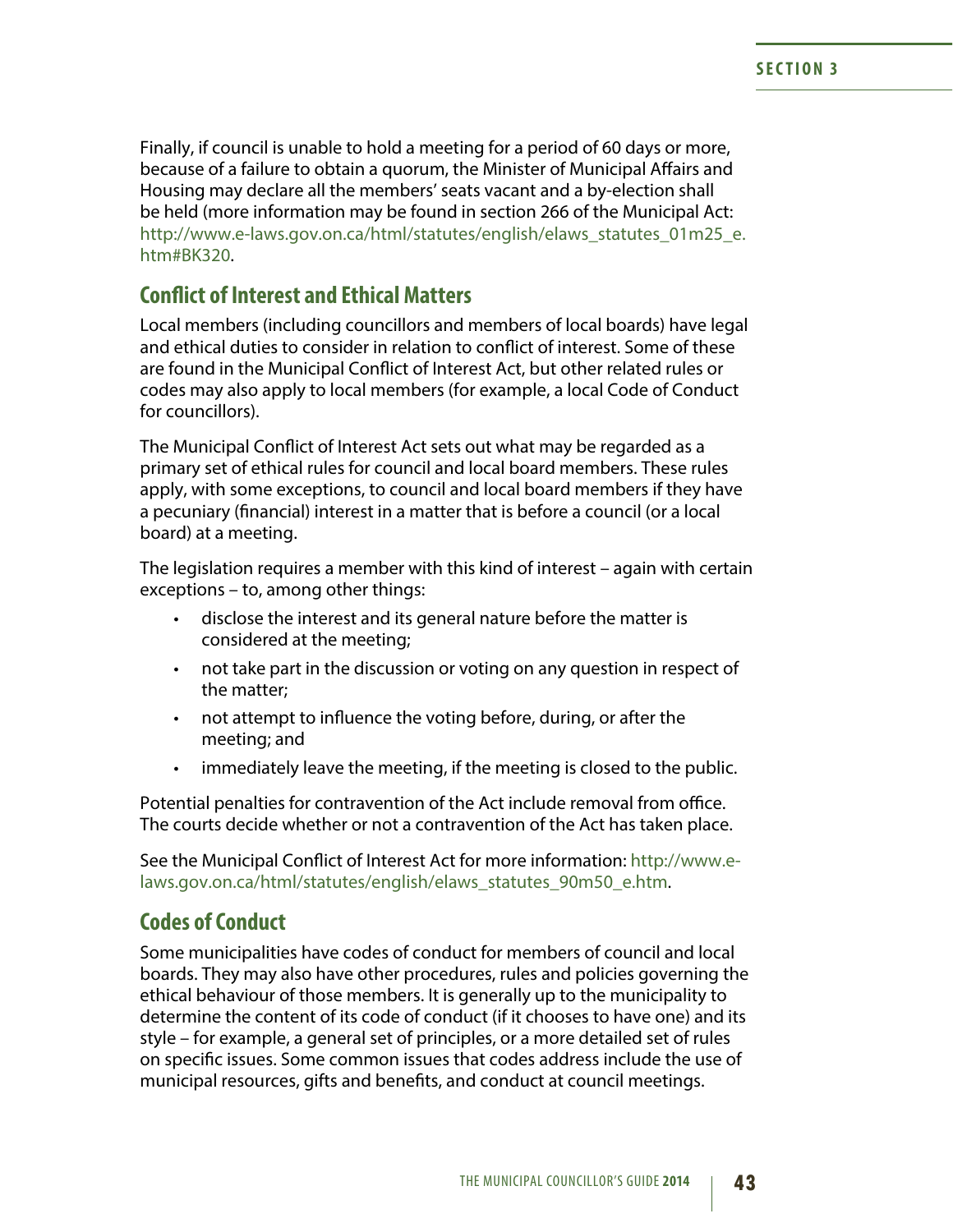# **Privacy and Confidentiality**

Personal privacy and other confidentiality issues are an important practical and legal consideration for municipal councillors and staff. As a councillor (as with the other matters in this guide), you may wish to become familiar with your responsibilities in this area, as well as with the relevant legislation and policies.

The Municipal Freedom of Information and Protection of Privacy Act is a primary statute for privacy and confidentiality: [http://www.e-laws.gov.on.ca/](http://www.e-laws.gov.on.ca/html/statutes/english/elaws_statutes_90m56_e.htm) [html/statutes/english/elaws\\_statutes\\_90m56\\_e.htm.](http://www.e-laws.gov.on.ca/html/statutes/english/elaws_statutes_90m56_e.htm) It sets out rules for collection, use and disclosure of personal information. According to these rules, councillors (and staff), in most circumstances, would protect personal privacy and only collect, use and disclose personal information in accordance with those rules. For example, depending on circumstances, councillors and staff may or may not be authorized to obtain personal information in the course of their duties. This might mean, among other things, that at times councillors could not obtain this kind of information from staff.

Municipal freedom of information legislation also regulates confidential information of other kinds (i.e. in addition to personal information). Other statutes and laws (including local bylaws) also regulate personal and other kinds of confidential information.

Councillors who may have received personal or other confidential information in the course of their duties will have related responsibilities. These generally include protecting and safeguarding the information. Councillors may wish to check with municipal staff about appropriate measures and the municipality's practices – for example, providing for physical security to help prevent unauthorized disclosure or loss of confidential information.

# **BYLAWS AND RESOLUTIONS**

The powers of your municipality are generally exercised by either bylaw or resolution. Bylaws are the primary form of action.

Generally, bylaws must be:

- signed both by the head of council or presiding officer of the meeting at which the bylaw was passed and by the clerk; and
- under the seal of the corporation.

(See the Municipal Act and other legislation, including sections 5 and 249 for more information).

Additional requirements may apply before a bylaw can be passed, such as holding a public meeting, giving public notice, or obtaining the approval of a provincial ministry or board.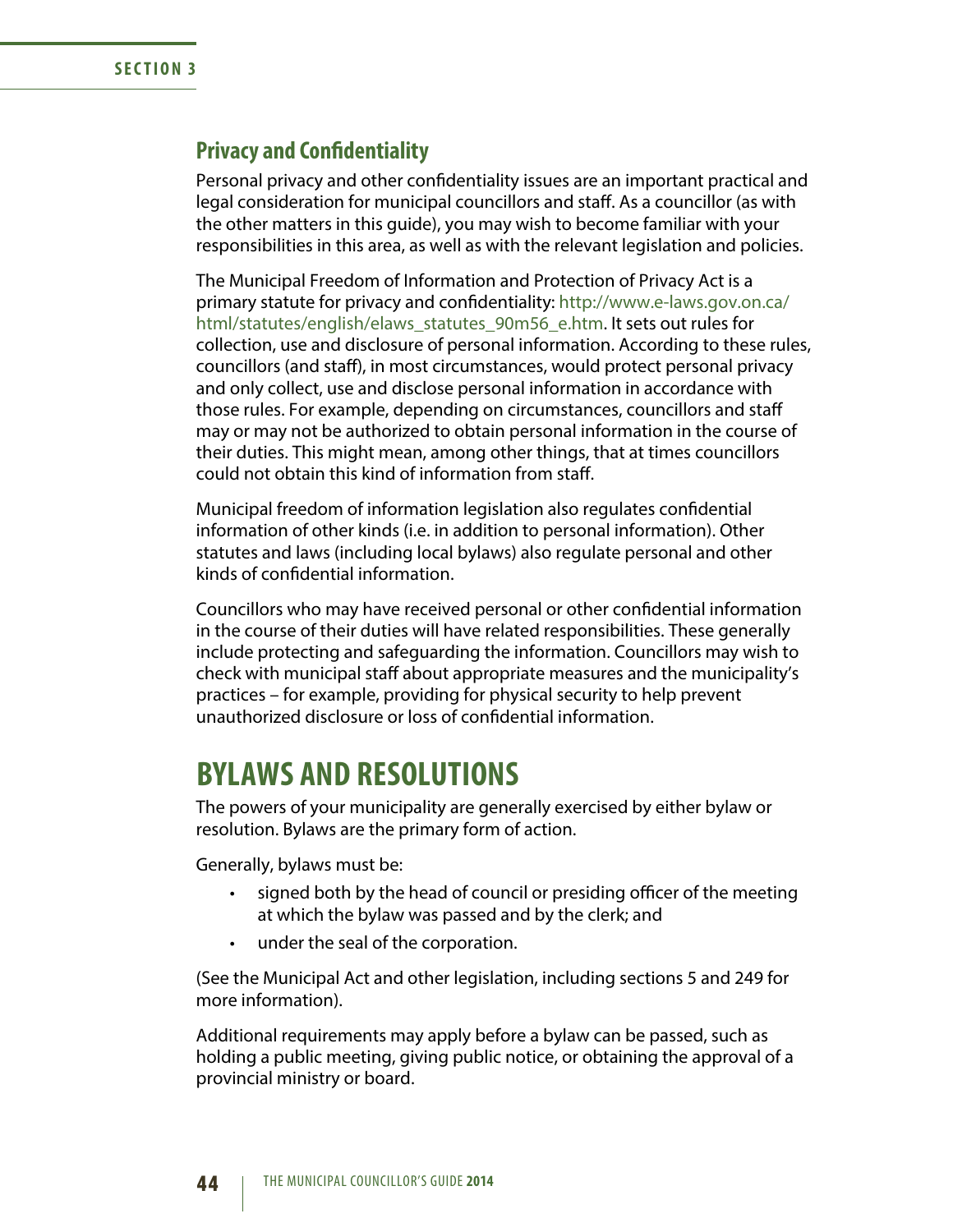Many council statements are recorded in a resolution as an expression of an opinion of council. Resolutions are generally submitted in the form of a motion and adopted by majority vote. The formalities for adopting a resolution may not be as strict as those for passing a bylaw.

As noted above, resolutions may be used to record your council's views on a specific issue. Such resolutions often express the municipality's position on various issues or concerns about existing government policy, regulations or funding or they may call for changes in the provincial-municipal relationship. After adoption, they are sent to the appropriate government agency, association or MPP.

The powers of your council are generally exercised by bylaw for matters or for actions that will affect the public. If in doubt, councils may consider whether passing a bylaw is the safest approach.

# **PROCEDURAL REQUIREMENTS**

Proper procedures are important when enacting or amending bylaws. For example, before passing a bylaw, generally, an open council meeting would be in session and there would be a quorum of members in attendance.

While councils have been known to pass some bylaws on the day they were first presented, a longer time may be needed for practical or legal reasons. As examples, your municipality's procedural bylaw may require advance notice of the introduction of most bylaws, and statutory rules require two readings of certain bylaws (see section 75 of the Drainage Act).

# **LEGAL CONSIDERATIONS**

Municipalities are responsible and accountable governments, and many important legal considerations may apply to their actions and decisions. Here is a brief description of a few of them. As with any legal matter, people with a specific legal question may wish to contact their own legal advisor.

# **Hearings**

For some of its actions – for example, revoking a business license – council may decide it needs to hold a hearing for legal or other reasons. These reasons might include fair treatment of the people involved (for example, an individual license holder).

The Statutory Powers Procedure Act sets out procedural rules that may apply to such hearings. These rules include that most proceedings would be held in public (some might be confidential), and that parties involved would be given reasonable notice.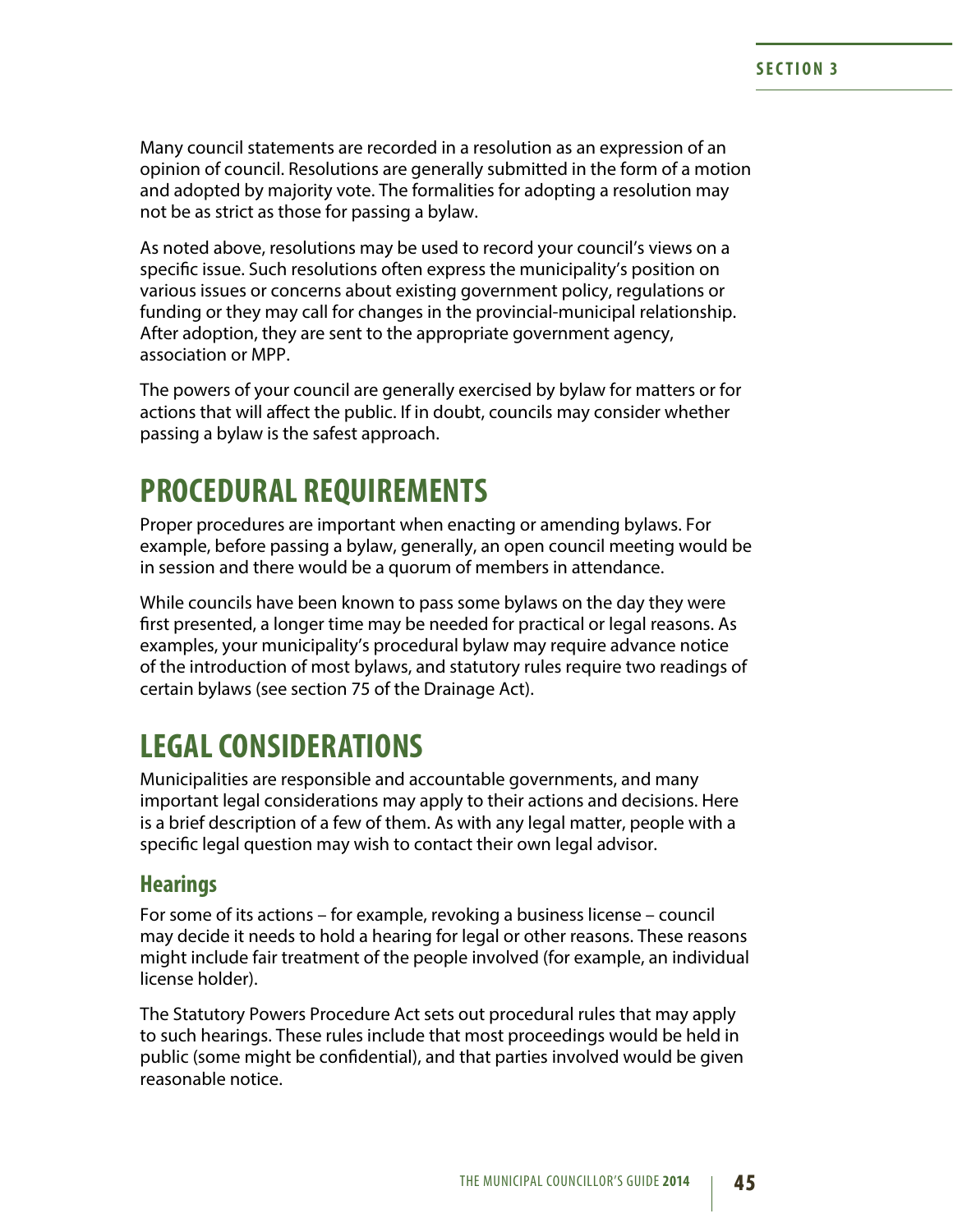Municipalities may wish to consider use of their delegation powers in relation to hearings (see, among other provisions, sections 23.1 to 23.5 of the Municipal Act for more information: [http://www.e-laws.gov.on.ca/html/statutes/english/](http://www.e-laws.gov.on.ca/html/statutes/english/elaws_statutes_01m25_e.htm#BK34) elaws statutes 01m25 e.htm#BK34). Some councils have delegated their authority to hold hearings.

## **Good Faith, Reasonableness and the Courts**

Generally, municipal decisions must not be based on fraud, oppression or improper motive. Courts may decide to quash a bylaw based on bad faith. The courts decide about good faith and other legal issues case by case. For example, while generally a bylaw passed by council in good faith cannot be quashed or reviewed by the courts because of unreasonableness of the bylaw (see section 272 of the Municipal Act), the courts have held that unreasonableness might be evidence of bad faith.

# **ENFORCEMENT OF BYLAWS**

Navigating the legal complexities of enacting a bylaw is only the first step. In practice, a bylaw will have little value unless your municipality has the determination and the means to enforce it. Before a bylaw is passed, careful consideration of the bylaw – including its intended purpose and outcome – may be helpful. Implications of enacting the bylaw may include such issues as:

- How will the bylaw affect the community?
- Will it impose restrictions or hardships on particular areas or groups of people?
- Will public reaction be favourable? If not, how will council respond?
- What will it cost to administer the bylaw?
- Can existing staff be expected to handle the additional responsibilities, or will more staff be required?
- Is the municipality prepared to enforce the bylaw and enforce it consistently?

# **General Responsibility for Enforcement**

### **Municipal Enforcement Personnel**

Council may decide to hire one or more bylaw enforcement officers. Council may wish to consider if these people will act only on complaints or will actively look for infractions. In either case, your municipality will benefit from employing bylaw enforcement officers that have diplomacy, tact, and negotiating skills because many complaints can be resolved without going to court.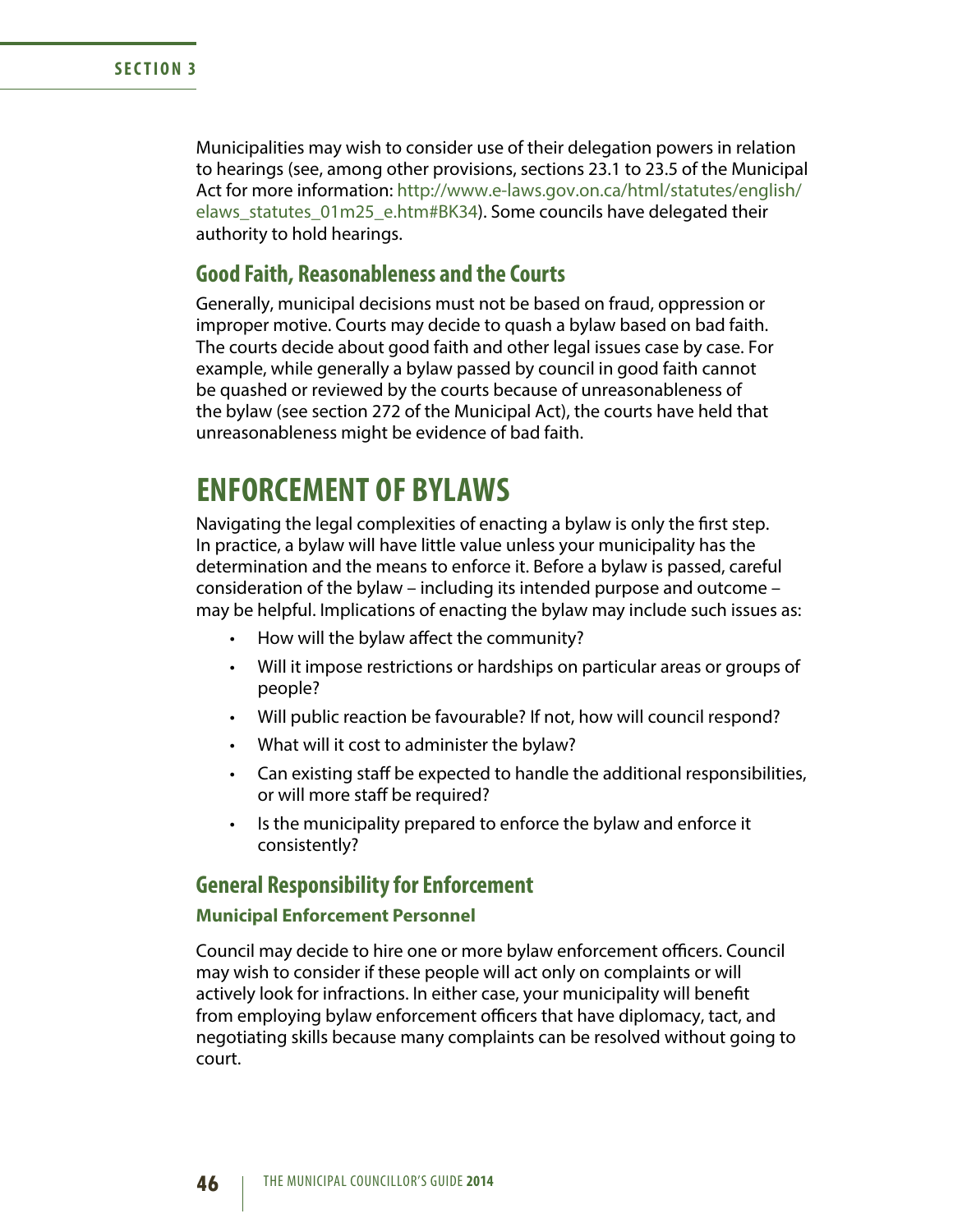## **Action by the Public**

If a person believes that there has been a contravention of a bylaw and is dissatisfied with the level of enforcement provided by a municipality, they may wish to consider taking steps themselves to bring the alleged offender before the courts. To do so, the person would need to appear before a justice of the peace or provincial judge.

## **Action by Police**

Council sometimes calls on the local police force or the Ontario Provincial Police, where it provides local police services, to enforce bylaws. You should keep in mind that the police have extensive responsibilities and your council may wish to consider other means of enforcement.

## **Penalties**

The Municipal Act provides that a municipality may establish a system of fines for offences under a bylaw of the municipality (section 429). This includes:

- designating an offence as a continuing offence and establishing a minimum and maximum fine for the offence for each day or part day that a contravention continues;
- establishing escalating fines for repeat convictions for the same offence; and
- establishing special fines designed to reduce or eliminate any economic advantages resulting from a contravention.

However, a municipality cannot establish fines for a bylaw offence for which specific fines are set out in another Act (subsection 429(4)).

The municipality can also establish a procedure for voluntary payment of penalties out of court for contraventions of bylaws related to the parking, standing or stopping of vehicles, or related to animals being at large or trespassing (section 432).

# **Other Bylaw Enforcement Powers**

In addition to penalties, other powers related to bylaw enforcement include:

- powers of entry for purposes of inspection to determine if a bylaw is being complied with, and, with a search warrant, to search for and seize evidence (for example, sections 435 – 439: [http://www.e-laws.gov.](http://www.e-laws.gov.on.ca/html/statutes/english/elaws_statutes_01m25_e.htm#BK513) [on.ca/html/statutes/english/elaws\\_statutes\\_01m25\\_e.htm#BK513.](http://www.e-laws.gov.on.ca/html/statutes/english/elaws_statutes_01m25_e.htm#BK513));
- a municipality may make an order requiring certain persons to discontinue a bylaw contravention and to undertake work to correct a contravention of a bylaw; and the municipality can carry out work at the person's expense if the person is in default of a work order (sections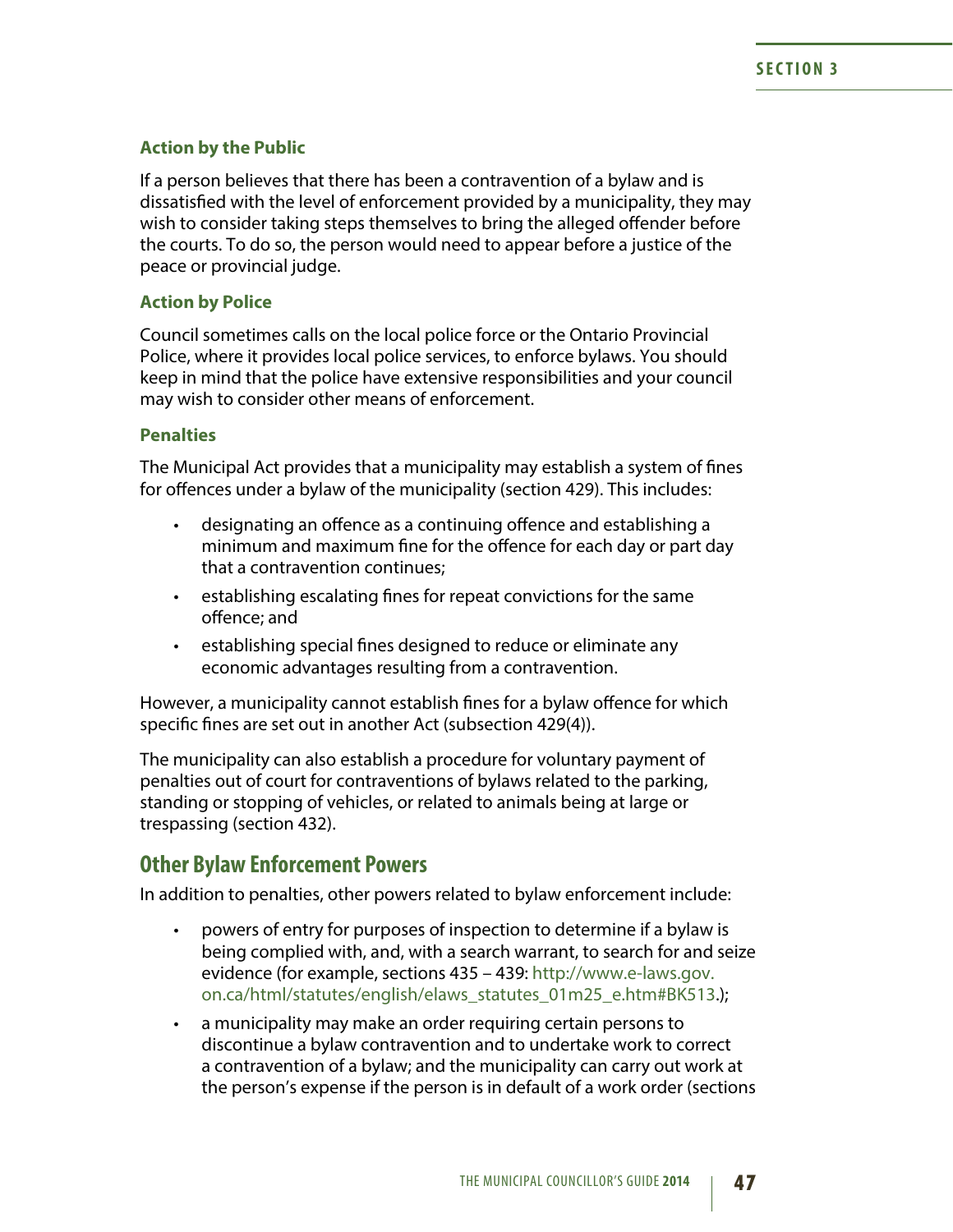### **SECTION 3**

444 – 446) [http://www.e-laws.gov.on.ca/html/statutes/english/elaws\\_](http://www.e-laws.gov.on.ca/html/statutes/english/elaws_statutes_01m25_e.htm#BK525) [statutes\\_01m25\\_e.htm#BK525;](http://www.e-laws.gov.on.ca/html/statutes/english/elaws_statutes_01m25_e.htm#BK525)

- a municipality, local board or taxpayer can ask the courts to restrain bylaw contraventions (section 440) [http://www.e-laws.gov.on.ca/html/](http://www.e-laws.gov.on.ca/html/statutes/english/elaws_statutes_01m25_e.htm#BK519) [statutes/english/elaws\\_statutes\\_01m25\\_e.htm#BK519](http://www.e-laws.gov.on.ca/html/statutes/english/elaws_statutes_01m25_e.htm#BK519);
- a municipality can ask the courts to close a premises to any use for up to two years if an owner is convicted of knowingly carrying on a trade, business or occupation on the premises without a license (section 447) [http://www.e-laws.gov.on.ca/html/statutes/english/elaws\\_](http://www.e-laws.gov.on.ca/html/statutes/english/elaws_statutes_01m25_e.htm#BK529) [statutes\\_01m25\\_e.htm#BK529;](http://www.e-laws.gov.on.ca/html/statutes/english/elaws_statutes_01m25_e.htm#BK529) and
- if the clerk of a local municipality is notified by a police force that a building in the municipality contained a marijuana grow operation, the municipality must ensure that an inspection is conducted of the building in accordance with the Act (section 447.2) [http://www.e-laws.](http://www.e-laws.gov.on.ca/html/statutes/english/elaws_statutes_01m25_e.htm#BK531) [gov.on.ca/html/statutes/english/elaws\\_statutes\\_01m25\\_e.htm#BK531](http://www.e-laws.gov.on.ca/html/statutes/english/elaws_statutes_01m25_e.htm#BK531).

All of the above powers are subject to various restrictions and conditions as set out in the Act. When contemplating one of these powers, municipal council should check the details of the legislation and consult with municipal staff and/ or the municipal solicitor.

As previously mentioned, other statutes such as the Building Code Act, 1992 and the Fire Protection and Prevention Act, 1997 also contain bylaw making and enforcement powers. Municipal council should consult with the appointed staff and your solicitor regarding their obligations, operation and limitations.

# **ACTIONS AGAINST THE MUNICIPALITY**

In addition to actions your council can take against individuals within your municipality, there are actions citizens can take against your municipality.

## **Ultra Vires**

Under section 273 of the Municipal Act any person may apply to the Superior Court of Justice to quash a bylaw in whole or in part for illegality.

## **Civil Action for Damages**

As a corporation, your municipality may be sued for failure to carry out, or negligence in the conduct of its statutory duties. For example, damage to vehicles caused by poorly maintained roads, or an injury suffered in a fall on an icy sidewalk, could result in a civil suit. You and the rest of council should ensure that your municipality has adequate insurance to cover this type of civil action.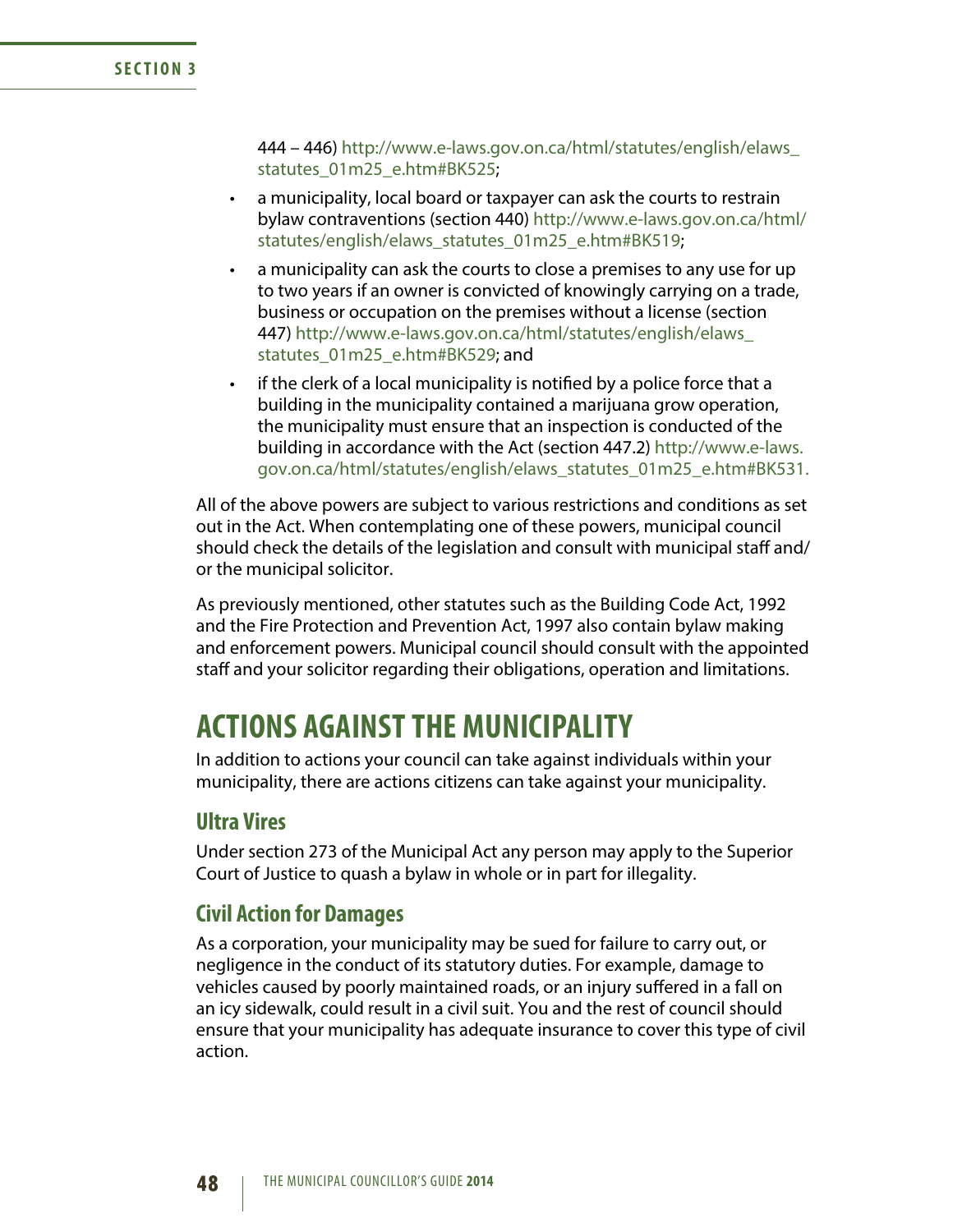The legislature and the courts have come up with certain restrictions to protect municipalities from litigation. For example, subsection 44(9) of the Act limits potential municipal liability for personal injury caused by snow or ice on a sidewalk to cases of "gross negligence".

## **Risk Management**

More and more, municipalities are adopting risk management strategies to address public liability. Generally, risk management strategies seek to minimize the effects and costs of public liability suits against a municipality. This involves identifying potential hazards and implementing the appropriate measures to reduce or eliminate them in your community.

You may find that the biggest areas for potential liability are public works or parks and recreational services. Risk management initiatives therefore often relate to these service areas.

## **Appeals**

Where specifically allowed by statute, an individual may appeal municipal decisions to the courts and to certain quasi-judicial bodies such as the Ontario Municipal Board and the Assessment Review Board. Several examples can be found in land use planning, with appeals of decisions made by committees of adjustment, land division committees and councils.

# **Judicial Review**

This form of court action is limited to situations where it is alleged that the municipality proposes to act, or has acted, without power or beyond its powers, or has refused to exercise a mandatory power. In these circumstances, an individual may take action to bring the matter before the courts for a legal remedy.

# **KEY TIPS**

- Be aware of the legal framework within which your municipality must operate and the need for legal advice.
- Familiarize yourself with provincial legislation, such as the Municipal Act, Municipal Conflict of Interest Act and the Planning Act, and how they relate to your municipality, and review your municipality's existing bylaws.
- Municipal non-legal staff, however knowledgeable, should not be expected to provide you with legal advice; that is the responsibility of your municipal solicitor.
- Make sure your municipality has adequate insurance coverage to protect both staff and councillors in the exercise of their duties.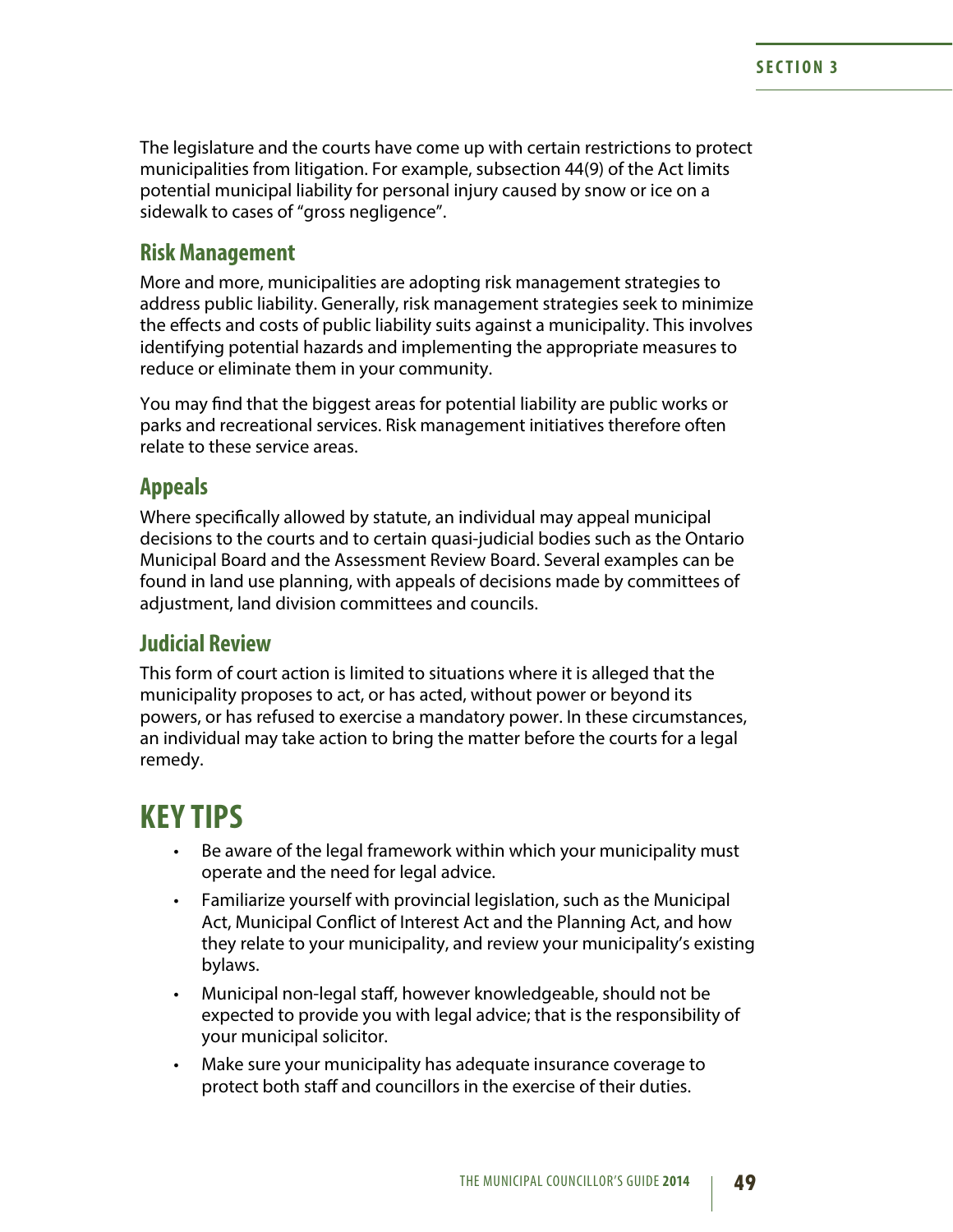### **SECTION 3**

- • Become familiar with how to access federal and provincial statutes, regulations and orders online: [ontario.ca/e-laws.](http://www.ontario.ca/e-laws)
- • You may wish to support the development or enhancement of a basic municipal library in hard copy or online which includes your municipality's documents including:
	- o minutes of meetings
	- o official plans
	- o strategic plans
	- o budgets
	- o performance measurements
	- o bylaws
	- o resolutions
	- o policies
	- o studies
	- o inventories
	- o registries, etc.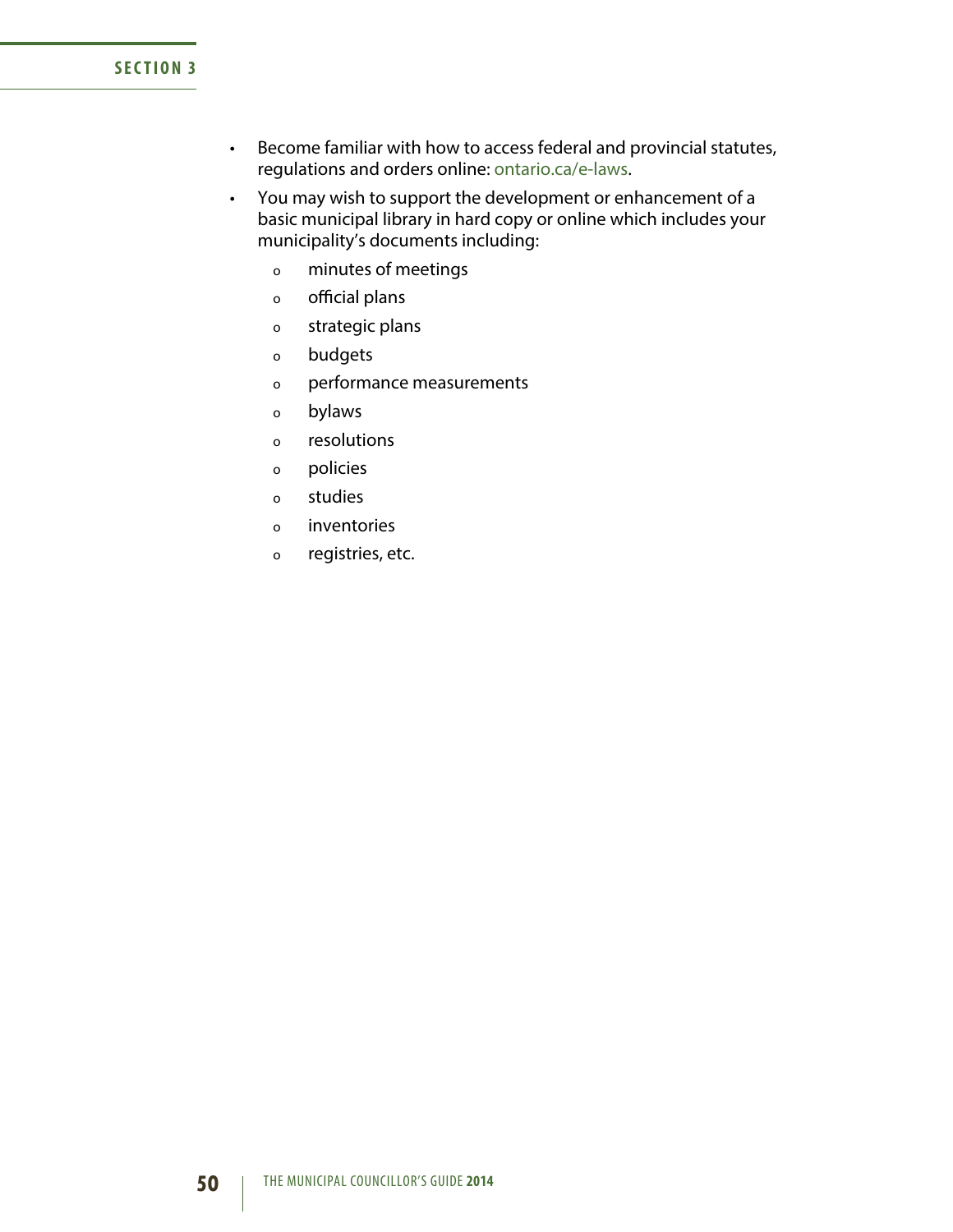# **SECTION 4: THE FISCAL CONTEXT**

Municipal governments face a constant balancing act in delivering new and improved services and facilities to local residents in a way that is fiscally sustainable. Pressures may come from servicing growing urban regions as well as from maintaining and replacing aging infrastructure. To meet or balance these demands, your municipality must manage its finances effectively.

The fundamentals of effective finance management include:

- an effective cash management and budgeting system;
- effective capital financing policies;
- regular financial reporting to council; and
- regular programs, services, and delivery reviews.

# **FINANCIAL ADMINISTRATION**

# **Budgeting**

Budgets are powerful management tools. They help your municipality define levels of municipal services and identify how revenues will fund expenses. Budgeting involves prioritizing projects, programs and service levels in light of limited financial resources.

Your council must prepare and adopt an annual budget that includes estimates of all amounts required during the year (see sections 289 and 290 of the Municipal Act, 2001, referred to throughout this section as the Act: [http://](http://www.e-laws.gov.on.ca/html/statutes/english/elaws_statutes_01m25_e.htm#BK349) [www.e-laws.gov.on.ca/html/statutes/english/elaws\\_statutes\\_01m25\\_e.](http://www.e-laws.gov.on.ca/html/statutes/english/elaws_statutes_01m25_e.htm#BK349) [htm#BK349](http://www.e-laws.gov.on.ca/html/statutes/english/elaws_statutes_01m25_e.htm#BK349)). Your municipality has flexibility as to the format and level of detail of its budgets. While the operating and capital components of budgets are inter-related, some municipalities prepare them separately.

#### **Essential Elements of Budgeting**

Budgeting involves at least three key elements: planning, co-ordination and control.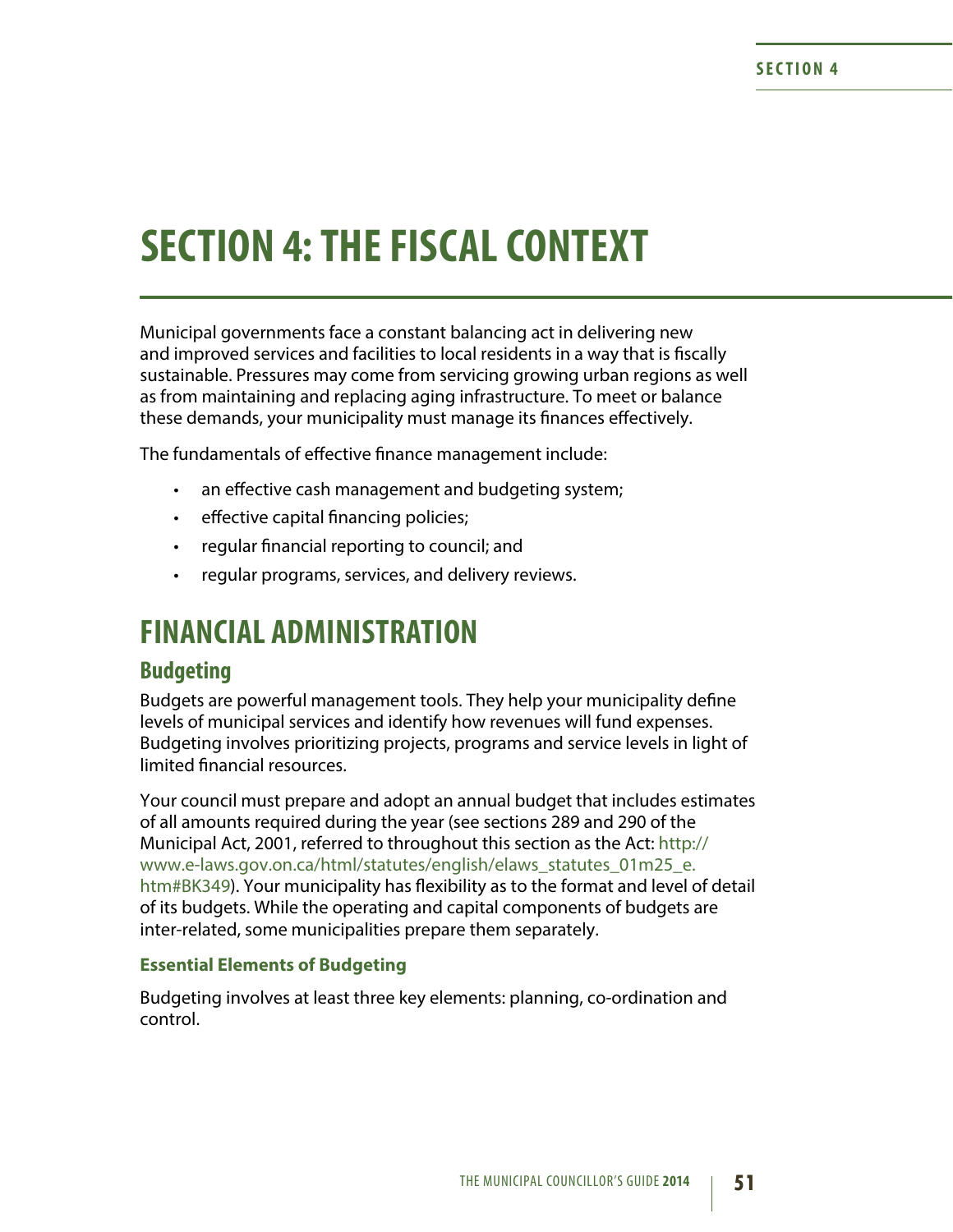#### **1. Planning**

This may begin with the development of broad statements of your municipality's needs and what it hopes to accomplish for several years ahead. This means thinking strategically, clarifying the challenges facing your municipality, and setting priorities. This may help provide a framework for your municipality to identify:

- • services or functions that must be provided;
- • services or functions currently provided that do not need to be provided; and
- services or functions not being provided that could be provided.

## **2. Coordination**

Most municipalities have a budget committee to coordinate the budgeting process. The budget committee includes part or all of council and senior staff and usually has the mandate to:

- produce and circulate an approved statement of municipal priorities and goals to department heads;
- provide technical budgeting assistance through finance staff to departments;
- • evaluate individual budgets submitted to the committee; and
- • consolidate departmental and local board budgets into an overall budget document for council's review and consideration.

#### **3. Control**

Once a budget is approved, quarterly or monthly reports to management and council may help show whether actual expenditures and revenues conform to the budget. Significant differences may be addressed and a course of action prepared and approved to get back on track by alleviating or at least minimizing the variances. Once council adopts the budget, it may serve multiple purposes as a municipal policy document, an operations guide, a financial plan, and a communications tool.

# **Preparation of the Budget**

The time of year when budgets are started and finalized varies among municipalities. However, the steps usually taken include:

- establishing a budget timetable;
- initiating a budget plan, supporting data and guidelines;
- • evaluating/reviewing draft estimates;
- • compiling an overall budget document;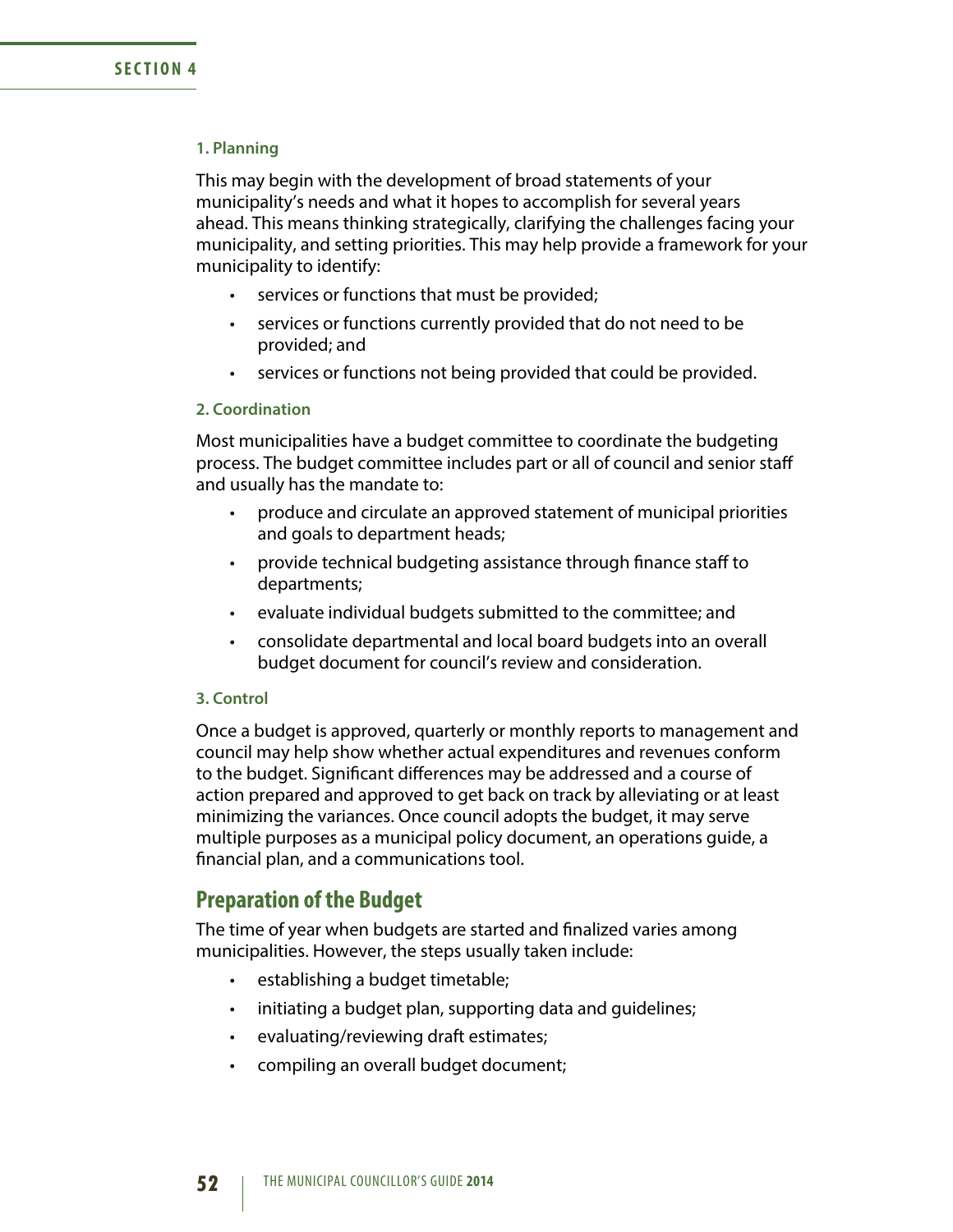- approval of the budget and levying bylaw(s); and
- • budget implementation and budgetary control.

Check with your municipal finance staff to see how your municipal budgeting process is completed.

## **Operating Budgets**

Operating budgets are normally used to plan for your municipality's day-to-day expenditures, such as salaries, wages, benefits, heat, hydro, maintenance of buildings and infrastructure. As a policy document, your operating budget may include a statement of budgetary policy in the form of goals, objectives and strategies. As a communications tool, the budget may help provide summary information that can be used by the media and the public.

As an operations guide, operating budgets often attach or include a chart of the municipal organization, a description of workforce organization (what each municipal department, board and commission does) and enough data to provide a basis for comparison (for example, the previous year's budget, spending in the previous year, and current year-to-date spending on operations).

As a financial plan, a budget usually includes projected operating expenditures and revenue sources for the period covered, and it is formatted in such a way that it parallels a municipality's accounting and financial reporting system. This may help with the monitoring and evaluation of the budget performance.

## **Capital Budgets**

A capital budget typically provides for existing infrastructure, such as libraries, storm sewers, recreation centres, parks and roads to be maintained, or new infrastructure needs to be met in the future. It may set out the specific capital projects to be approved for the budgetary period, such as capital improvements, land acquisitions, new facilities and equipment, and identifies a source of financing for each.

Through capital budgets, your municipality can plan future operating budget expenditures, debt repayment and potential reserve fund needs to manage the financial position of your municipality over a specific period of time.

The capital budget process typically calls for a coordinated effort between municipal departments and results in a financing plan for the new construction, acquisition or replacement of municipal assets (a section on asset management planning is provided further on [page 72](#page-78-0) of this guide).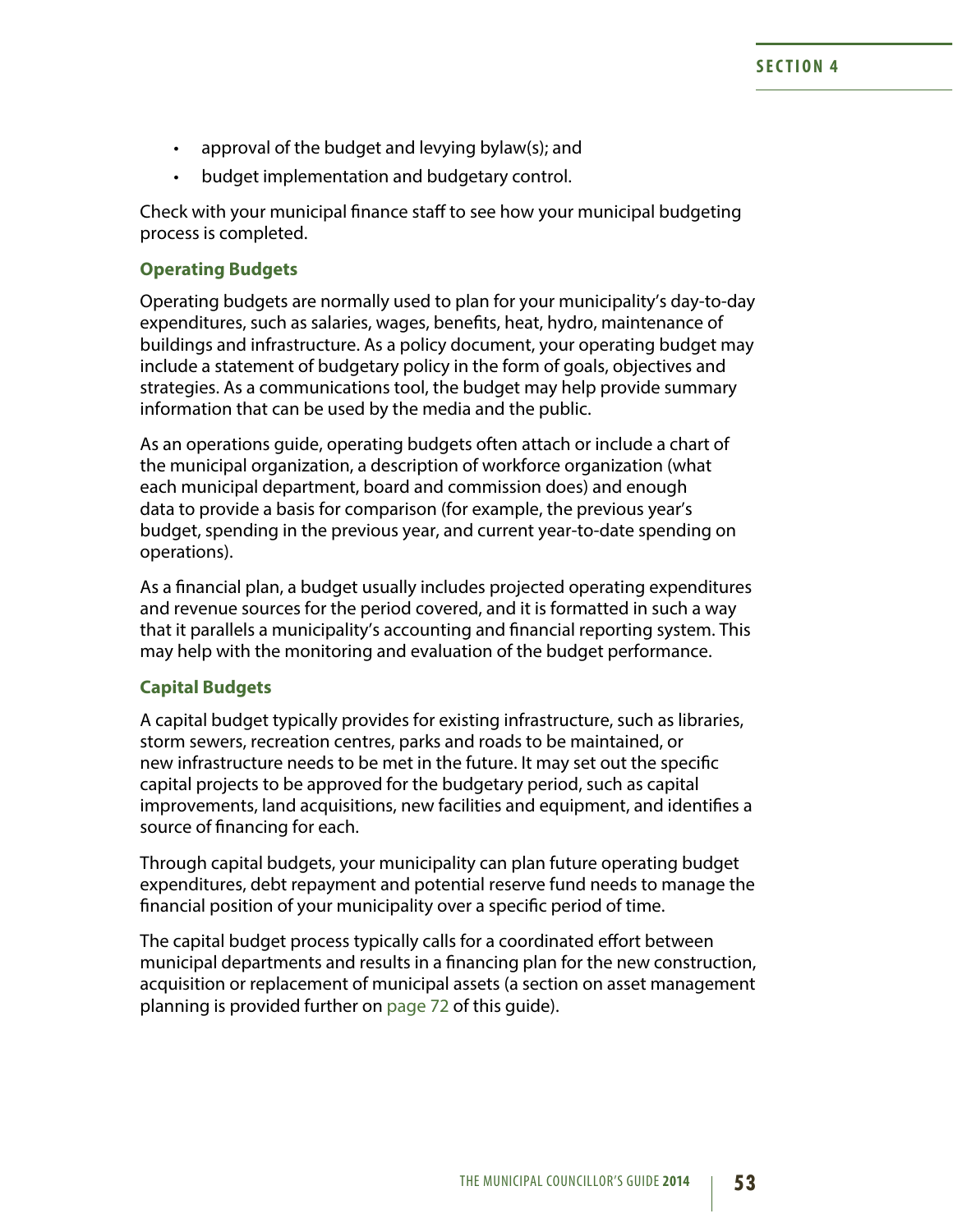#### **Public Accounting Standards**

Municipalities are required by legislation to prepare annual financial statements according to the Public Sector Accounting Board (PSAB)'s recommended accounting principles (see section 294.1 of the Act: [http://](http://www.e-laws.gov.on.ca/html/statutes/english/elaws_statutes_01m25_e.htm#BK355) [www.e-laws.gov.on.ca/html/statutes/english/elaws\\_statutes\\_01m25\\_e.](http://www.e-laws.gov.on.ca/html/statutes/english/elaws_statutes_01m25_e.htm#BK355) [htm#BK355](http://www.e-laws.gov.on.ca/html/statutes/english/elaws_statutes_01m25_e.htm#BK355)).

PSAB acts as a national standard-setting authority that is committed to addressing accounting and financial issues of local governments: [http://www.](http://www.frascanada.ca/public-sector-accounting-board/) [frascanada.ca/public-sector-accounting-board/](http://www.frascanada.ca/public-sector-accounting-board/). As a national organization, PSAB helps to ensure completeness and consistency in financial reporting across Canada. Although PSAB does not prescribe the way municipalities budget, it is prudent to keep these principles of financial reporting in mind when preparing the budget.

Since 2009, municipalities have used PS 3150 – Tangible Capital Assets (TCA) for external reporting. PSAB requires municipalities to record TCAs on the statement of financial position and to amortize (expense) the asset over its useful life on the statement of operations: [http://www.frascanada.ca/](http://www.frascanada.ca/item62001.aspx) [standards-for-public-sector-entities/resources/reference-materials/item14603.](http://www.frascanada.ca/item62001.aspx) pdf. This has implications for municipal budgeting as amortization expense is expected to be considered when preparing a budget. According to the new PSAB standard, municipalities are also expected to consider post-employment benefits and solid waste landfill closure expenses when preparing a budget. (See PS 3255 and PS 3270 respectively.)

The Act was changed and Ontario Regulation 284/09 (Budget Matters – Expenses) put in place to reflect the new PSAB standards. The regulation states that a municipality may exclude certain expenses (amortization expense, postemployment benefit expense and solid waste landfill closure and post-closure expense) from the budgeted amounts for which revenue must be raised.

Municipalities must include "surpluses" or "deficits" (as determined according to legislation) from the previous year's operations in its budgeting process (see sections 289 and 290).

Section 291 of the Act allows municipalities to prepare and adopt a multi-year budget covering a period of up to five years. Generally, multi-year budgets must comply with the provisions of sections 289 or 290. The municipality must review and re-adopt multi-year budgets each year.

## **Financial Reporting to the Public**

Municipalities are required by legislation to publically publish the audited financial statements of the municipality for the previous year within 60 days of receiving them (see section 295(1) of the Act).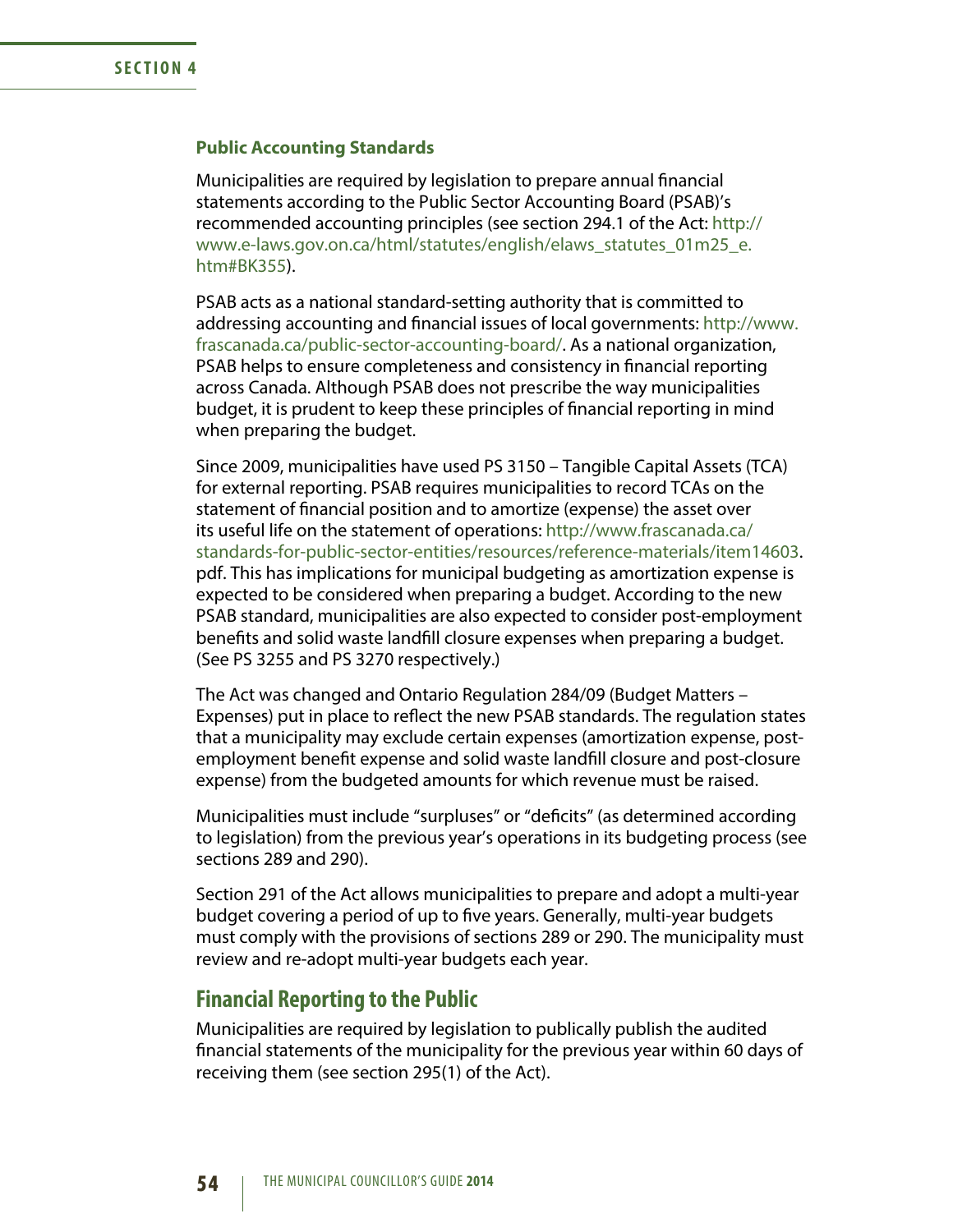## **Annual Financial Statements**

Annual financial statements provide information on a municipality's financial position:

- • its assets (generally, what a municipality owns and controls) and liabilities (generally, what a municipality owes);
- its net debt, its accumulated surplus or deficit;
- its tangible capital assets and other non-financial assets;
- a meaningful summary of the sources, allocation and use of municipal economic resources;
- how the activities of the period have affected the municipality's net debt;
- how municipal activities were financed; and
- how cash requirements were met.

Each indicator gives the readers of the financial statements information about the status of the municipality's finances.

Financial statements must include a statement of financial position, a statement of operations, a statement of change in net debt and a statement of cash flow. Additional supplementary information is provided in schedules and notes to the financial statements.

## **Financial Information Return (FIR)**

The Financial Information Return (FIR) is the main document used by the Government of Ontario to collect financial information from municipalities on an annual basis.

All municipalities are required to submit FIR data to the Ministry of Municipal Affairs and Housing (MMAH) by May 31st of each year. If your municipality does not meet the reporting deadlines, it may not be able to access provincial funding programs. The FIR captures detailed standardized financial and statistical information that allows comparisons with other municipalities over time.

The FIR data is used by MMAH and other ministries for a number of purposes, such as:

- calculating grant amounts;
- • developing provincial fiscal policy;
- developing municipal finance policy;
- monitoring local sector performance;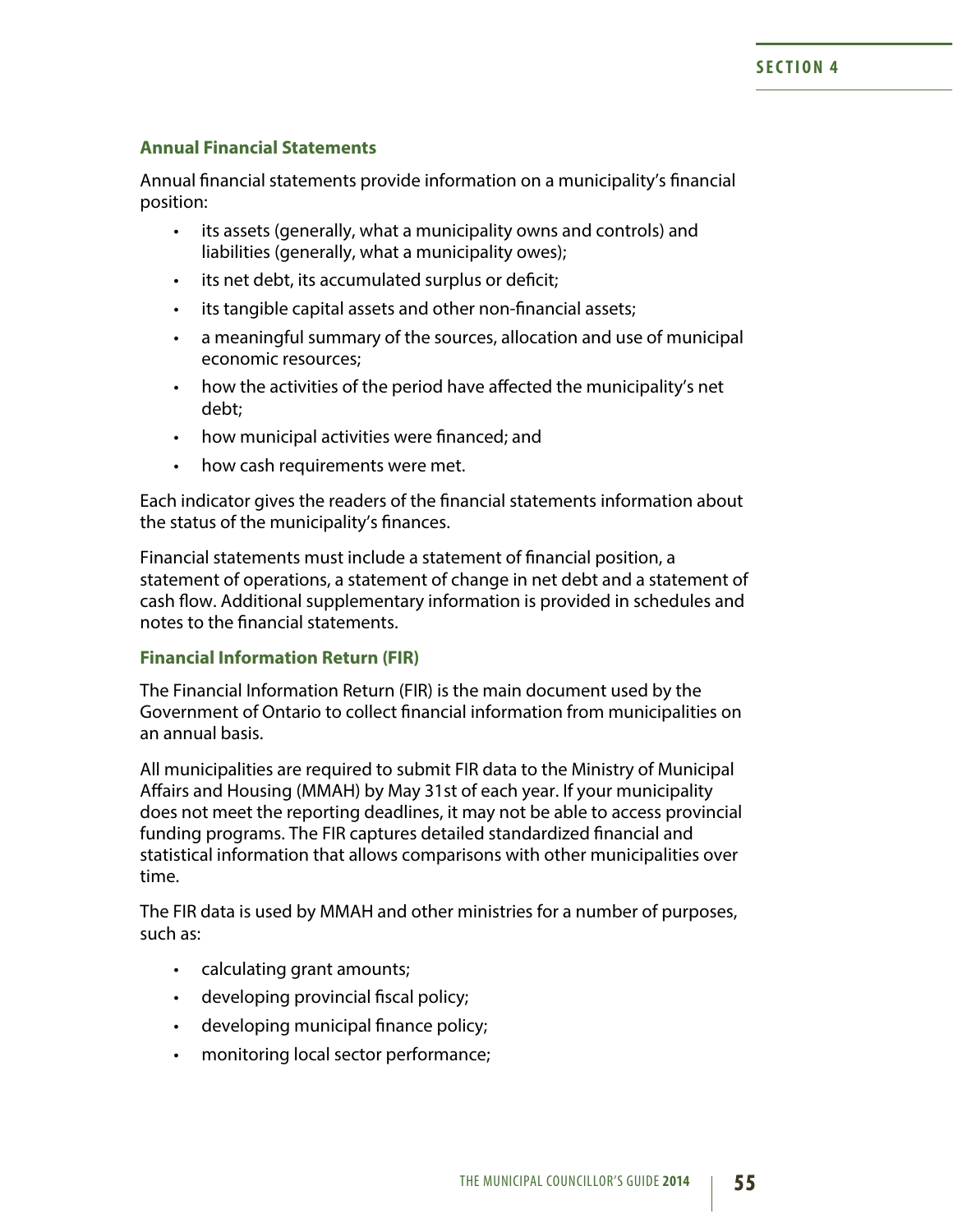### **SECTION 4**

- • examining the financial status of municipalities;
- preparing municipal debt limit reports;
- forecasting and budgeting;
- preparing local economic profiles and information on local services and service levels for use by industry; and
- • requests for financial and statistical data.

You can view the data by municipality, by schedule or by multi-year. A provincial summary showing all the municipal returns is available online at: oraweb.mah.gov.on.ca/fir/welcome.htm.

The information is also used by municipalities, municipal associations, the financial community, the academic community, the Ontario Municipal Board, ratepayer groups, credit rating agencies and consulting firms.

The data is also useful from a municipal perspective:

- for preparation of year over year comparisons, trend analysis, forecasting;
- performance measurement and for comparative purposes with other like municipalities on key indicators (for example, debt and reserve levels); and
- to support land use planning, strategic planning, and asset management planning.

The information contained in the FIR is invaluable as a decision making tool for council. For example, during budget deliberations, you may be concerned about the impact of certain decisions on individual ratepayers. Data about other, similar municipalities can be taken from the FIR to give you a sense of relative taxation level. This is one of many ways the data can be used. Council can also request the CAO to produce a variety of reports using data from the FIR. See [Appendix A](#page-119-0) for a list of sample questions.

The forms are prescribed by MMAH, which also provides detailed instructions on how to complete them, as well as other advice and assistance that may be needed.

#### **Reporting Requirements for Service Managers – Housing**

The Service Manager Annual Information Return (SMAIR) is a summary of financial, operating and statistical information for the period January 1 - December 31 for all types of Service Managers (SMs) ([municipalities, DSSABs,](#page-23-0)  [single-tier, regional and county\)](#page-23-0).

The province uses this to report to Canada Mortgage and Housing Corporation. The HSA outlines a Service Manager's responsibilities for completing a SMAIR.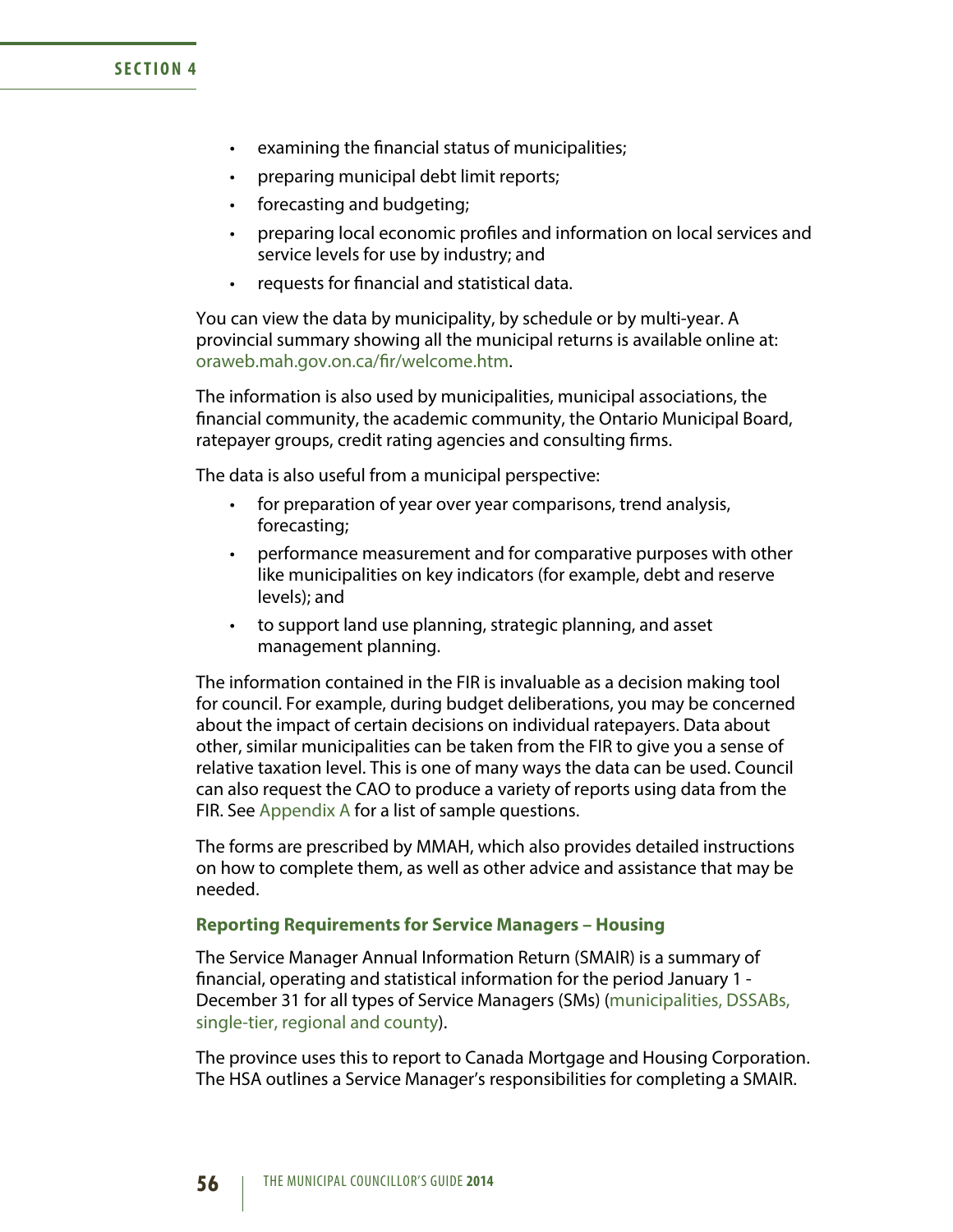The SM must also complete the following reports for all transferred housing programs and projects (includes legacy programs):

- 1. SM Identification
- 2. SM Representation Report (attests to compliance with the HSA)
- 3. Schedule of Funding (funding received by program type)
- 4. Combined Statistical Information (number of households assisted, targeted etc.) by program type
- 5. SHRRP (Social Housing Renovation and Retrofit Program)
- 6. Service Level Standards (actual household types verses legislated)
- 7. Centralized Wait List Information (summary of waiting list by household and program type, seniors, family etc.)
- 8. Housing Allowance/Rent Supplement Annual Reconciliation Schedule

## **Municipal Performance Measurement**

Municipal performance measurement enhances municipal accountability by measuring service delivery in key areas. It is also a management tool; it helps municipalities track their performance over time and identifies service areas that may need further attention – due to either strong or weak performance. MMAH encourages municipalities to use FIR data as well as data from internal performance measurement systems to inform the budgetary process.

# **The Municipal Auditor and the Audit Function**

Municipalities must appoint an auditor licensed under the Public Accounting Act, 2004. A municipal auditor shall not be appointed for a term exceeding five years. The auditor must not be an employee of a municipality or local board of a municipality. (See section 296 of the Municipal Act.)

The municipal auditor's responsibilities may extend to the municipality's local boards, as well as to a local board of more than one municipality (sometimes called a joint board). A municipal auditor reports to council.

## **The Auditor's Responsibilities**

The auditor's role in the financial management of your municipality is important. His or her responsibilities include:

- annually auditing the accounts and transactions of the municipality and its local boards, and expressing an opinion on their financial statements based on the audit; and
- performing duties for the municipality or local board, as required.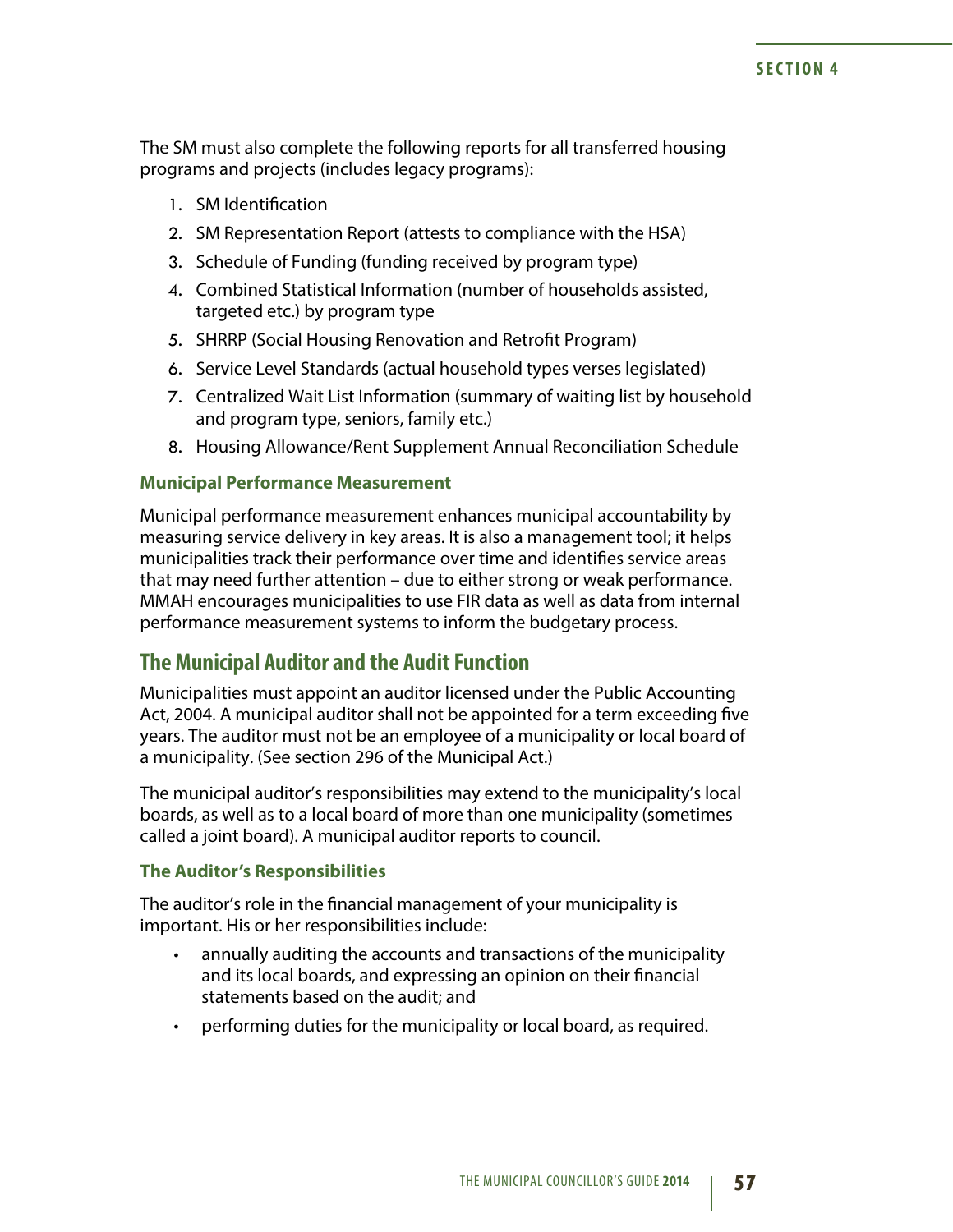In connection with these responsibilities, a municipal auditor has special powers that may include rights of access to records, rights to require information from council or municipal officers, and rights to require a person to give evidence under oath, and the ability to attend certain meetings. (See section 297 of the Act) [http://www.e-laws.gov.on.ca/html/statutes/english/](http://www.e-laws.gov.on.ca/html/statutes/english/elaws_statutes_01m25_e.htm#BK358) elaws statutes 01m25 e.htm#BK358.

### **The Audit Committee**

Most municipalities form an audit committee to prepare for the auditing process and to assist the auditor. Its members usually include one or more councillors, the treasurer, and the chief administrative officer (if the municipality has one). The committee reviews financial statements, discusses any matters deserving attention, reviews findings of the audit and makes general inquiries of both staff and the auditor to get more information about financial issues.

# **FINANCIAL TRANSACTIONS**

There are four main components to the financial statements of a municipality: statement of financial position, statement of operations, statement of change in net financial assets (debt), and statement of cash flow.

# **Statement of Financial Position**

The statement of financial position provides information about the municipality's financial position in terms of its assets (what the municipality owns or controls) and liabilities (what the municipality owes) at the end of the fiscal year or accounting period. It reports the municipality's net debt, and its accumulated surplus or deficit, because these figures are indicators that can be used to assess a municipality's financial position. Net debt shows the amount of future revenues that will have to be raised to pay for past transactions and events. The accumulated surplus is the primary indicator of the resources (financial and physical) the municipality has available to provide future services.

#### **Reserves and Reserve Funds**

Reserves and reserve funds are included in the accumulated surplus of the municipality. Reserves and reserve funds are used, among other things, to account for transactions which, for legal or policy reasons, require that amounts specifically earmarked for a particular project or purpose be identified and spent on that project or activity.

Usually, the use is specified when the reserve or reserve fund is established. Reserve fund uses generally are not converted to other uses without council's approval.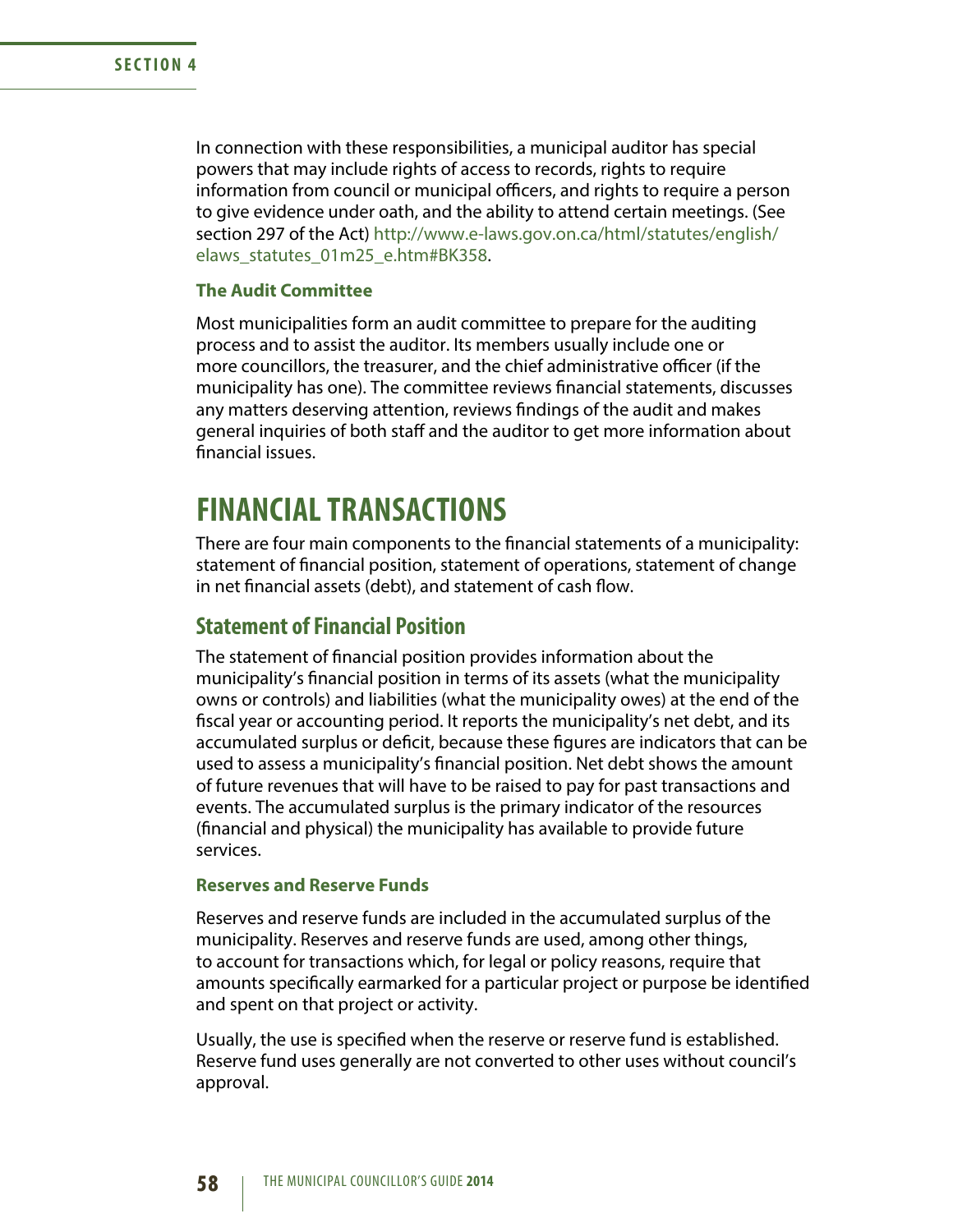# **Statement of Operations**

The statement of operations reports the revenues, expenses, results, and surplus or deficit from operations in the fiscal year or accounting period. The statement shows the cost of municipal services provided in the period, the revenues recognized in the period and the difference between them. It summarizes cost-of-service information at a functional level – for example, social services, recreation, general government, transportation, and protection, to name a few.

# **Statement of Change in Net Financial Assets (Debt)**

The statement of change in net financial assets (debt) explains the difference between the annual surplus or deficit and the change in net financial assets (debt). It tracks what the municipality has spent to acquire tangible capital assets and inventories of supplies. It reports on the disposal of tangible capital assets and the use of inventory.

# **Statement of Cash Flow**

The statement of cash flow identifies where cash came from, shows how cash was used and provides details on changes in cash and cash equivalents since the previous reporting period. Sources and uses of cash are reported by major activity: operations, capital transactions (acquisitions and disposals), investments (purchases and disposals), and financing (debt proceeds and payments).

# **SOURCES OF MUNICIPAL REVENUE**

Revenues may be seen as income for your municipality. They are typically used to pay for the services that the residents of your municipality receive. Some examples of revenue that municipalities may receive include:

- property taxes;
- special area taxes;
- • payments in lieu of taxes;
- • conditional and unconditional grants;
- • user fees and charges for services such as recreational and cultural facilities (libraries, pools, etc.) and local improvement charges (sidewalks, etc.);
- • fees for licenses, permits and rents;
- fines and penalties;
- investment income; and
- • development charges.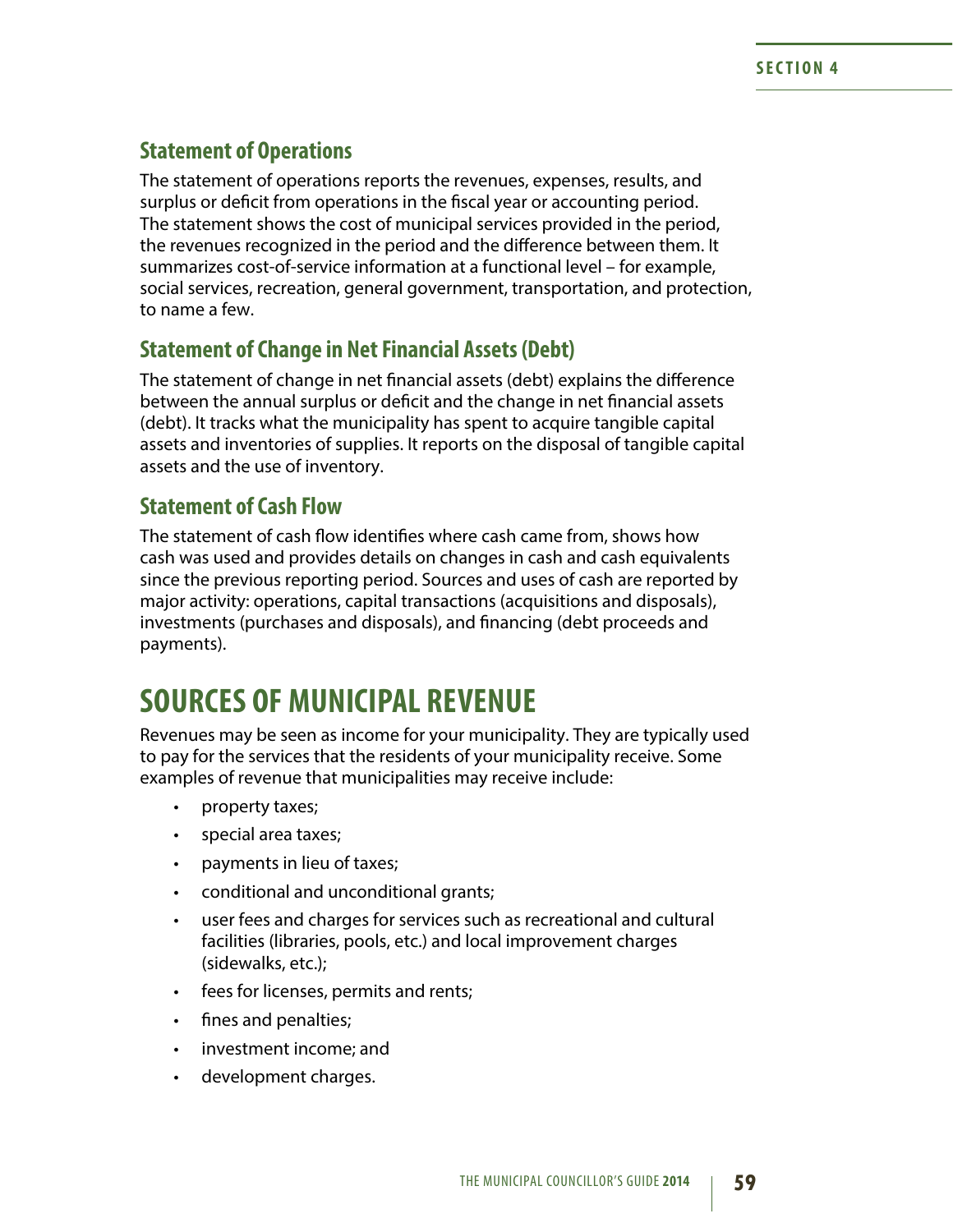Payments in lieu of taxes are payments made to municipalities for certain properties exempt from municipal taxation, such as certain property owned by the province or the federal government.

## **Property Taxes**

The property tax is your municipality's main source of revenue. It is calculated by your municipality based on two main components – a tax base, determined in accordance with the Assessment Act, and tax rates, determined by your municipality, but subject to provincial rules.

### **Assessment (Tax Base)**

The base for property taxation is the assessment roll. The *Assessment Act*  authorizes the establishment of a value for real property and provides rules on how this value is derived.

Properties are assessed by the Municipal Property Assessment Corporation (MPAC). Every municipality is a member of this corporation and pays MPAC for the services it receives.

The assessment of land is based on current value, generally as measured by the price that would be paid by a willing buyer to a willing seller at arm's length.

Section 19.2 of the Assessment Act provides that the value of land is to be updated every four years. Section 19.1 of the Act provides for the phasing in, over a four-year period, of an eligible increase in the current value of land that happens as a result of a general reassessment.

If a ratepayer in your municipality believes that the assessed value, as shown on his or her notice of assessment, is not appropriate, there are ways they can address it. A ratepayer should be encouraged to contact MPAC's Customer Contact Centre to discuss their concerns. If they still disagree with their assessed value, the ratepayer could then ask MPAC to review their assessment by filing a Request for Reconsideration. For more information on the reconsideration and appeal process and related deadlines, see MPAC's website: [mpac.on.ca](http://www.mpac.on.ca/).

Section 7 of the Assessment Act and Ontario Regulation 282/98 set out the seven main categories of property classes on the assessment roll. Your municipality can also adopt optional classes within the multi-residential, commercial, and industrial classes.

### **Tax Rates**

A tax rate is the rate applied to each dollar of taxable assessment to determine the amount of taxes to be paid. In simple terms, a tax rate of 1.23000% raises 1.23 cents per dollar of assessment.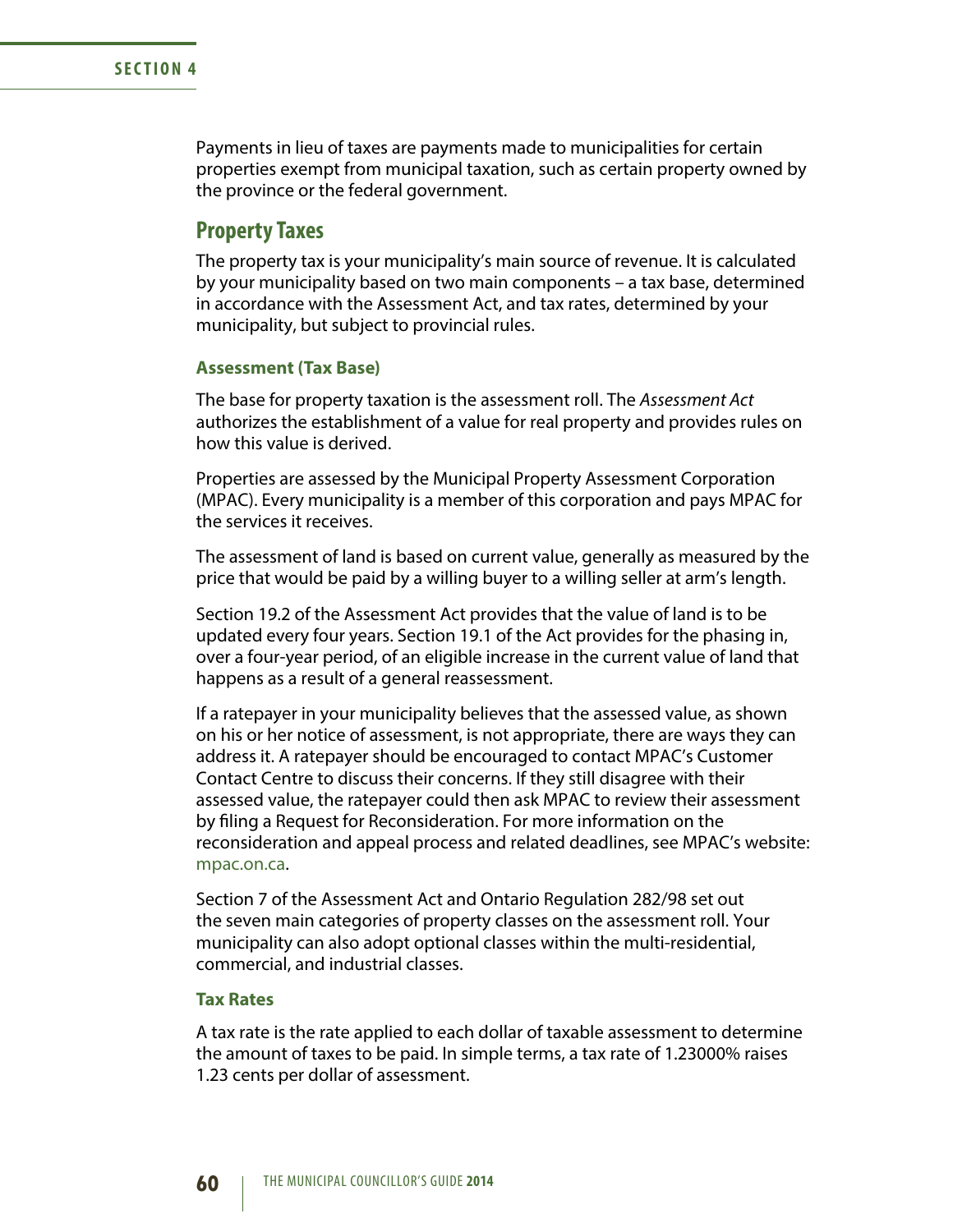Tax rates are a tool to generate revenues for:

- single or lower-tier municipalities;
- • upper-tier municipalities; and
- primary and secondary education.

For each of these purposes, there are separate tax rates for each property class within municipalities. With some limits, municipalities may set their own municipal tax rates. However, education tax rates are set annually by the province.

### **Special Area Taxation**

Section 326 of the Act allows municipalities to impose special area rates to recover the cost of a special service for only a designated area of the municipality. A special service is a service that is not generally provided throughout the municipality, or is provided in a different way or at a different level in other parts of the municipality. Currently, Ontario Regulation 585/06 prevents certain health programs and services from being area-rated.

#### **Setting Tax Rates**

To minimize the possibility that taxes are shifted arbitrarily from one property class to another, the provincial government restricts the relative tax burden on the different property classes in a number of ways such as tax ratios, transition ratios and ranges of fairness.

#### **Tax Ratios**

A tax ratio is the ratio that the tax rate for a property class must be in relation to the residential class tax rate. They determine how much of a municipality's tax burden is borne by each of the property classes. Municipalities with authority to set tax ratios are limited by transition ratios and tax ratio ranges of fairness in accordance with the Act.

### **Transition Ratios**

A transition ratio indicates the historical share of the municipal levy associated with each property class and represents the maximum tax ratio values the municipalities can adopt. Tax ratios can only be equal to or less than transition ratios.

#### **Ranges of Fairness**

The ranges of fairness are target levels of taxation prescribed by the province for each property class to encourage the reduction of tax rate differences and tax shifting between classes. If the property class tax ratio falls outside the range of fairness set for that class, the municipality must either maintain the existing tax ratio or adjust the ratio so that it moves closer to the range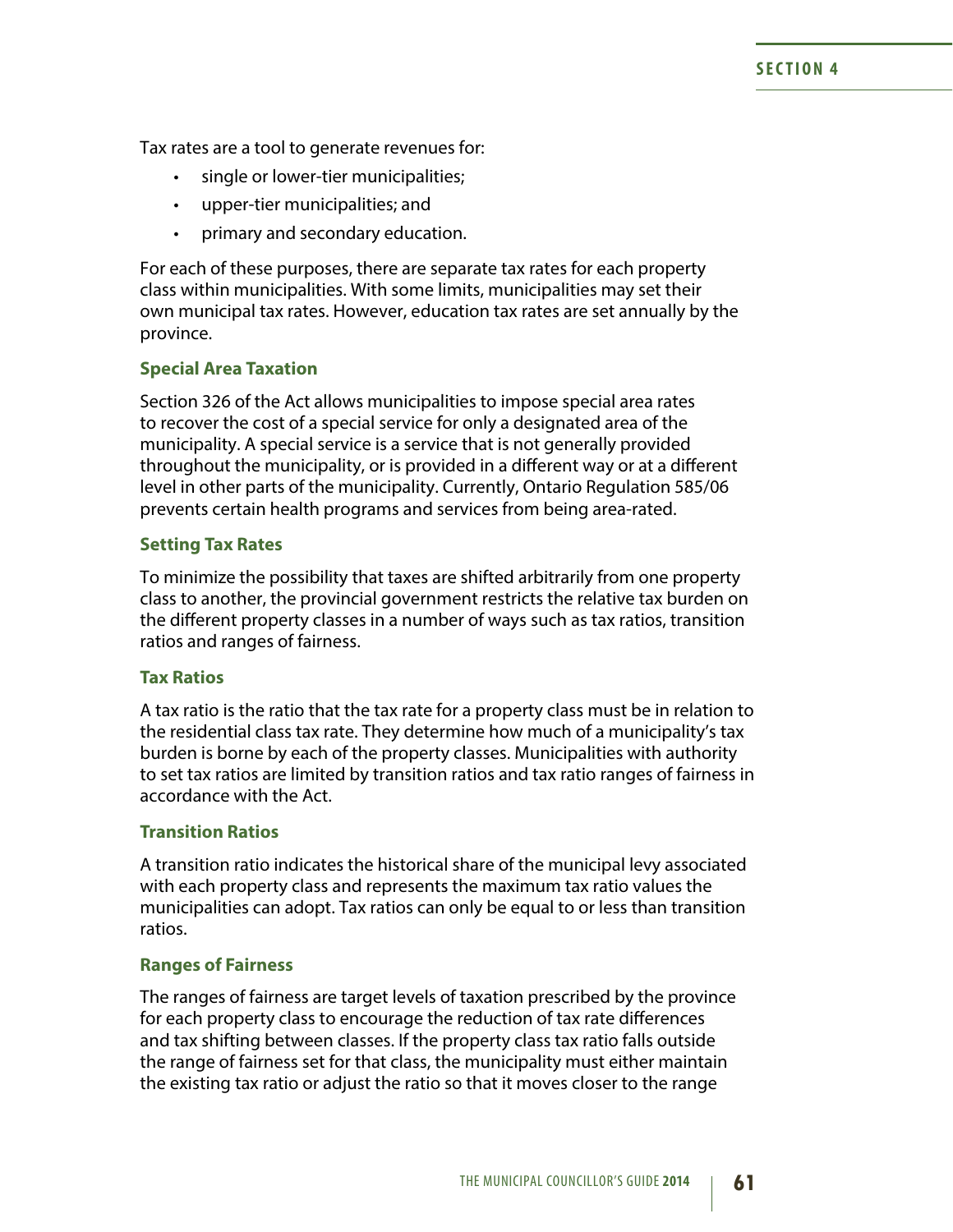of fairness. A municipality cannot move its tax ratios away from the ranges of fairness.

## **Tax Restrictions on Multi-residential, Commercial and Industrial Classes**

Tax ratio limits (known as municipal levy restriction thresholds) also apply with respect to the commercial, industrial and multi-residential property classes. Municipalities with a property class tax ratio that is above the applicable limit cannot impose general levy increases on the property in the class until the ratio is brought to or below the limit. Ontario Regulation 73/03 sets out the tax ratio limits and provides partial relief from the levy restriction.

For more information regarding tax ratios please refer to Part VIII of the Municipal Act: [http://www.e-laws.gov.on.ca/html/statutes/english/elaws\\_](http://www.e-laws.gov.on.ca/html/statutes/english/elaws_statutes_01m25_e.htm#BK365) [statutes\\_01m25\\_e.htm#BK365](http://www.e-laws.gov.on.ca/html/statutes/english/elaws_statutes_01m25_e.htm#BK365).

#### **Reduced Rates for Farm and Managed Forest Classes**

Properties in the Farm and Managed Forests property classes are taxed at 25 per cent of the residential rate established in the municipality. Upper-tier and single-tier municipalities can further reduce the municipal tax rate on the farm property class to below 25 per cent of the residential tax rate.

#### **Tax Tools**

To help lessen tax shifts resulting from reassessments or provide relief to certain types of properties, your municipality has several tax tools under the Municipal Act. These tools are summarized as follows:

#### **Optional Classes**

As stated earlier, single-tier and upper-tier municipalities have the flexibility to adopt, in addition to the standard property classes, optional classes, which give municipalities more flexibility in spreading the municipality's property tax burden within the multi-residential, commercial and industrial property classes.

#### **Graduated Tax Rates (Banding)**

Single-tier and upper-tier municipalities have the authority to create two or three bands of assessments for commercial and industrial properties for the purposes of applying graduated tax rates. Graduated tax rates allow your municipality to shift some of the tax burden from lower-valued properties to higher-valued properties while maintaining overall class revenues.

#### **Tax Ratio Flexibility**

Municipalities have the flexibility to increase tax ratios on business classes to prevent tax shifts from business taxpayers onto residential taxpayers as a result of reassessment. However, this flexibility does not permit municipalities to further increase the burden on business owners.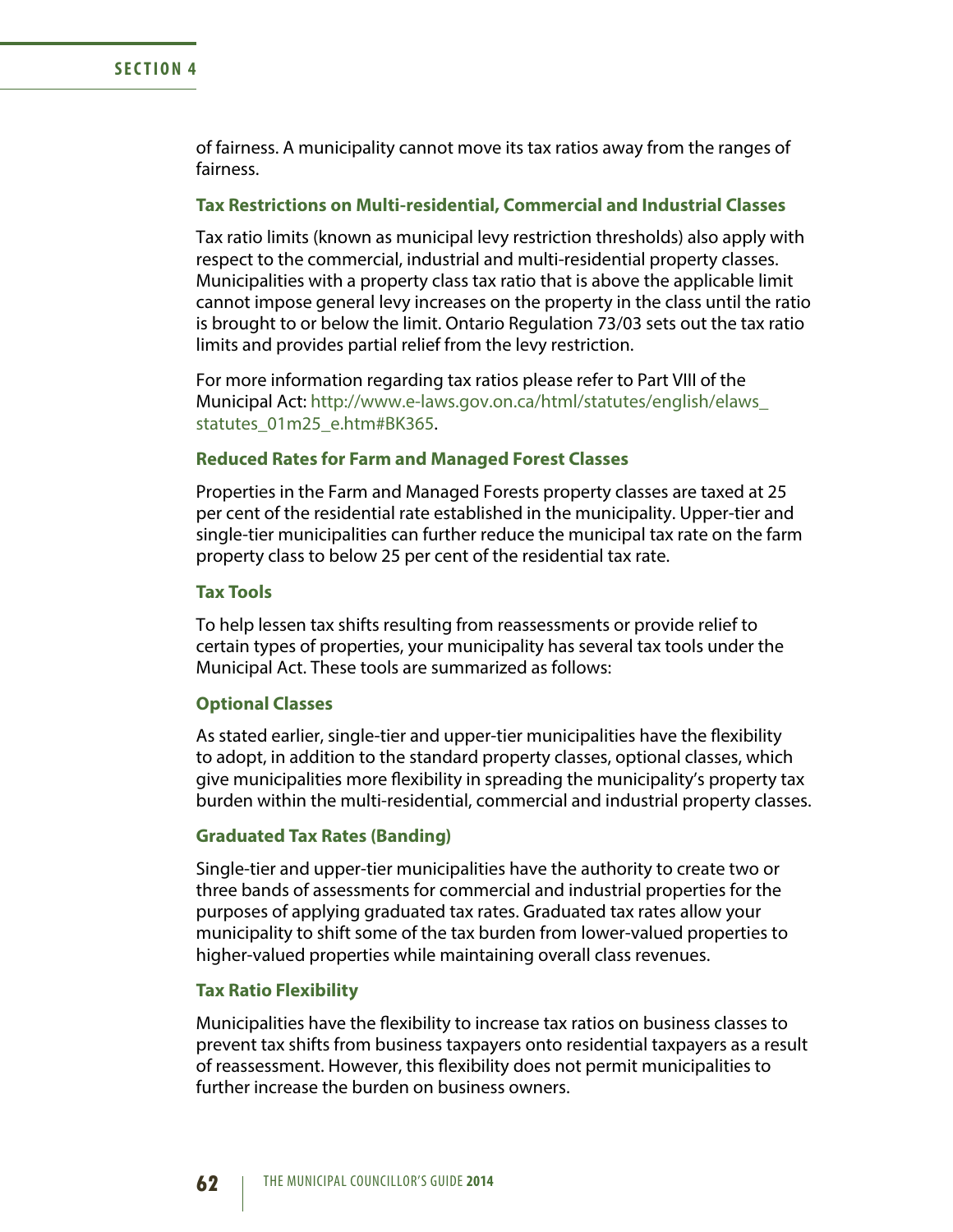## **Lowering Tax Ratios**

Your municipality can alter your tax ratios toward or within the range of fairness established by the provincial government.

### **Tax Relief for Low-Income Seniors and Low-Income Disabled Homeowners**

Under the Act, single-tier and upper-tier municipalities must pass a bylaw to provide for deferrals or other relief from increases resulting from reassessment on residential properties owned by low-income seniors or low-income disabled persons. An upper-tier bylaw providing for such relief also covers the tax increases for lower-tier purposes.

## **Rebates for Charities and Tax Reduction for Heritage Properties**

Under the Act, single-tier and upper-tier municipalities must establish a program to provide property tax rebates to registered charities located in commercial and industrial properties, and may provide rebates to similar organizations, located in any property type as determined by the municipality: [http://www.e-laws.gov.on.ca/html/statutes/english/elaws\\_statutes\\_01m25\\_e.](http://www.e-laws.gov.on.ca/html/statutes/english/elaws_statutes_01m25_e.htm#BK426) [htm#BK426](http://www.e-laws.gov.on.ca/html/statutes/english/elaws_statutes_01m25_e.htm#BK426).

Local municipalities can also provide property tax reductions or refunds to owners of eligible buildings designated under the Ontario Heritage Act as being of architectural or historical value: [http://www.e-laws.gov.on.ca/html/](http://www.e-laws.gov.on.ca/html/statutes/english/elaws_statutes_01m25_e.htm#BK431) [statutes/english/elaws\\_statutes\\_01m25\\_e.htm#BK431.](http://www.e-laws.gov.on.ca/html/statutes/english/elaws_statutes_01m25_e.htm#BK431)

#### **Tax Rebates for Vacant Commercial and Industrial Buildings**

Municipalities must provide property tax rebates for vacant commercial and industrial buildings. The Act [http://www.e-laws.gov.on.ca/html/statutes/](http://www.e-laws.gov.on.ca/html/statutes/english/elaws_statutes_01m25_e.htm#BK428) [english/elaws\\_statutes\\_01m25\\_e.htm#BK428](http://www.e-laws.gov.on.ca/html/statutes/english/elaws_statutes_01m25_e.htm#BK428) and regulation provide details regarding eligibility criteria, the application process, and how the rebate is to be calculated.

### **Mandatory Capping for Multi-Residential, Commercial and Industrial Classes**

In spite of the tax tools described above, municipalities must limit tax increases from re-assessment of properties in the multi-residential, commercial and industrial classes to five per cent of the prior year's annualized taxes. However, upper-tier and single-tier municipalities may have options to:

- increase the amount of the annualized cap from 5 per cent up to 10 per cent per year; and
- remove properties from capping and clawback in certain circumstances.

Municipalities must pass a bylaw adopting these options for each year that they wish to use them. For additional information regarding mandatory tax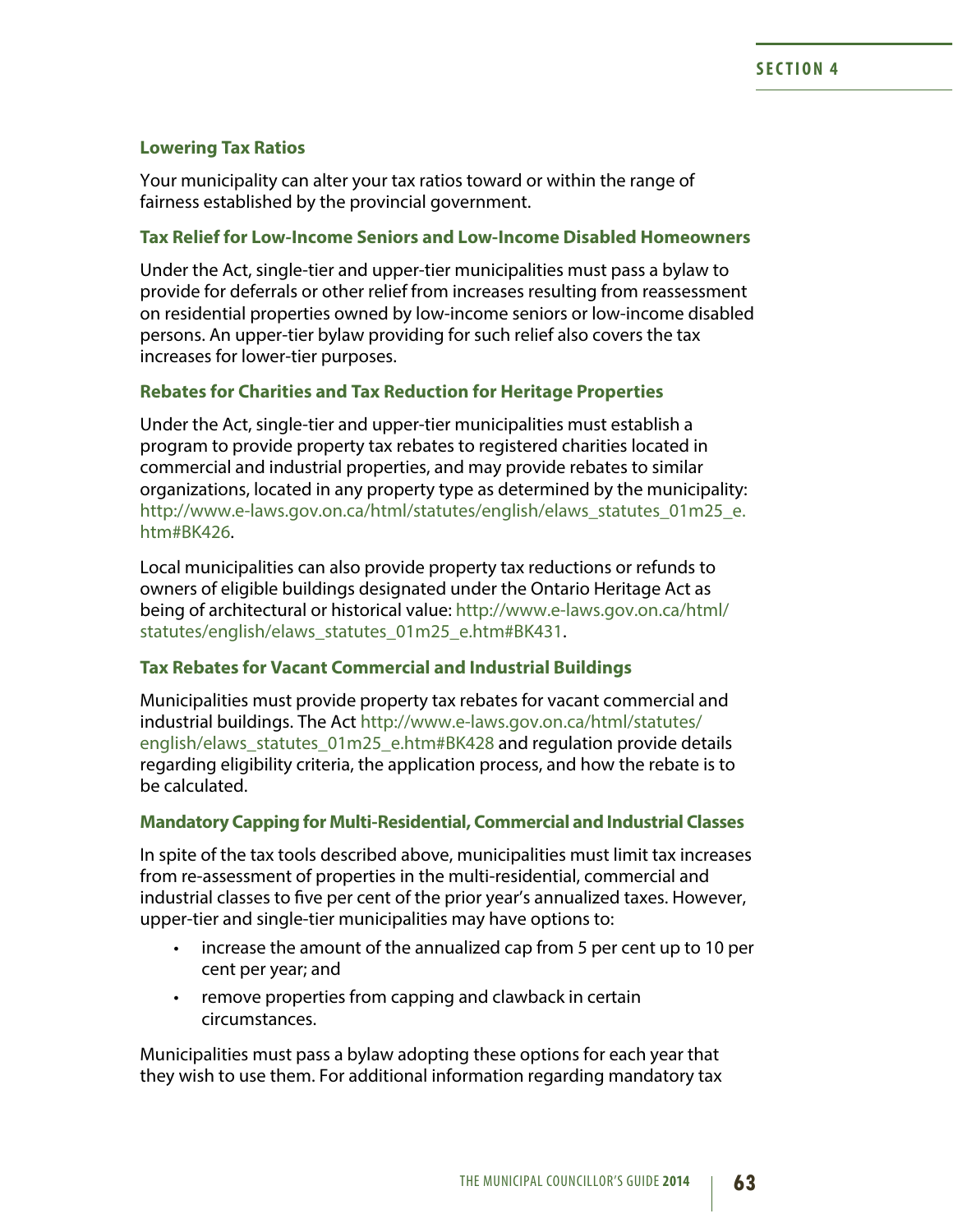capping, refer to Part IX of the Act: [http://www.e-laws.gov.on.ca/html/statutes/](http://www.e-laws.gov.on.ca/html/statutes/ english/elaws_statutes_01m25_e.htm#BK386)  [english/elaws\\_statutes\\_01m25\\_e.htm#BK386](http://www.e-laws.gov.on.ca/html/statutes/ english/elaws_statutes_01m25_e.htm#BK386) and related regulations.

### **Tax for General Municipal Purposes**

Simply put, tax rates are calculated after the budget is determined. In summary, estimated revenues from all sources other than property taxes are subtracted from the estimated total expenses to calculate the tax levies (or rates). Deficit and surplus must also be added. Then the tax rates are calculated. Even in cases where the budget remains constant from one year to the next, taxes may change because of property reassessments.

#### **Tax for Region, County and School Purposes**

The tax rate for any upper-tier municipality (county or regional government) is calculated by the upper-tier in the same way as the local levy for general municipal purposes by the lower-tier (local government) or single-tier. In other words, municipalities determine their total expenditures, subtract their non-tax revenues, add any surplus/deficit amounts and then calculate their tax rates. The upper-tier rate for each class of property must be the same for each lowertier municipality. The amounts raised by each lower tier depend on the amount of assessment and the types of properties located within its boundaries. Uppertier taxes are collected by the lower-tiers and are given in instalments to the upper-tier.

For schools purposes, the province sets a single education tax rate each year for residential, multi-residential, and new multi-residential classes across the province. (Farm and managed forest classes are set at 25 per cent of the residential rate).

Education tax rates for business property classes are set annually for each individual upper-tier and single-tier municipality. All education taxes are collected by the local municipality and given to the local school boards on a quarterly basis.

#### **Tax Billing**

Each year, MPAC provides every municipality with a copy of the assessment roll to calculate taxes for the following year. The roll includes the following information about each assessed property:

- the roll number;
- description/identification of the property;
- the name of the property owner;
- the property's assessed value;
- • the type of assessment (for example, residential, commercial, industrial);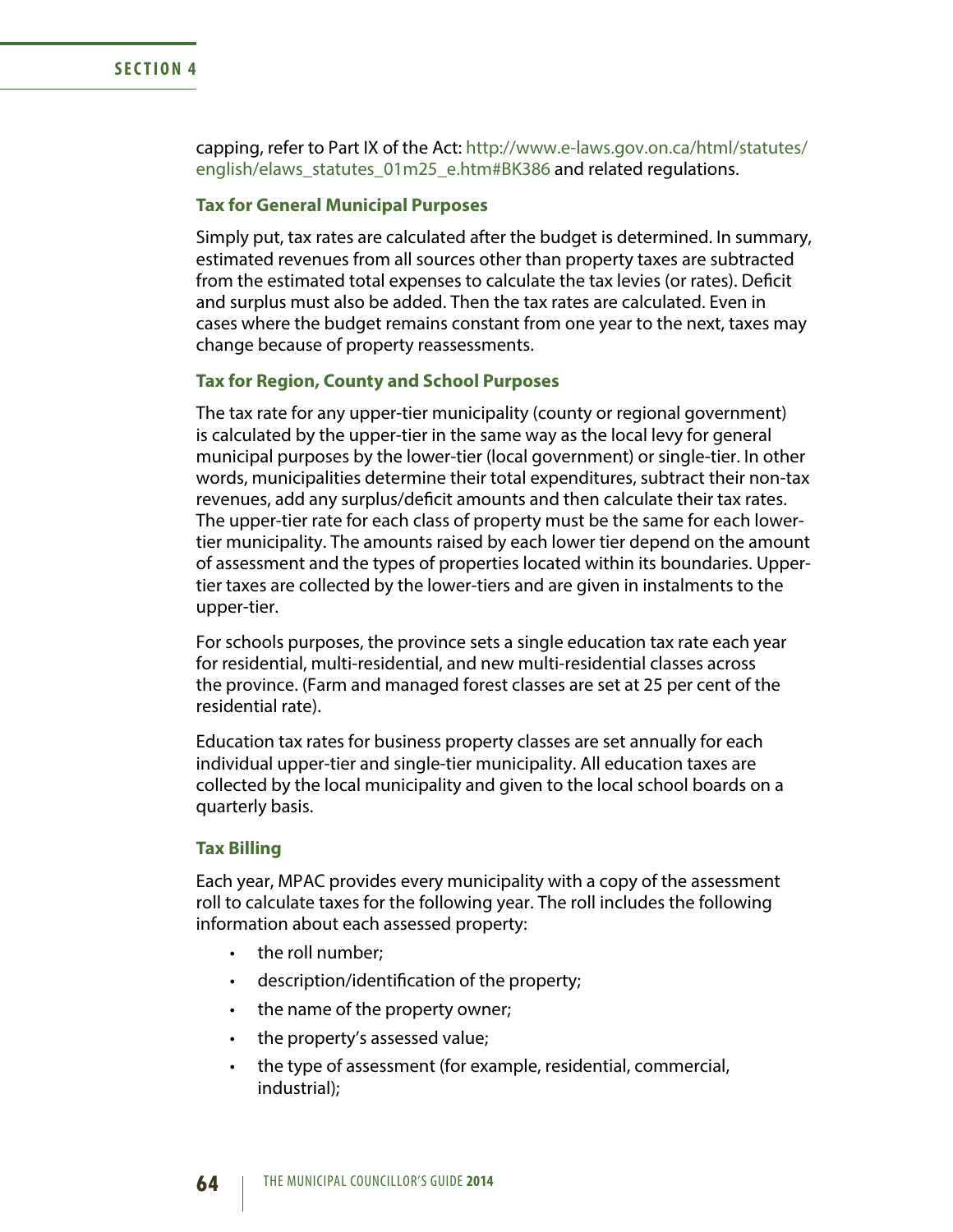- the tax qualifier (for example, taxable, tax exempt, exempt but eligible for payment in lieu); and
- in the case of residential properties, the type of school board the property owner supports under the *Education Act*.

The roll is known as the "returned assessment roll for the year." Under subsection 340(1) of the Act, the treasurer of your municipality must prepare a "tax roll" based on the last returned assessment roll for the year. For the most part, the tax roll shows the contents described above. It also needs to show the total taxes payable and a breakdown of the general and special local municipal taxes payable, for general and special upper-tier taxes, for each school board, and for all other purposes.

The tax roll is later changed to show any adjustments made to it from assessment appeals, errors and omissions and supplementary assessments. For tax-rate-setting purposes, single-tier and upper-tier municipalities can use either the returned roll assessments or the assessments on the tax roll, provided the adjustments have been made before the tax rating bylaw has been set. In two-tier systems, local municipalities must use the local assessments that were used by the upper-tier in setting their tax rates.

Preparing tax bills is the responsibility of your treasurer. Only lower-tier and single-tier municipalities issue tax bills to property owners. The treasurer must send a tax bill to every property owner at least 21 days before any taxes shown on the tax bill are due. The tax bill separates the school levies and upper-tier levies from the general local levy and other special rates.

To support municipalities in their property tax analysis, planning and billing, the province provides the Online Property Tax Analysis (OPTA) system to municipalities free of charge. The OPTA system includes tools to assist municipal staff with evaluating tax policy options, tax rate setting and tax capping adjustments. Training and operational support on the OPTA system is readily available and also provided free of charge to municipalities: [opta.reamined.on.ca](https://opta.reamined.on.ca/).

For tax billing, your council must also consider:

- whether taxes will be paid in one lump sum or in instalments;
- the dates on which payments will be due;
- • penalties for late payments; and
- discounts for advance payments.

Many municipalities have adopted an instalment payment system. Instalments are convenient for taxpayers and provide the municipality with a steady cash flow, reducing the need for temporary borrowing. A further reduction in borrowing is possible if your municipality introduces an interim tax even before adopting its annual budget.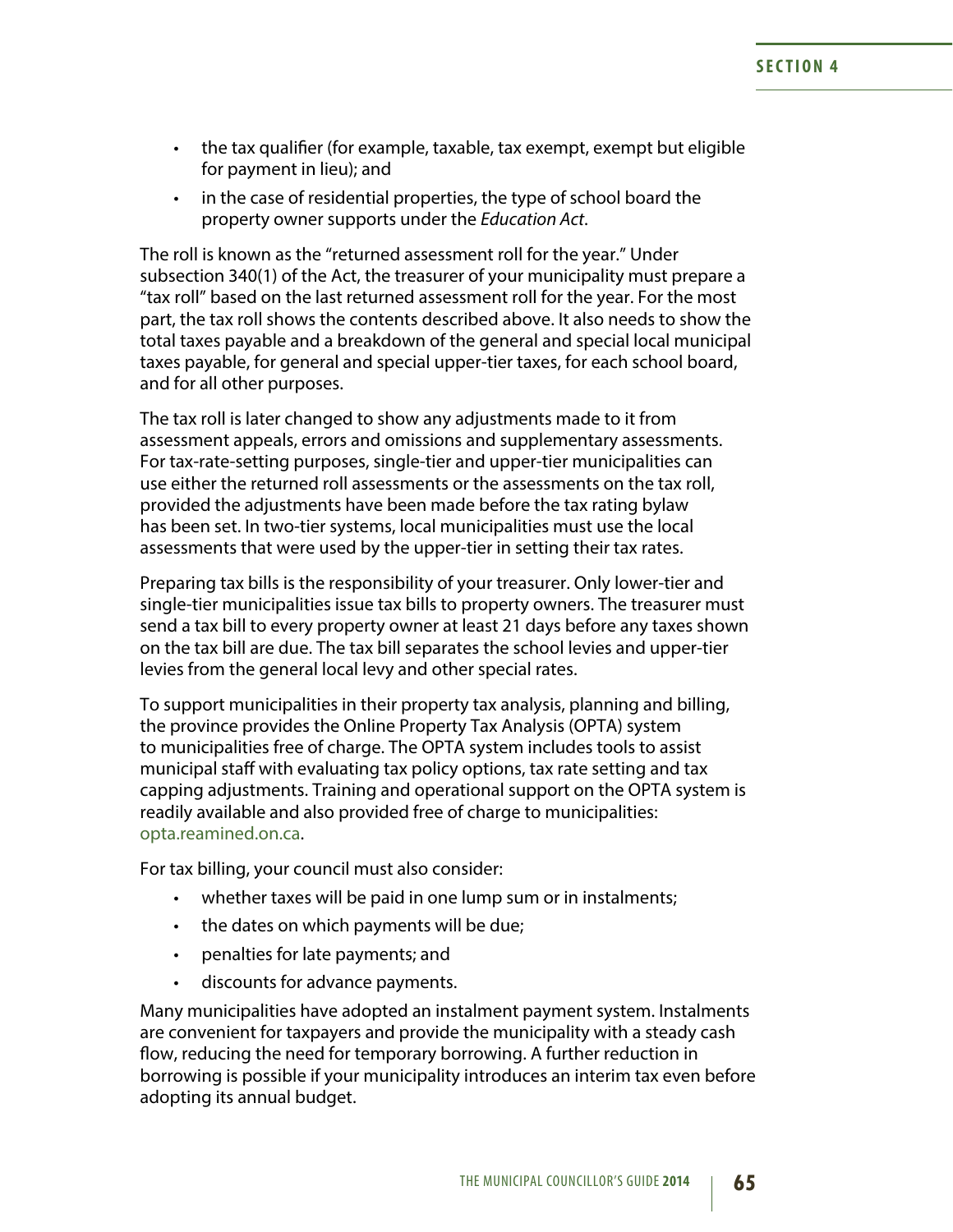Your municipality must pass a bylaw to levy interim taxes. The interim amount levied on a property shall not exceed 50 per cent of the total taxes, both municipal and education, levied on the property for the previous year. See section 317 of the Act for more information on the interim tax.

Under section 345 of the Act, your municipality can pass bylaws to impose late-payment charges (penalties) on unpaid taxes. Taxes that are not paid by the due date may be subject to a penalty up to a maximum of 1.25 per cent of the amount of taxes on the first day of default and interest up to a maximum of 1.25 per cent per month if the taxes continue to be unpaid. Interest cannot be compounded.

#### **Tax Collection**

Your municipality can explore a number of ways to collect unpaid taxes, such as through a court, or other processes in accordance with applicable legislation. These might include, for example, requiring tenants to pay their rent to the municipality instead of their landlord, or seizure of personal property.

Part XI of the Act and other provisions including the tax sales regulations (Ontario Regulation 181/03) also provide a way to collect outstanding property taxes – selling the property in question to collect the property taxes owed. Where the property tax on a property goes into arrears, in the third year after the amount becomes owing, your municipality can initiate the tax sale to collect the tax.

## **Government Contributions**

#### **Payments in Lieu of Taxes**

Payments in Lieu of Taxes (PILs), generally, are payments made by provincial and federal governments and their agencies on certain property that is exempt from property taxation because it is owned and occupied by those governments and their agencies. Municipalities also make PILs on some of their public utilities, such as transit, sewer and water facilities.

PILs are generally calculated based on the assessment of land or based on a set amount. For example, the PIL on institutions such as hospitals, universities and correctional institutions is calculated based on \$75 per bed, student or inmate.

### **Grants and Subsidies**

Grants and subsidies may be contributions made by the provincial and federal governments to help a municipality, for example, meet the costs of delivering services to its residents. Provincial grants play an important role as a revenue source for municipalities, accounting for \$9.8 billion in annual revenues in 2012.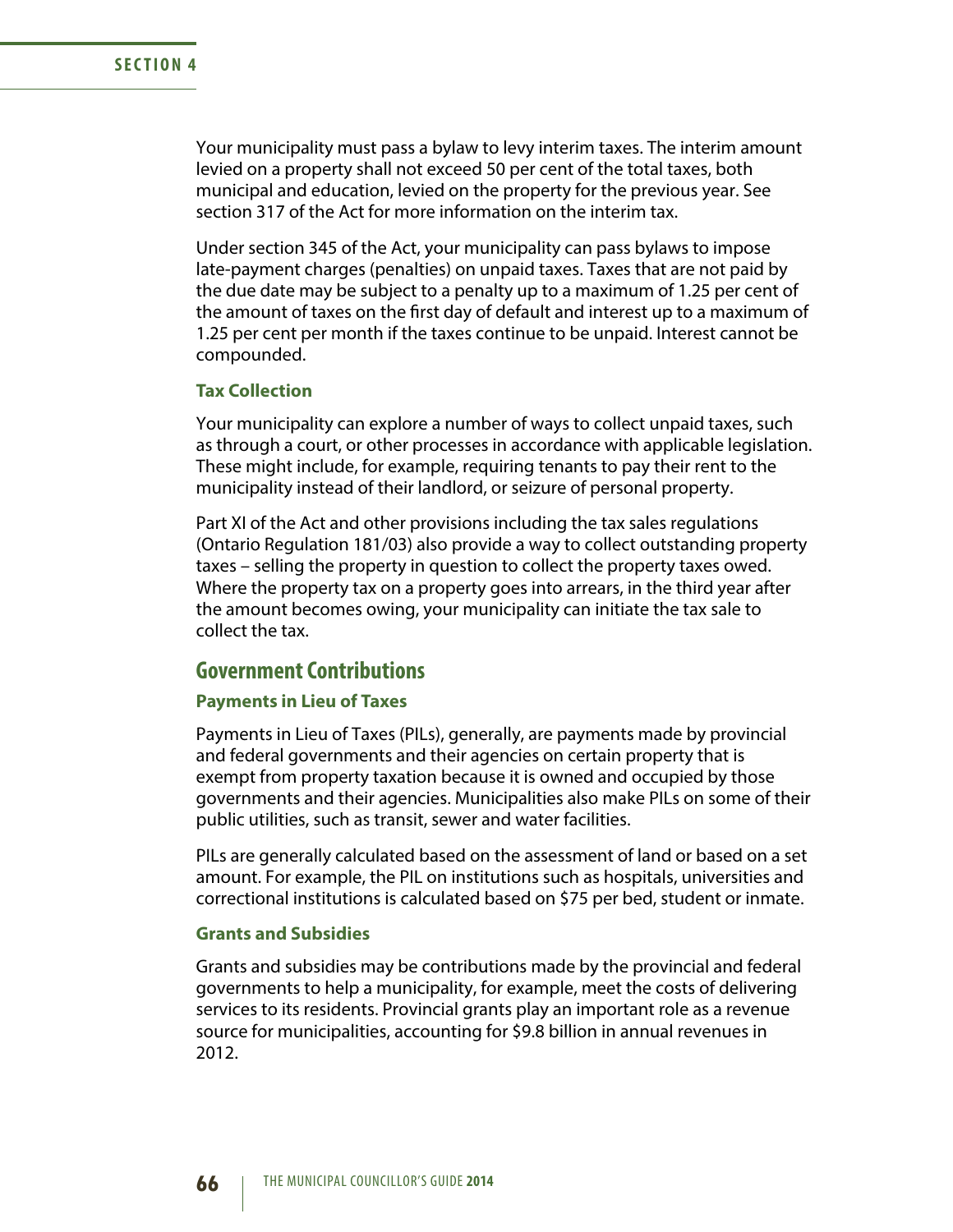#### **Conditional and Unconditional Grants**

Generally, conditional grants are understood as made for a specific program or service. By contrast, generally unconditional grants can be used to pay for expenses as council decides. Conditional grants account for about 94 per cent of total provincial grants and are subject to specific eligibility and spending criteria. The major conditional grants are for transportation, health, social services and the environment. Unconditional grants, which represent about six per cent of total provincial grants, consist mainly of funding provided through the Ontario Municipal Partnership Fund (OMPF), the province's main transfer payment to municipalities.

Through the OMPF, 388 municipalities are receiving \$550 million in unconditional funding for 2014.

In 2012, the government announced the review of the OMPF and the phasedown of the program to \$500 million by 2016. The OMPF phase-down was part of the province's agreement with municipalities in 2008 to upload social assistance benefit programs as well as court security and prisoner transportation costs off the property tax base.

The government's objectives for the redesigned 2014 OMPF are to:

- continue to support areas with limited property assessment;
- • continue to recognize the challenges of northern and rural municipalities, while better targeting funding to those with more challenging fiscal circumstances; and
- assist municipalities as they transition to the redesigned program.

In addition to the support provided to municipalities through the OMPF, the province continues phased uploads of Ontario Works (OW) benefits and court security and prisoner transportation costs. This builds on the previous uploads of the Ontario Drug Benefit Program (ODB) and the Ontario Disability Support Program (ODSP).

As a result of these uploads, Ontario municipalities are benefiting from over \$1.5 billion in reduced costs in 2014 alone. The province's uploads have ensured that more property tax dollars are available for important municipal priorities, including investments in infrastructure and economic development.

The OMPF, combined with the municipal benefit resulting from the provincial uploads, will total over \$2 billion in 2014 – the equivalent of over 12 per cent of municipal property tax revenue in the province. It is important to note that even with the phase-down of the OMPF, overall support to municipalities will continue to increase, with the provincial uploads more than offsetting the reduction to the program.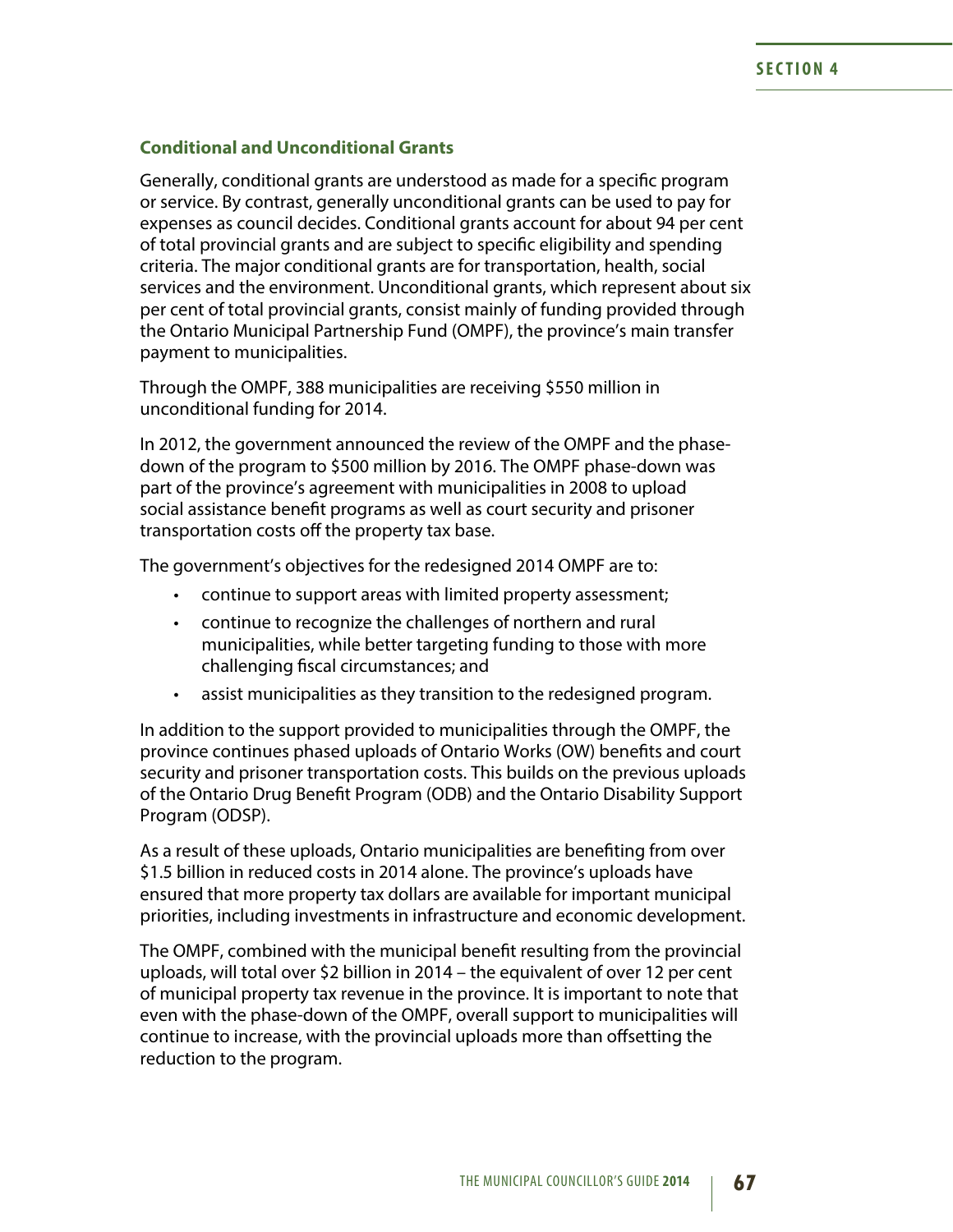You can find additional information regarding the OMPF at: [http://www.fin.gov.on.ca/en/budget/ompf/.](http://www.fin.gov.on.ca/en/budget/ompf/2015/)

#### **Other Revenue Sources**

Ontario municipalities, as a whole, rely more heavily on municipal revenue sources than on federal and provincial government contributions, both in amount and in impact on the municipal budgeting and financing process. These municipal revenues are increasingly important for the operation of municipalities.

Many municipalities have diversified and expanded their revenue base in recent years to reduce their dependence on municipal taxation as the major revenue source. The use of appropriately set user fees can result in more sustainable funding for key infrastructure and may contribute towards positive environmental impacts.

#### **User Fees**

Section 391 of the Act describes important aspects of the power of your municipality to impose fees and charges for services and for the use of municipal property. Your municipality may have a range of choices in deciding on the services for which it will charge a fee, the amount of the fee, the basis for calculating the fee, and who will pay the fee. Examples of fees charged by municipalities include fees for licenses, permits and services such as water, waste, sewage, transit, recreation and special police enforcement.

Ontario Regulation 584/06 provides that a municipally or local board does not have the power to impose fees on a number of things, including, among others, fees for:

- • capital costs captured by existing bylaws or agreements under the Development Charges Act, 1997;
- processing of Planning Act planning applications;
- • collection of school and upper-tier taxes; or
- • some services, activities or costs related to telecommunications, electricity or gas businesses located on municipal highways.

#### **Local Improvement Charges**

A local improvement is generally described as a municipal capital work (or project) that a municipality undertakes through the local improvements process; for example, widening a road. Municipalities may put in place local improvement charges to raise all or part of the costs of these capital works. In particular, a municipality may impose costs of local improvement works through special charges on properties abutting the work, and on properties that will immediately benefit from the project. In practice, municipalities often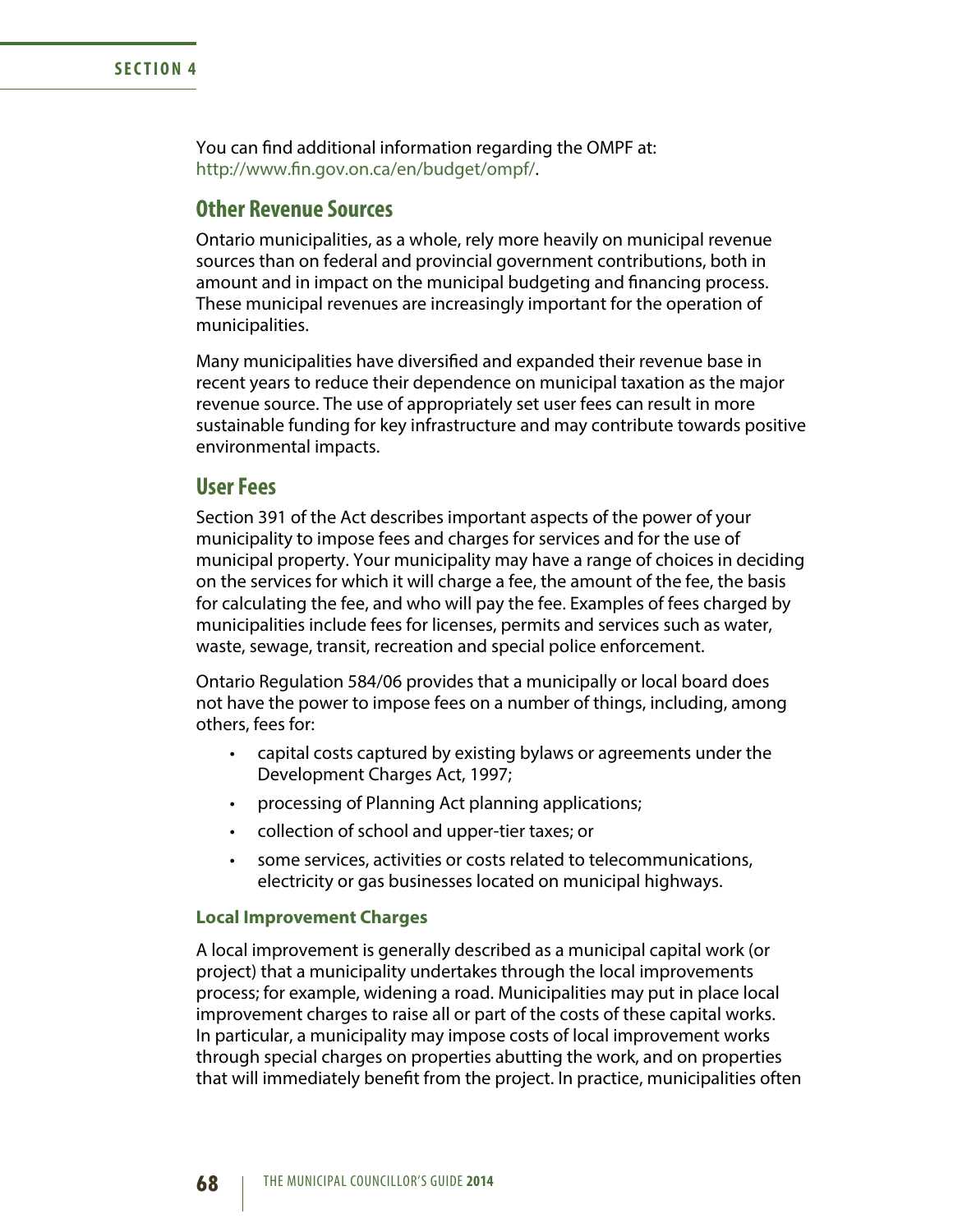spread the costs of local improvements over several years, to help reduce the annual amounts those paying the charges – which may include future owners along with original owners – must pay. In some cases, a municipality may be able to undertake a private work (such as a private road) as a local improvement.

Many of the rules are found in the Local Improvement Charges regulation (Ontario Regulation 586/06: [http://www.e-laws.gov.on.ca/html/regs/english/](http://www.e-laws.gov.on.ca/html/regs/english/elaws_regs_060586_e.htm) elaws regs 060586 e.htm), which sets out details of the process, addressing matters such as an owner's share of the work, and the ways costs may be charged.

#### **Licenses, Permits and Rents**

Revenues under this category include those from issuing licenses, permits and fees related to businesses, vendors, trailers, and animals. These revenues also include rents charged to use or occupy municipal properties, and concessions or franchises to use or operate municipal facilities.

The Building Code Act, 1992 includes fee transparency requirements. These include requirements for public meetings before permit fees are changed, and that there be an annual report, made available to the public, on the total fees collected, the direct and indirect costs of delivering services, and the amount of any reserve fund that has been set up by the municipality.

#### **Fines**

This source of revenue includes fines imposed for not complying with municipal bylaws, fines related to the Building Code Act, 1992, and various other acts. The most common fines are for local parking or traffic violations and for violations of building regulations.

Local municipality treasurers may be able add an unpaid Provincial Offences Act fine to the property tax roll if all of the owners of the property are responsible for paying the fine.

#### **Investment Income**

During the year, your municipality may have cash on hand (for example, from reserve funds) that is not immediately needed. This cash is often invested to earn income. Amounts from interim tax collections or grant payments may also not be immediately needed. It may be possible to seek a higher return on these monies by keeping the funds in a bank account with little or no interest. Your municipal treasurer can research and suggest investments and consider your council's policy and directions about appropriate levels of risk and reward.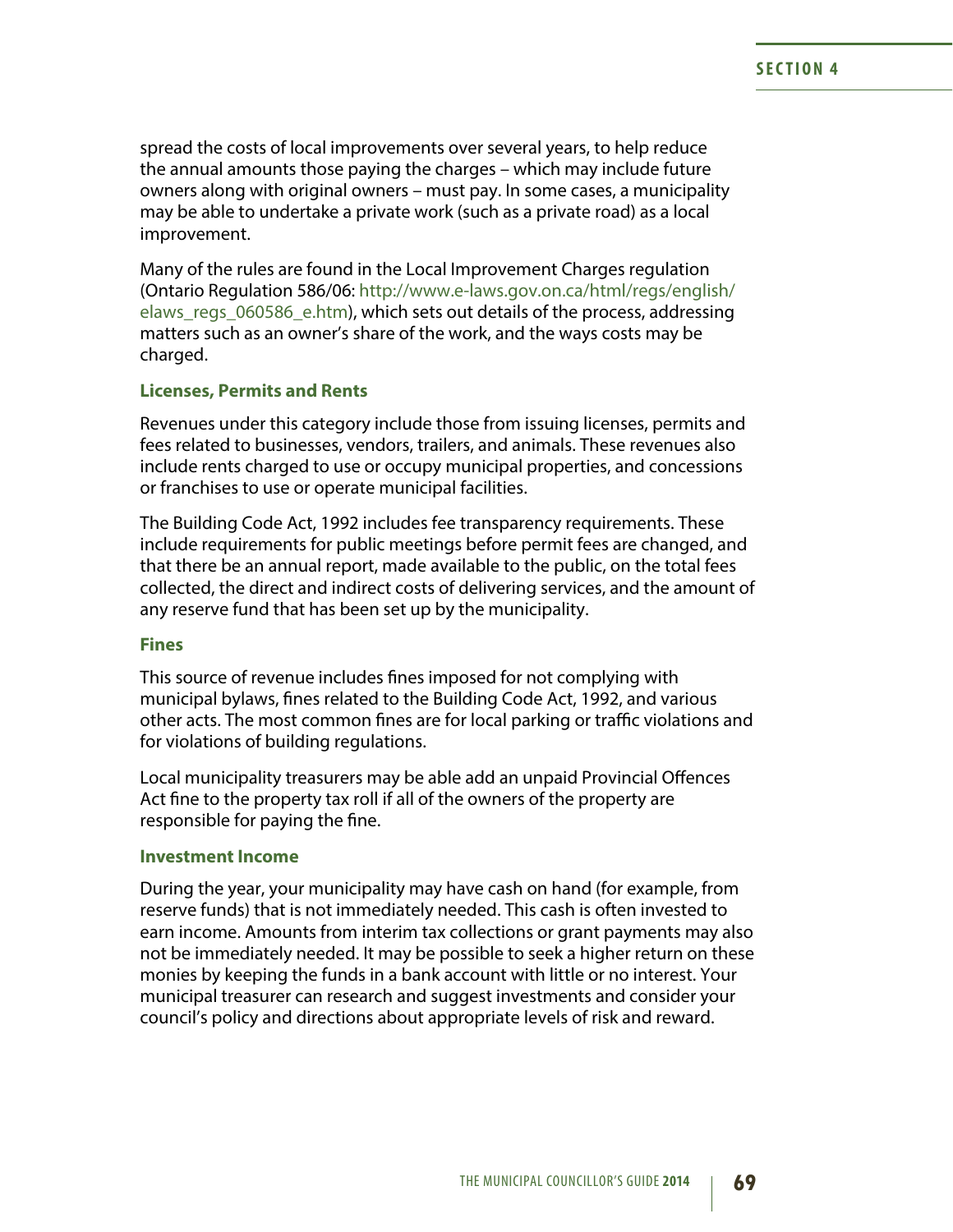#### **Development Charges**

Development charges are fees imposed by municipalities on developers to pay for increased growth-related capital costs (both residential and non-residential) related to items such as water lines or recreational facilities. Development charges do not pay for operating costs or for the future repair, rehabilitation or replacement of infrastructure. In 2012, 202 municipalities in Ontario collected development charges. The Development Charges Act, 1997 (DCA) allows municipalities to impose development charges on people developing land through a municipal development charge bylaw. Before passing the bylaw, your municipality must prepare a detailed background study of all costs likely to be incurred as a result of new development and must hold at least one public meeting. The DCA sets out a framework your municipality must use in setting a development charge. Development charges are payable when a builder applies for a building permit. Your municipality can deny a building permit if the development charge is not paid.

### **Shared Service Arrangements**

Shared service arrangements between two or more municipalities may be an invaluable tool for municipalities to maintain, expand or add services, including those that might otherwise be beyond their reach. It is a proven way to reduce servicing costs. Municipalities could consider possibilities for sharing such as administrative staff, equipment, office space, police, emergency services, recreational facilities, roads maintenance, libraries, bylaw enforcement, waste management, accountability officers, or any range of services that are the responsibility of municipalities.

Municipalities may enter into agreements with each other (and some other local bodies) to jointly provide, for their joint benefit, many kinds of matters. These are sometimes called joint undertaking agreements. For more information, please refer to section 20 of the Municipal Act: [http://www.e-laws.](http://www.e-laws.gov.on.ca/html/statutes/english/elaws_statutes_01m25_e.htm#BK29) [gov.on.ca/html/statutes/english/elaws\\_statutes\\_01m25\\_e.htm#BK29.](http://www.e-laws.gov.on.ca/html/statutes/english/elaws_statutes_01m25_e.htm#BK29)

Your municipality's objectives, as outlined in the municipal strategic plan, can help identify whether shared services may benefit your municipality, and can help determine which services are appropriate for shared service agreements and which approaches are best suited to meet municipal needs. There are many innovative ways municipalities are working together to deliver additional or better services while cutting costs and generating revenue.

Examples of objectives that motivate municipalities to consider shared services:

- • cost savings from economies of scale;
- • service enhancements and expansions;
- access to specialists, skilled labour and/or better quality equipment;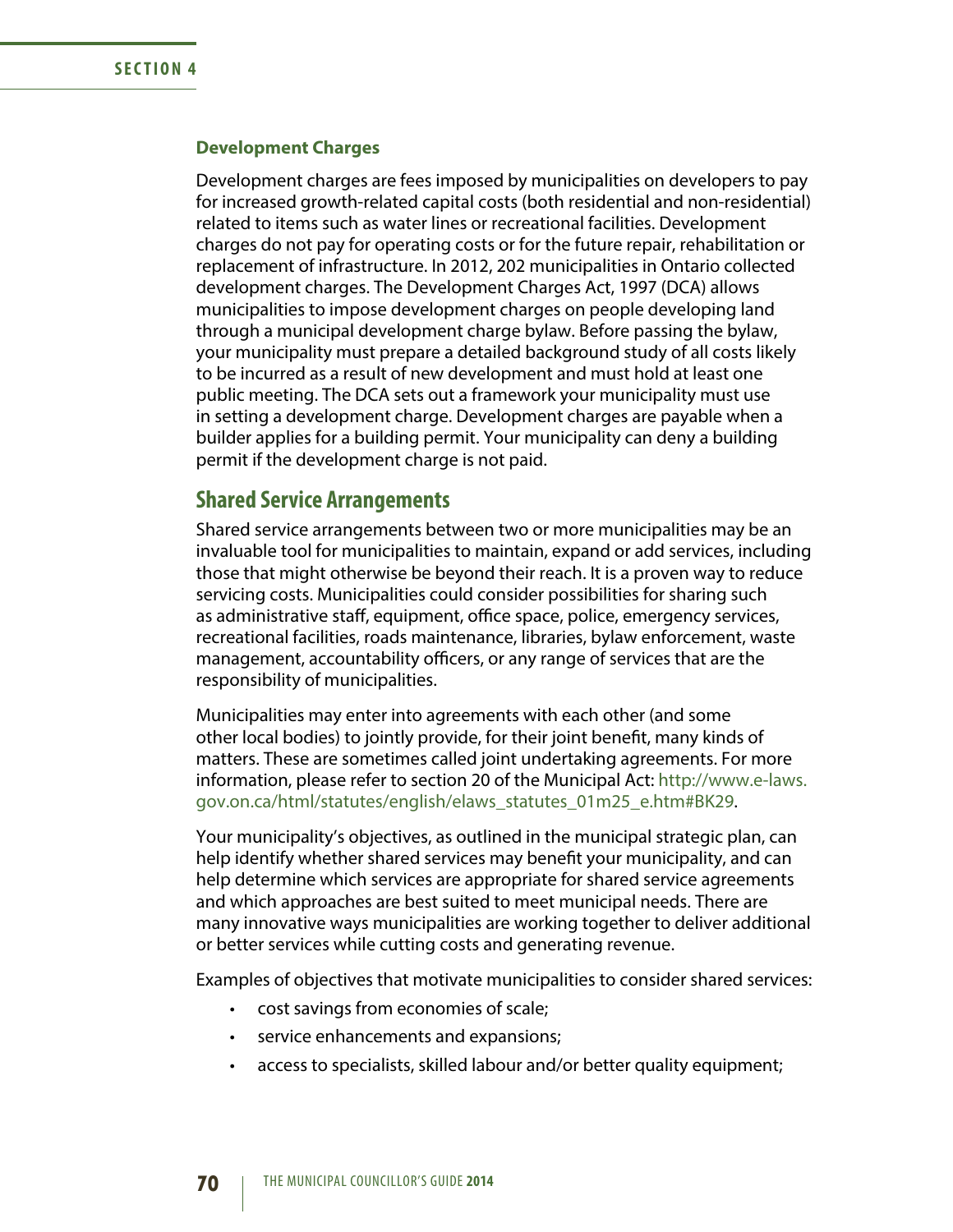- tapping into new revenue streams that require many users or inputs; and
- • seamless service integration across a region.

More information and examples where municipalities have successfully undertaken shared services are available through the Shared Services in Ontario's Local Public Sector with Case Studies prepared by the Municipal Finance Officers' Association (MFOA): [www.mfoa.on.ca/Shared-Services-in-](http://www.mfoa.on.ca/Shared-Services-in-Ontario-Local-Public-Sector-Including-Case-Studies-and-Implications-for-Ontario-Municipalities)[Ontario-Local-Public-Sector-Including-Case-Studies-and-Implications-for-](http://www.mfoa.on.ca/Shared-Services-in-Ontario-Local-Public-Sector-Including-Case-Studies-and-Implications-for-Ontario-Municipalities)[Ontario-Municipalities](http://www.mfoa.on.ca/Shared-Services-in-Ontario-Local-Public-Sector-Including-Case-Studies-and-Implications-for-Ontario-Municipalities).

# **FINANCING SOURCES**

Sources of capital funding fall into three main groups: internal sources, external sources and debt or lease financing.

- a. Internal financing sources include transferring or using funds from or identified in the current-year operating budget or existing reserves and reserve funds to help finance capital works. The sale of existing assets which your municipality no longer needs (such as surplus real estate or buildings) can also generate funding for new capital projects.
- b. External sources of financing include other government grants (both federal and provincial), fundraising or donations, or payments to a municipality through public-private partnership arrangements.
- c. The third source debt, lease or other kinds of financing includes external borrowing and other financing involving long-term payment obligations for the municipality.

#### **Debt Management**

Generally, a municipality may not commit more than 25 per cent of its total own-purpose revenues to service debt and other long-term obligations without first getting approval from the Ontario Municipal Board (see Ontario Regulation 403/02 – Debt and Financial Obligation Limits). Often, the limit for a municipality is referred to as the annual repayment limit (ARL). The ARL is calculated using the data that municipalities submit annually through the Financial Information Return (FIR) to MMAH on their long-term liabilities and debt charges.

Some of the indicators that municipalities use to figure out their ability to service debt are:

- debt per capita;
- debt charges per capita;
- • debt charges as a percentage of revenue;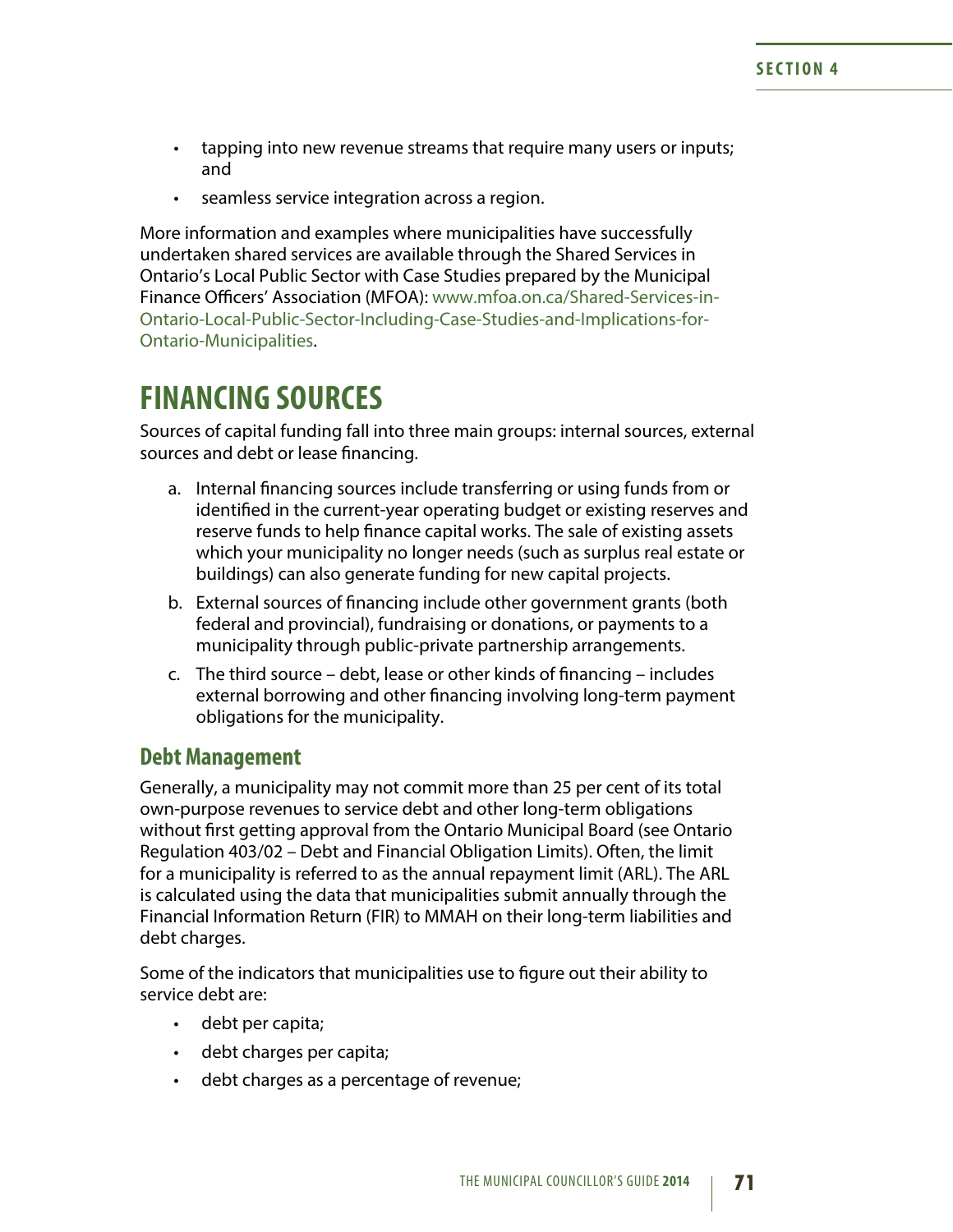- debt charges as a percentage of the municipal levy;
- • debt-to-assessment ratio; and
- debt charges to tax rate ratio.

The decision to use debt or pay-as-you-go financing is the municipality's decision. Either way may be beneficial to individual municipalities in certain circumstances. However, as a best practice, municipalities may wish to evaluate the long-term financial impact of a proposed approach before making these decisions.

# **EXPENDITURES VS EXPENSES**

### **Capital Expenditures or Capital Purchases**

A capital purchase or expenditure is generally one that results in the purchase, construction, development or improvement of a tangible capital asset. See [page 72, Table 1: Examples of Capital Expenditures and Operating Expense](#page-78-0).

Capital purchases are not considered expenses. Amortization from the tangible capital assets is expensed in the statement of operations.

#### **Operating Expenses**

An operating expense is generally seen as something that is consumable or has a short life. Operating expenses are often generated by ongoing programs, or expenses on goods that are consumable or have a short life, or on projects that constantly reoccur. For example, fire and police protection, park maintenance, and garbage collection costs are typically recorded as operating expenses.

The following table provides some examples of how capital budget expenditures may be different from operating budget expenses. The items listed are suggestions only, and may not necessarily be accurate or complete in your municipality's experience.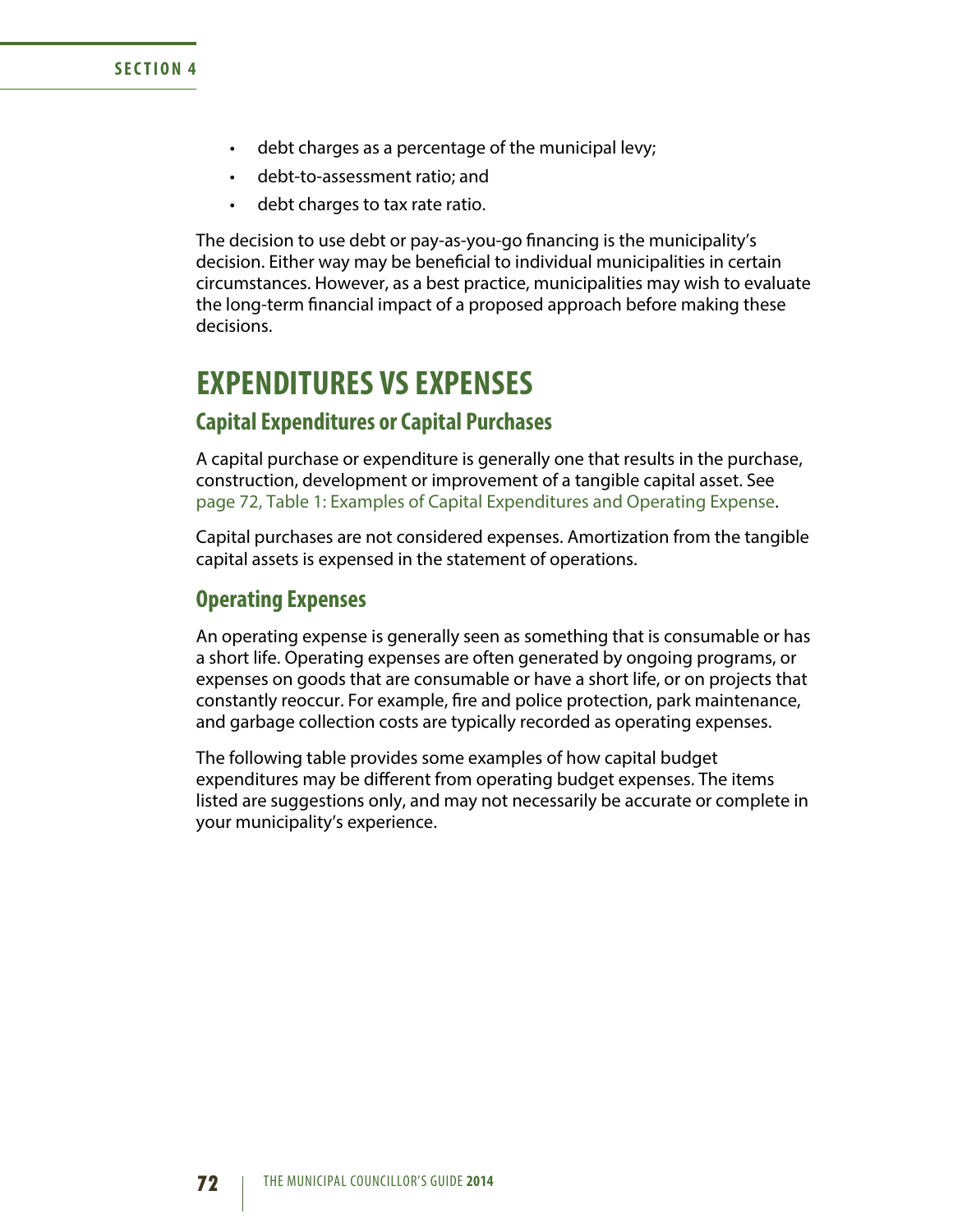| <b>Type of Facility</b> | <b>Capital Budget</b><br><b>Expenditure</b>                                                                                          | <b>Operating Budget</b><br><b>Expense</b>                                                                                                                                          |
|-------------------------|--------------------------------------------------------------------------------------------------------------------------------------|------------------------------------------------------------------------------------------------------------------------------------------------------------------------------------|
| <b>Streets</b>          | Physical change, such<br>as street widening or<br>design                                                                             | Paving repair,<br>seal-coating                                                                                                                                                     |
| Traffic                 | New or upgraded signal<br>equipment                                                                                                  | Equipment repair, lane<br>marking                                                                                                                                                  |
| <b>Public Buildings</b> | Major remodelling and<br>structural changes, new<br>construction                                                                     | Preventive maintenance<br>repairs that do not<br>significantly upgrade<br>the structure or increase<br>its previously estimated<br>useful life (for example,<br>minor roof repair) |
| <b>Water Treatment</b>  | <b>Rehabilitation of</b><br>major components<br>of a treatment facility<br>to extend useful life<br>or capacity, new<br>construction | General repair or<br>maintenance of<br>equipment or facilities<br>to continue operations                                                                                           |

#### <span id="page-78-0"></span>**Table 1: Examples of Capital Expenditures and Operating Expense**

### **Budgets vs Financial Statements**

There is a disconnect between the budget used for raising the sums needed by a municipality and operating results reported in financial statements which follow Public Sector Accounting Board (PSAB)'s accounting standards. A budget disconnect may arise from – among other possibilities – a municipality including transfers to and from reserves in the annual budget. Under PSAB, transfers to and from reserves are considered neither revenues nor expenses. There may then be a difference between the budget used to raise the sums needed by a municipality, and a result reported exclusively using PSAB principles.

# **MUNICIPAL ASSET MANAGEMENT PLANNING**

Asset management is about seeking the best possible decisions regarding the building, operating, maintaining, renewing, replacing and disposing of infrastructure assets. It is an integrated, long-term or lifecycle approach to maximize benefits, manage risk and provide satisfactory levels of service to the public in a sustainable and environmentally responsible manner.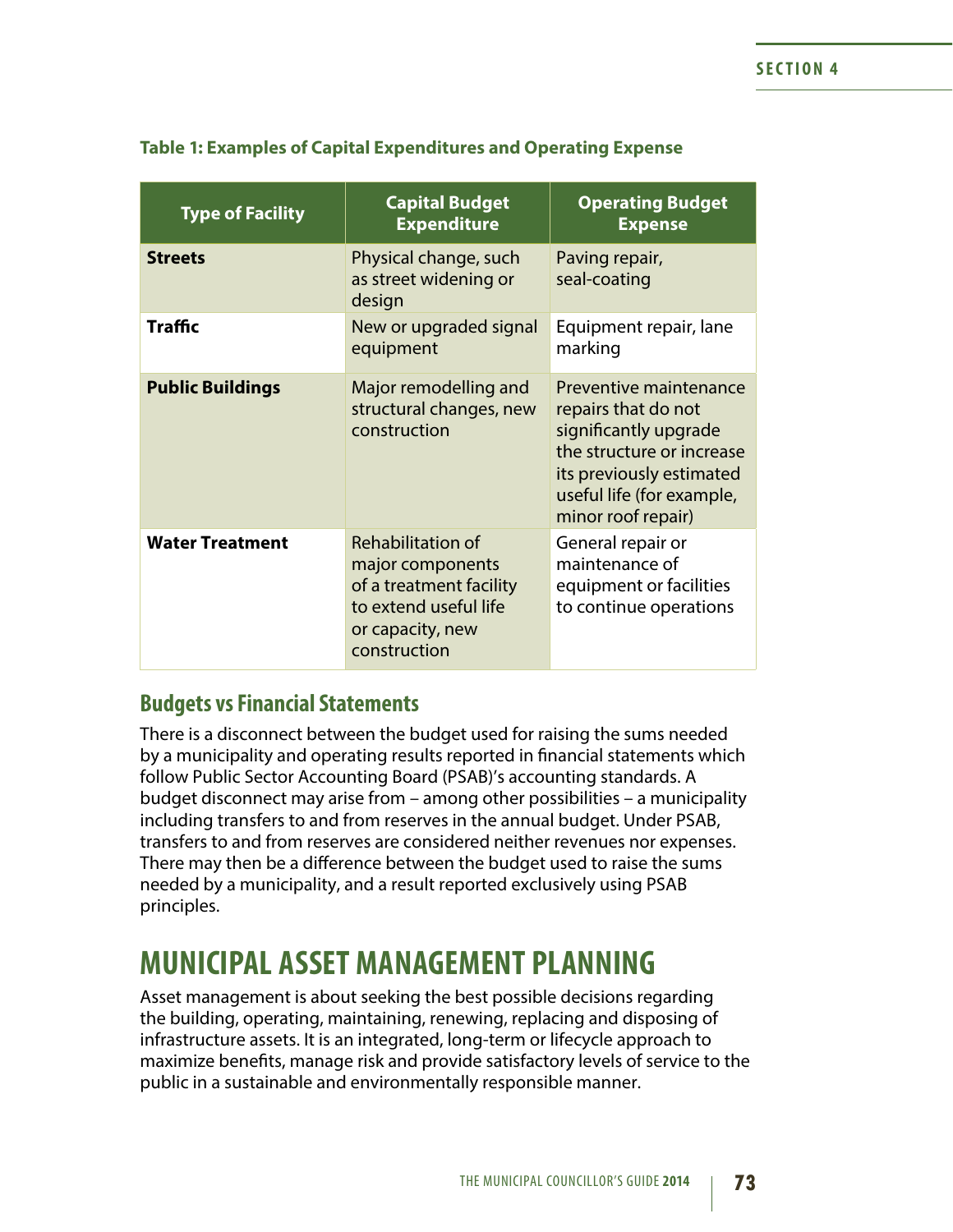#### **SECTION 4**

The overall asset management planning process takes a municipality's objectives, determines how these rely on infrastructure, and then develops a plan to provide the supporting infrastructure services at the lowest cost over the life of the infrastructure.

Having an asset management plan (AMP) in place will be useful in making capital financial planning decisions. Council may wish to consult the AMP when making these decisions to make sure that it is choosing to fund the highest priority capital projects.

### **The Elements of an Asset Management Plan**

The province developed Building Together: Guide for municipal asset management plans [http://www.moi.gov.on.ca/en/infrastructure/building\\_](http://www.moi.gov.on.ca/en/infrastructure/building_together_mis/part_two.asp) [together\\_mis/part\\_two.asp](http://www.moi.gov.on.ca/en/infrastructure/building_together_mis/part_two.asp) which outlines the key elements for an asset management plan (AMP):

- • **State of local infrastructure:** asset types, quantities, age, condition, financial accounting valuation and replacement cost valuation.
- • **Desired levels of service:** defines levels of service through performance measures and discusses any external trends or issues that may affect expected levels of service or the municipality's ability to meet them (for example, new accessibility standards, climate change impacts).
- • **Asset management strategy:** the asset management strategy is the set of planned actions that will seek to generate the desired levels of service in a sustainable way, while managing risk, at the lowest lifecycle cost.
- **Financing strategy:** having a financial plan is critical for putting an AMP into action. By having a strong financial plan, municipalities can also demonstrate that they have made a concerted effort to integrate the AMP with financial planning and municipal budgeting, and are making full use of all available infrastructure financing tools.

Additional resources are available through the province's Asset management Toolkit http://www.moi.gov.on.ca/en/infrastructure/building\_together\_mis/ tools.asp and the Asset Management Plan Checklist [http://www.mfoa.on.ca/](http://www.mfoa.on.ca/MFOA-Adds-New-Asset-Management-Tools) [MFOA-Adds-New-Asset-Management-Tools](http://www.mfoa.on.ca/MFOA-Adds-New-Asset-Management-Tools) produced by the Municipal Finance Officers' Association (MFOA).

There are many benefits to asset management planning and the province has a tip sheet on communicating the benefits of asset management. [http://www.](http://www.moi.gov.on.ca/en/infrastructure/building_together_mis/tools.asp) [moi.gov.on.ca/en/infrastructure/building\\_together\\_mis/tools.asp](http://www.moi.gov.on.ca/en/infrastructure/building_together_mis/tools.asp). Council may wish to consult the AMP when making capital financing decisions to ensure that it is choosing to fund the highest priority capital projects.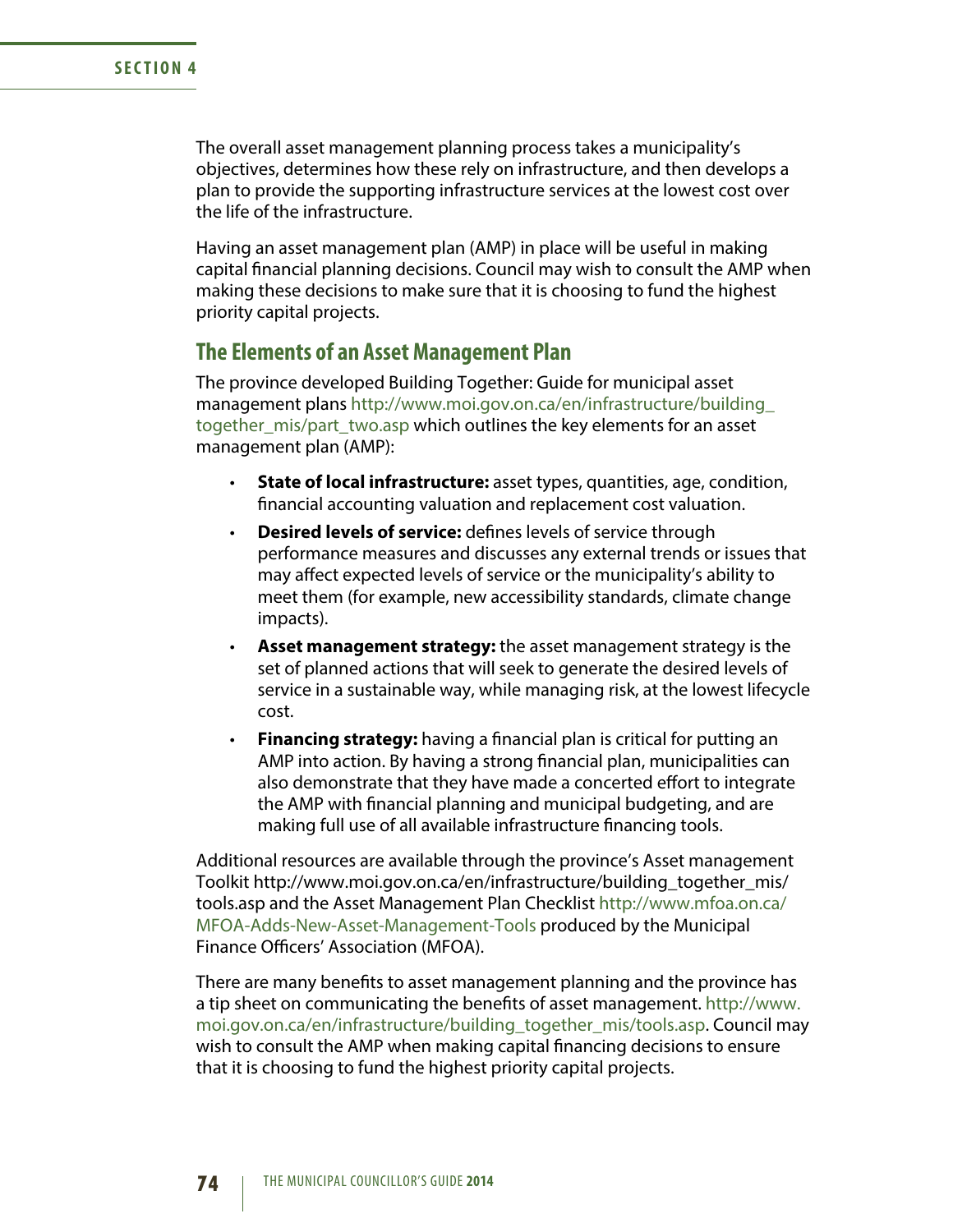#### **Infrastructure Funding**

Ontario municipalities must develop detailed AMPs to accompany any request for provincial infrastructure funding. Municipalities are responsible for tailoring their asset management planning practices to their unique needs and ensuring that all the relevant expertise is brought to bear.

In August 2014, the province announced a new Ontario Community Infrastructure Fund [http://www.moi.gov.on.ca/en/infrastructure/building\\_](http://www.moi.gov.on.ca/en/infrastructure/building_together_mis/index.asp) [together\\_mis/index.asp](http://www.moi.gov.on.ca/en/infrastructure/building_together_mis/index.asp) which will provide \$100 million per year in funding for critical road, bridge, water and wastewater projects.

# **KEY TIPS**

- Before voting on the adoption of a budget, as a municipal councillor you may wish to have a strong understanding of the significant costs the budget document is committing the municipality to, the revenues required to meet these obligations and, more importantly, how the budget will help the municipality achieve long-term financial sustainability.
- Public input is essential in the municipal budget process. Public input promotes trust in the municipality and ensures council is aware of residents' opinions.
- Ensure that the reporting requirement timelines are met to help ensure access to capital programs and receipt of provincial grants on time.
- Take advantage of the opportunity to use the breadth of FIR data to support evidence-based decision-making.
- • Assessment appeals can take several years to resolve, particularly for more complex commercial and industrial property. An unexpected appeal loss could result in a significant tax increase if a municipality does not have the resources set aside to pay the amount. Municipalities may wish to consider, as part of their annual budget process, establishing and maintaining sufficient reserves to make up for expected or potential tax appeal-related awards. Many municipalities create 'tax rate stabilization reserves' for this purpose.
- Municipalities that provide different services or levels of service in different areas, such as urban or rural services, have used special area rates to help fund those services from within the areas or communities that benefit from them.
- If a property does not sell at the initial tax sale, a municipality can readvertise the property a second time. The municipality can also take ownership of the land following a failed tax sale.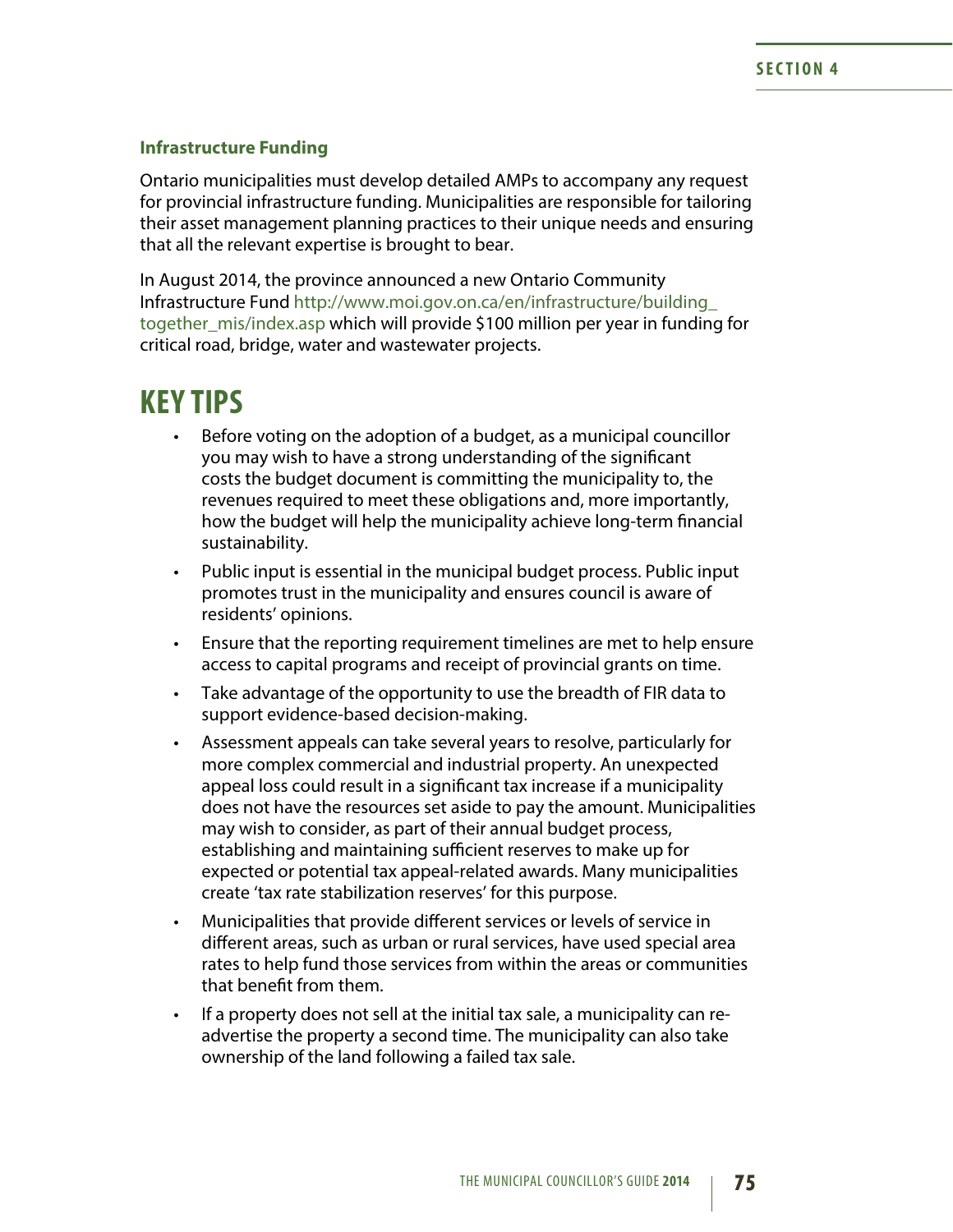#### **SECTION 4**

- Recent changes to the local improvement charge regulation state that municipalities can undertake private works as local improvements. Municipalities have put in place local improvement programs to help property owners with energy efficiency improvements and septic system rehabilitation.
- Councils may wish to consider using development charges to help cover a portion of the municipality's growth-related capital costs.
- Consider opportunities for sharing services or resources with your neighbouring municipalities, communities, local boards or other agencies to achieve economies of scale or tap into a new revenue stream or reduce expenditures.
- Review your municipality's asset management plan to help you understand the infrastructure priorities and needs within your community.
- Ensure your asset management plan is supported by a finance strategy and that the plan is integrated into the long-term financial plan.
- Integrate climate change adaptation best practices, such as storm water management, into your municipality's asset management planning.
- Become familiar with your municipal FIR.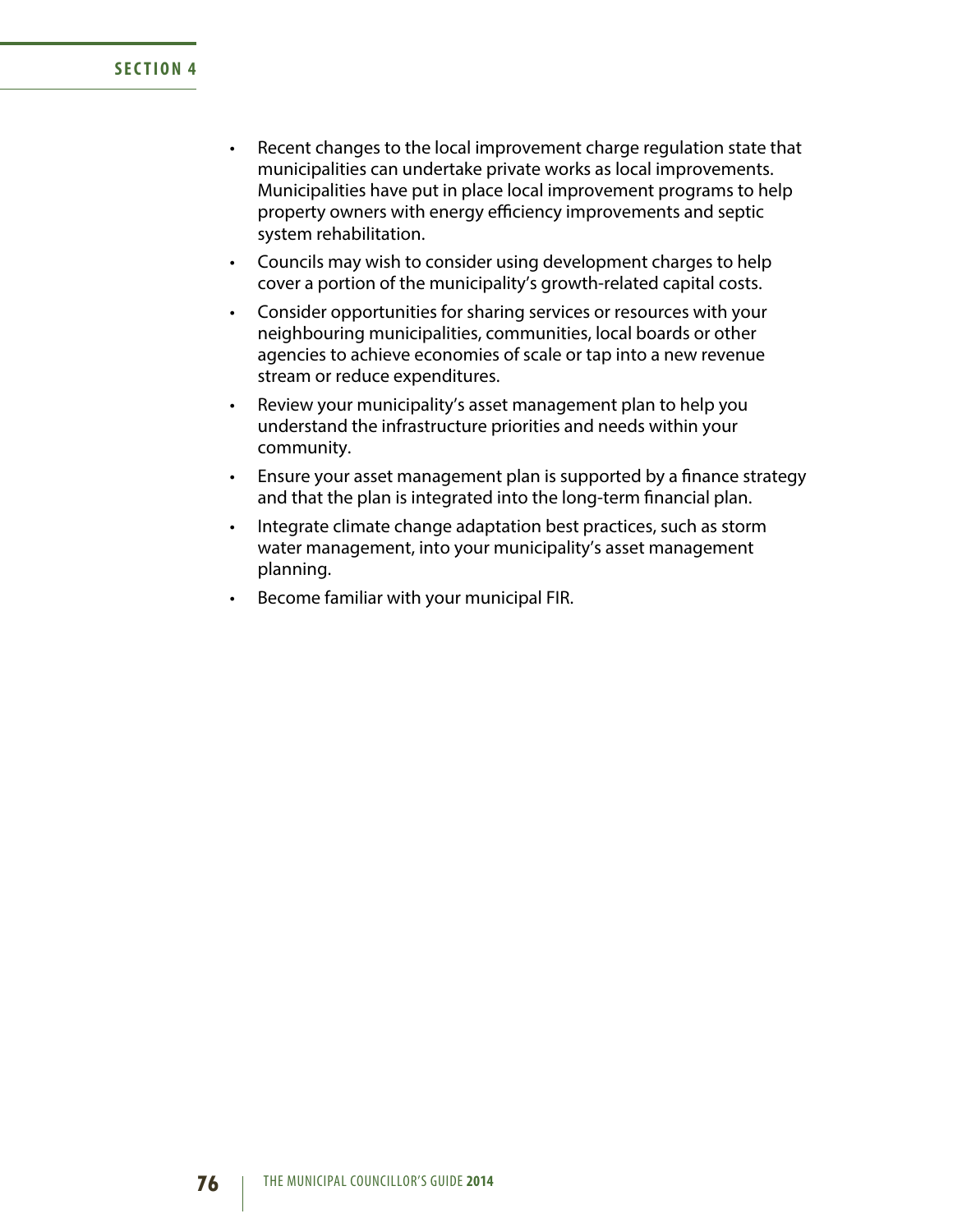# **SECTION 5: LAND USE PLANNING**

Community or land use planning can be defined as managing our land and resources. Through careful land use planning, municipalities can manage their growth and development while satisfying important social, economic and environmental concerns. More specifically, the land use planning process balances the interests of individual property owners with the wider needs and objectives of your community, and can have a significant effect on a community's quality of life.

You have a key role to play in land use planning. As an elected representative of the community, you are responsible for making decisions on existing and future land use matters and on issues related to local planning documents.

It is important to note that land use planning affects most other municipal activities and almost every aspect of life in Ontario. Council will need to consider these effects when making planning decisions, while recognizing that most planning decisions are long term in nature. Public consultation is a mandatory part of the planning process. You and your colleagues (especially if you are in a growing municipality) will devote a large part of your time to community planning issues. You may also find that much of your interaction with the public involves planning matters.

Good planning contributes significantly to the long-term, orderly growth and efficient use of services. It impacts all of us and helps us to build strong communities. On a day-to-day basis, it is sometimes difficult to see how individual planning decisions can have such impact. Making decisions on planning issues is challenging and, for these reasons, it is important to understand the planning system and process.

# **THE PLANNING FRAMEWORK**

The Planning Act provides the legislative framework for land use planning in Ontario. It is the basis for:

- local planning administration;
- the preparation of planning policies;
- development control;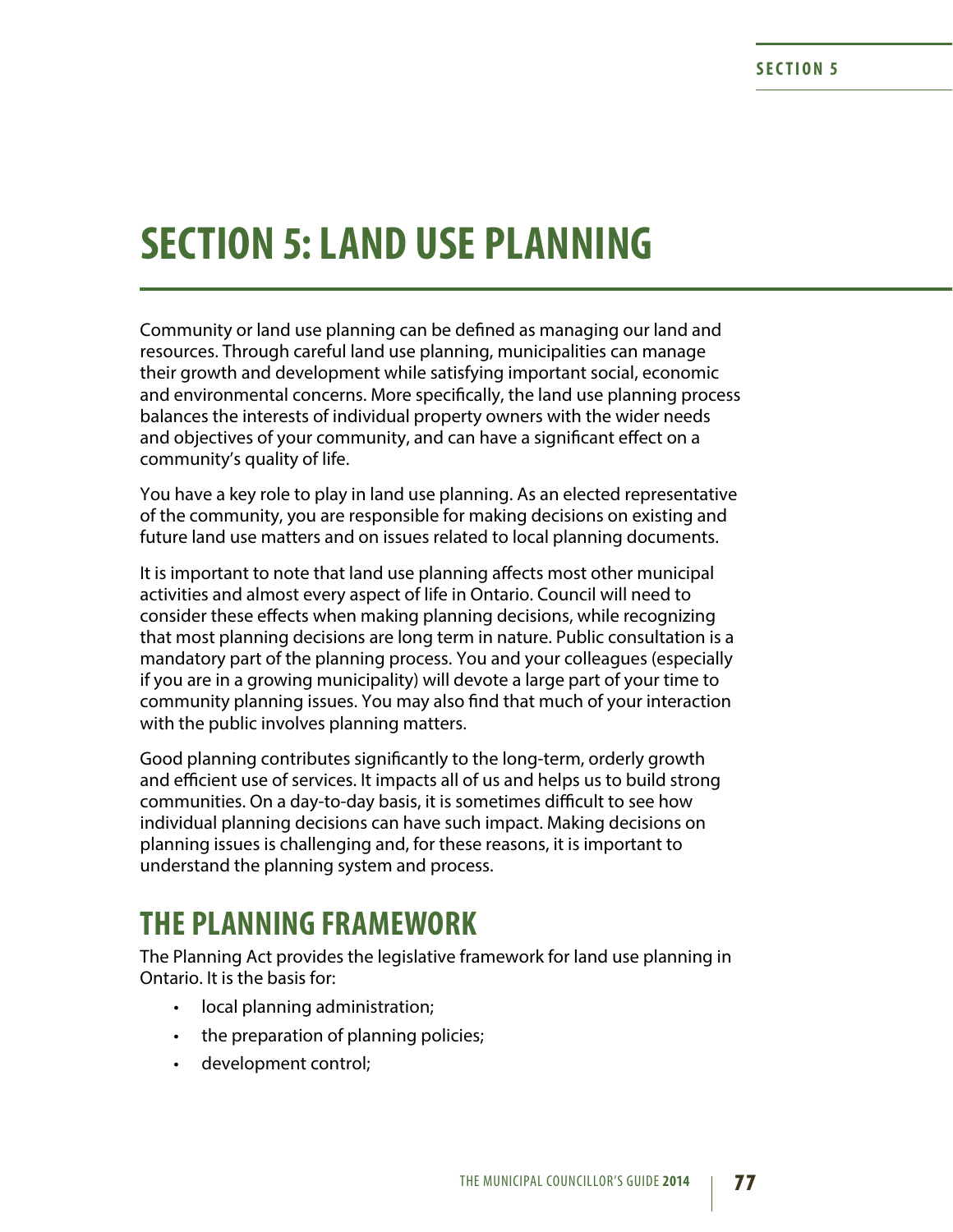#### **SECTION 5**

- land division:
- • the management of provincial interests; and
- the public's right to participate in the planning process.

Although the Planning Act is the primary legislation governing municipal land use planning in Ontario, you should also consider other related legislation such as the Greenbelt Act, 2005, the Places to Grow Act, 2005, the Environmental Protection Act, the Development Charges Act, 1997 and the Ontario Heritage Act when dealing with planning matters. In some cases, there may be provincial plans (such as the Greenbelt Plan, Growth Plan for the Greater Golden Horseshoe, Growth Plan for Northern Ontario) and regulations associated with these statutes which also need to be considered. It is important to understand linkages between land use planning matters, infrastructure/ public works and municipal finance given that municipalities are responsible for funding the long-term operation, maintenance and replacement of municipal infrastructure.

The Planning Act sets out processes and tools for planning and controlling development or redevelopment. These tools include:

- official plans;
- zoning bylaws (including minor variances);
- land division (for example, plans of subdivision or consents);
- • site plan control; and
- • community improvement plans.

The approval of land use planning documents and applications is the responsibility of the assigned, prescribed or delegated approval authority. This can be different depending on your local circumstances and the type of planning document or application. Your municipal staff or planning board officials will advise you on which body is responsible for approving different types of planning documents in your municipality or planning area.

#### **The Provincial Policy Statement**

You should be aware that the Provincial Policy Statement (PPS) is issued under section 3 of the Planning Act and provides policy direction on matters related to land use planning that are of provincial interest (as set out in section 2 of the Planning Act).

The PPS provides the policy foundation for regulating the development and use of land in Ontario. The policies work together to help build healthy communities, use and manage resources efficiently, and protect public health and safety. The PPS includes direction on matters such as housing, economic development, natural heritage, agriculture, mineral aggregates and water.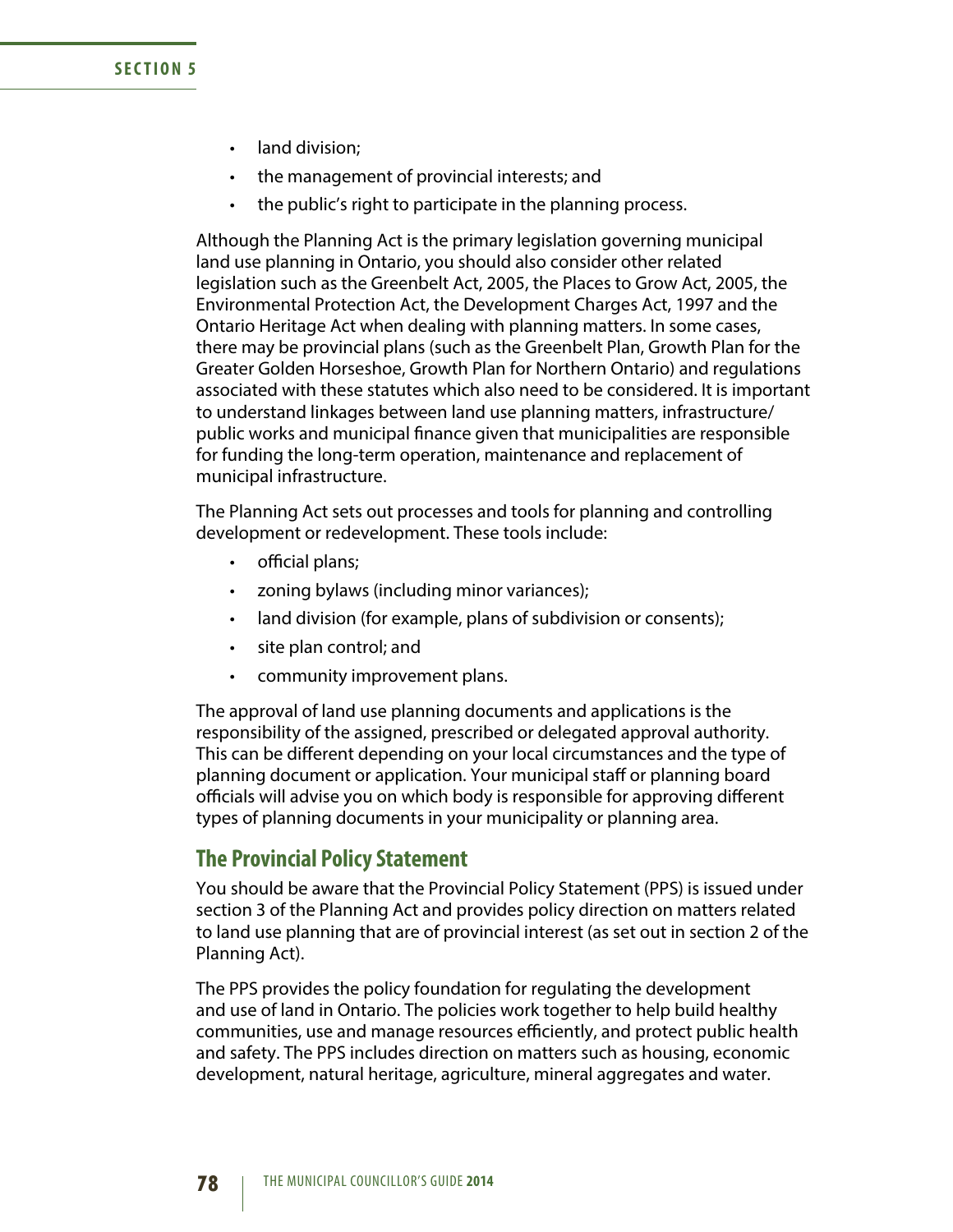Some examples of policy direction provided in the PPS 2014 include:

- promoting healthy, liveable and safe communities and the efficient use and management of land and infrastructure;
- encouraging coordination both within and between municipalities, as well as coordination with orders of government, agencies and boards and Aboriginal communities;
- • ensuring appropriate opportunities for a mix/range of employment and housing, including affordable housing;
- • recognizing that Ontario's communities are diverse and that small, rural and northern communities have unique needs;
- supporting healthy, integrated and viable rural areas, including rural areas in Northern Ontario;
- providing flexibility for agriculture-related uses and the range of economic uses allowed on farms (such as farm tourism and homebased businesses);
- protecting the environment and resources, such as wetlands, woodlands and habitat of endangered and threatened species, and recognizing the importance of the Great Lakes;
- • directing development away from areas of natural or human-made hazards, such as areas prone to flooding and areas of high-to-extreme risk of wildfire; and
- adapting to climate change through land use and development patterns.

Municipalities implement the PPS through their official plans, zoning bylaws and decisions on development applications. The Planning Act provides that decisions made by councils exercising any authority that affects a planning matter "shall be consistent with" the PPS. This means that the PPS must be applied when making land use planning decisions and in developing planning documents, such as official plans and zoning bylaws. Every planning situation must be examined in light of pertinent PPS policies.

Local conditions should also be taken into account when applying PPS policies and when developing planning documents. The PPS makes it clear that planning authorities, including councils, are able to go beyond the minimum provincial standards in specific policies when developing official plan policies and when making planning decisions – unless doing so would conflict with another policy.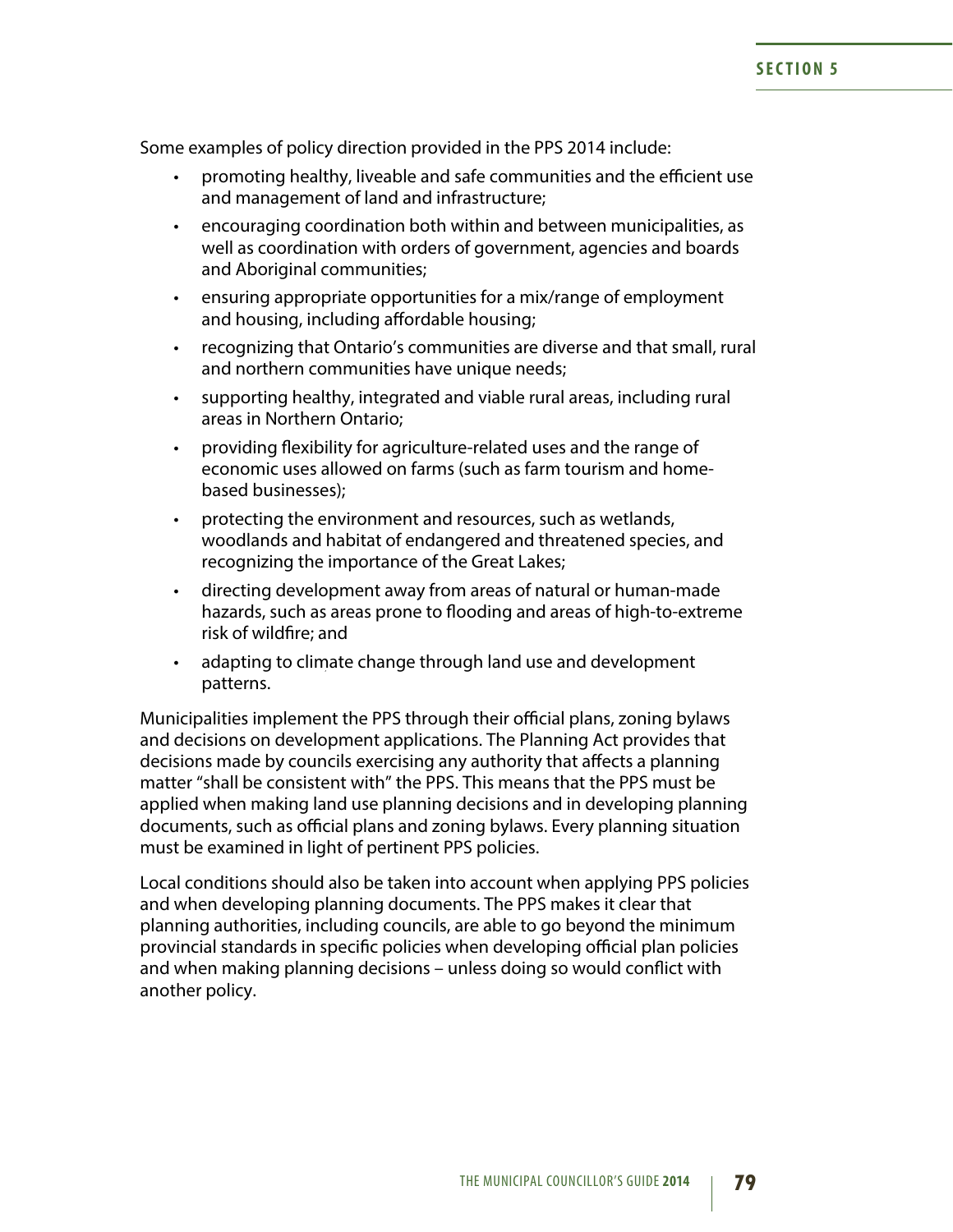### **Provincial Plans**

The PPS provides the policy foundation for a number of provincial plans, including the Greenbelt Plan and the Growth Plan for the Greater Golden Horseshoe.

Unlike the PPS, which applies province-wide, a number of provincial plans apply to particular areas in the province. They provide more detailed policy direction to address specific needs or objectives in the geographies where they apply – such as environmental, growth management and/or economic issues.

Where a provincial plan is in effect, planning decisions must conform with, or not conflict with, the applicable provincial plan.

In addition to the PPS and provincial plans, other provincial initiatives intersect with land use planning, including:

- • **[Biodiversity:](http://www.ontario.ca/ministry-natural-resources-forestry) It's in Our Nature** Ontario's plan to conserve biodiversity
- • **[Ontario's Great Lakes Strategy](https://www.ontario.ca/environment-and-energy/ontarios-great-lakes-strategy)** Ontario's vision, goals and priorities to help restore, protect and conserve the Great Lakes
- • **[CycleOn](http://www.mto.gov.on.ca/english/pubs/cycling/)** Ontario's cycling strategy
- • **[Climate Ready](https://www.ontario.ca/environment-and-energy/climate-ready-adaptation-strategy-and-action-plan-2011-2014)** Ontario's climate change adaptation strategy and action plan

#### **The Ontario Municipal Board**

People do not always agree on planning decisions made by local planning authorities. Because of this, the Ontario Municipal Board (OMB) exists as an independent tribunal to hear appeals and make decisions on a variety of municipal land use planning matters. When people are unable to resolve their differences and/or disputes on decisions made by local planning authorities, they can appeal those decisions to the OMB. The failure of a planning authority to make a decision on most planning applications within specified time periods can also be appealed to the OMB.

When a matter is appealed to the OMB, the board takes the place of the local planning authority and can make a decision within the authority provided for in the Planning Act.

The OMB's decisions on all matters appealed to it under the Planning Act are final, with the following exceptions:

- when the Minister of Municipal Affairs and Housing (MMAH) has declared a matter to adversely affect a provincial interest;
- when a request is made to the OMB for a review of its decision; and
- when the OMB's decision is appealed to Divisional Court.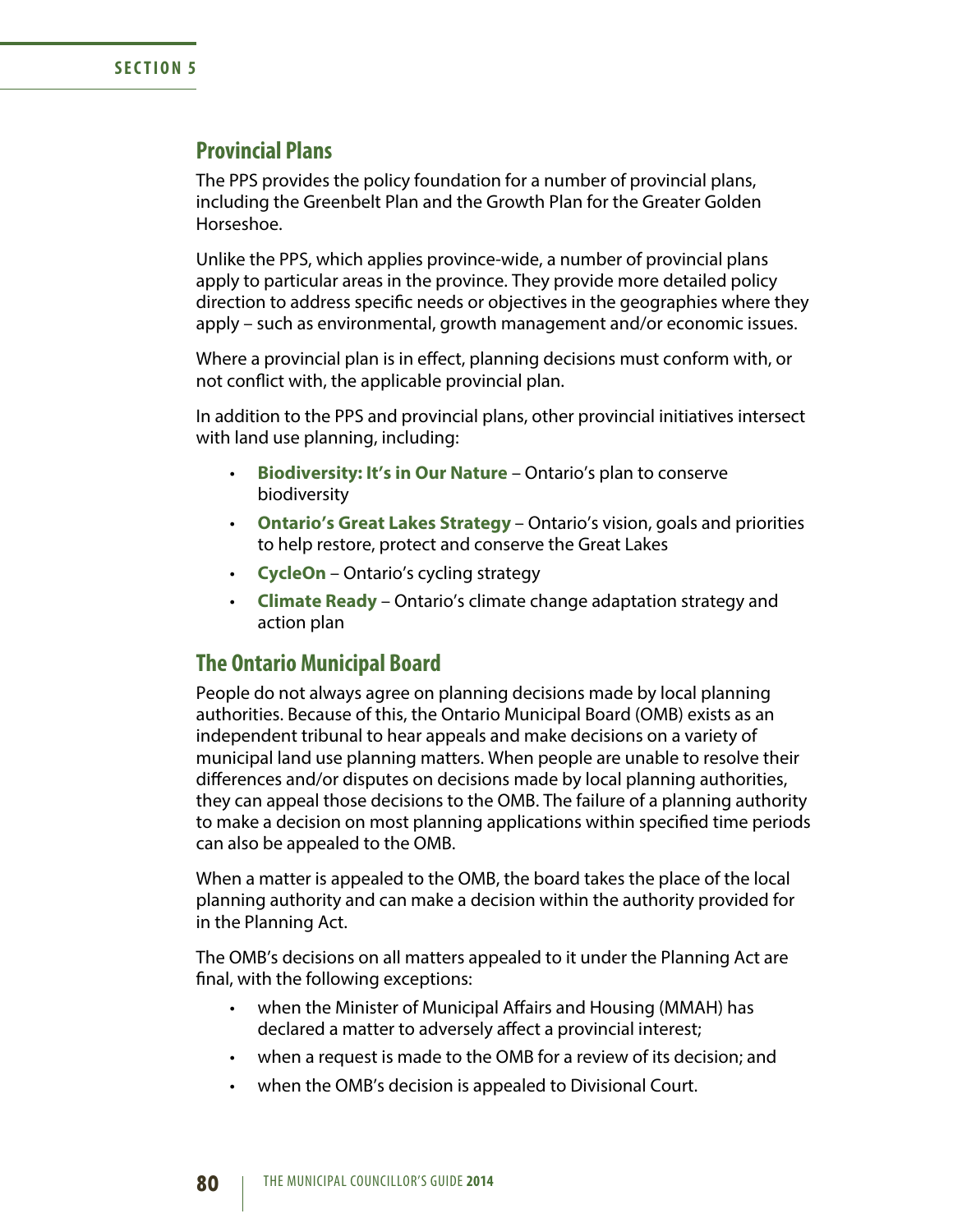Any person or public body, subject to meeting certain requirements, can appeal a planning decision with reasons to the OMB or, in the case of minor variance and consent application decisions, to a Local Appeal Body (LAB), if your municipality has established one.

Participation in the municipal planning process is an important criterion if the public wishes to make an appeal. You may therefore wish to encourage your constituents to participate in planning matters of interest to them. Some planning decisions regarding policies and applications relating to settlement area boundaries or new areas of settlement, employment areas and second residential dwelling units cannot be appealed. In such cases, you should always ask municipal planning or legal staff to advise you on whether a matter can be appealed. This is another reason why council must consider all relevant local and provincial interests when making decisions.

### **One Window Planning Service and Municipal Plan Review**

While municipalities are primarily responsible for implementing the PPS through official plans, zoning bylaws and local planning decisions, the authority to make land use planning decisions may rest at the provincial or the local level. As a councillor, it is important to understand the authority that your municipality has been delegated or assigned for different land use planning functions.

Where MMAH is responsible for land use planning decisions under the *Planning Act*, there is a process in place referred to as the "one window planning service". This streamlined service communicates provincial planning interests and decisions to municipalities using one voice. For example, MMAH approves all upper-tier and single-tier official plans and official plan updates.

Where municipalities or planning boards are responsible for land use planning decisions, there is a process in place referred to as "municipal plan review". For example, some upper-tier and some single-tier official plan amendments are exempt from MMAH's approval.

These approval processes were created by the province to:

- act as one-stop portals between decision-makers and applicants for land use matters;
- co-ordinate provincial or municipal positions back to an applicant;
- maximize the effectiveness of early consultation;
- • ensure consistent decision-making; and
- improve planning service delivery and use resources efficiently.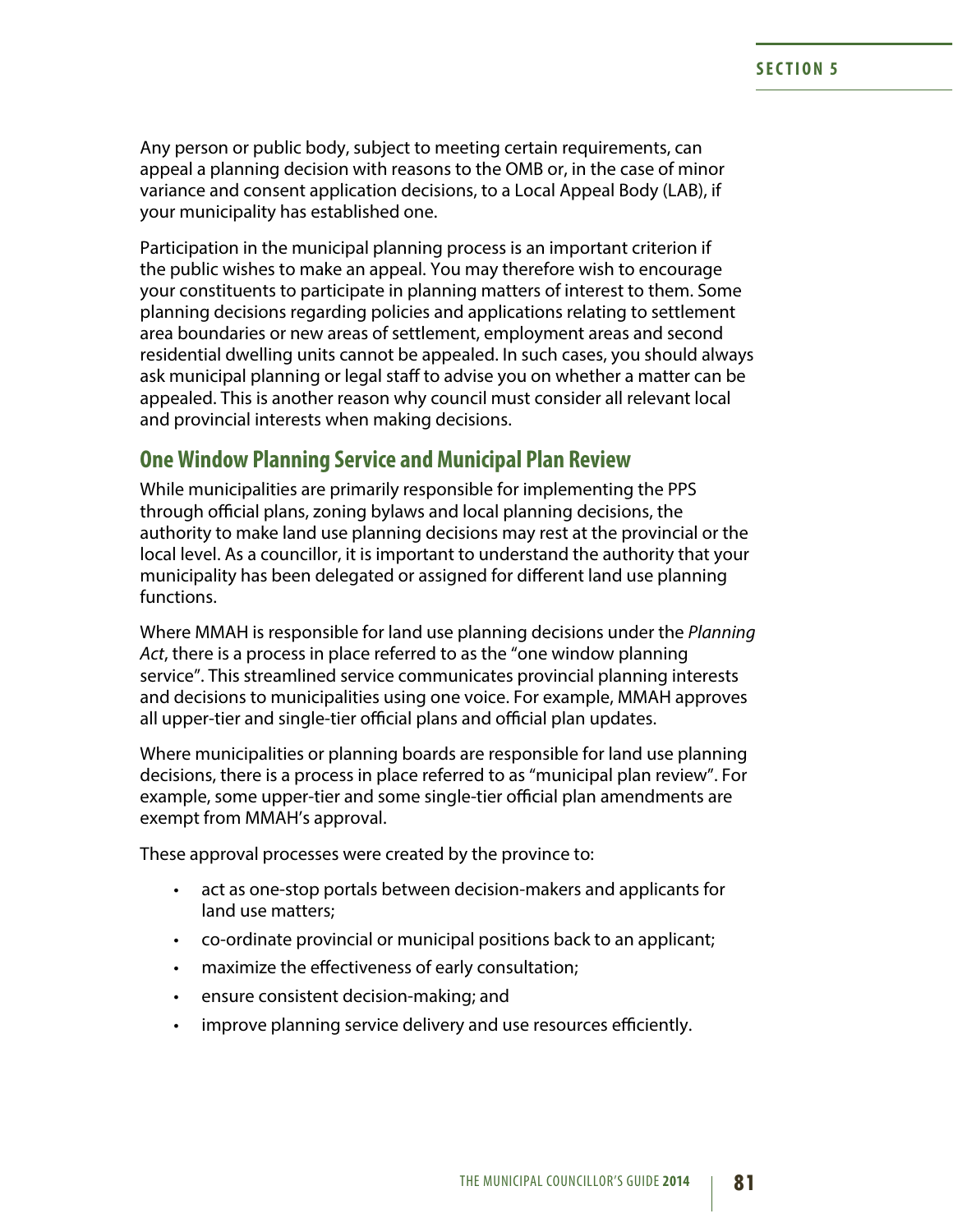The two processes differ in several key ways:

| <b>One Window Planning Service</b>                                                                                   | <b>Municipal Plan Review</b>                                                                                                                     |
|----------------------------------------------------------------------------------------------------------------------|--------------------------------------------------------------------------------------------------------------------------------------------------|
| MMAH provides an integrated<br>provincial decision on<br>applications                                                | Municipalities review and make<br>$\bullet$<br>decisions on local planning<br>applications                                                       |
| Eight partner ministries<br>collaborate to provide advice<br>and technical support to<br>MMAH (guided by an internal | Municipalities are responsible<br>$\bullet$<br>for obtaining technical expertise<br>through external experts, peer<br>review, background studies |
| memorandum of understanding<br>known as the "One Window<br>Protocol")                                                | Municipalities access provincial<br>ministries for technical (not<br>policy) support and data sharing                                            |
| Province prepares guidance<br>and support materials and may<br>provide education and training                        |                                                                                                                                                  |

Regardless of the decision-maker, early consultation is encouraged to ensure an efficient process with the early identification of key planning issues. Decisions shall be consistent with the PPS and conform with or not conflict with provincial plans where applicable. All decision-makers must make responsible, accountable and timely planning decisions.

### **Municipal Empowerment**

Over the last several years the province has been providing municipalities with up to date official plans with additional authority to make their own local, streamlined, site specific decisions. This allows the province to focus its resources on reviewing and approving new official plans and five-year official plan updates.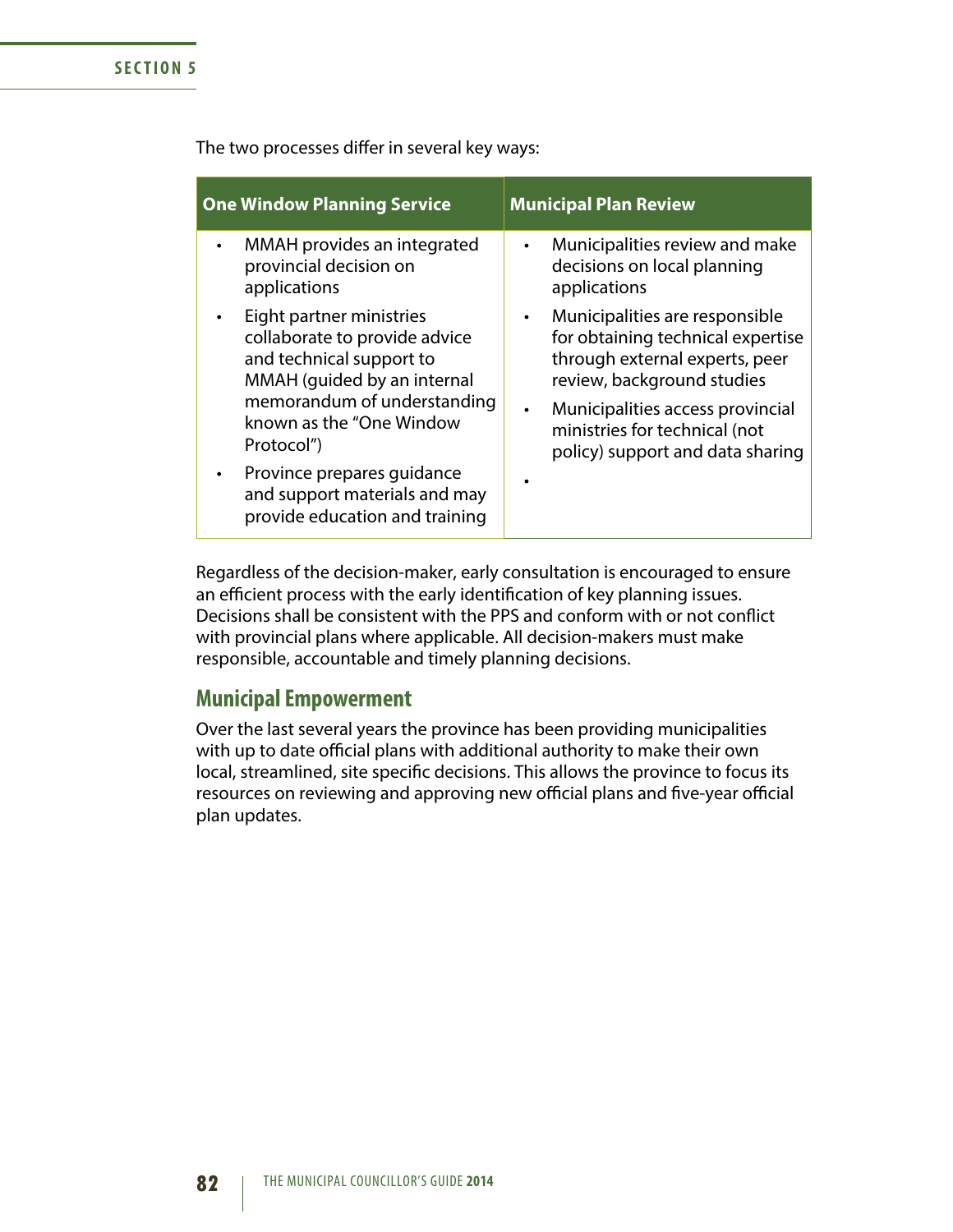# **FIGURE 1: THE PLANNING FRAMEWORK**

#### **THE PUBLIC**

- • Early involvement in consultations/meetings
- • Keep informed
- • Provide input (e.g. attend public meetings, express views on development proposals and participate in making policy)

#### **PROPONENTS/APPLICANTS**

- **Early consultation with** municipality/planning approval authority
- Submit complete application
- Meet provincial policy, and local official plan(s) and zoning requirements
- Community involvement

#### **MUNICIPAL COUNCIL**

- Adopt up-to-date official plan
- • Early consultation
- Decisions "shall be consistent with" PPS
- Public notice and meetings
- Apply provincial and local interests
- Decision making on planning applications
- Defend decisions at OMB
- Measure performance

#### **THE PROVINCE**

- • Policy and statute development
- • Approval authority for certain planning matters
- • Broad provincial/inter-regional planning
- • Education and training
- Technical input
- • Research and information
- Performance measures

#### **ONTARIO MUNICIPAL BOARD**

Appeal body for hearing and deciding planning matters

**Figure 1** provides you with an overview of the responsibilities and roles of the main parties involved in the planning system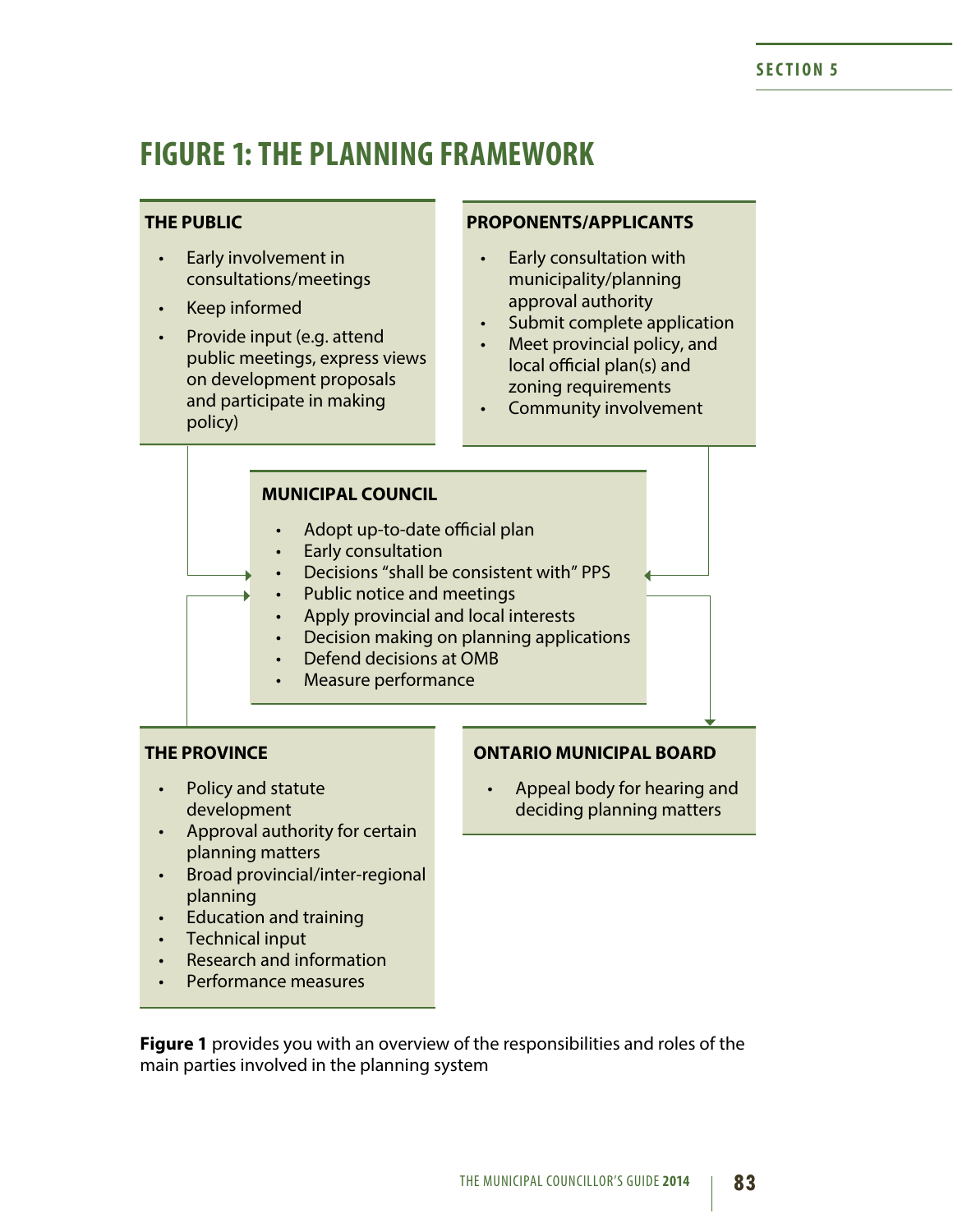# **MUNICIPAL PLANNING TOOLS**

This section describes the key planning tools provided by the Planning Act. These tools help municipalities plan and control development and achieve priorities like affordable housing, economic development and adapting to climate change. Reviewing your municipality's planning documents and discussing them with planning staff will give you a better understanding of their use and application.

### **The Official Plan**

An official plan describes your municipality's policies on how land should be used over the long term to meet the specific needs of your municipality. It is prepared with input from you and your municipality's citizens and businesses.

As a councillor, it is your role to make decisions on new official plans, plan updates and privately and municipally proposed amendments to the plan. You must also ensure that those decisions are consistent with the PPS, and conform with or do not conflict with any applicable provincial plan.

It is important for your official plan to be up-to-date. Your official plan addresses issues such as:

- where new housing, industry, offices and shops will go;
- what environmental features are to be protected;
- specific actions to be taken to achieve climate change objectives (view the Planning for Climate Change Info Sheet at [http://www.mah.gov.](http://www.mah.gov.on.ca/Page6857.aspx) [on.ca/Page6857.aspx\)](http://www.mah.gov.on.ca/Page6857.aspx);
- what services, like roads, water mains, sewers, parks and schools, will be needed (and the financial implications of maintaining these assets through, for example, alignment with your asset management plan);
- when, and in what order, parts of your municipality will grow; and
- • community improvement initiatives.

When preparing an official plan, municipalities must inform the public and give people an opportunity to voice their concerns and opinions. For example, council must hold at least one public meeting before the plan is adopted.

In the case of a statutory five-year official plan update, a public open house must be held prior to the public meeting. At the beginning of the review process a special meeting of council must be held to determine if changes to official plan policies are necessary.

When an official plan has been adopted, the Planning Act requires that notice of adoption be given to any person who asked for it. Once adopted by the municipality, a copy of the official plan is sent for final approval to the appropriate approval authority.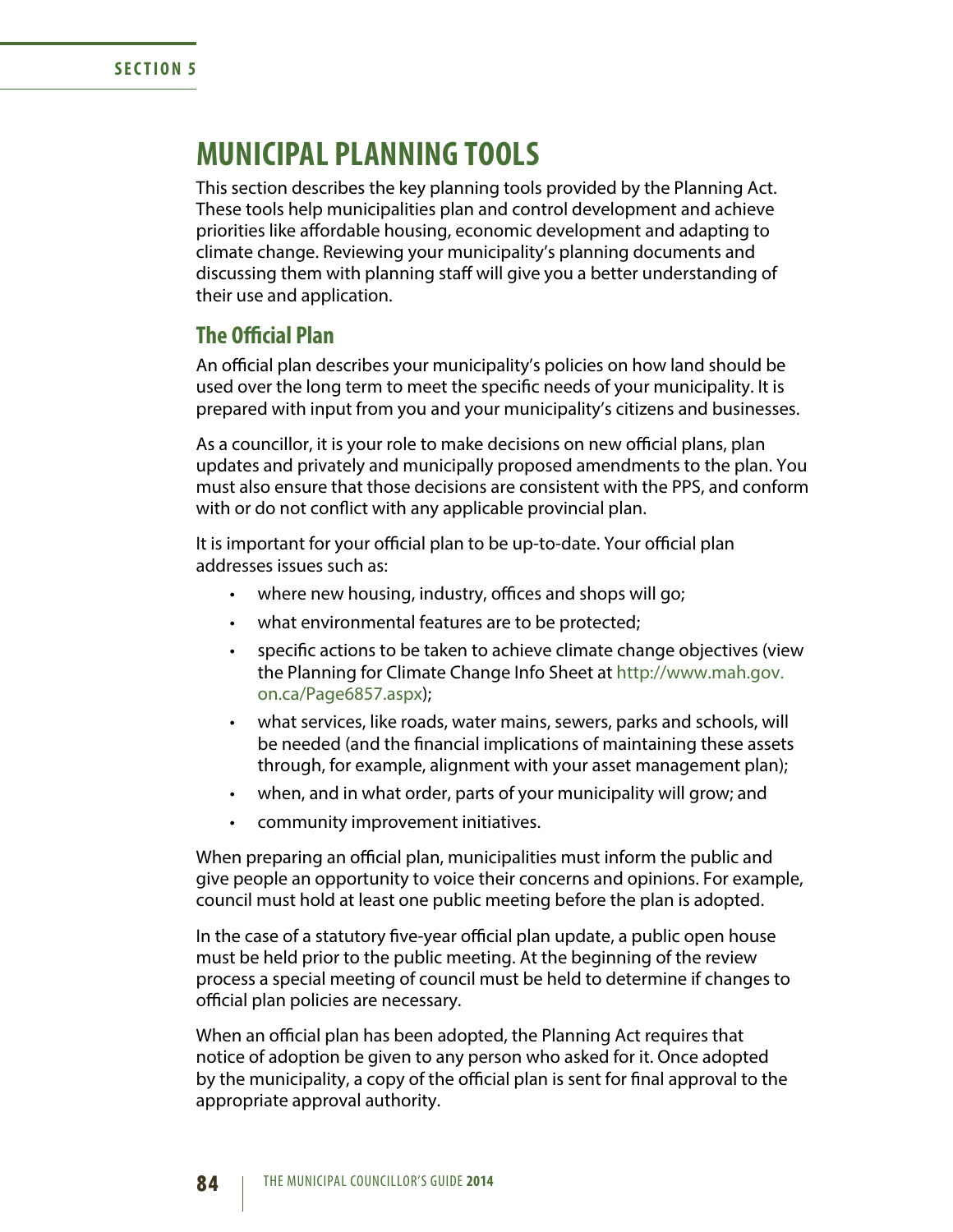The approval authority is the Minister of MAH or the upper-tier municipality that has been assigned the authority to approve lower-tier municipal official plans. It is the responsibility of the approval authority to approve, refuse or modify the plan in whole or in part. Once approved, there is a 20-day appeal period provided for in the Planning Act. If no appeal is made, the plan comes into effect at the end of the 20-day period.

However, if all or part of the plan is appealed or if there is an appeal of the approval authority's failure to make a decision within the legislated timeframe, the OMB deals with the matters under appeal and makes the final decision. If the OMB approves the plan, it then comes into effect. Figure 2 provides an overview of the key steps in the official plan process.



# **FIGURE 2: THE OFFICIAL PLAN PROCESS**

**Figure 2** focuses on the basic process – some steps/details are not shown.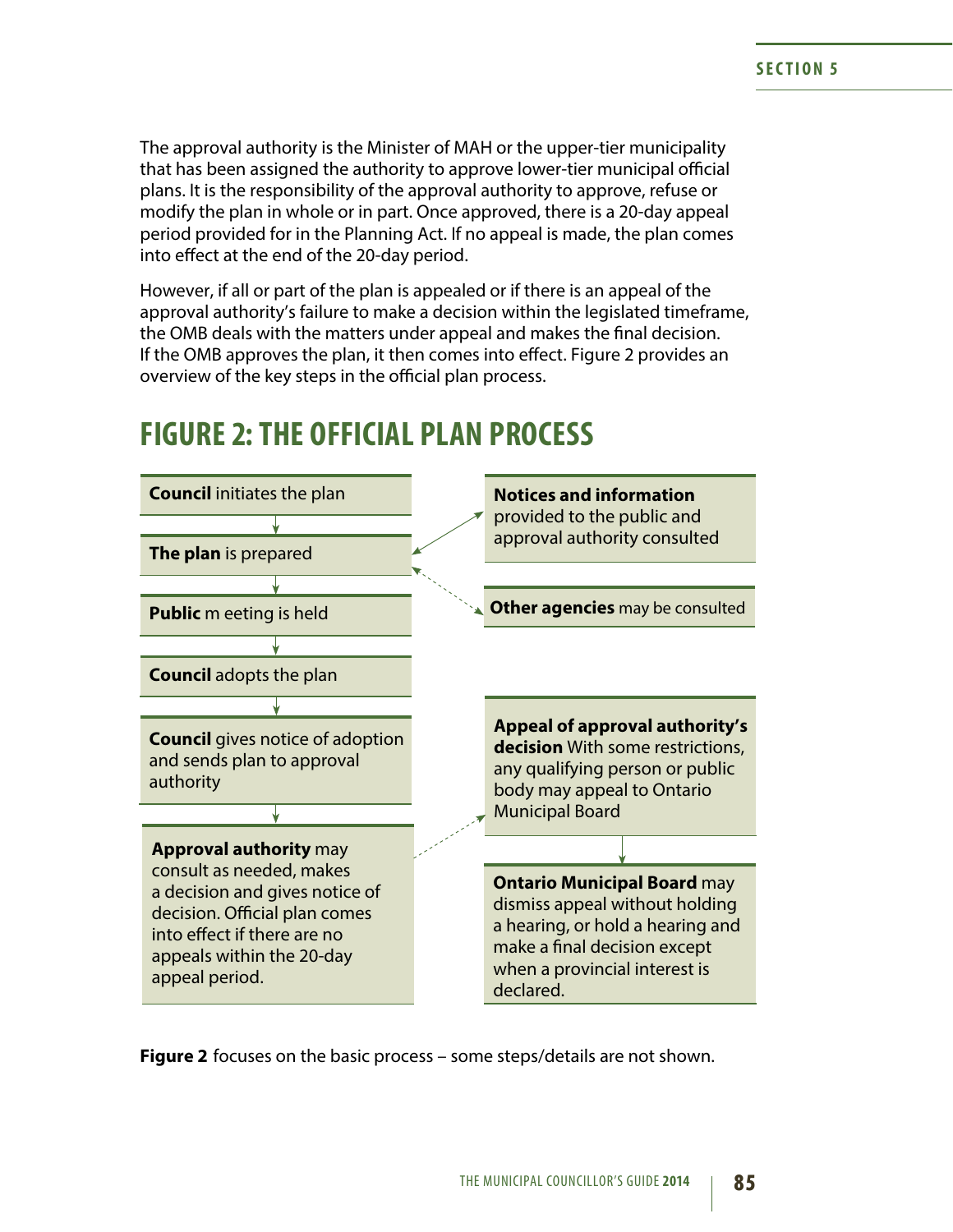As a councillor, you should be aware that council may amend an official plan at any time. For example, the needs of a community change and evolve and changes may be necessary to allow desirable development that your current plan does not permit. These changes may be made through an official plan amendment, which is prepared and approved in the same manner as the plan itself. An amendment can be initiated by the municipality or by the public.

In addition, the official plan amendments of some municipalities are exempt from approval. In these cases, the approval authority has exempted a municipality from requiring its formal approval of the amendment. However, after a municipality gives notice of its adoption of an official plan amendment, any person, or public body that has made an oral submission at a public meeting or a written submission prior to adoption, or the approval authority, can appeal the adoption to the OMB within the 20-day appeal period allowed by the Planning Act, provided the amendment is of the type permitted to be appealed by the Act.

If there is no appeal, the amendment comes into effect automatically on the day after the 20-day appeal period expires. You may wish to ask your municipal staff if your municipality's official plan amendments are exempt from approval by the approval authority.

Your municipality's official plan provides the overall direction and guidance for planning in your community. Once approved, it means that:

- you and the rest of council and municipal staff must follow the plan;
- all public works (for example, new sewers) must conform with the plan; and
- • all bylaws must conform with the plan.

If your municipality has an official plan, you are required to update the official plan at least every five years to ensure it conforms with or does not conflict with provincial plans, has regard to matters of provincial interest and is consistent with the PPS. In addition, if the official plan has policies dealing with the designation of areas of employment and/or policies dealing with the removal of land from areas of employment, these policies must be re-examined as part of the statutory five year update.

These measures ensure the plan is kept current and is sensitive to both provincial and municipal circumstances. An up to date official plan supports investment-ready communities with a local vision for how the community will develop.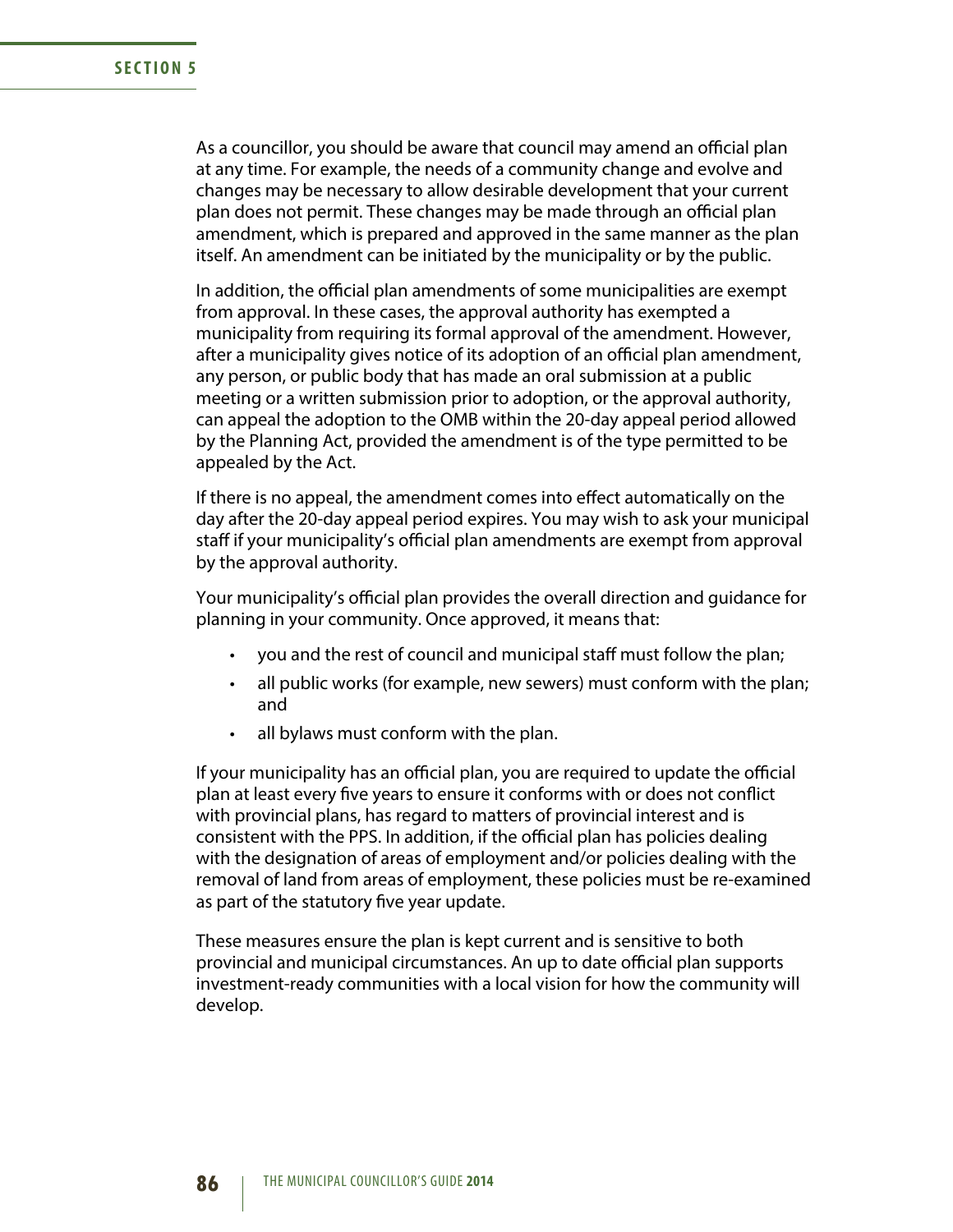### **The Zoning Bylaw**

The zoning bylaw controls the use of land. It implements the objectives and policies of the official plan by regulating and controlling specific land uses (and as such, must conform with the plan). A zoning bylaw achieves this by stating exactly:

- what land uses may be permitted;
- where buildings and other structures can be located;
- • which types of buildings are permitted; and
- lot sizes and dimensions, parking requirements, building heights and setbacks from a street or lot boundary.

As an elected representative, it is your job to make decisions on new zoning bylaws, updates to the zoning bylaw, and municipally and privately initiated zoning amendments. You must ensure those decisions are consistent with the PPS, and conform with or do not conflict with any applicable provincial plan. As well, zoning decisions must conform with the official plan.

As with an official plan, your municipality must consult the public when preparing a zoning bylaw. A public meeting must be held before the bylaw is passed. Citizens may make their views known either verbally at the public meeting or through written submissions before the bylaw is passed. Only a person or public body that does this may appeal all or part of a council's decision, provided the matter may be appealed. Your municipal staff can advise you on which matters can and cannot be appealed.

Your municipality must also provide 20 days advance notice of the public meeting and provide information about the proposed bylaw. After all concerns have been fully considered, council has the authority to pass or refuse to pass the zoning bylaw.

Zoning bylaw amendments (or re-zonings) may be necessary when the existing bylaw does not permit a proposed use or development of a property. A rezoning follows the same basic process as passing the zoning bylaw itself, including appeal rights to the OMB. An amendment can be initiated by the municipality or by the public.

Any person or public body, provided certain requirements are met, may appeal your council's decision to the OMB within 20 days of the date the notice of the passage of the bylaw is given. This can be done by filing the appeal with your municipal clerk. When an appeal is lodged, the OMB holds a public hearing and may approve, repeal or amend the bylaw. If no appeal is filed within the appeal period, the bylaw is considered to have taken effect on the day it was passed by council.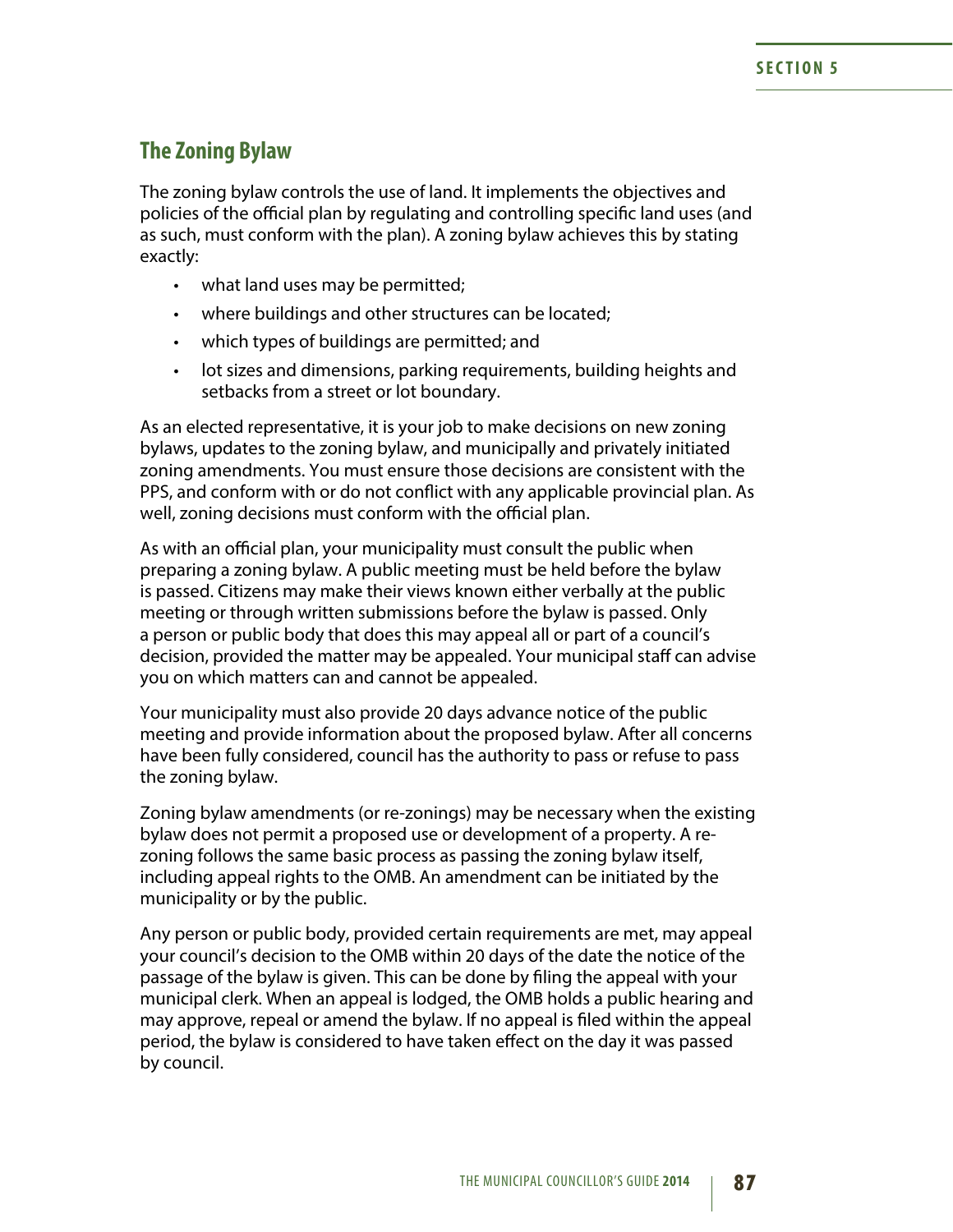A municipality must update its zoning bylaw to conform with its official plan within three years following the official plan's five-year update. A municipality is required to hold an open house to give the public an opportunity to review and ask questions about the proposed bylaw at least seven days before the public meeting.

Having an up-to-date zoning bylaw ensures that the locally developed policies in the official plan are capable of being fully realized in a timely manner. It is an important element of being an investment-ready community.

# **FIGURE 3: ZONING BYLAW PROCESS**



**Figure 3** provides you with a general overview of the zoning bylaw process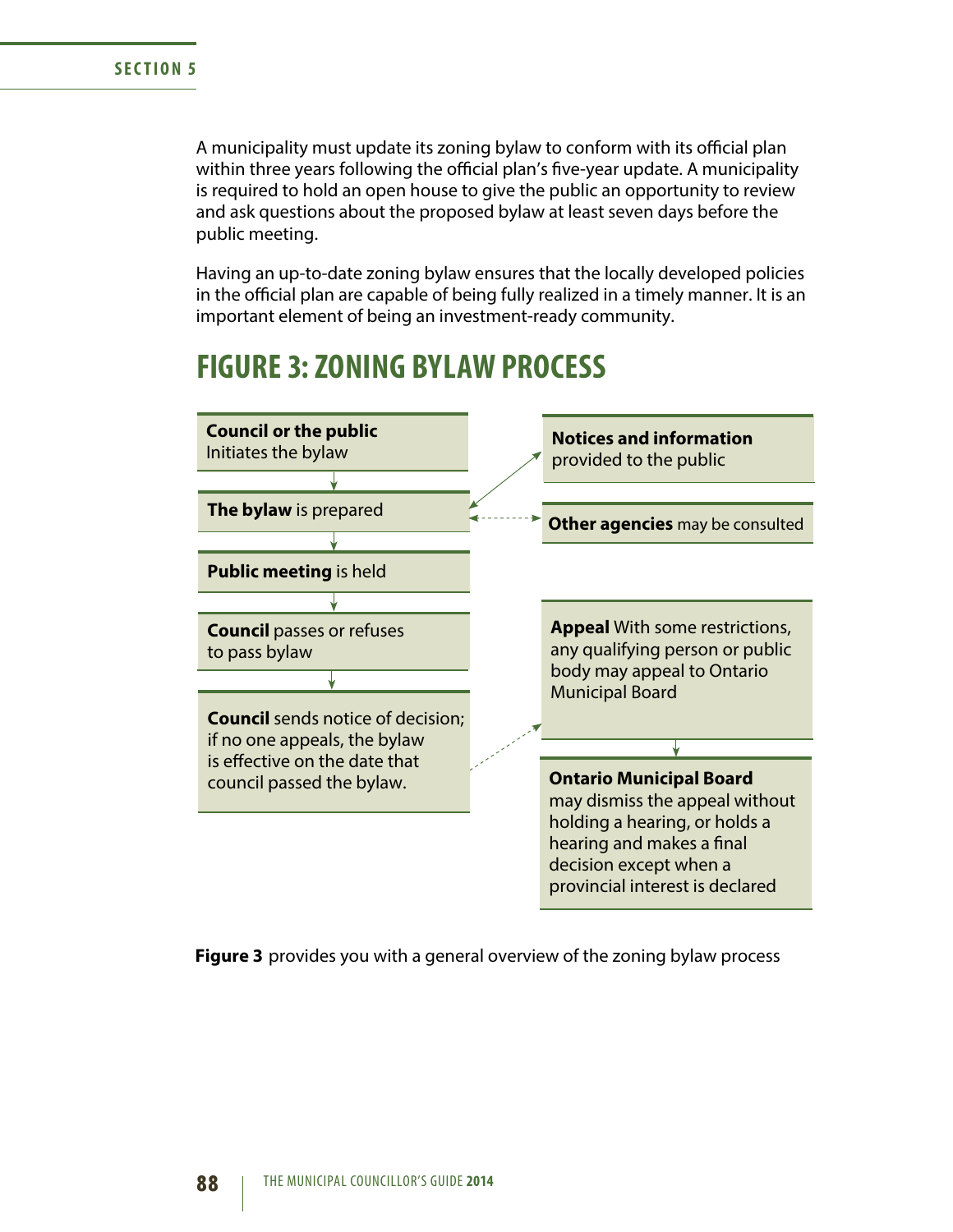### **Minor Variances**

Generally, if a development proposal does not conform exactly to a zoning bylaw, but is desirable and maintains the general intent and purpose of the official plan and the zoning bylaw, an application may be made for a minor variance. For example, a property owner with an odd-shaped lot may propose a development that does not meet the zoning bylaw's minimum side yard setbacks. In this case, granting a minor variance eliminates the need for a formal re-zoning application. However, unlike a zoning amendment, it does not change the existing bylaw. A minor variance allows for an exception from a specific requirement of the zoning bylaw for a specific property, and allows the owner to obtain a building permit.

Minor variances are obtained by applying to the local committee of adjustment, which is appointed by council to resolve minor problems in meeting zoning bylaw standards applications. The application process includes a public hearing and a decision by the committee of adjustment.

Any person or a public body may appeal a decision of the local committee of adjustment to the OMB or a local appeal body (LAB) if the municipality has chosen to establish one. The OMB or LAB may dismiss an appeal or make any decision that the committee could have made on the original application.

### **Plans of Subdivision**

The provisions of the Planning Act apply when a property is proposed to be subdivided into separate parcels of land that can be sold separately. A subdivision plan must be prepared and submitted to the appropriate approval authority. Your municipal staff or planning board officials will advise you on which body approves subdivision plans in your municipality or planning area. Subdivision approval ensures that:

- the land is suitable for its proposed use;
- the proposal conforms to the official plan in your municipality, as well as to provincial legislation and policies; and
- your municipality is protected from developments that are inappropriate or may put an undue strain on municipal facilities, services or finances.

Decisions must be consistent with the PPS and conform with or not conflict with any applicable provincial plan.

The process begins when a property owner (or an authorized agent) submits a proposed draft plan of subdivision application to the approval authority for its review. The approval authority consults with municipal officials and other agencies that are considered to have an interest in the proposed subdivision (such as utility companies). In addition, a public meeting must be held with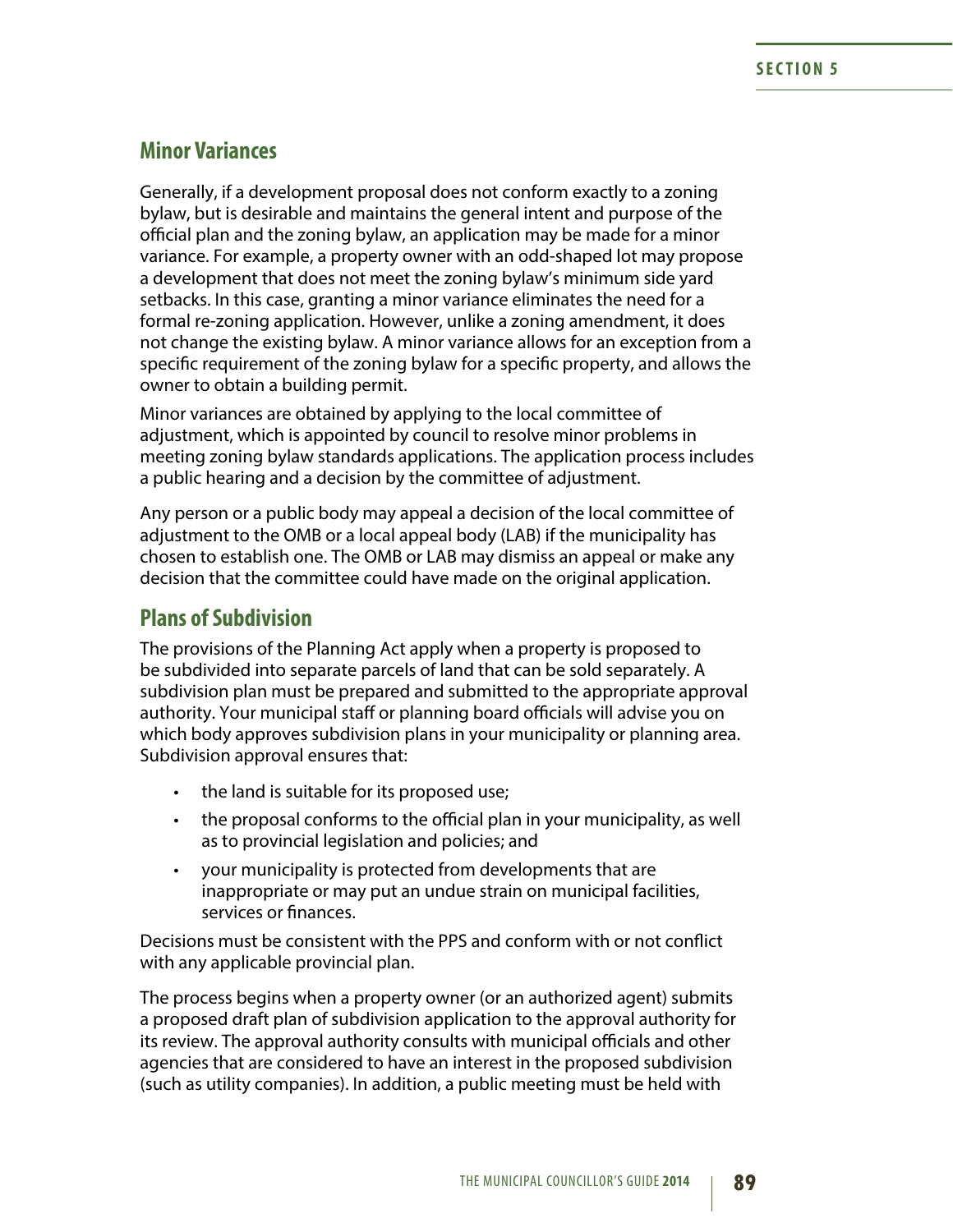advance notice. Each application is reviewed in light of existing policies, legislation and regulations.

Comments received from the consulted agencies (including the municipality in which the proposed subdivision lands are located) are also reviewed. The approval authority may either "draft approve" or refuse an application. A draft approval will generally be subject to one or more conditions that must be fulfilled before the subdivision plan is eligible for final approval and registration. These might include:

- a road widening;
- parkland dedication;
- signing of a subdivision agreement between the municipality and the developer; and
- • re-zoning requirements.

For example, the proponent may be required, as a condition to granting final approval, to enter into a subdivision agreement with your municipality and/or the approval authority to guarantee that services within the subdivision (such as roads and sidewalks) will be constructed to your municipality's standards. When all draft approval conditions have been met, the subdivision plan receives final approval and can then be registered. The registered plan is a legal document that sets out the precise boundaries of the property, the dimensions of the blocks and building lots (including facilities such as parks and schools) and the widths of all streets, walkways, etc., within the property.

Any person or public body who makes their views known by making an oral submission at the public meeting and/or a written submission to the approval authority before draft approval is granted may appeal a decision or conditions within 20 days of a decision being given. However, only the applicant or a public body may appeal conditions of approval after the 20 days have expired. A person or public body who has made an oral submission at the public meeting or a written submission to the approval authority before it made its decision, or made a written request to be notified of any changed conditions, may appeal any changed condition for which notice is required to be given. Figure 4 provides an overview of the subdivision process.

Subdivision approval authorities also have authority to grant approval of condominium proposals pursuant to the Condominium Act, 1998. Although the condominium approval process has not been included in this section, it is similar to the subdivision process with certain modifications.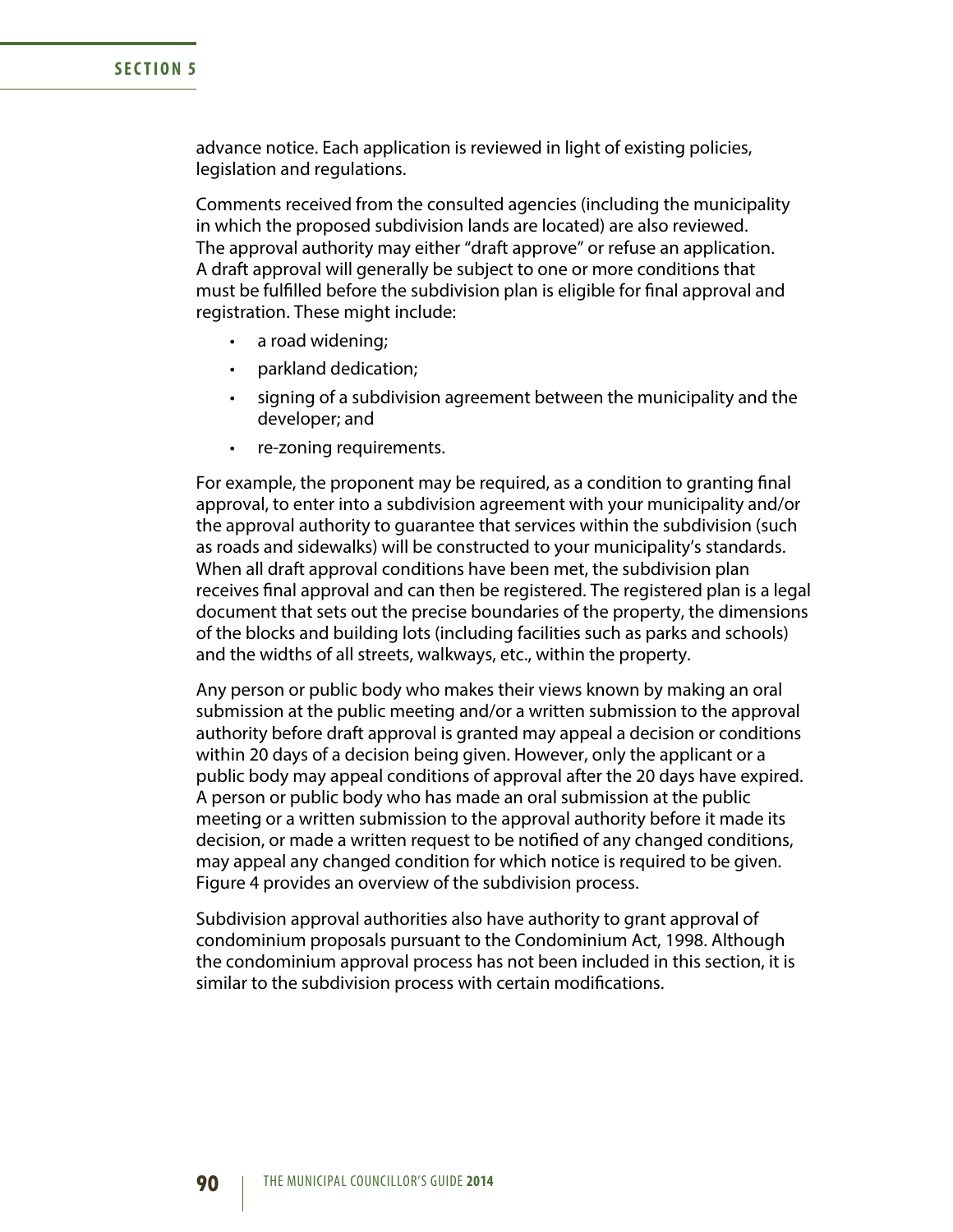# **FIGURE 4: THE SUBDIVISION PROCESS**



**Figure 4** focuses on the basic process – some steps/details are not shown.

### **The Consent Process**

Your municipality can also use the consent process for subdividing property. For example, a property owner who wants to create only one or two new lots may apply for a consent (sometimes referred to as a "land severance"). Consent-granting authority may reside with a municipal council, a committee of adjustment, a land division committee, a planning board or the Minister of MAH. Municipal staff will advise you on which body is responsible for land severances in your municipality. Consent decisions must be consistent with the PPS and conform with or not conflict with any applicable provincial plan.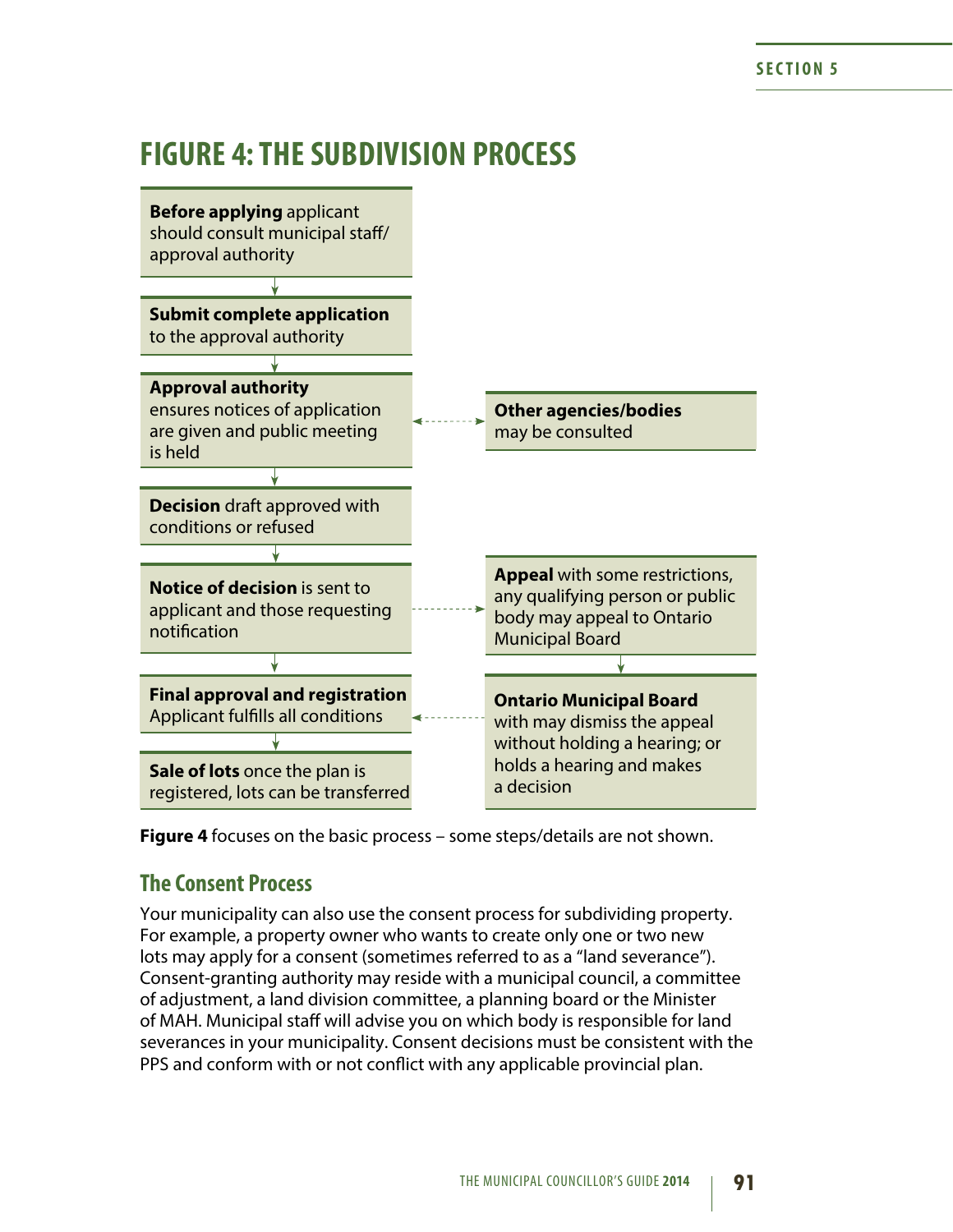When evaluating a consent application, the approval body consults with the municipality in which the subject lands are located, and with agencies that are considered to have an interest in the proposed consent. Many approval bodies will also hold a public meeting with advance notice. Once the approval body has made a decision, it must notify the applicant and any person or public body that has requested notification within 15 days. A 20-day appeal period follows the giving of the notice. If the consent-granting authority does not make a decision within the legislated period of 90 days from the date the application was received, the applicant may appeal the lack of decision to the OMB.

Similar to a subdivision draft approval, a consent approval (known as a provisional consent or consent-in-principle) may have certain conditions attached to it. There may be requirements for a road widening, parkland dedication or a re-zoning. If the consent conditions are satisfied within one year, the consent-granting authority issues a certificate of consent. If any of the conditions remain unsatisfied, the provisional approval expires automatically.

Appeals to the OMB – or to the LAB, if the municipality has chosen to establish one – must be filed with the consent-granting authority. When a decision is appealed, the OMB or LAB holds a hearing and can make any decision that the consent-granting authority could have made on the application. Figure 5 provides an overview of the consent process.

It is important to note that a consent (or plan of subdivision) is required in order to sell, mortgage, charge or enter into any agreement for a portion of land for 21 years or more. If the two parts are split already (by a road, for example) consent may not be needed. Other instances requiring consents include rights-of-way, easements and changes to existing property boundaries.

If a landowner is proposing to create a number of lots, a plan of subdivision rather than a consent is generally the best approach for the proper and orderly development of the property.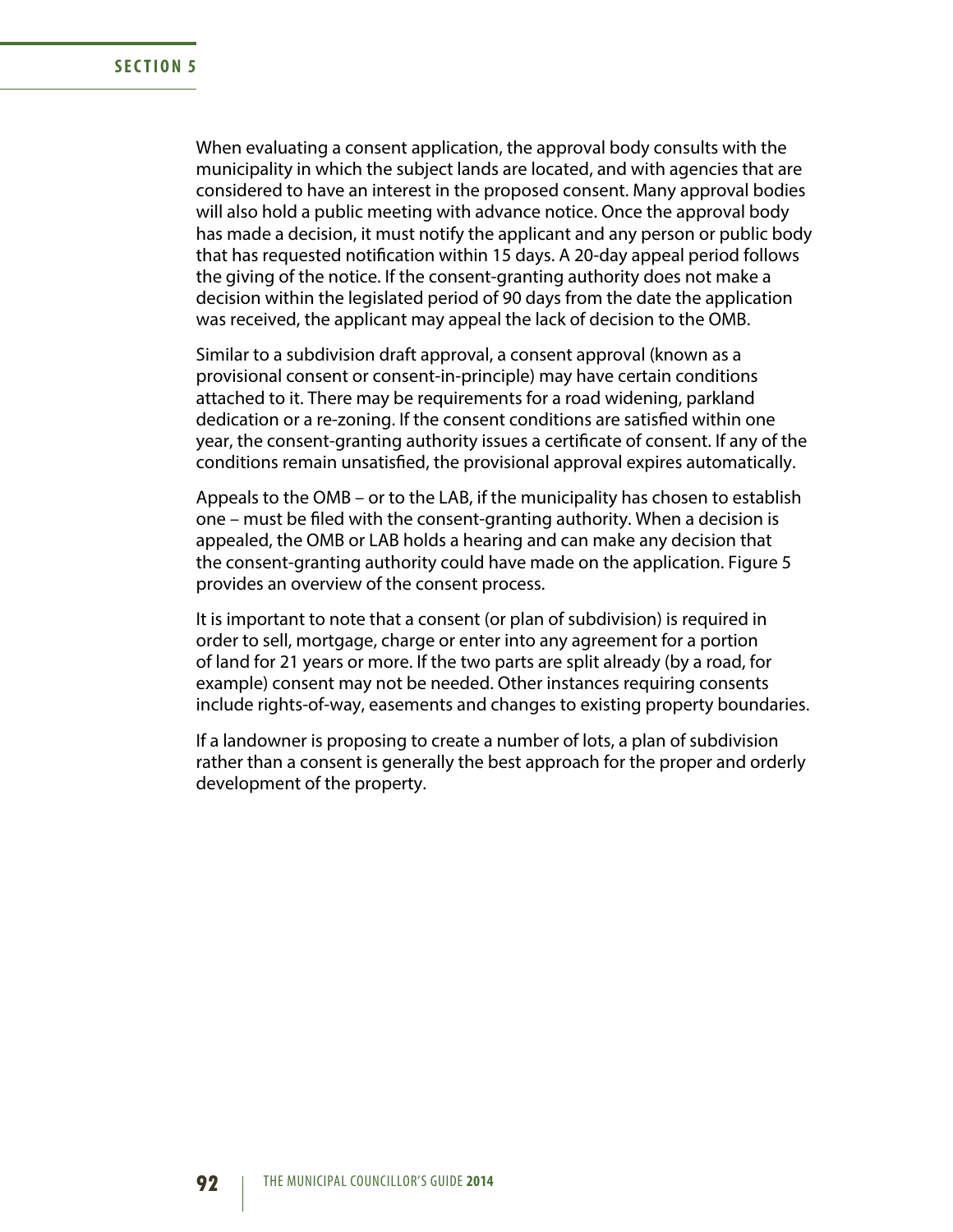# **FIGURE 5: THE CONSENT PROCESS**



**Figure 5** focuses on the basic process – some steps/details are not shown.

### **Site Plan Control**

Site plan control gives municipalities detailed control of how a particular property is developed and allows municipalities to regulate the various features on the site. Council can designate areas of site plan control, in which case developers must submit plans and drawings for approval before undertaking development. Site plan control can regulate certain external building, site and boulevard design matters (for example, character, scale,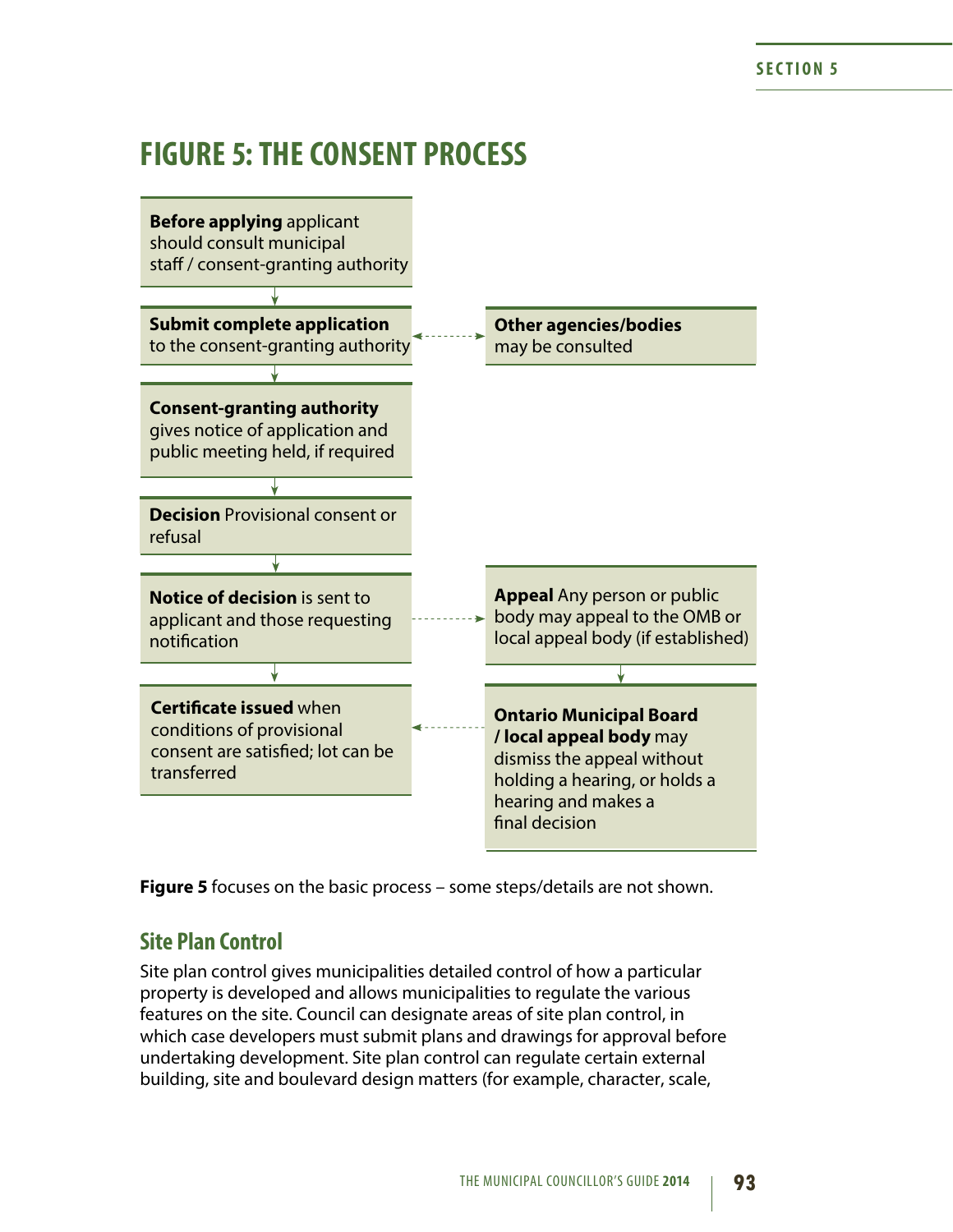appearance, sustainable streetscape design) and can be used to mitigate and adapt to climate change (for example, green infrastructure, low-impact development features). Further, you may require a site plan agreement with a developer. The agreement could set out details such as parking areas, elevations and grades, landscaping, building plans and services. The agreements can be registered on title and must be complied with by the owner and all subsequent owners.

#### **Community Improvement**

A community improvement plan (CIP) is another important municipal planning tool. The Planning Act allows municipalities to prepare community improvement policies in a CIP. The policies describe plans and programs that encourage redevelopment and/or rehabilitation improvements in a community. Municipalities are required to consult with MMAH as part of this process.

Improvements may include:

- • industrial area remediation and redevelopment;
- streetscape and facade improvements;
- • refurbishing of core business areas; and
- heritage conservation of homes or commercial buildings.

They may also include land assembly policies to make projects feasible or to create financial incentives that encourage increased housing choices, mixed densities and compact spatial forms in redevelopment and/or rehabilitation areas. Municipalities can make grants or loans within the CIP project areas to help pay for certain costs. Some municipalities have established Tax-Increment-Equivalent Financing programs as part of CIPs.

#### **Development Permit System (DPS)**

The DPS is a relatively new (2006) optional tool that municipalities can use to streamline and facilitate development, promote economic development, promote brownfield redevelopment, enhance environmental protection and build strong communities.

#### Information can be found at: [http://www.mah.gov.on.ca/Page5911.aspx.](http://www.mah.gov.on.ca/Page5911.aspx)

The DPS provides a land use approval system that combines the zoning, site plan and minor variance processes into one application and approval. It provides additional local flexibility in the land use planning system by permitting variations in development standards and discretionary uses. These are subject to criteria and minimum and/or maximum standards that are set out in a development permit bylaw. A DPS also allows a municipality to establish conditions that can be imposed in making decisions on development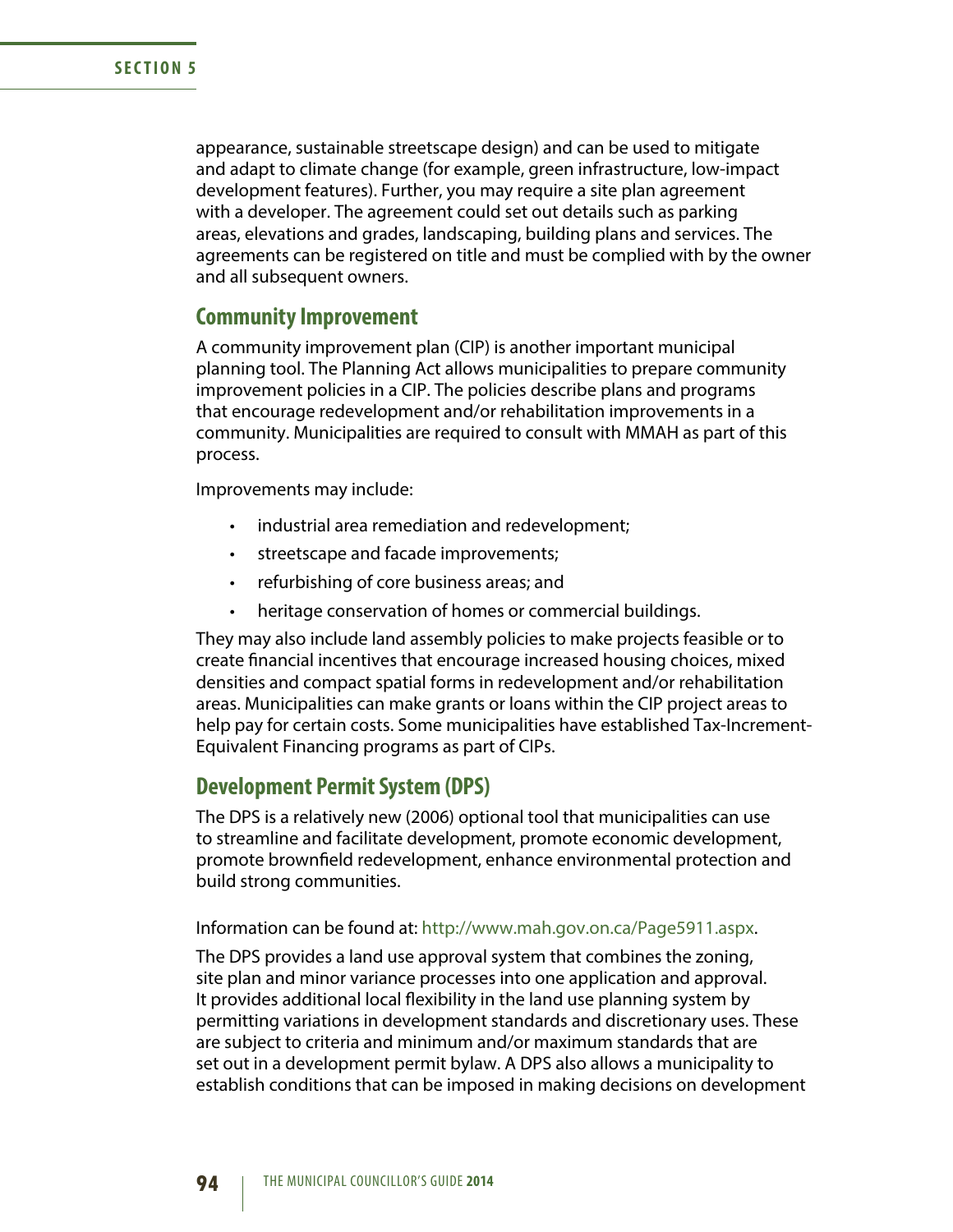permit applications, including conditions requiring the provision of community facilities or services.

Enabling official plan policies and a development permit bylaw are required to implement the DPS. Public participation and the appeal process are focused at the front end of the system, which results in increased certainty.

#### **Affordable Housing**

There are a number of tools under the Planning Act, the Municipal Act, 2001 and the Development Charges Act, 1997 that can be used to help create affordable housing. MMAH has released a handbook entitled Municipal Tools for Affordable Housing that can be accessed at [http://www.mah.gov.on.ca/](http://www.mah.gov.on.ca/AssetFactory.aspx%3Fdid%3D9270) [AssetFactory.aspx?did=9270](http://www.mah.gov.on.ca/AssetFactory.aspx%3Fdid%3D9270).

For example, as part of the Ontario Long-Term Affordable Housing Strategy, the Planning Act was amended to facilitate the creation of second units to help improve housing affordability.

While numerous municipalities had already done so, the Planning Act now requires all municipalities to establish official plan policies and amend their zoning bylaws to allow second units in detached, semi-detached, row houses and ancillary structures. The second unit policies, once established, cannot be appealed to the OMB except at the time of an official plan five-year update.

Another land use planning tool that is designed to encourage affordable housing is the garden suite. Garden suites are temporary one-unit, detached residences containing housekeeping facilities that are ancillary to existing houses and that are designed to be portable. To provide potential homeowners with more certainty given the potential expense of installing a garden suite, the Planning Act was also amended to increase the number of years garden suites may be temporarily authorized from 10 to 20 years.

### **Economic Development through Land Use Planning**

Municipal councils can promote economic development through their land use planning decisions and by implementing planning tools. Having an up to date official plan and zoning bylaw can help your municipality be investment-ready in order to seek and take advantage of economic opportunities. A number of planning and financial tools are available in the Planning Act, the Municipal Act, 2001 and the Development Charges Act, 1997 and set out in a handbook entitled "Municipal Planning and Financial Tools for Economic Development" [\(http://www.mah.gov.on.ca/Page9392.aspx\)](http://www.mah.gov.on.ca/Page9392.aspx).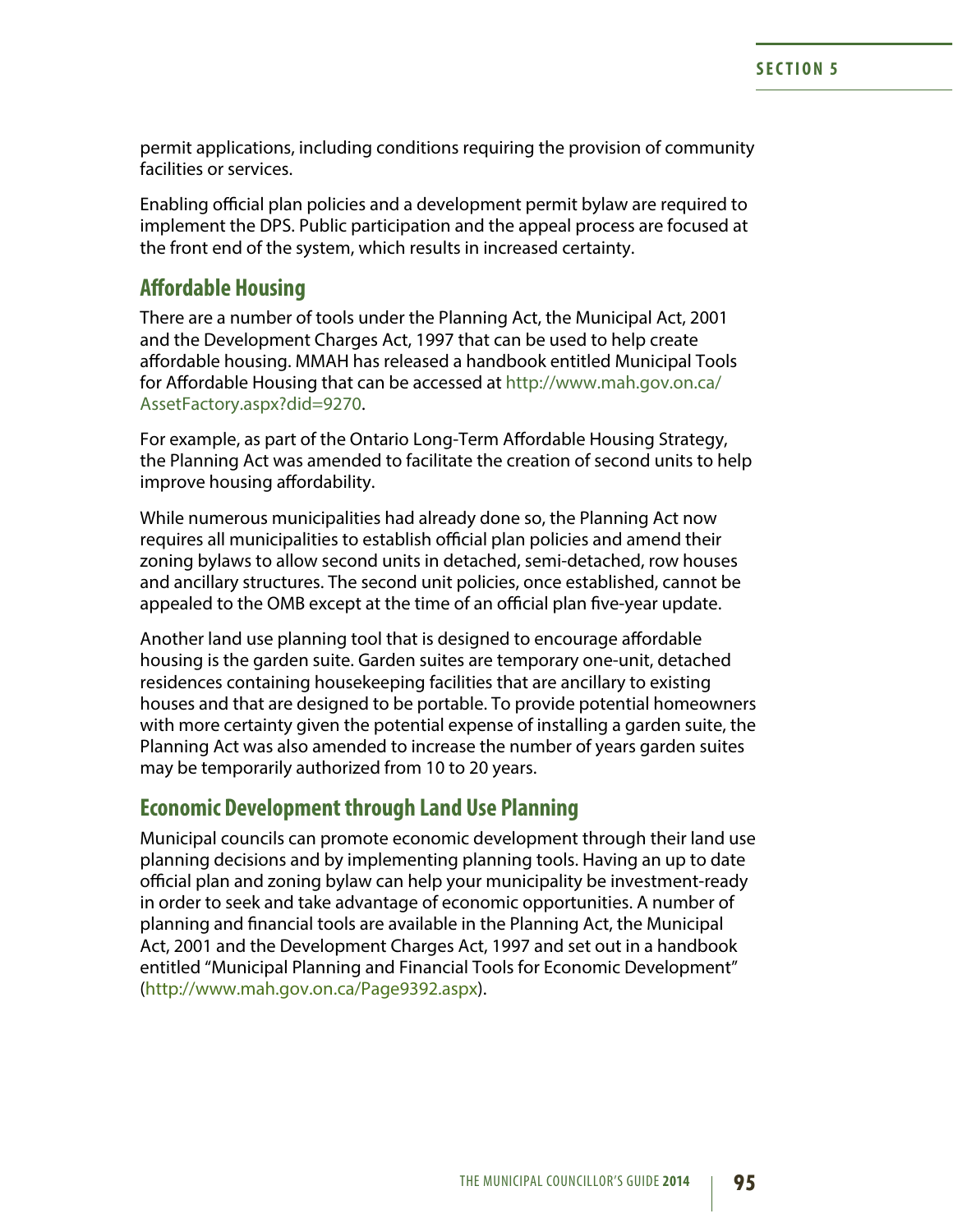The following table summarises some of the Planning Act tools and their benefits:

| <b>Planning Act Tool</b>                                         | <b>Description</b>                                                                                                                                                                                                | <b>Benefit</b>                                                                                                                                                                                                |
|------------------------------------------------------------------|-------------------------------------------------------------------------------------------------------------------------------------------------------------------------------------------------------------------|---------------------------------------------------------------------------------------------------------------------------------------------------------------------------------------------------------------|
| Community<br><b>Improvement Plans</b><br>(CIPs) (Section 28)     | CIPs are used by<br>municipalities as one<br>means of planning and<br>financing development<br>activities that effectively<br>use, reuse and restore<br>lands, buildings and<br>infrastructure.                   | Municipalities can make<br>grants or loans within<br>CIP project areas to help<br>pay for certain costs.                                                                                                      |
| <b>Brownfields Community</b><br><b>Improvement Planning</b>      | Provincial participation<br>through the Brownfields<br><b>Tax Incentive Program</b><br>(BFTIP) matches<br>municipal brownfield<br>CIP property tax<br>incentives with the<br>provincial education tax<br>portion. | Can provide financial<br>incentive by making<br>cleanup and<br>development less<br>expensive.                                                                                                                 |
| <b>Development Permit</b><br>System (Section 70.2)               | Optional land use<br>planning tool that<br>replaces a standard<br>multi-layered<br>development approval<br>process (zoning,<br>site plan and minor<br>variance), with a single<br>process.                        | Results in a more<br>streamlined, timely<br>development process<br>that:<br>Reduces review<br>timelines to 45<br>days<br>Removes third<br>party appeals<br>to the Ontario<br><b>Municipal Board</b><br>(OMB). |
| Protection of<br><b>Employment Lands</b><br>(Sections 22 and 34) | No appeal of a council<br>refusal to re-designate/<br>rezone lands from<br>employment to other<br>uses.                                                                                                           | Allows municipalities<br>to maintain a sufficient<br>supply of serviced and<br>ideally located (i.e.<br>near transit, highways,<br>ports, rail, airports)<br>employment lands.                                |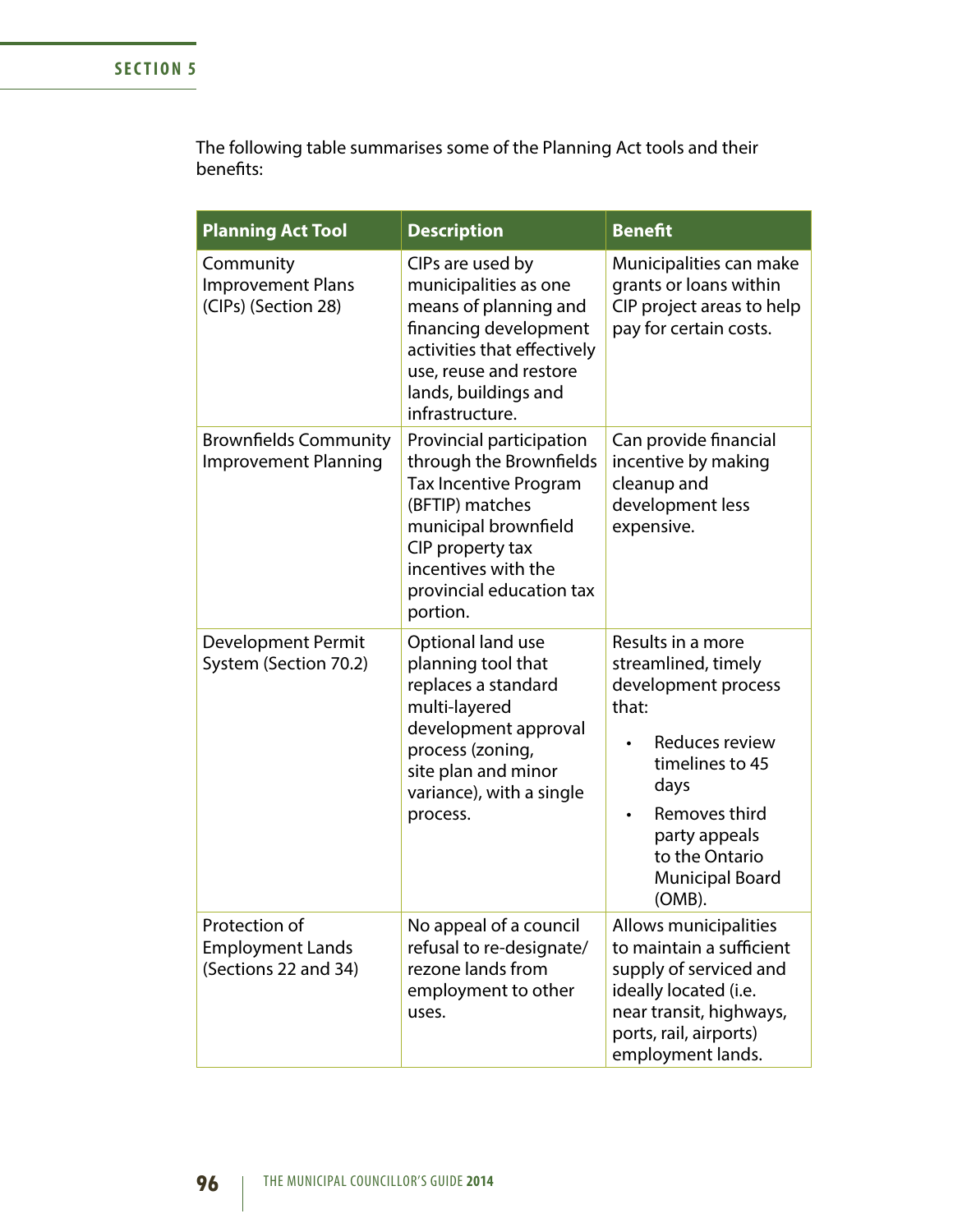| <b>Planning Act Tool</b>                                                                            | <b>Description</b>                                                                                                                                                                                                                                                                                                                    | <b>Benefit</b>                                                                                                                                                                                                             |
|-----------------------------------------------------------------------------------------------------|---------------------------------------------------------------------------------------------------------------------------------------------------------------------------------------------------------------------------------------------------------------------------------------------------------------------------------------|----------------------------------------------------------------------------------------------------------------------------------------------------------------------------------------------------------------------------|
| <b>Bonusing (Section 37)</b>                                                                        | Allows municipalities<br>to give increased<br>height and density as<br>part of a zoning bylaw<br>in exchange for the<br>provision of "specified<br>facilities, services and<br>matters".                                                                                                                                              | Increased height and<br>density maximize use of<br>existing infrastructure.                                                                                                                                                |
| Reduction or waiving of<br>application fees (Section<br>69)                                         | A tool that provides<br>that council may reduce<br>or waive planning<br>application processing<br>fees.                                                                                                                                                                                                                               | Could reduce the cost of<br>planning approvals.                                                                                                                                                                            |
| Conveyance of Parkland<br>or Cash in lieu (Sections<br>42 and 51.1)                                 | Allows a municipality to<br>pass a bylaw applicable<br>to all or part of a<br>municipality, which can<br>require the conveyance<br>of land (up to 5%) for<br>park purposes or cash<br>in lieu as a condition<br>of development or<br>redevelopment (s. 42)<br>or as a condition of<br>approval of a plan of<br>subdivision (s. 51.1). | Could act as a<br>financial incentive if<br>the bylaw excludes<br>geographic areas<br>where development/<br>redevelopment is<br>desired or the condition<br>is not imposed on plans<br>of subdivision within<br>that area. |
| <b>Reduction of Cash in</b><br>Lieu of Parkland When<br>Sustainability Criteria<br>Met (Section 42) | Where sustainability<br>criteria set out in an OP<br>are met and no land is<br>available for conveyance<br>a municipality may<br>reduce cash in lieu of<br>parkland.                                                                                                                                                                  | Can reduce cost of<br>development and<br>redevelopment while<br>improving sustainability<br>(could result in energy<br>savings).                                                                                           |
| <b>Reduction or Exemption</b><br>from Parking<br><b>Requirements (Section</b><br>40)                | Provides that council<br>may enter into<br>an agreement to<br>reduce or exempt<br>an applicant from<br>parking requirements<br>in exchange for cash<br>payments.                                                                                                                                                                      | Could reduce cost of<br>development by not<br>having to supply as<br>much parking, which<br>can require additional<br>land or parking facilities.                                                                          |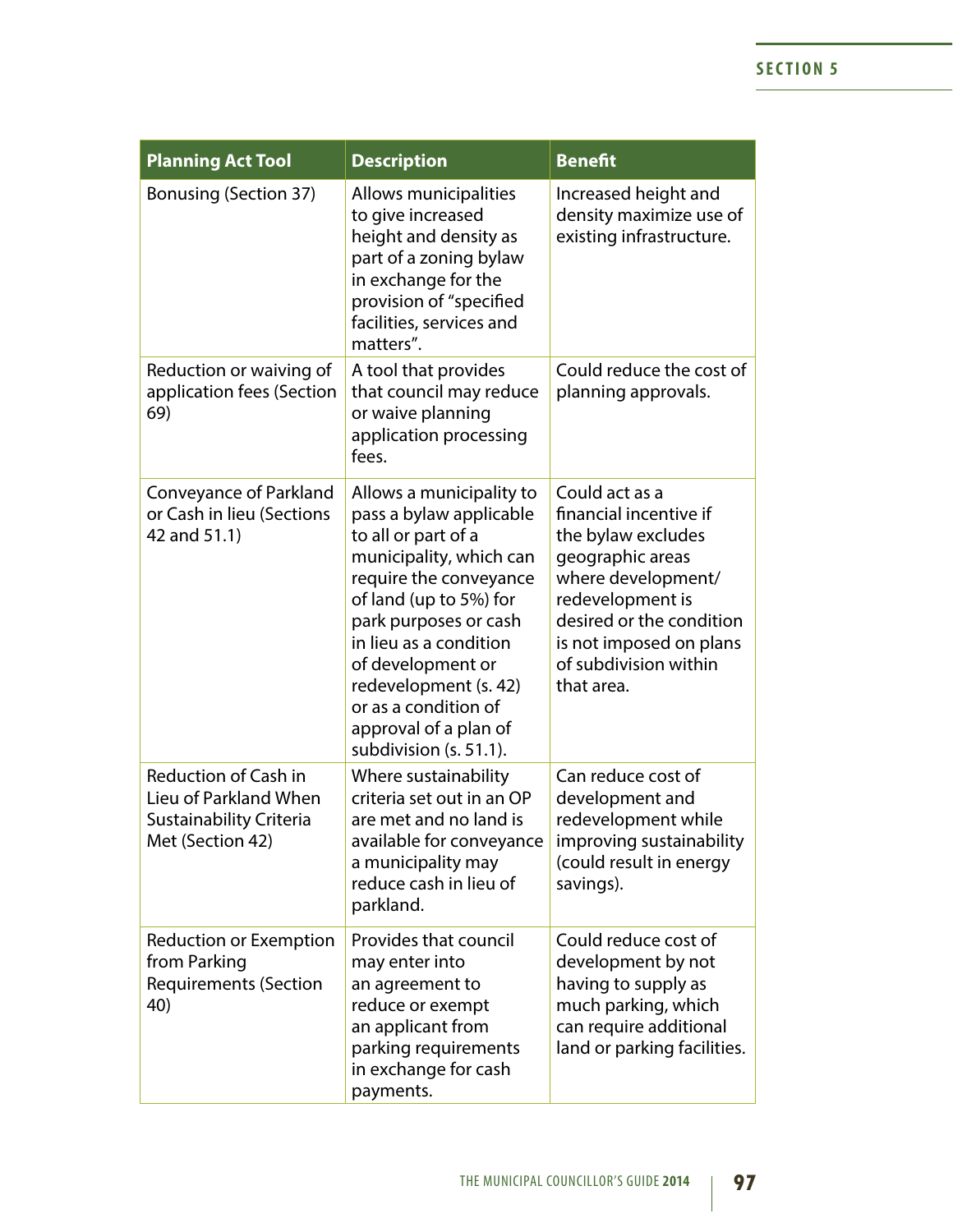### **A Balanced View**

Before approving any planning application, you and the rest of council should look closely at all the related environmental, social and financial costs and benefits that may affect your municipality.

Environmental considerations include the effects of development on land, air and water. Social considerations include the local need for housing and job opportunities, as well as the possible demand for additional services such as schools, parks, day cares, nursing homes, group homes and other social support facilities.

From a financial point of view, when developing new official plans or assessing planning applications, council should weigh the benefits of additional tax revenues in light of:

- the capital costs of the hard and soft services that will be required;
- the ongoing costs of maintaining those services; and
- the effects of both the initial and long-term costs on the tax rate and the existing ratepayers.

Your municipality may also be undertaking other long-term strategic initiatives such as asset management planning, long term financial planning and planning for affordable housing through a housing and homelessness plan. The objectives and outcomes of these exercises and your land use planning documents should align.

Responsible community planning involves examining both the potential positive and negative impact of a proposed development on your community. The policies your municipality adopts should reflect a balance between supporting the economy, meeting social needs and respecting the environment.

# **PARTICIPANTS IN LAND USE PLANNING**

In addition to technical experts, commenting agencies, and the provincial government, there are two other potential key players in the land use planning process: the public and Aboriginal communities.

#### **The Role of the Public**

The public plays an essential role in the planning process. Planning decisions made by council directly affect the people living in your community. The planning process is designed to give citizens the opportunity to share views on the planning policies of your community, examine planning proposals, register their concerns and ideas before decisions are made, and also to appeal decisions.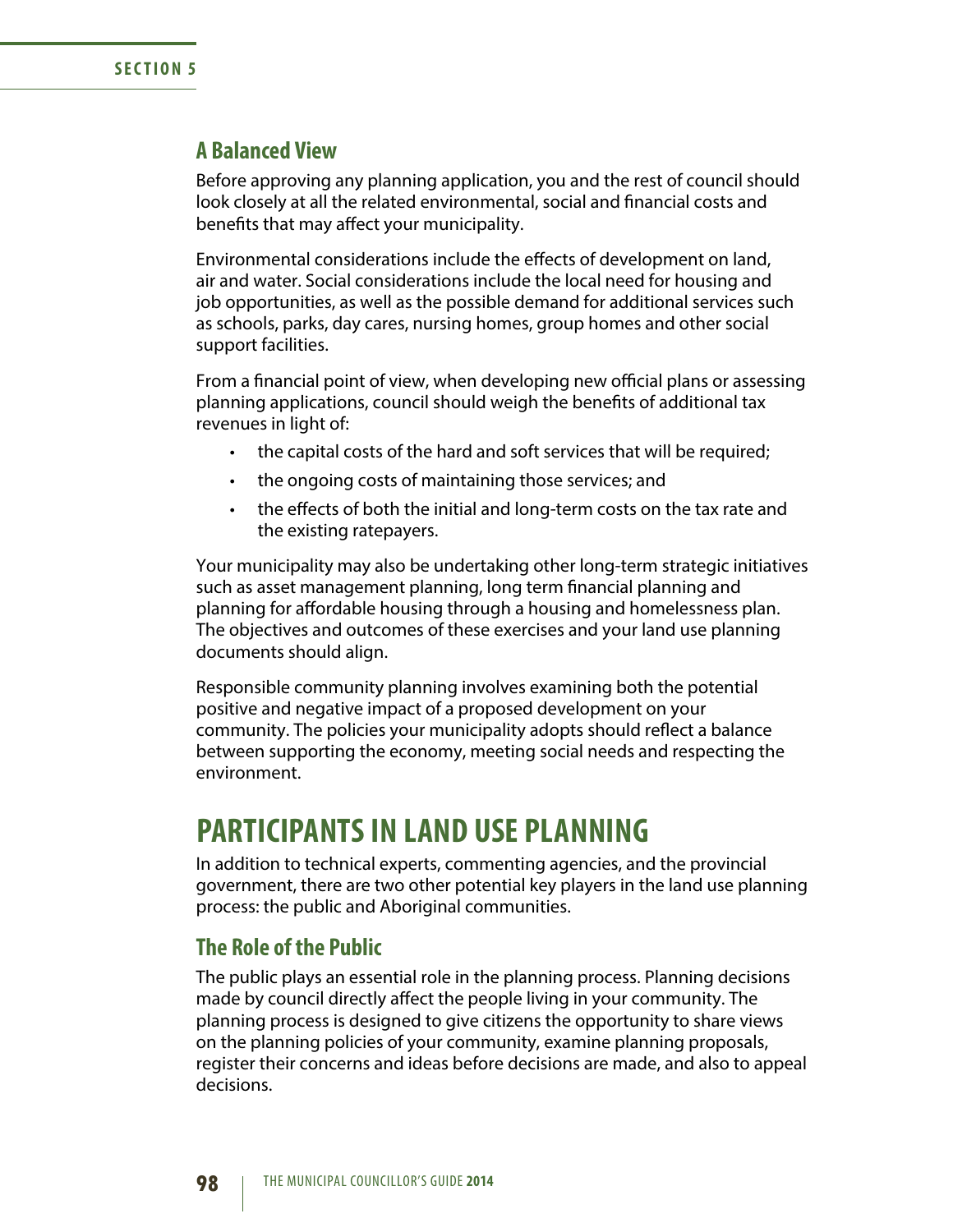To ensure that the public and stakeholders are involved and understand the details of the planning process, the Planning Act provides for certain regulations to be issued. For example, regulations exist that set out procedures for public involvement in the process, procedures for giving notice of planning applications and other procedures. Your municipal or planning board staff can explain the regulations related to public involvement in your municipality.

### **Engaging with Aboriginal Communities**

It makes good sense to improve or build new relations with Aboriginal communities, who, as neighbours or part of our communities, may have an interest in land use planning. Aboriginal communities may have an interest in municipal land use planning given the linkages between land use planning and Aboriginal economies and cultures, use of traditional lands, and commitment to a healthy environment. Where there are Aboriginal interests, it is important for your municipality to engage with Aboriginal communities as part of the land use planning process. When municipalities engage affected and/or interested Aboriginal communities on planning decisions, it allows them to build relationships, share information, and find common interests related to land use planning and economic development.

# **LAND USE PLANNING IN NORTHERN ONTARIO**

If you are a councillor in Northern Ontario, you probably know that some aspects of land use planning are different in your region. Some of the factors that make land use planning in Northern Ontario different include:

- All municipalities are "single-tier", in comparison to the "upper-tier" and "lower-tier" structure of much of southern Ontario.
- In contrast to its vast land base which covers 90 per cent of the province – about six per cent of the province's population lives in Northern Ontario. While over half of northerners live in the five biggest cities, many live in smaller, rural communities.
- Large portions of Northern Ontario have no municipal organization and are referred to as territory without municipal organization or "unincorporated" areas. While there are a number of local service delivery organizations in territory without municipal organization, including local roads boards, local services boards and planning boards, there are large areas where these services may not be available.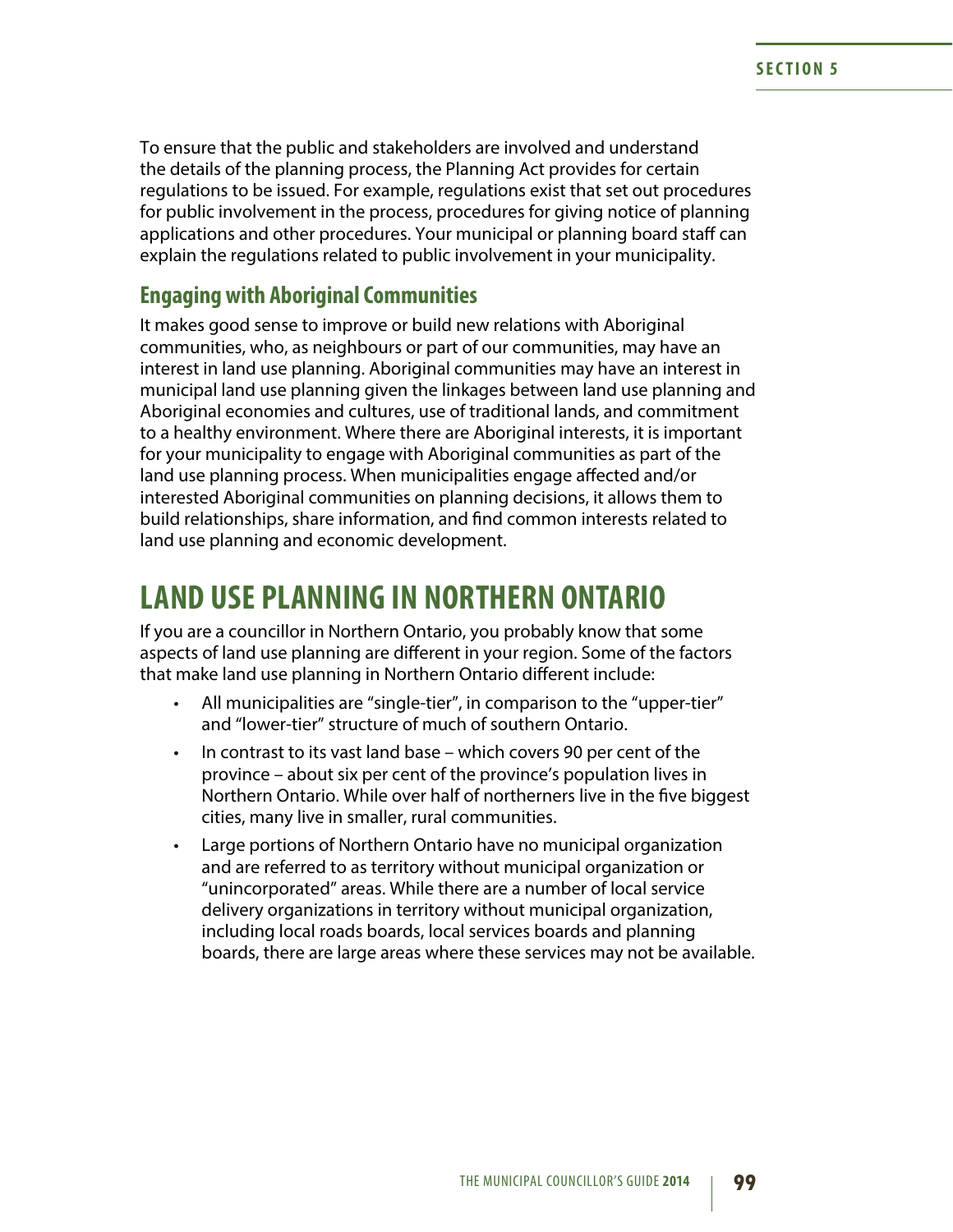Crown land makes up about 87 per cent of the province's land mass and more than 95 per cent of the land base in Northern Ontario. The Ministry of Natural Resources and Forestry is responsible for land use planning on Crown land, which is generally directed under the Public Lands Act or the Far North Act, 2010. In these cases, it is generally not subject to the Planning Act or the Provincial Policy Statement. Before Crown land is developed, however, the Ministry of Natural Resources and Forestry consults affected councils and takes any official plans and policies that are in effect into account.

Responsibility for land use planning in some northern municipalities and in areas without municipal organization is shared by planning boards and the Minister of MAH.

In non-Crown land areas without municipal organization where planning boards do not exist, the Minister of MAH continues to make decisions on land use matters such as land division. In some areas the Minister has put zoning orders in place to control land use and development.

Planning boards are unique to Northern Ontario and present an opportunity for municipalities to share planning services and coordinate development across municipal boundaries. In territorial districts, the Minister of MAH can define a planning area that may include two or more municipalities, one or more municipalities and unorganized territory, or only unorganized territory. The Minister can establish a planning board to handle land use planning activities in these areas.

- Members of planning boards representing municipalities are appointed by the local municipal councils, and members from areas without municipal organization are appointed by the Minister of MAH.
- • A planning board is authorized to prepare an official plan for a planning area. A planning board also has the power to pass zoning bylaws for areas without municipal organization within a planning area.
- Most planning boards have been delegated a range of other land use planning responsibilities from the Minister of MAH, such as the power to grant consents, approve subdivision applications and administer Minister's zoning orders.

Land use planning decisions in our provincial policy-led system are made by informed councillors who consider both technical advice from professional planning staff and the views of the community. Your involvement in community planning will require you to make decisions on issues of public concern that often may be controversial. Despite this, your participation in a process that will determine the future of your community may well be one of the most enduring and gratifying contributions you can make as a councillor.

You can access additional information on the MMAH website at [ontario.ca/](http://www.mah.gov.on.ca/Page186.aspx) [landuseplanning](http://www.mah.gov.on.ca/Page186.aspx).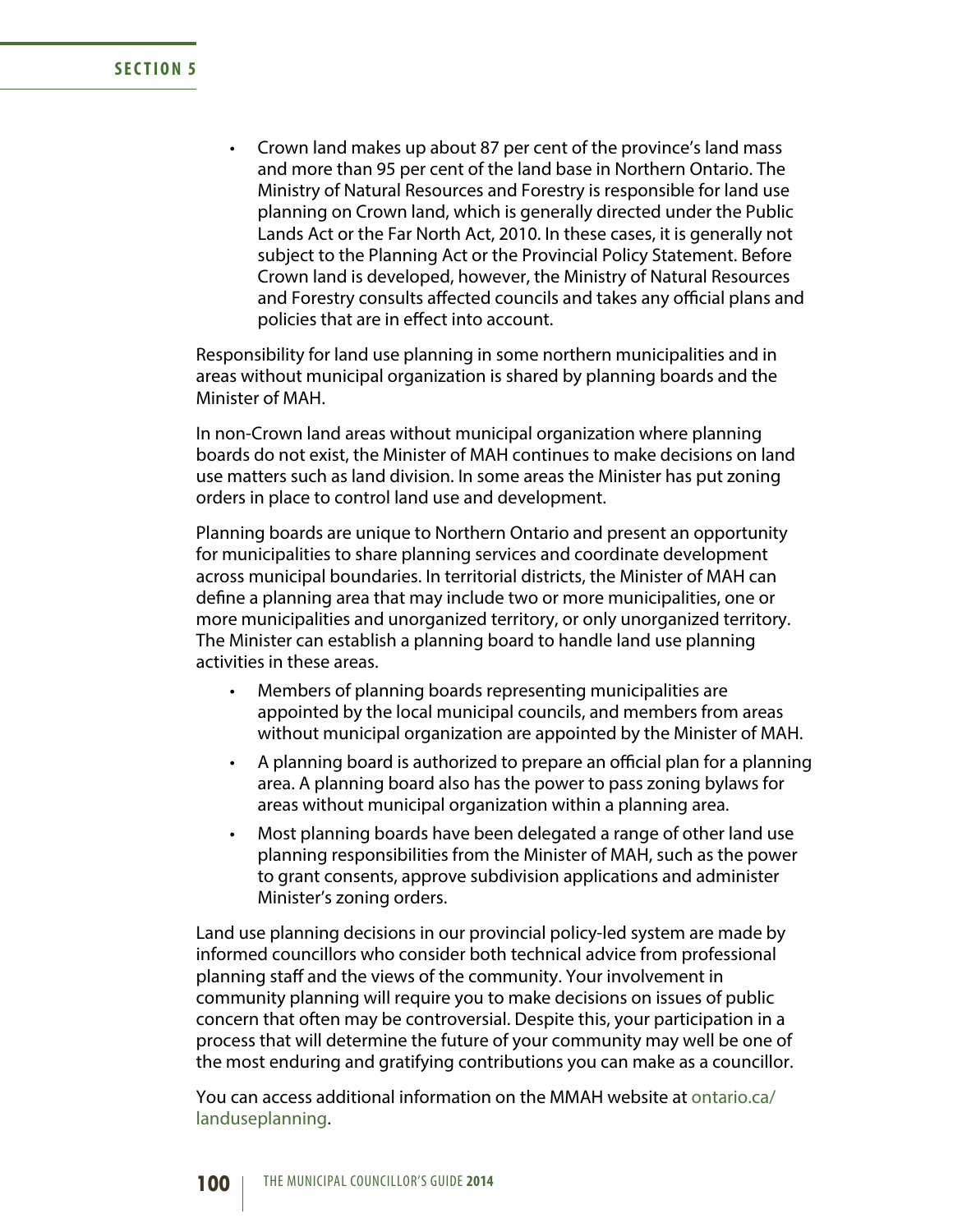# **KEY TIPS**

- Land use planning decisions are a large part of your job as an elected official. You are responsible for understanding the level of authority that rests with your municipality and for making decisions on land use matters accordingly. The decisions you make need to balance technical advice, public consultation and environmental, social and financial considerations.
- The Provincial Policy Statement and any applicable provincial plans must be followed when making land use planning decisions and in developing planning documents, such as official plans and zoning bylaws.
- The public plays a key role in the planning process. Engaging with the public and considering its input is part of your responsibility as a councillor when making land use planning decisions.
- Most land use planning decisions can be appealed to the Ontario Municipal Board. You should be aware of which matters can be appealed.
- As an elected representative, it is your responsibility to consider new and evolving tools in the land use planning system that may be of benefit to your community, such as the Development Permit System or a Local Appeal Body.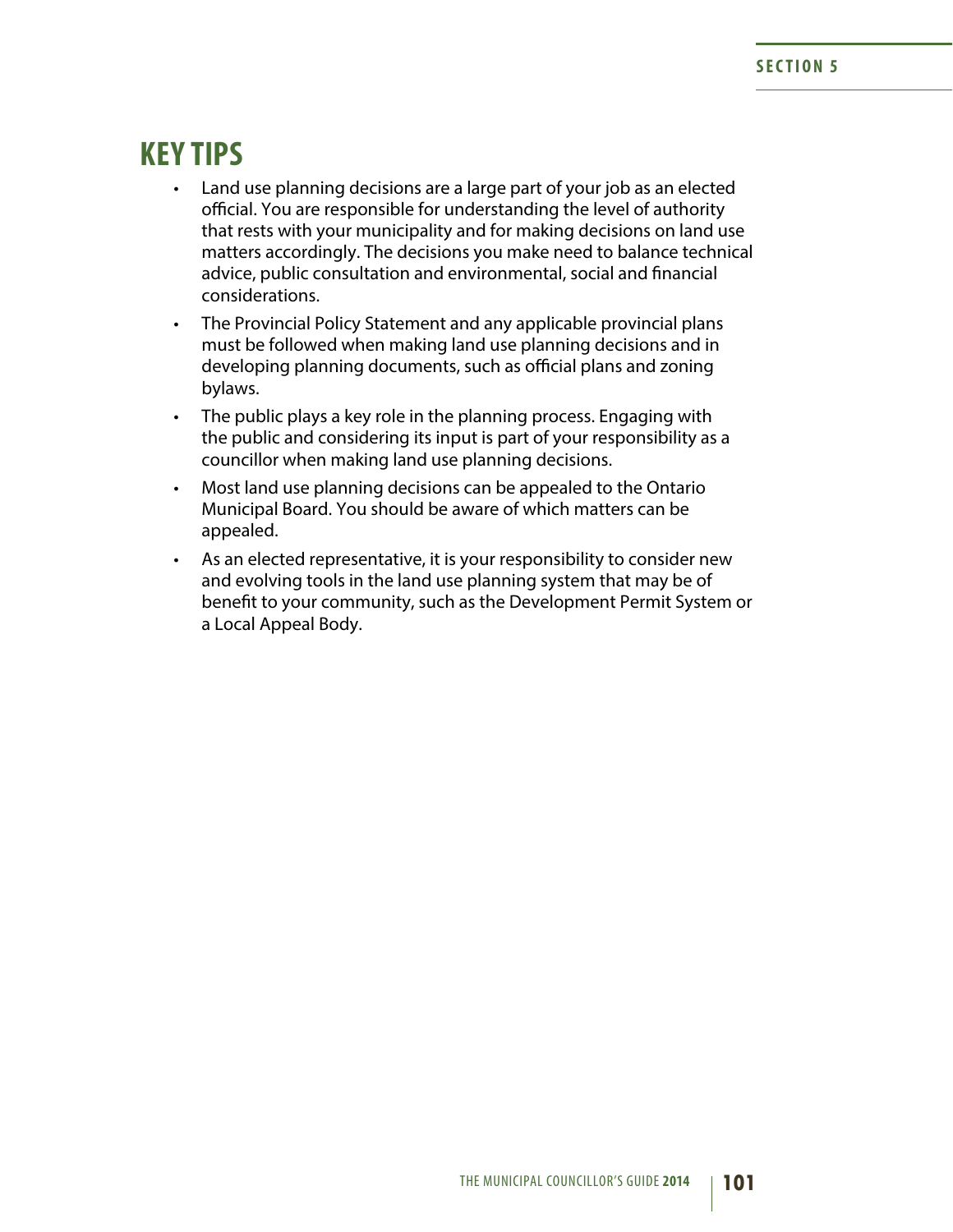### **SECTION 6: BUILDING REGULATION**

The Building Code Act, 1992 (BCA) lays out the legislative framework governing the construction, renovation, demolition and change of use of buildings in Ontario. The Building Code is a regulation made under the BCA; it sets out technical and administrative requirements.

The BCA defines the purposes of the Building Code to include the establishment of standards for public health and safety, fire protection, structural sufficiency, energy conservation, water conservation, environmental integrity, and barrier-free accessibility of buildings.

Under the BCA, municipalities are generally responsible for the enforcement of the Act and the Building Code within their jurisdiction. Municipal councils must appoint a chief building official and as many building inspectors as are necessary for the proper enforcement of the Act and the Building Code. The chief building official and inspectors must meet qualification requirements established by the Act and the Building Code, which include successful completion of Building Code legal and technical examinations in their area of practice.

Chief building officials and inspectors are to perform their duties in accordance with a code of conduct established by the municipality in compliance with the BCA.

The role of a chief building official includes establishing operational policies for the enforcement of the BCA and Building Code, and coordinating and overseeing their enforcement.

The chief building official is also responsible for issuing permits for the construction, renovation, change of use or demolition of buildings that conform to the requirements of the BCA and the Building Code. These requirements include compliance with the list of applicable law in the Building Code, making the Building Code a powerful enforcement tool.

Chief building officials and inspectors are also responsible for exercising powers and performing other duties assigned to them under the BCA and the Building Code, including reviewing plans, inspecting construction, and issuing orders.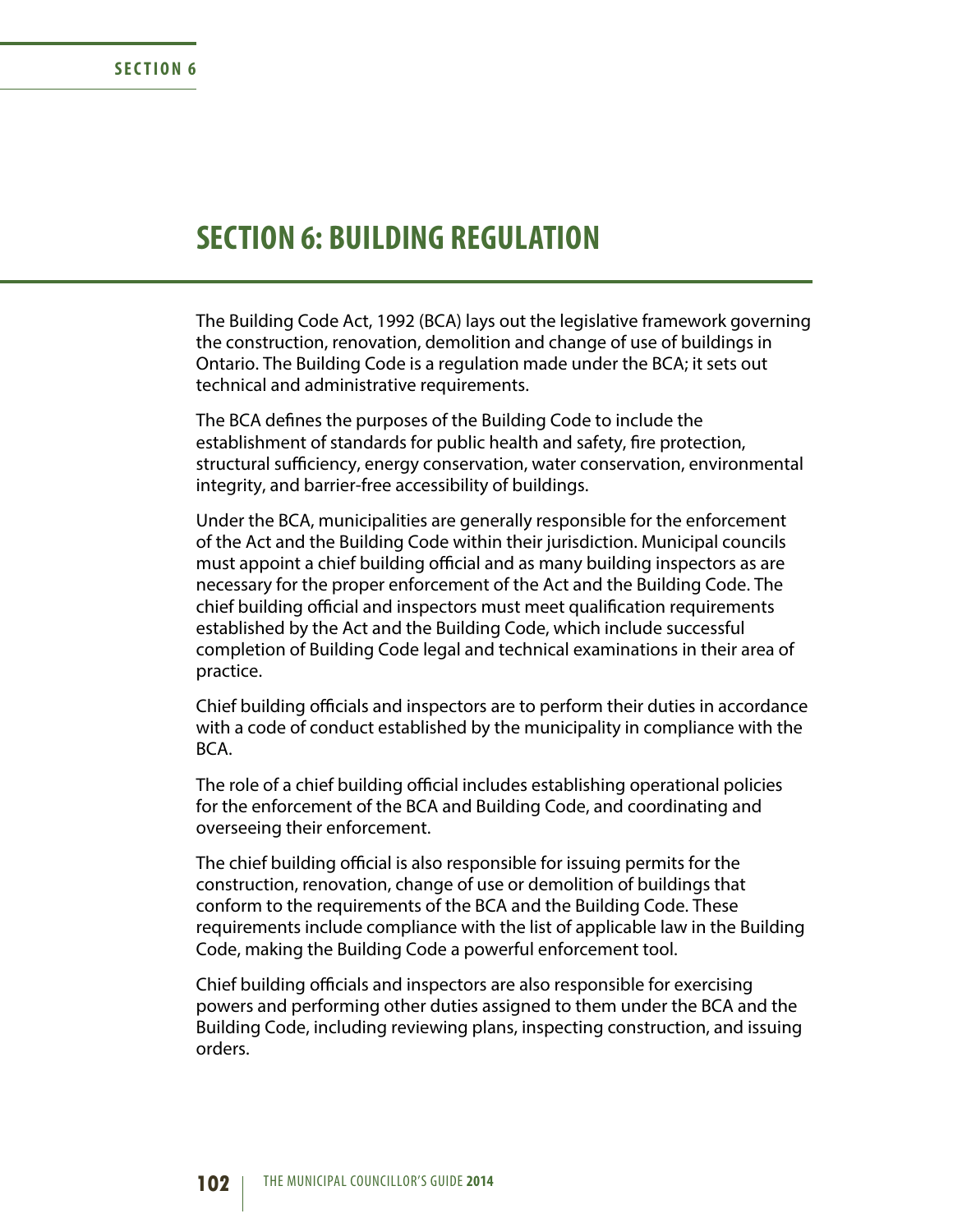It is important to note that this enforcement role is assigned specifically to the chief building official and inspectors by the BCA, which is a provincial law. Council does not have a role under the BCA or the Building Code in decisionmaking on building permit applications or the issuance of orders. Chief building officials and inspectors are independent of municipal council when exercising these powers and duties. However, it is appropriate for municipal councillors or staff to direct concerns regarding the safety of buildings to building officials for the building officials to take action as they see fit.

The BCA requires that municipalities and other principal authority establish and enforce a code of conduct for chief building officials and building inspectors. The purposes of a code of conduct are set out in the BCA and include:

- a. promoting appropriate standards of behaviour and enforcement actions;
- b. preventing practices which may constitute an abuse of power; and
- c. promoting appropriate standards of honesty and integrity by a chief building official or building inspector in the exercise of a power or the performance of a duty under the BCA or Building Code.

A code of conduct must provide for its enforcement, include policies or guidelines to be used when responding to allegations that the code of conduct has been breached, and include disciplinary actions that may be taken if the code of conduct is breached. A code of conduct must also be brought to the attention of the public.

The 2012 Building Code is written in an objective-based format. Under this approach, the objectives underlying the prescriptive requirements of the Code are identified. This allows for a better understanding of Code requirements, and creates a framework for the evaluation of innovative building materials, systems and designs. Specifically, the objective-based format allows designers and builders to submit as part of their permit applications "alternative solutions" to the technical requirements of the Building Code. Since 2006, as part of their role in reviewing building permit applications, building officials have also been responsible for reviewing and approving "alternative solutions." An alternative solution is a proposal regarding building materials, systems and designs that differs from, yet still provides the same level of performance as, the technical requirements found in the Building Code.

The Building Code includes service level standards that municipalities must meet, including timeframes for making a determination on a building permit application such as issuing a permit or refusing to issue a permit, giving full reasons, and timeframes for construction inspections following the receipt of notice from the building permit holder. For example, the Building Code sets a 10-day timeframe for the approval or refusal of a building permit application for a house.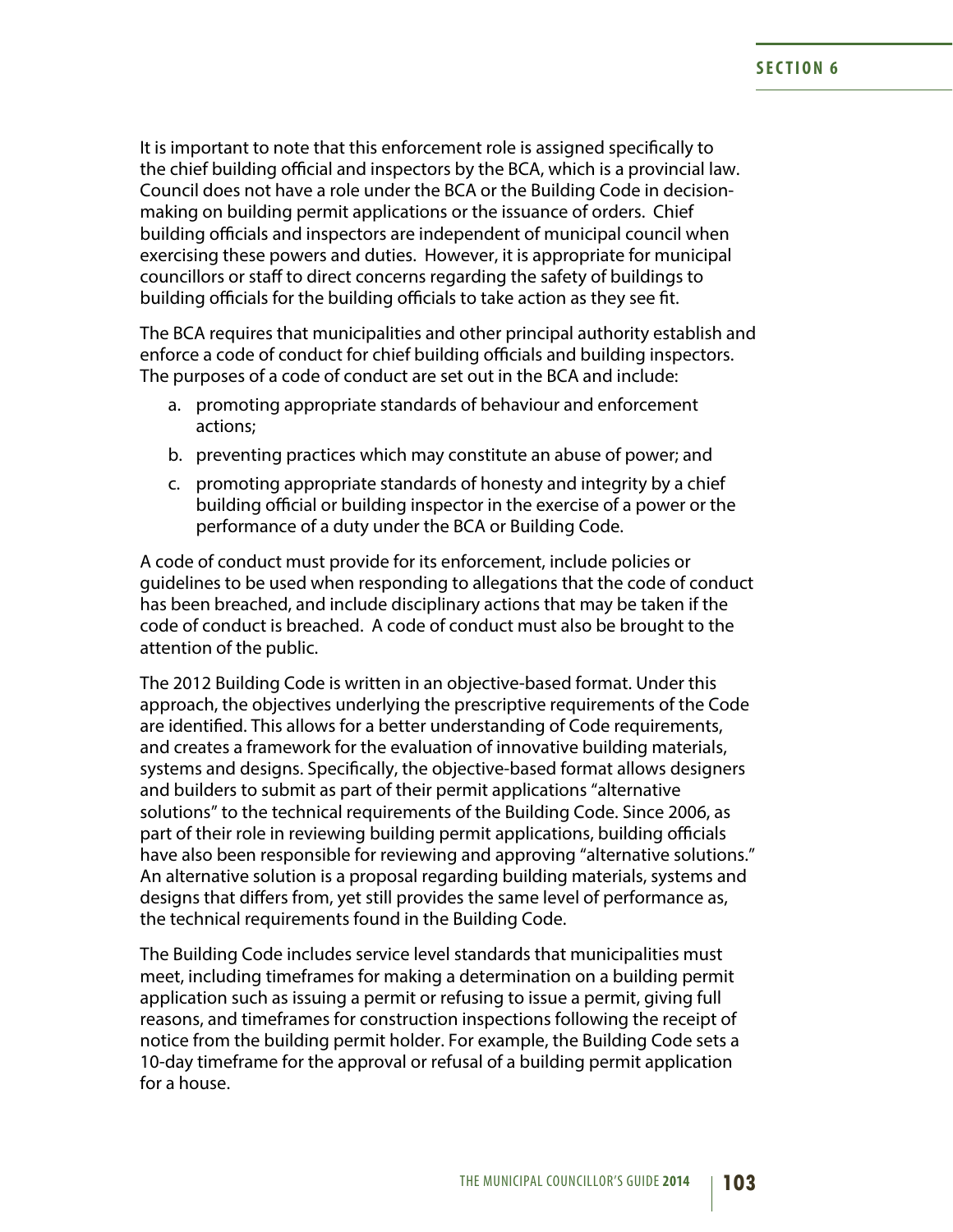Chief building officials and inspectors also have the power to issue orders when buildings are found to be unsafe and in emergency situations. Chief building officials may also take actions to remedy the unsafe conditions and immediate dangers.

The BCA and the Building Code also address fees charged by municipalities for building permit applications and related activity. These services should generally be self-supporting. Permit application fees should cover the cost to operate the building department. In this way, delivery of building department services should generally not affect the municipal budget. However, the fees are not permitted to exceed the anticipated reasonable costs of the municipality to enforce the Act.

Building permit fees can also include a component designated for a reserve fund. The reserve fund is intended to ensure that, even if building activity in a municipality undergoes a downturn, building department services can continue to be provided for a time without impact on the municipality's finances. Money in the reserve fund can only be used for costs of delivering services related to the administration and enforcement of the BCA. As a consequence, the reserve fund is not accessible for council to use to fund other municipal activities. Building permit fees and reserve fund policies are often subject to regular review by council, and can be modified to reflect local conditions within the general intent that the services remain self-supporting.

Municipalities are also permitted under the BCA to enter into agreements to share the costs of delivery of building services, and successful examples exist. Alternatively, private sector firms known as a "Registered Code Agency" can also be contracted to deliver many building services on behalf of a municipality or municipalities.

The Building Code is subject to regular review and update. The current edition – called the 2012 Building Code – came into effect in January 2014. However, interim Building Code amendments are occasionally made to reflect government priorities, innovations in construction and design, changes in other jurisdictions, emerging issues, and coroner's jury recommendations. For example, amendments to make new buildings more accessible will come into effect in January 2015.

Additional information on the BCA and the Building Code is available by telephone from MMAH's Building and Development Branch at **(416) 585- 6666**, by fax at **(416) 585-7455** or on the Building Code website at: [ontario.ca/](http://www.mah.gov.on.ca/Page7393.aspx) [buildingcode.](http://www.mah.gov.on.ca/Page7393.aspx)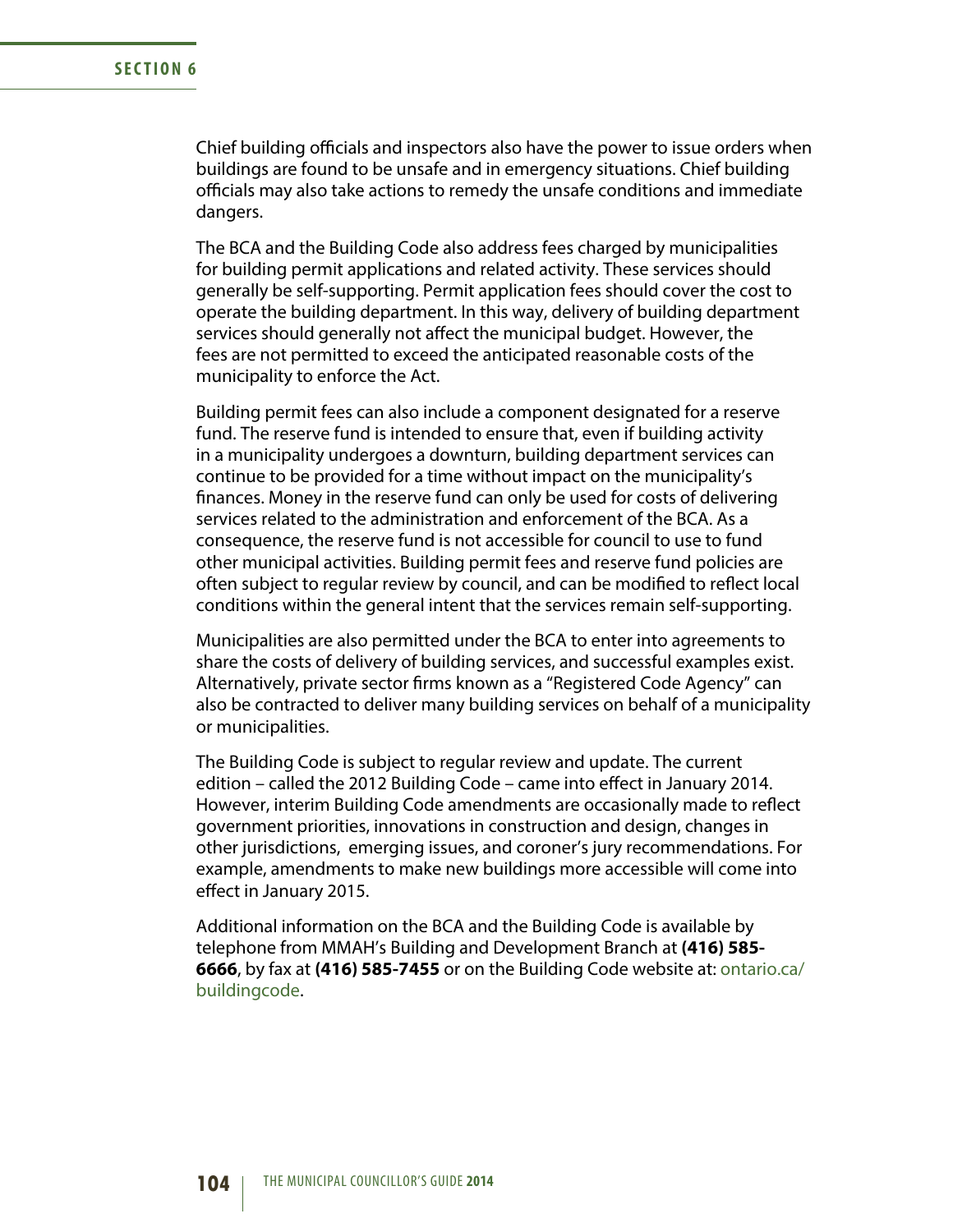### **PROPERTY STANDARDS BYLAWS**

The BCA gives municipalities the power to adopt a municipal property standards bylaw. The bylaw may establish standards for the maintenance and occupancy of properties within all or part of the municipality, and require properties that do not confirm to the standards to be brought into conformity.

Prior to making a property standards bylaw, council must include policies relating to property conditions in the municipal official plan or adopt, by bylaw approved by the Minister of MAH, a policy statement containing provisions relating to property conditions. A municipal Property Standards Committee must be established to hear appeals from property owners and occupants who have received orders to comply with the bylaw.

The BCA also provides that municipal property standards officers may inspect properties and issue orders to enforce property standards.

The property standards bylaw does not necessarily have to be administered by the chief building official, despite the fact that the BCA provides municipalities with the ability to have a property standards bylaw. Council has the discretion to decide how best to deliver this function. Some assign this role to the buildings department; others establish an independent property standards department.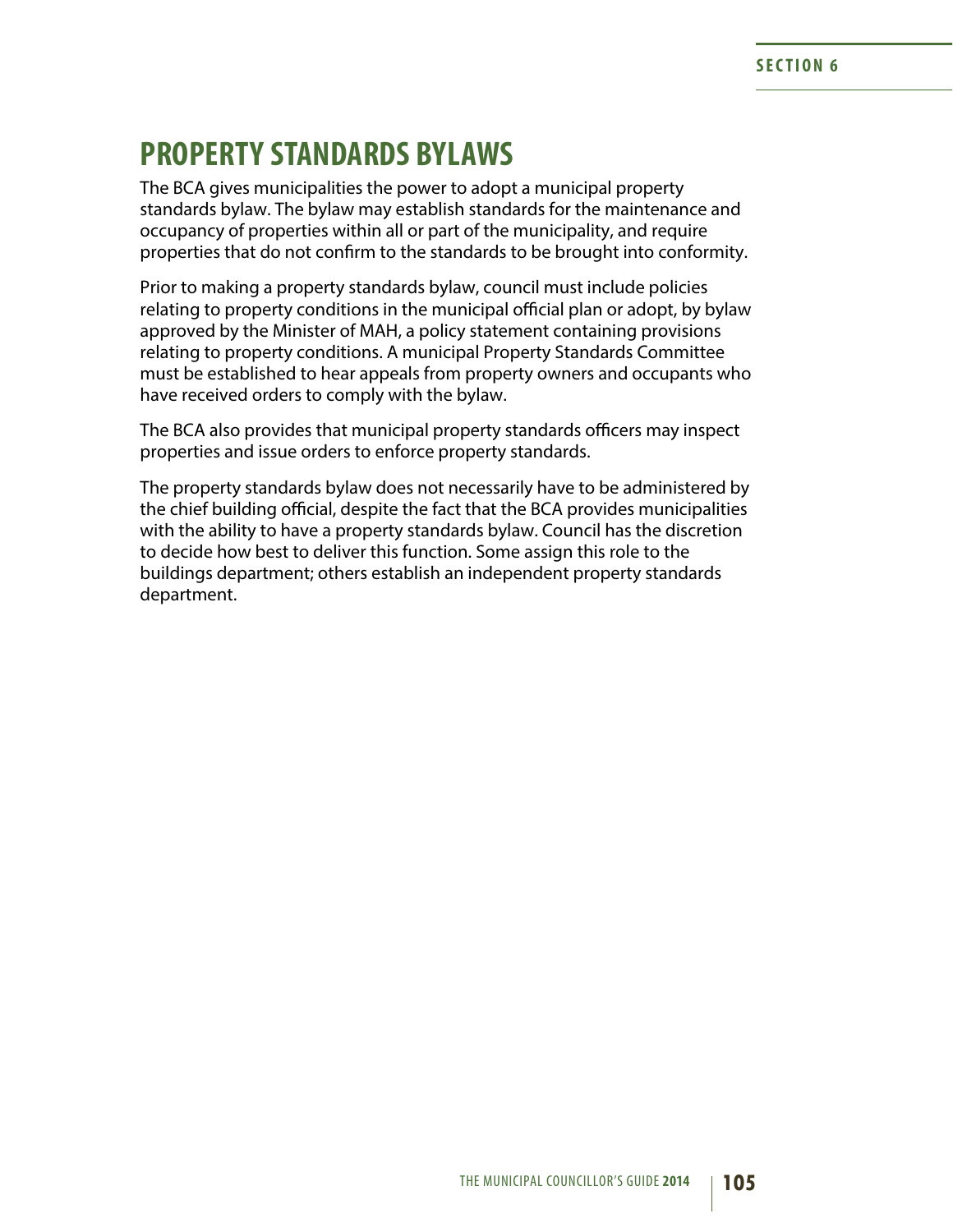## **KEY TIPS**

- Consider sharing building department services with your neighbours.
- Familiarize yourself with the code of conduct approved by council that outlines appropriate standards of behaviour and practices governing the activities of the chief building officials and inspectors.
- • Councillors are reminded that the work of the building department within their municipality is to help ensure the health and safety of the public. As such, they operate independently and without interference from council or councillors when exercising the powers and duties assigned to them under the Building Code Act, 1992.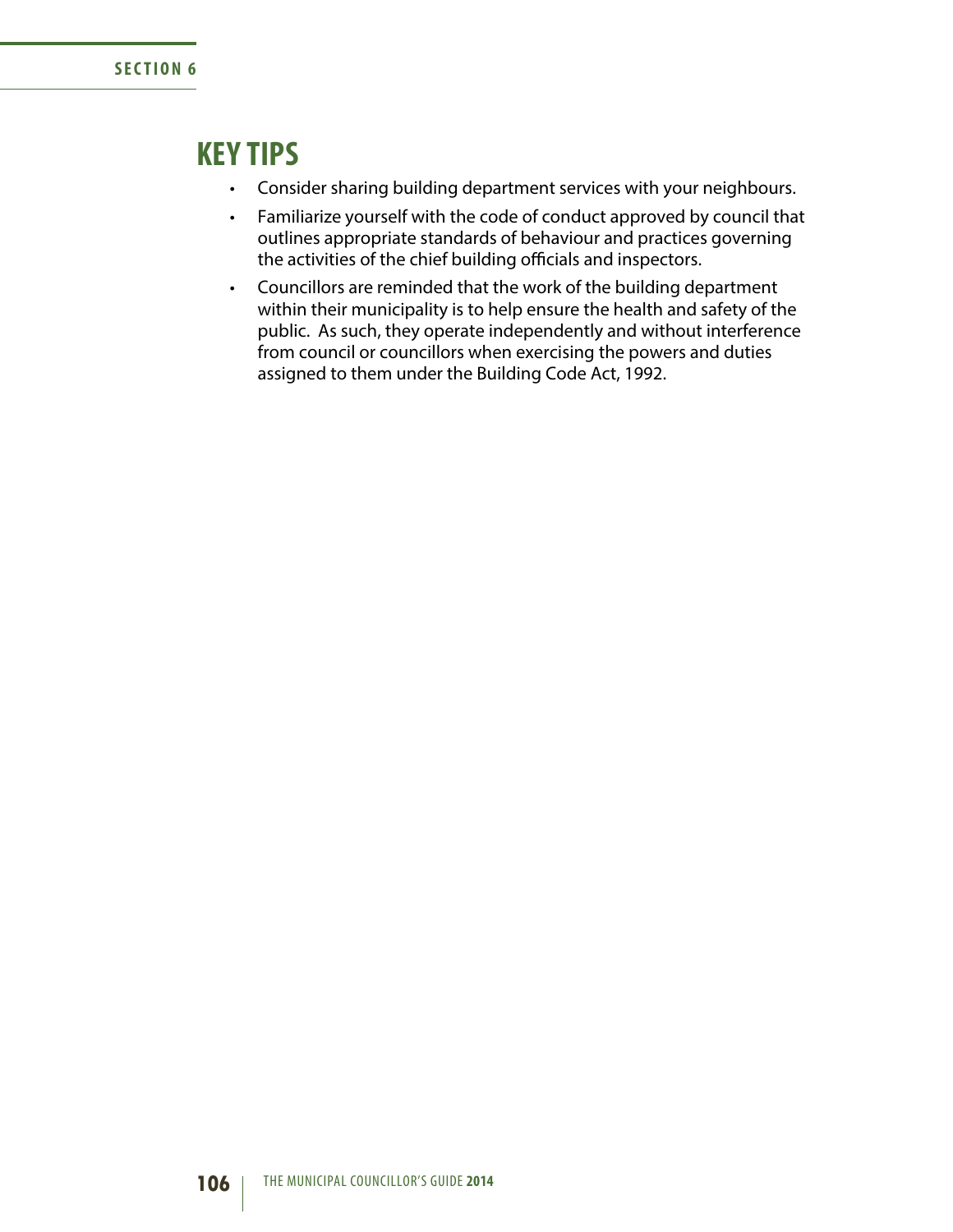# **SECTION 7: EMERGENCY MANAGEMENT AND DISASTER FINANCIAL ASSISTANCE**

### **INTRODUCTION**

Emergencies capture the public's attention like few other events. As municipal councillors one of your municipality's most important responsibilities is the safety and security of your community. Whether it is spring flooding in Northern Ontario or a power failure in southern Ontario, emergencies and disasters call all of us to action.

Ontario is experiencing more and more natural disasters due to the impacts of climate change and extreme weather events. As a result, the costs and economic impacts of disasters are increasing for people and governments at all levels. Evidence suggests that targeted investments to mitigate disaster risk and improve climate resilience can be cheaper and more effective than disaster relief efforts after an incident.

Helping communities recover following disasters beyond their capacity to manage remains a priority for the province. At the same time, it is important that municipalities maintain sufficient reserves and appropriate insurance coverage to manage the costs of disasters within their capacity. It is also important to consider long-term planning tools, such as asset management plans, as infrastructure ages and is renewed to support community resilience.

# **RISK MANAGEMENT APPROACH**

Ontario's approach to emergency management includes activities under five pillars: prevention, mitigation, preparedness, response and recovery.

**Prevention** refers to the actions taken to prevent the emergency itself. One example of prevention is land use planning that keeps development away from high-risk areas like flood plains.

**Mitigation** refers to actions taken to reduce or eliminate the effects of an emergency. An example of mitigation is rebuilding a road with larger culverts to reduce the impact of extreme rainfall.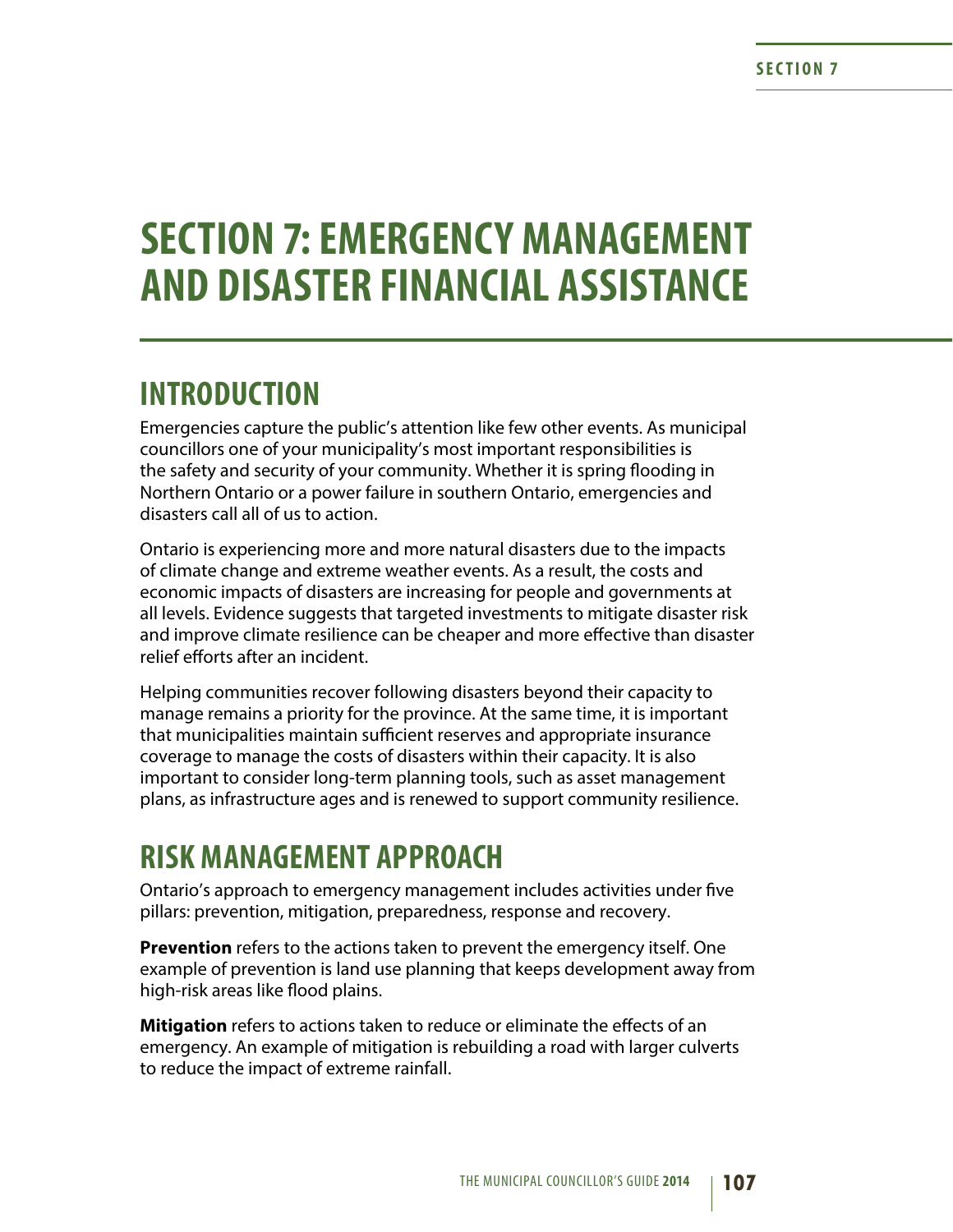**Preparedness** refers to measures taken in advance of an emergency to ensure an effective response framework is in place. Having a municipal emergency response plan is a key element of preparedness.

**Response** refers to measures taken to respond to an emergency, such as actions by first responders or provision of shelter to residents.

**Recovery** refers to actions taken to recover after an emergency or disaster. Recovery includes rebuilding damaged infrastructure.

While we cannot control the weather, municipalities can influence many risk factors. One element under a municipality's direct control is maintenance of sufficient reserves to ensure it is financially prepared for unexpected events. Another is a municipality's emergency management program. Robust emergency management programs reduce your municipality's risks and help to ensure that you are prepared to respond when an emergency happens.

### **LEGISLATION AND REGULATION**

In Ontario, the [Emergency Management and Civil Protection Act,](http://www.e-laws.gov.on.ca/html/statutes/english/elaws_statutes_90e09_e.htm) along with other legislation, establishes the province's legal basis and framework for managing emergencies. Key provisions in the Act include:

- the requirement that municipalities and provincial ministries develop and implement an emergency management program;
- the authority for the head of council of a municipality to declare an emergency in the municipality, and to make such orders as he or she considers necessary and are not contrary to law to implement the emergency response plan of the municipality; and
- the authority for the Lieutenant Governor in Council or the Premier of Ontario to declare that an emergency exists in any part of Ontario (subject to the criteria in the Act).

The Minister of Community Safety and Correctional Services has set the program standards for municipal emergency management programs in [Ontario Regulation 380/04](http://www.e-laws.gov.on.ca/html/regs/english/elaws_regs_040380_e.htm). Under the regulation, every municipality must maintain an:

- emergency management program committee to advise on the development and implementation of the emergency management program;
- emergency control group to coordinate a municipality's response in an emergency;
- • emergency operations centre; and
- emergency response plan.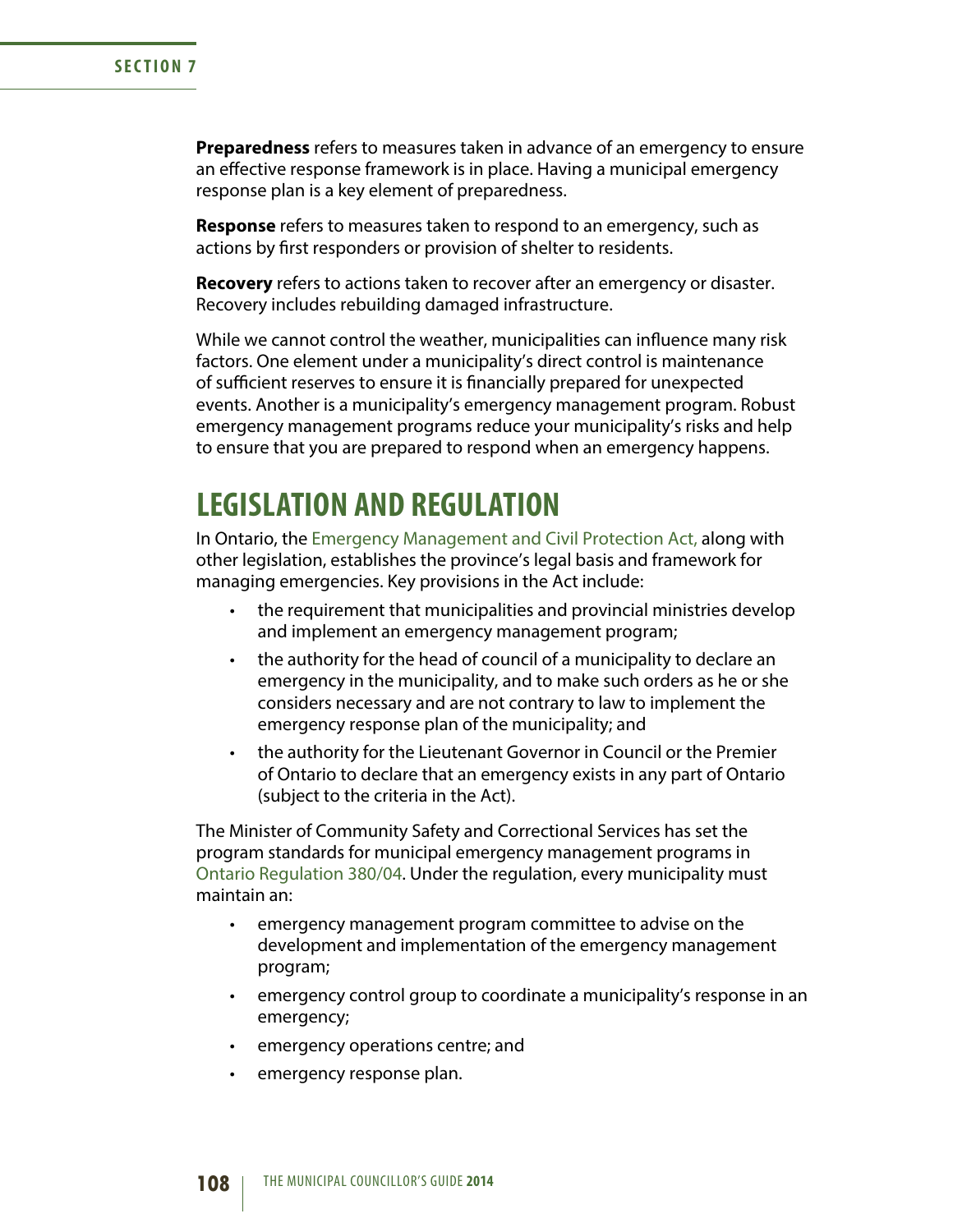The regulation also requires each municipality to designate staff persons or a member of council to fulfil the roles of emergency management program coordinator and emergency information officer. Having designated and trained staff is critical to responding quickly to emergencies.

### **ROLES AND RESPONSIBILITIES**

All Ontarians have a role to play in emergency management.

Individuals are responsible for the safety, preparedness, and well-being of themselves and their families. At a minimum, everyone should be aware of the hazards that might affect him or her and be sufficiently prepared to deal with them.

Each municipality is required to develop and implement an emergency management program tailored to local needs and priority risks. In many cases, the response capability of the municipality (e.g. fire, police, emergency medical services, public works, etc.) is sufficient to deal with routine incidents.

The province maintains emergency management programs for specific hazards and risks, and delivers emergency services that complement programs implemented by communities.

The [Office of the Fire Marshal and Emergency Management](http://www.emergencymanagementontario.ca/english/home.html) (OFMEM) of the Ministry of Community Safety and Correctional Services, as the overall provincial emergency management coordinator, is responsible for the promotion, development, implementation and maintenance of effective emergency management programs throughout Ontario.

OFMEM is the primary emergency response contact for municipalities requesting provincial support. Field Officers are stationed throughout Ontario and are ready to provide advice and assistance to communities as required. OFMEM also maintains the Provincial Emergency Operations Centre (PEOC) on a 24/7 basis. Any municipality that requires help to respond to an emergency can call the PEOC at any time to request provincial assistance.

The federal government may provide assistance to the provincial government when requested.

## **DISASTER FINANCIAL ASSISTANCE**

The [Ministry of Municipal Affairs and Housing](http://www.mah.gov.on.ca/Page11.aspx) (MMAH) administers the [Ontario](http://www.mah.gov.on.ca/Page237.aspx)  [Disaster Relief Assistance Program](http://www.mah.gov.on.ca/Page237.aspx) (ODRAP), which is intended to provide assistance when extensive damage resulting from a sudden and unexpected natural disaster exceeds a municipality's capacity to manage. ODRAP contains two components: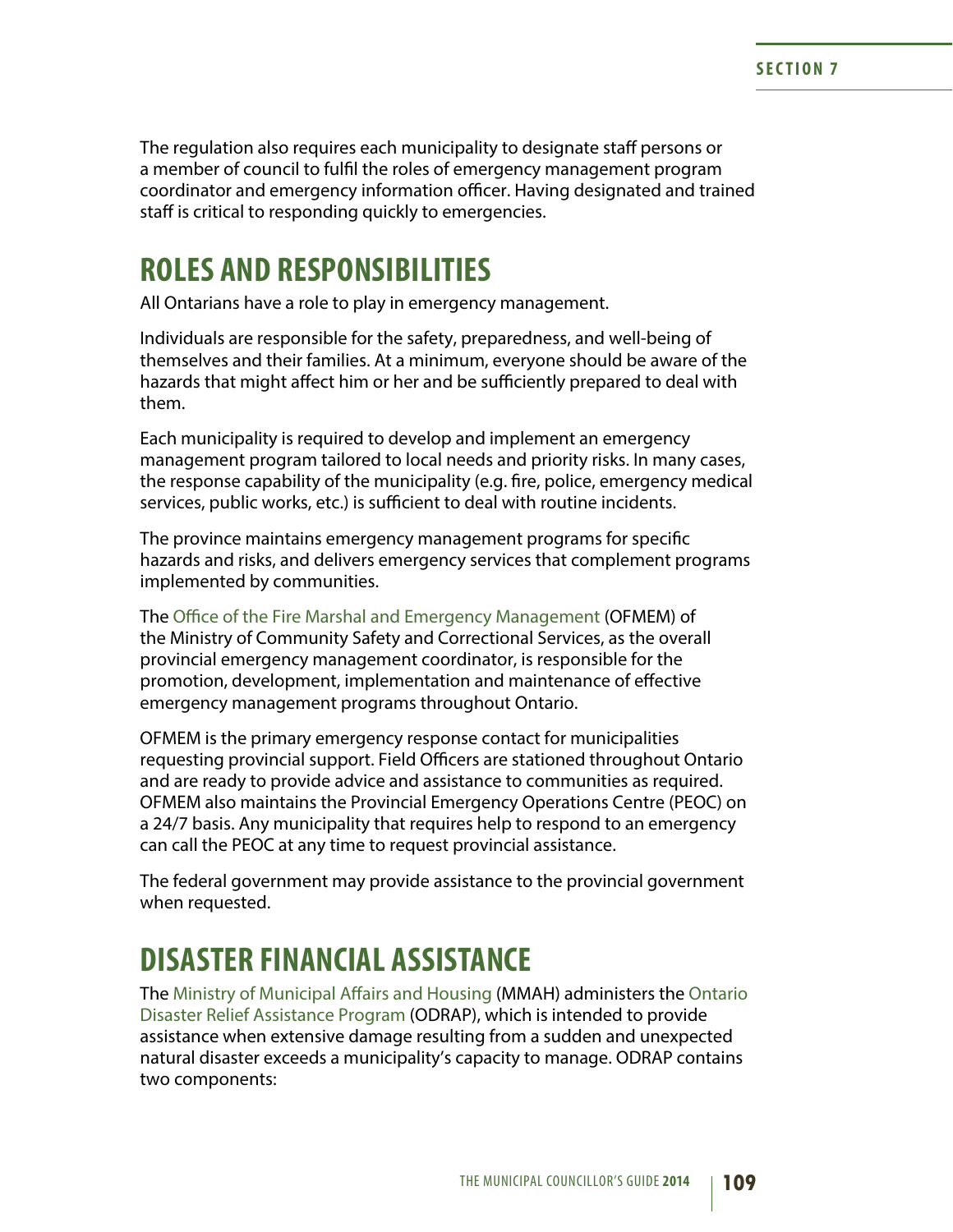- Private component: Financial assistance for individuals, homeowners, farmers, small business enterprises and non-profit organizations. Funds are raised by the community and are matched up to 2:1 by the province.
- Public component: Financial assistance for municipal disaster response and recovery costs. Grants are paid to municipalities from provincial funds.

The Minister of Municipal Affairs and Housing alone has the authority to declare a disaster area for the purposes of ODRAP. (A declaration of a disaster area for the purposes of ODRAP is separate from an emergency declaration under the Emergency Management and Civil Protection Act.) Municipalities submit a council resolution requesting assistance to the Minister within 14 working days of the disaster to be considered for assistance. A municipality may request the declaration of a disaster area even if it does not declare an emergency under the Emergency Management and Civil Protection Act.

It is important that a municipality submitting a request for ODRAP provides information to the ministry about the impacts of the disaster and associated cost estimates. Consider mechanisms for tracking costs and gathering information about damage as part of your municipality's emergency planning.

### **KEY TIPS**

- We all have a role to play in emergency management.
- Your municipality is responsible for the annual compliance of its emergency management program with the Emergency Management and Civil Protection Act.
- • Consider using a risk management approach for your municipality's emergency management program and consider climate change adaptation and disaster mitigation measures.
- Maintain reserves to ensure your municipality is financially prepared to manage unexpected events.
- The [Ontario Disaster Relief Assistance Program](http://www.mah.gov.on.ca/Page237.aspx) (ODRAP) is available if a disaster occurs that is beyond the financial capacity of your municipality to manage on its own.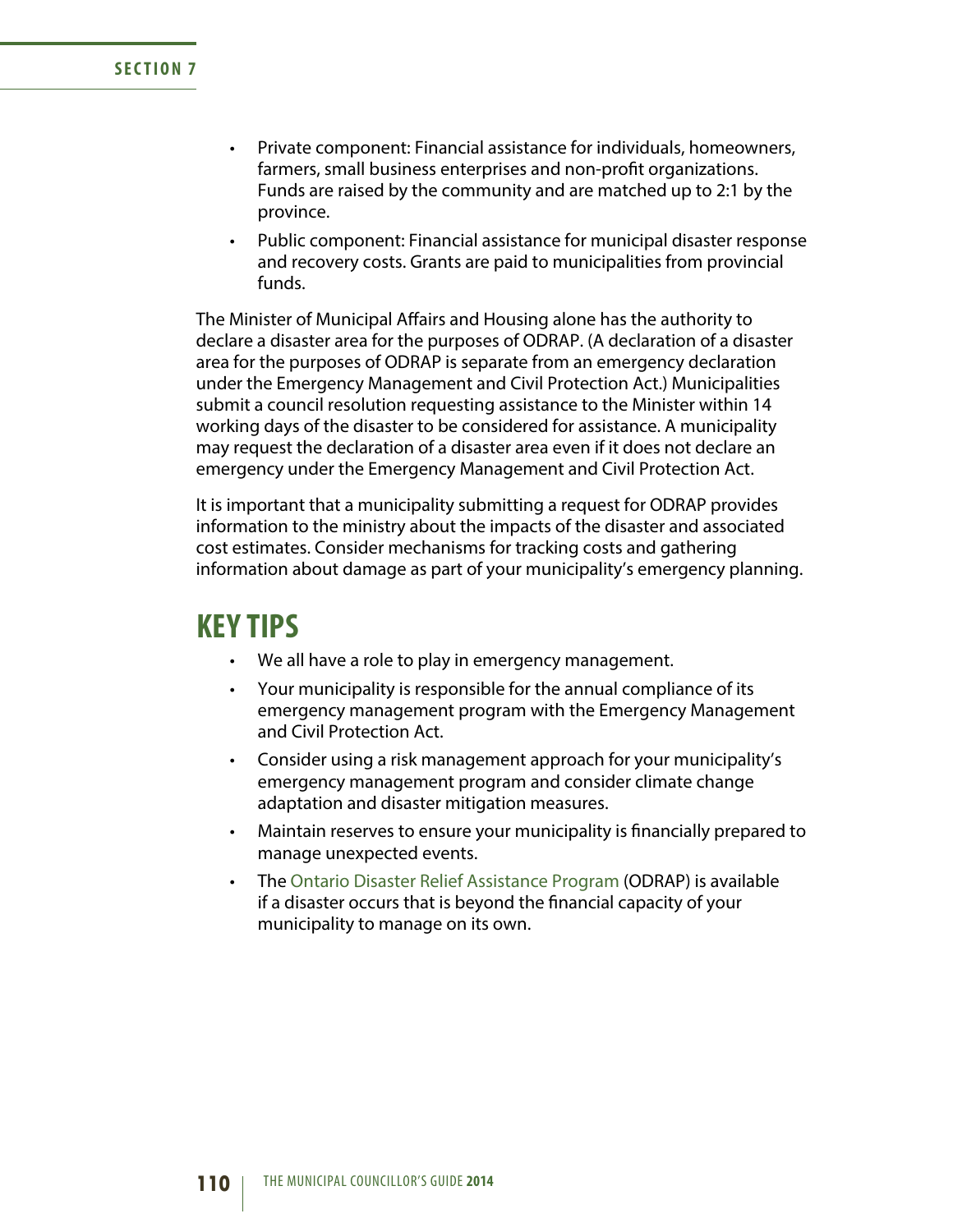# **SECTION 8: AFFORDABLE AND SOCIAL HOUSING**

### **HOUSING AND HOMELESSNESS**

### **Ontario's Long-Term Affordable Housing Strategy**

As a councillor, you likely know that safe and affordable housing is fundamental for Ontarians striving to build a strong future for their families and their communities. Through Ontario's Long-Term Affordable Housing Strategy (LTAHS), the Canada-Ontario Investment in Affordable Housing Program (IAH), the Community Homelessness Prevention Initiative (CHPI) and other programs and services, Ontario is working to improve access to adequate, suitable and affordable housing. This will help the people of Ontario to have a solid foundation on which to get employment, raise families and build strong communities.

Additional information on Ontario housing and homelessness programs can be found at:

**Long-Term Affordable Housing Strategy:** [http://www.mah.gov.on.ca/](http://www.mah.gov.on.ca/Page9181.aspx) [Page9181.aspx](http://www.mah.gov.on.ca/Page9181.aspx)

**Canada-Ontario Investment in Affordable Housing Program:** [http://www.](http://www.mah.gov.on.ca/AssetFactory.aspx?did=9288) [mah.gov.on.ca/AssetFactory.aspx?did=9288](http://www.mah.gov.on.ca/AssetFactory.aspx?did=9288)

**Community Homelessness Prevention Initiative:** [http://www.mah.gov.](http://www.mah.gov.on.ca/AssetFactory.aspx?did=10065) [on.ca/AssetFactory.aspx?did=10065](http://www.mah.gov.on.ca/AssetFactory.aspx?did=10065)

### **Housing and Homelessness Plans**

It is important for councillors to understand that Service Managers including District Social Services Administration Boards (DSSABs) have a central role in coordinating housing and homelessness services in their communities. The Housing Services Act, 2011 requires Service Managers to create comprehensive, multi-year plans for local housing and homelessness services and to report on progress achieved towards meeting the objectives and targets set out in their plans. These plans were required to be in place by January 1, 2014. We would encourage councillors to review their housing and homelessness plan for their Service Manager area.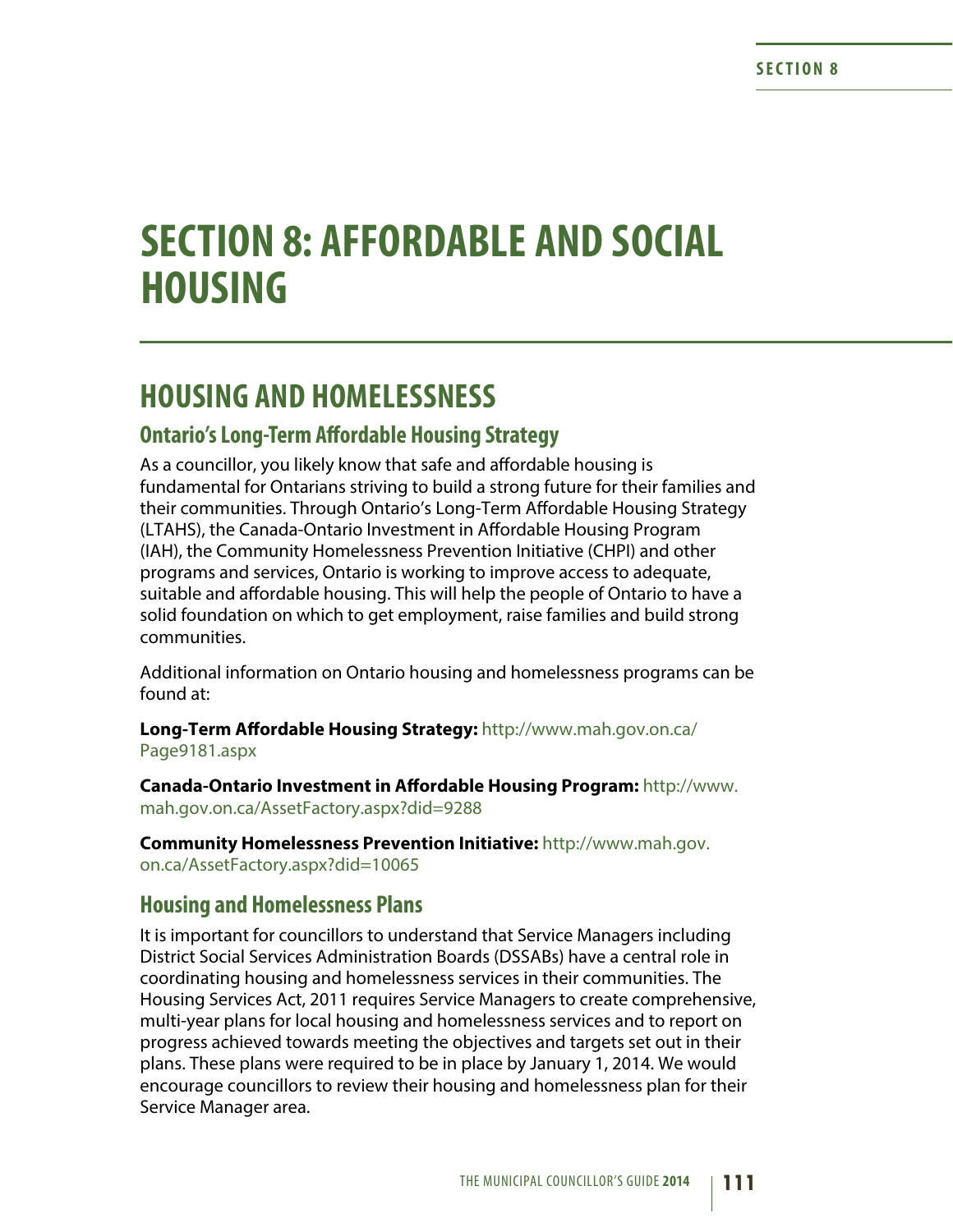In LTAHS, there are currently a range of planning and financial tools available to municipalities that encourage affordable housing, including:

- property tax exemptions for municipal housing project facilities;
- loans and grants to municipal housing project facilities; and
- • establishing targets through official plans.

More details on municipal tools for affordable housing are available on the Ministry of Municipal Affairs and Housing (MMAH) website: [http://www.mah.](http://www.mah.gov.on.ca/AssetFactory.aspx?did=9270) [gov.on.ca/AssetFactory.aspx?did=9270.](http://www.mah.gov.on.ca/AssetFactory.aspx?did=9270)

### **Social Housing**

It is important for councillors to know how and when municipalities assumed responsibility for the administration of social housing. The Social Housing Agreement (SHA), signed by Canada and Ontario in 1999 transferred responsibility for social housing from the federal government to the province, with the exception of on-reserve aboriginal housing and federal cooperatives.

The Ontario government transferred responsibility for administering and funding most social housing projects to Service Managers, including District Social Services Administration Boards (DSSABs) under the now repealed Social Housing Reform Act, 2000. That Act has been replaced with the Housing Services Act, 2011.

Under the Housing Services Act, 2011 Service Managers are responsible for:

- administering and funding social housing and maintaining service level standards;
- preparing and implementing local housing and homelessness plans; and
- considering certain consents requested by social housing providers under the housing legislation.

The Housing Services Act, 2011 provides Service Managers with greater autonomy and flexibility with respect to the administration of social housing than the Social Housing Reform Act, 2000 did.

For more details on the Social Housing Business, see MMAH's website: <http://www.mah.gov.on.ca/Page148.aspx>.

Since 2000, Ontario's 47 Service Managers have been (through a variety of arrangements) responsible for delivering and administering:

- both social and affordable housing;
- other social services programs such as Ontario Works;
- • child care; and
- • homelessness initiatives.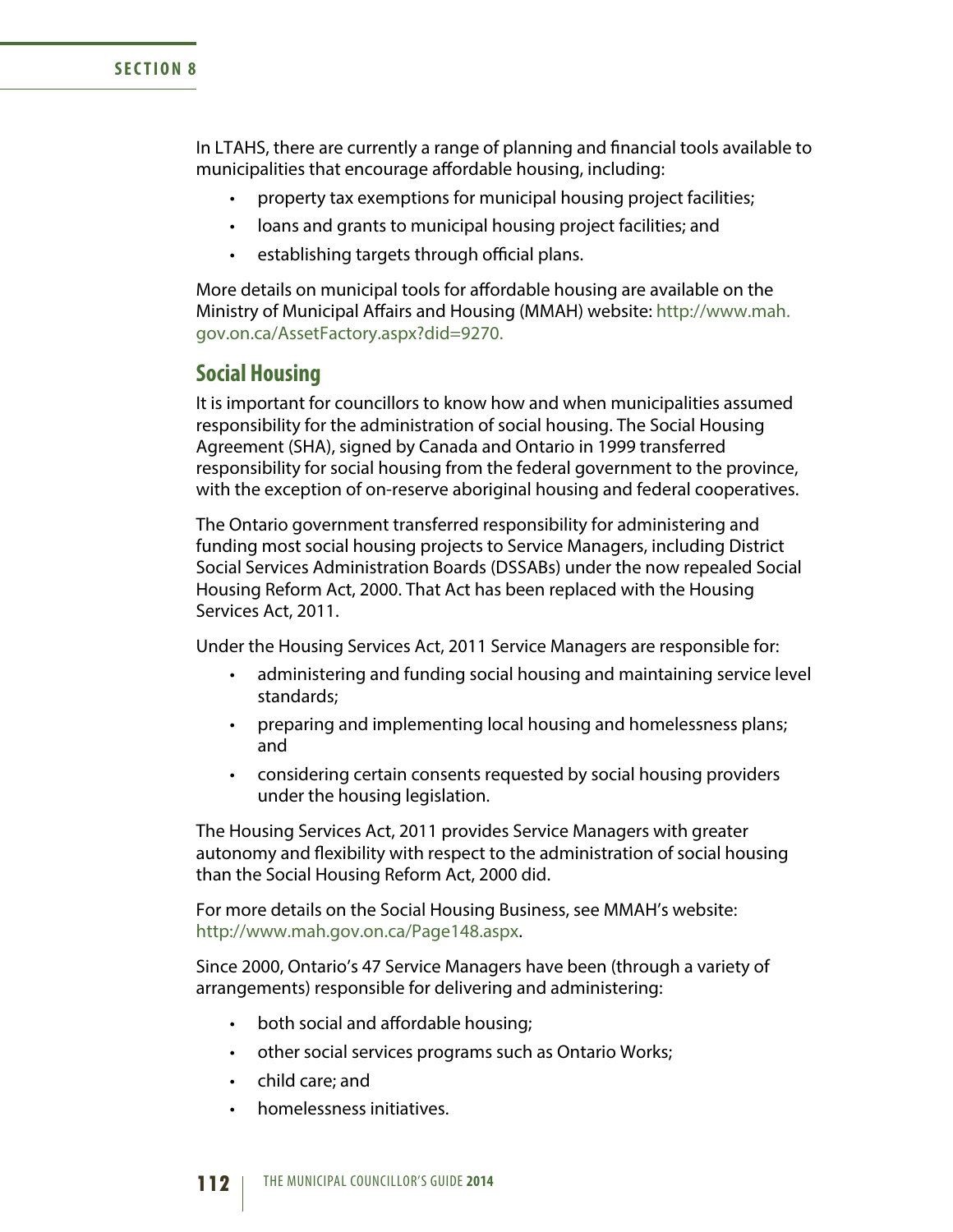### **Municipal Funding of Social Housing Using Property Tax Revenue**

With the passage of the now repealed Social Housing Reform Act, 2000, Service Managers were transferred full responsibility for administering and funding the social housing governed by that Act.

For details on the Local Services Realignment initiative, see MMAH's website: [http://www.mah.gov.on.ca/AssetFactory.aspx?did=4997.](http://www.mah.gov.on.ca/AssetFactory.aspx?did=4997)

The Provincial Municipal Fiscal and Service Delivery Review (PMFSDR) resulted in a landmark agreement in 2008 between the Province and Ontario's 444 municipalities. The agreement provides communities with the capacity to plan and budget for their future and focus municipal property tax dollars on local priorities.

The PMFSDR did not directly affect use of municipal property taxes for social housing. Social housing costs remain the responsibility of municipalities to finance using their range of available tools, including property taxes.

[Provincial uploads](http://www.mah.gov.on.ca/Page9204.aspx) have provided municipalities with more flexibility to use property tax dollars to invest in local priorities, such as infrastructure, job creation and economic development.

### **KEY TIPS**

- • Become informed on the full range of housing and homelessness needs and issues in your community and service manager area.
- Understand the various municipal, provincial, and federal housing and homelessness policies and programs.
- Understand and promote municipal and financial tools for the creation of new affordable housing.
- Promote and understand the benefits of delivering social services in an integrated fashion.
- Participate on local housing and homelessness committees.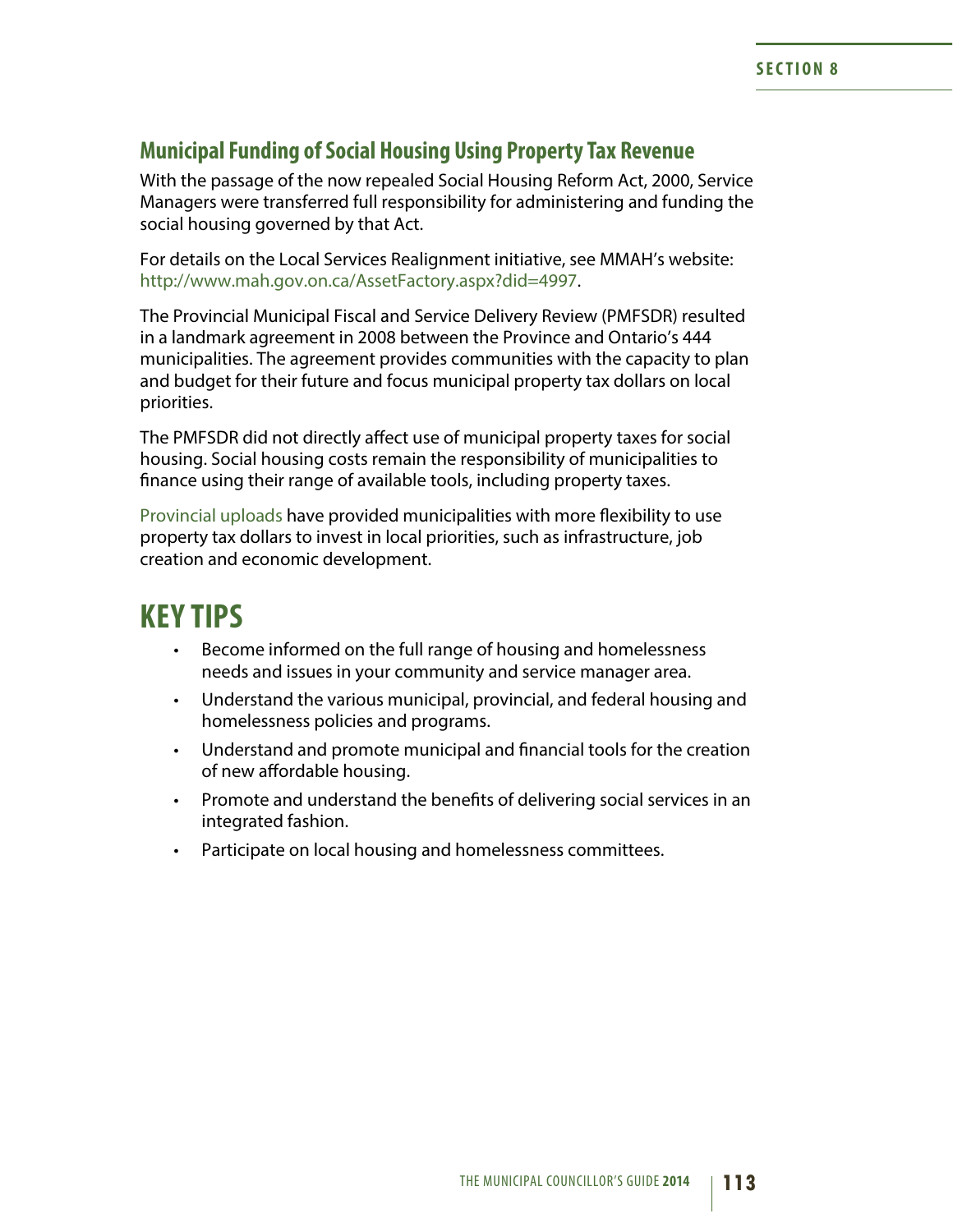# **APPENDIX A**

## **QUESTIONS TO CONSIDER ON FINANCIAL INFORMATION RETURN (FIR)**

The FIR is a useful source of information to help your council make decisions. For example, you can use the data to compare your municipality to other, similar municipalities who have made decisions about the same issues.

Council may request FIR data reports from municipal staff. Below is a list of sample questions that FIR data could help to answer. This is not intended to be an exhaustive list. Staff may develop other questions to get the information you seek.

- 1. How do your tax levels compare to other similar municipalities? What factors does your council consider when setting your tax rates? How does your council communicate tax rate or budget changes to your taxpayers?
- 2. What pressure is on your tax base from outstanding assessment appeals? How does your council monitor potential pressures to your tax base, such as outstanding assessment appeals? What policies or practices does council have for addressing those pressures through the budgeting process? Does the municipality maintain tax stabilization reserves?
- 3. Another potential pressure is the level of tax arrears in your municipality. Is it increasing or decreasing? What factors in your community have affected the level of tax arrears? How does your municipality compare to others? Why is that?
- 4. What funding sources does your municipality allocate to capital projects? How does your municipality use its asset management plan to support these capital funding arrangements?
- 5. How much of your municipality's financial commitment to capital projects is based on expected funding from other levels of government?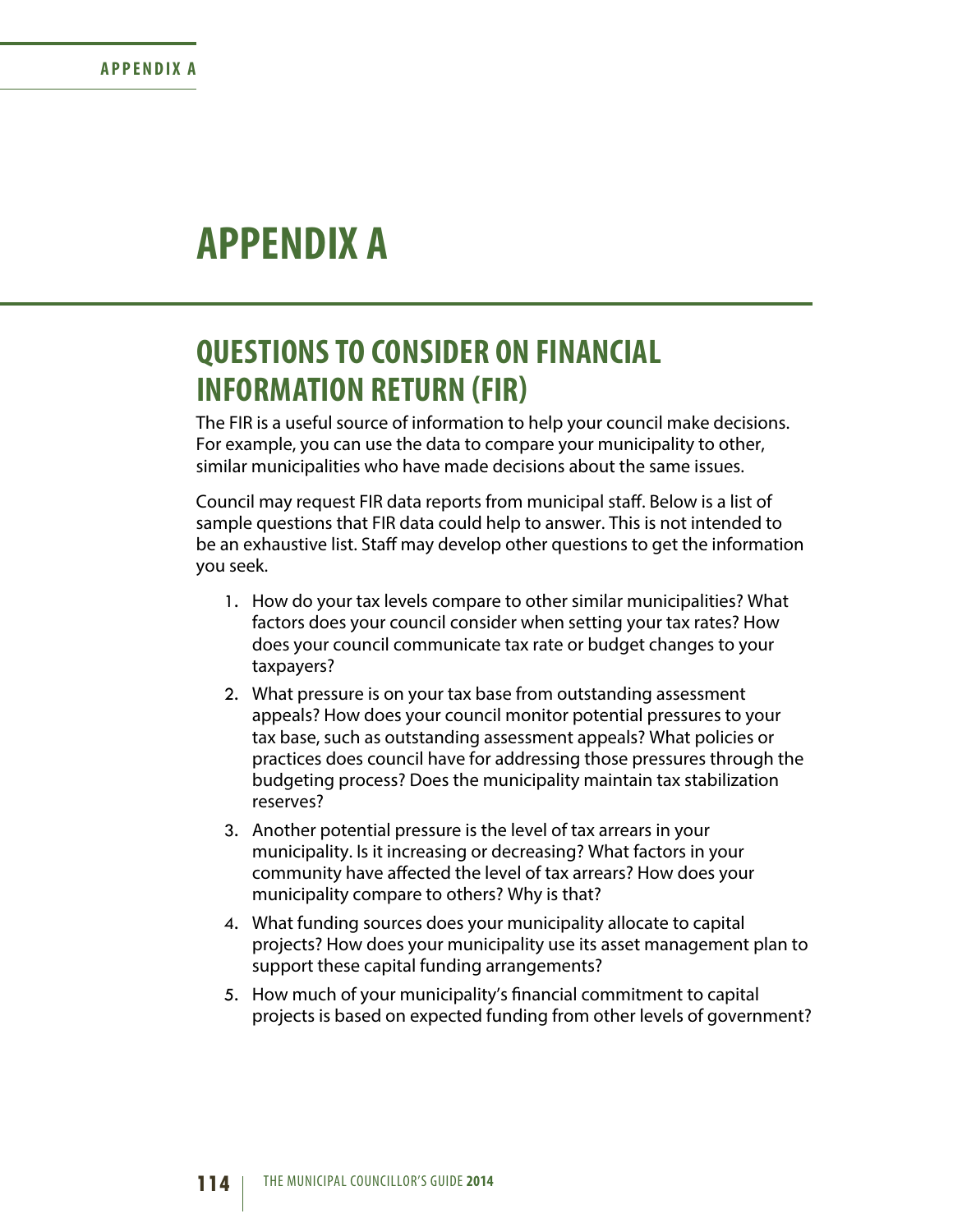- 6. Is your municipality's level of long-term debt increasing? How does its long-term debt level compare to other municipalities? Does your municipality reconcile asset management objectives with its level of long-term debt?
- 7. How much does the municipality have in reserves? Does your municipality have adequate reserves? What factors does your council consider when looking at the level of reserves?
- 8. How much does the municipality acquire from user fees? What municipal services does your municipality charge a user fee for? Does the current level of user fees assist significantly with financing the particular service?
- 9. What steps has your municipality taken to maintain a good balance between taxes and level of service? For example, use of alternative revenue sources, shared services and finding service efficiencies.

## **RESOURCES**

There are a number of books and articles available through:

Municipal World Inc. 42860 Sparta Line Union, Ontario, N0L 2L0 Tel: 519-633-0031 [http://www.municipalworld.com/store/index.php?route=product/](http://www.municipalworld.com/store/index.php?route=product/category&path=59) [category&path=59](http://www.municipalworld.com/store/index.php?route=product/category&path=59)

# **BOOKS**

- 10 Trends for Smarter Communities (The world is changing for our communities): Gord Hume (2013)
- Brands, Buzz & Going Viral (A sourcebook of modern marketing strategies, tips, and tactics to promote your municipality): Ian Chadwick (2014)
- • Conduct Handbook for Municipal Employees and Officials: Rick O'Connor, Peter-John Sidebottom & David G. White (2nd ed). Toronto: LexisNexis Canada Inc. (2003)
- Cultural Planning for Creative Communities (A practical how to book on municipal cultural planning and the creative city concepts for municipalities of all sizes): Gord Hume (2009)
- Digital Connections: Social Media for Municipalities & Municipal Politicians: Ian Chadwick (2012)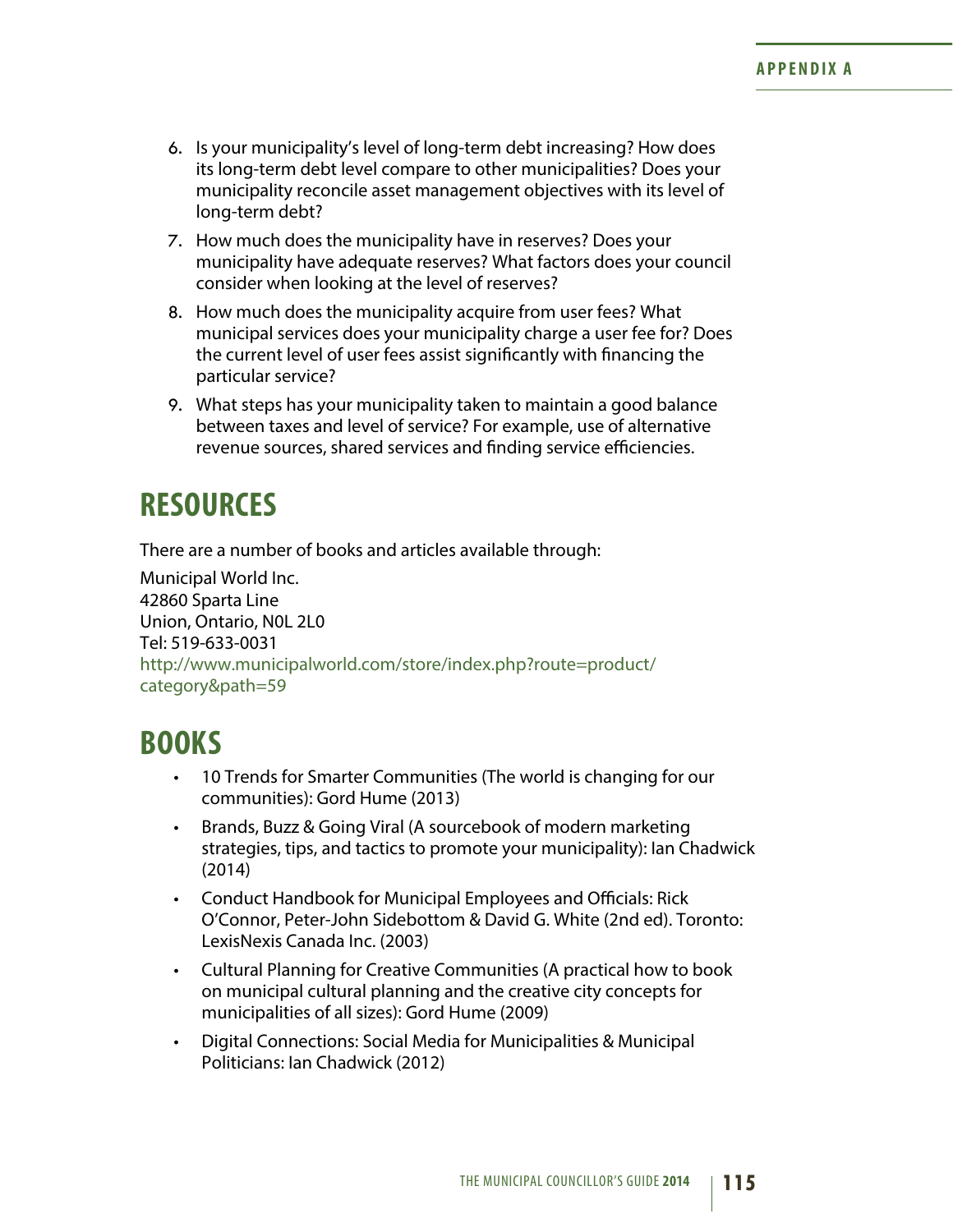#### **APPENDIX A**

- • Executive Policy Governance: A Leadership Model for Local Government – George B. Cuff (2014)
- Guide to Good Municipal Governance: C. Richard Tindal & Susan Nobes Tindal (2006)
- Making a Difference, Cuff's Guide for Municipal Leaders Volume 2: George B. Cuff (2006)
- Measuring Up: An Evaluation Toolkit for Local Government: Charles K. Bens (2002)
- Municipal Ethics Regimes: Greg Levine (2009)
- Off the Cuff (A collection of writings by George B. Cuff-Volume Two): George B. Cuff (2009)
- Off the Cuff (A collection of writings by George B. Cuff-Volume Three): George B. Cuff (2011)
- Ontario's Municipal Conflict of Interest Act A Handbook: M. Rick O'Connor & George H. Rust-D'Eye (2007)
- Places and Spaces (How municipalities design their public realm strongly influences their economy and culture): Gord Hume (2014)
- • Politically Speaking (Media Relations & Communications Strategies for Municipal Politicians): Ian Chadwick (2012)
- Procurement Guide (A practical quide for Canada's elected municipal leaders): Denis Chamberland (2007)
- Rediscovering the Wealth of Places (Cultural planning handbook for Canadian communities): Greg Baeker (2010)
- Roadmap to Success: Implementing the Strategic Plan: Thomas Plant (2010)
- Rural Community Economic Development: Wayne Caldwell (2013)
- Taking Back Our Cities: Gord Hume (2011)
- The Ontario Municipal Act: A User's Manual: George Rust-D'Eye (2007) Toronto, Carswell
- Town & Gown: From Conflict to Cooperation (A guide to building positive relations between the municipality and its local postsecondary schools): Michael Fox (2014)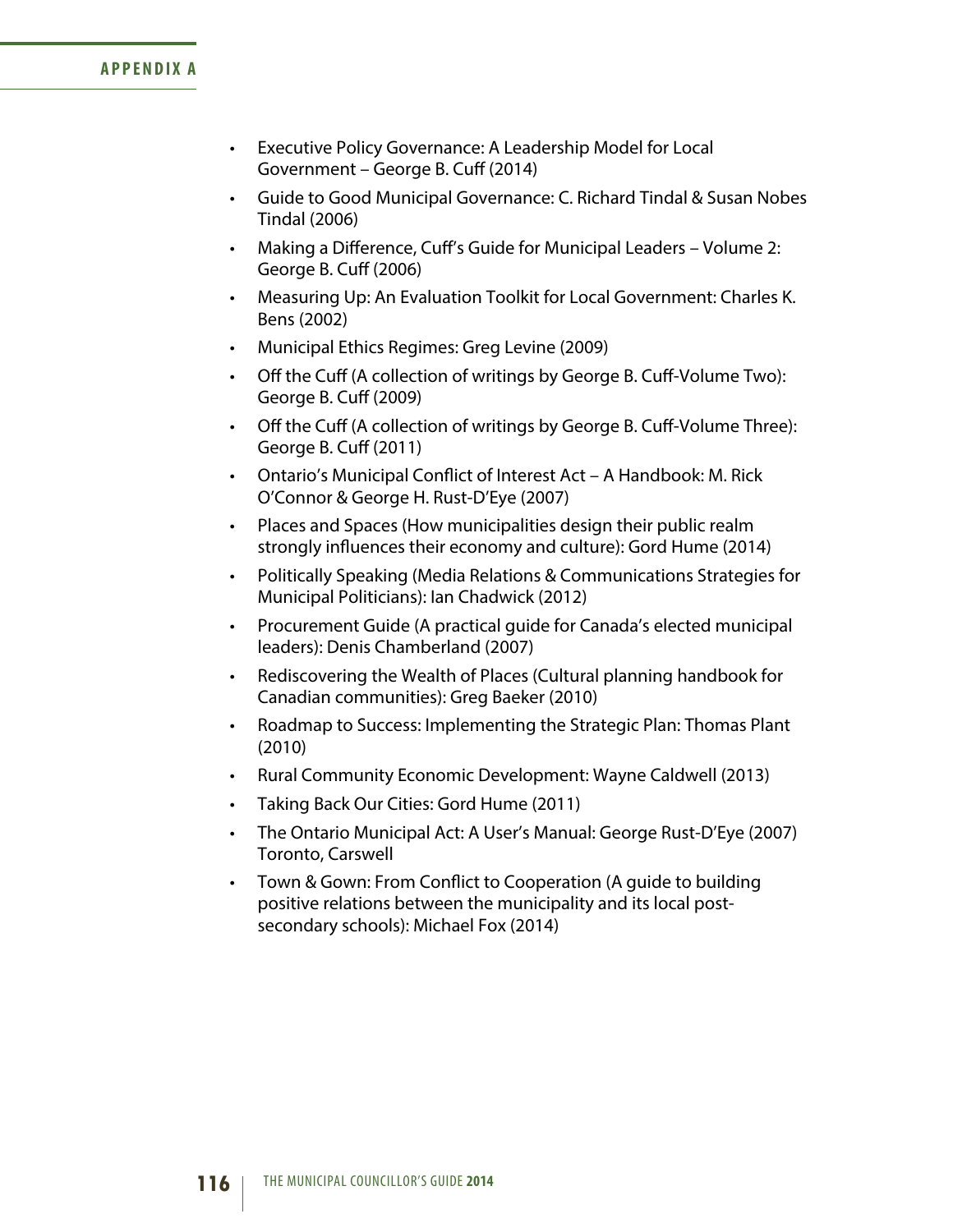### **ARTICLES**

Municipal World Magazine

Below is a link to access a table of contents of articles published in in Municipal World Magazine related to municipal governance matters:

[http://www.municipalworld.com/index.php/Magazine/ArticleIndex.](http://www.municipalworld.com/magazine/article-index/)

# **PROVINCE OF ONTARIO RESOURCES**

A wide variety of government publications and resources and related topics can be accessed from the Ministry of Municipal Affairs and Housing website:

- • Local Government
- • Land Use Planning
- • Housing
- • Building Regulation
- • Provincial Policy Statement

#### [ontario.ca/mah](www.mah.gov.on.ca)

The Learning Centre (guides, handbooks, info-sheets and training materials on a variety of ministry topics)

<http://www.mah.gov.on.ca/Page234.aspx>

#### **Ontario Building Code**

[Ontario.ca/buildingcode](http://www.mah.gov.on.ca/Page7393.aspx)

#### **Legislation and regulations**

[ontario.ca/e-laws](http://www.e-laws.gov.on.ca/)

#### **Service Ontario Publications**

[ontario.ca/publications](https://www.publications.serviceontario.ca/pubont/servlet/ecom/)

#### **The Growth Plan for the Greater Golden Horseshoe and Places to Grow**

[ontario.ca/placestogrow](http://www.placestogrow.ca/)

#### **The Ontario Gazette (Notices, Regulations, Orders-in-Council)**

[http://www.ontario.ca/government/ontario-gazette](http://www.ontario.ca/government/ontario-gazette%20)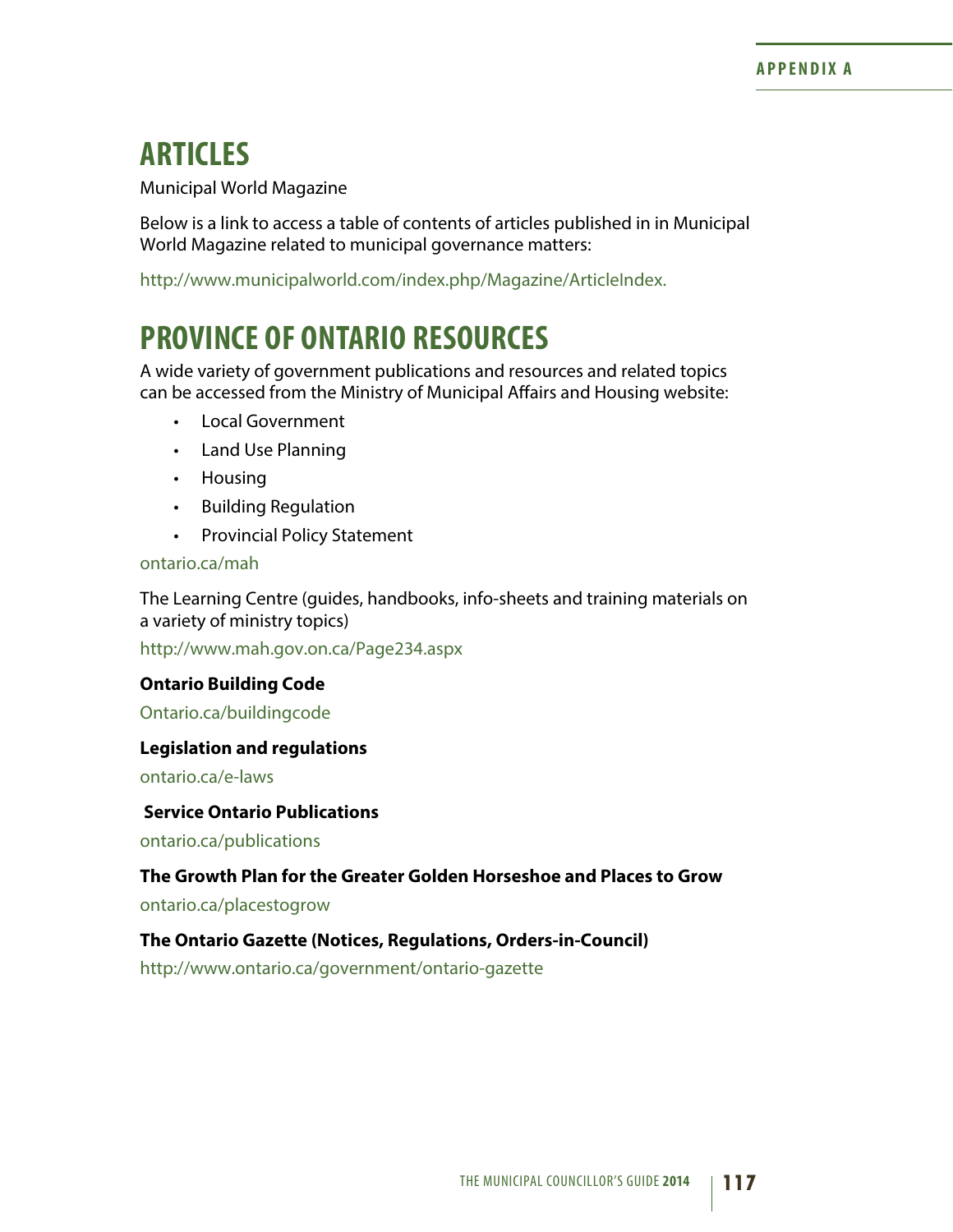#### **APPENDIX A**

### **WEBSITES – OTHER**

(These websites are provided for information only and are not created or controlled by the Province of Ontario.)

#### **Public Sector Digest**

[publicsectordigest.com](https://www.publicsectordigest.com/)

#### **Canadian Urban Institute**

[canurb.com](http://www.canurb.org/)

#### **Intergovernmental Committee on Urban and Regional Research**

[muniscope.ca](https://www.muniscope.ca/splash/)

#### **Municipal World**

[municipalworld.com](www.municipalworld.com)

### **WEBSITES – MUNICIPAL ORGANIZATIONS**

Association of Municipalities of Ontario (AMO) including

- • Federation of Northern Ontario Municipalities (FONOM)
- Northwestern Ontario Municipal Association (NOMA)
- • Ontario Municipal Administrators' Association (OMAA)
- • Organization of Small Urban Municipalities (OSUM)
- • Rural Ontario Municipal Association (ROMA)

#### [amo.on.ca](http://www.amo.on.ca/)

#### **Your Local Government (AMO)**

[yourlocalgovernment.com](http://www.amo.on.ca/About/Municipal-101.aspx)

#### **Link to Ontario Municipal Websites (AMO)**

[http://www.amo.on.ca/AMO-Content/Municipal-101/Ontario-Municipalities.](http://www.amo.on.ca/AMO-Content/Municipal-101/Ontario-Municipalities.aspx) [aspx](http://www.amo.on.ca/AMO-Content/Municipal-101/Ontario-Municipalities.aspx)

#### **Association of Municipal Managers, Clerks and Treasurers of Ontario (AMCTO) Ontario Municipal Directory**

[amcto.com](http://www.amcto.com/imis15/content/) 

**Association française des municipalités de l'Ontario (AFMO)** [afmo.on.ca](http://www.afmo.on.ca/)

**Federation of Canadian Municipalities (FCM)** [fcm.ca](http://www.fcm.ca/)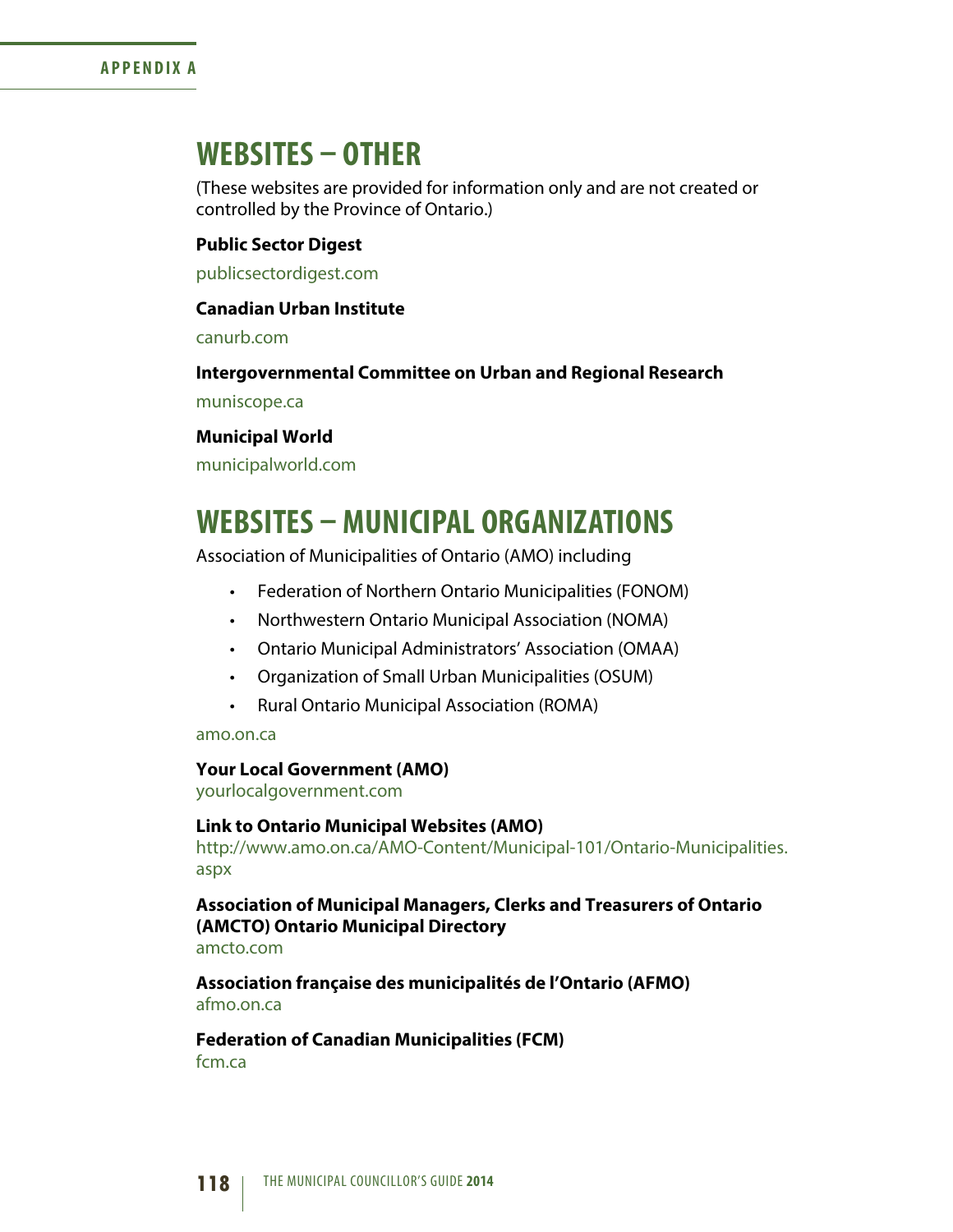#### **Municipal Engineers Association (MEA)**

[municipalengineers.on.ca](http://www.municipalengineers.on.ca/)

**Municipal Finance Officers' Association of Ontario (MFOA)** [mfoa.on.ca](www.mfoa.on.ca)

**Ontario Good Roads Association (OGRA)** [ogra.org](http://ogra.org/) 

**Ontario Municipal Management Institute (OMMI)** [ommi.on.ca](http://www.ommi.on.ca/)

**Ontario Professional Planners Institute (OPPI)** [ontarioplanners.on.ca](http://ontarioplanners.ca/)

**Ontario Public Works Association (OPWA)**

[opwa.ca](https://opwa.ca/)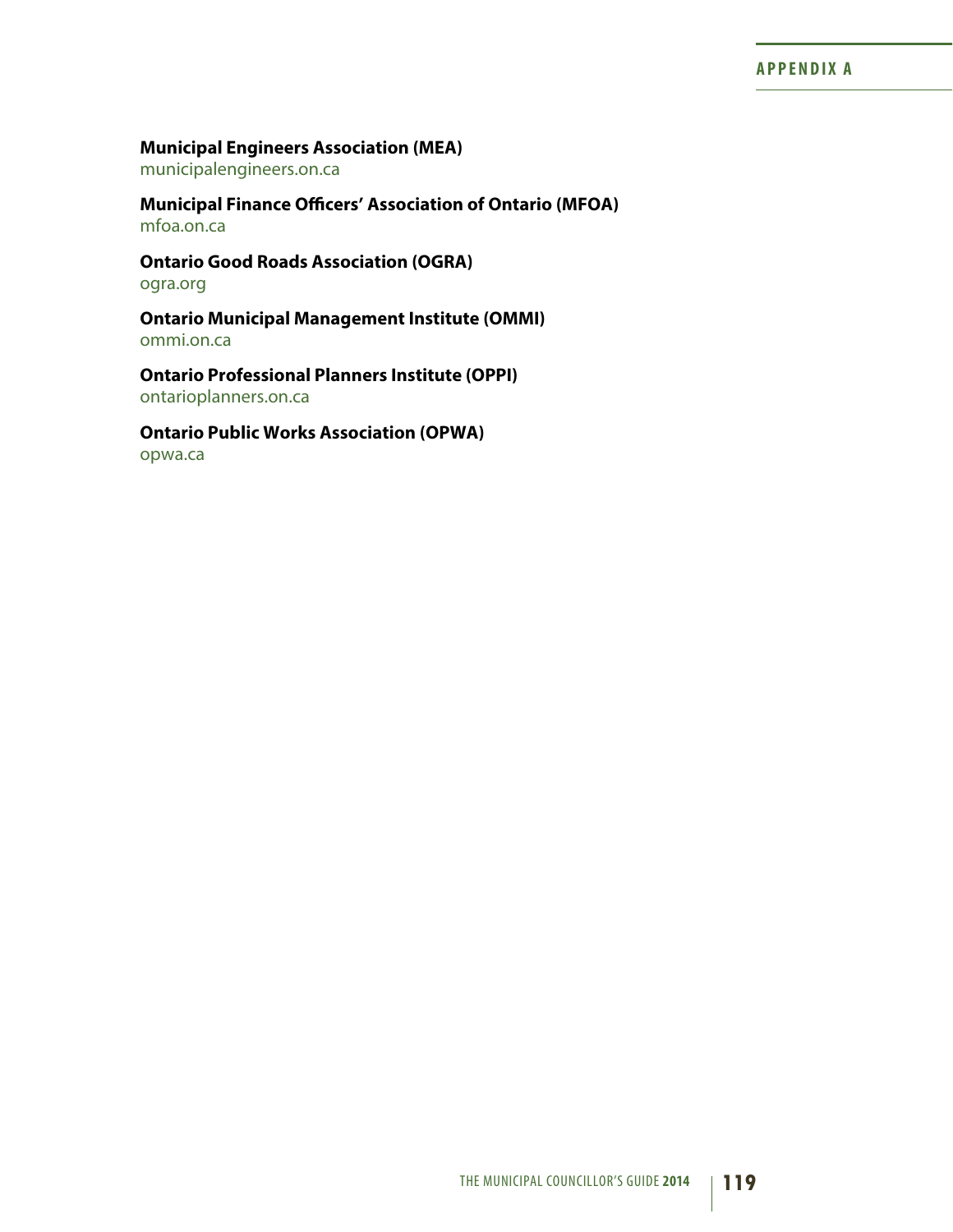### **CONTACTS**

There are five Municipal Services Offices (MSOs) in Ontario which are listed below. The Municipal Services Offices are the Ministry of Municipal Affairs and Housing's primary contact with municipalities. Staff come from a number of professional backgrounds, including land use planning, municipal administration and municipal finance. Staff provides support and advice to municipalities and, the general public in areas of local government and land use planning. Housing staff provides support and advice to Consolidated Municipal Service Managers and District Services Administration Boards on the delivery of affordable housing. Municipal Service Offices also provide to various Ministry divisions and branches, local information and policy input on emerging municipal issues and trends.

### **MUNICIPAL SERVICES OFFICES**

#### **MSO – Central**

777 Bay Street, 13th Floor, Toronto, ON M5G 2E5 416-585-6226 Toll Free # 1-800-668-0230

(Dufferin, Durham, Halton, Hamilton, Muskoka, Peel, York, Niagara, Simcoe and Toronto)

#### **MSO – Eastern**

8 Estate Lane, Rockwood House, Kingston, ON K7M 9A8 613-545-2100 / 1-800-267-9438

(Frontenac, Leeds & Greenville, Haliburton, Hastings, Kawartha Lakes, Lanark, Lennox & Addington, Northumberland, Ottawa, Peterborough, Prescott-Russell, Prince Edward, Renfrew, Stormont Dundas and Glengarry)

#### **MSO – Western**

659 Exeter Road, 2nd Floor, London, ON N6E 1L3 519-873-4020 / 1-800-265-4736

(Brant, Bruce, Chatham-Kent, Elgin, Essex, Grey, Haldimand, Huron, Lambton, Middlesex, Norfolk, Oxford, Perth, Waterloo and Wellington)

#### **MSO – North (Sudbury)**

Suite 401, 159 Cedar St., Sudbury ON P3E 6A5 705-564-0120 / 1-800-461-1193

(Algoma, Cochrane, Manitoulin, Nipissing, Parry Sound, Sudbury and Timiskaming Districts)

#### **MSO – North (Thunder Bay)**

Suite 223, 435 James St S., Thunder Bay ON P7E 6S7 807-475-1651 / 1-800-465-5027

(Kenora, Rainy River and Thunder Bay Districts)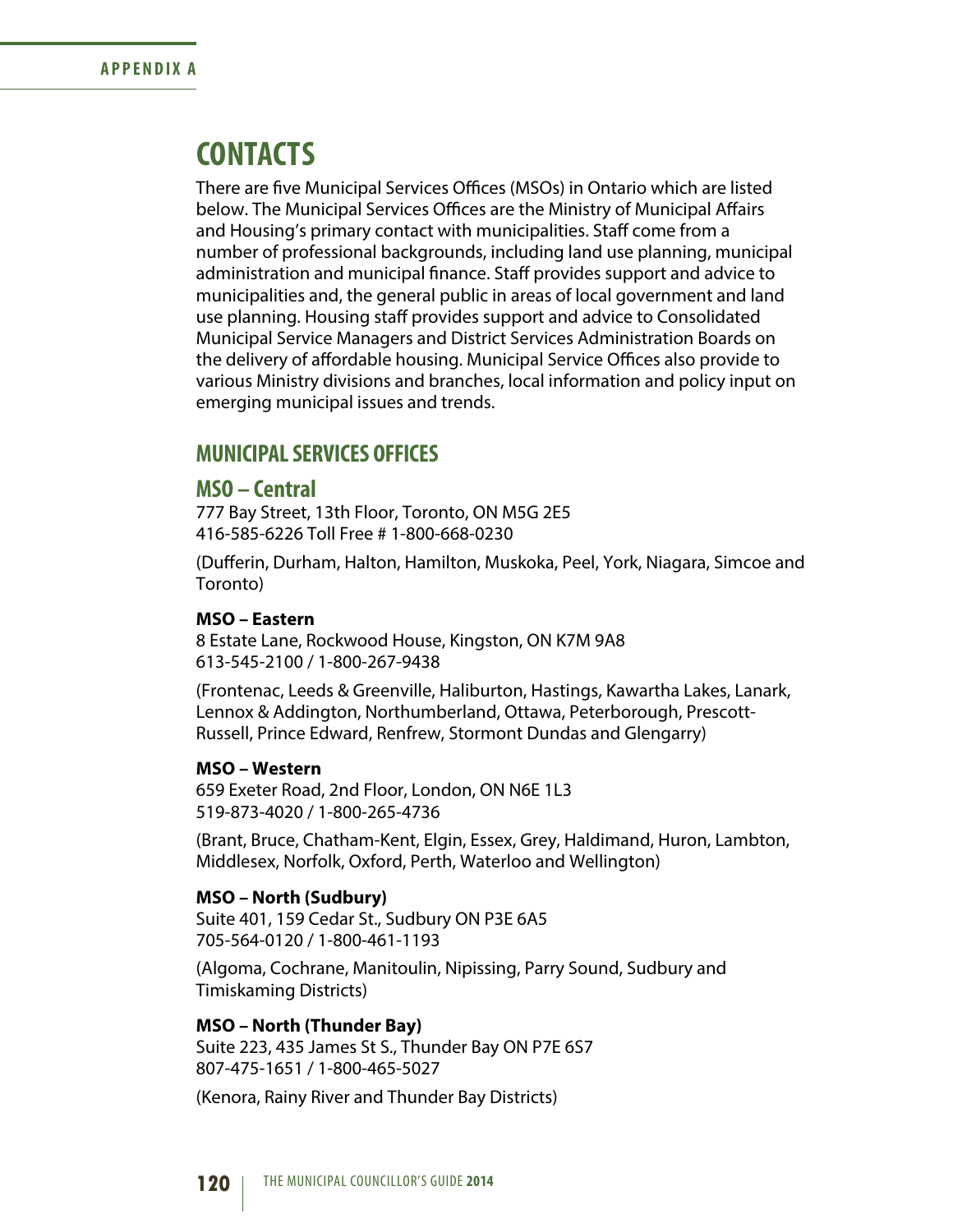We hope that this guide has provided you with an overview of the many duties and challenges you can expect to face. The guide is no substitute for legal or financial advice, of course, but you may want to keep it handy for use as a quick source of information. For more detailed information on any aspect of your duties, you may wish to consult the reference sources listed in this section, talk to municipal staff, contact a professional advisor, or call a municipal or planning advisor in the nearest Municipal Services Office (MSO) of the Ministry of Municipal Affairs and Housing.